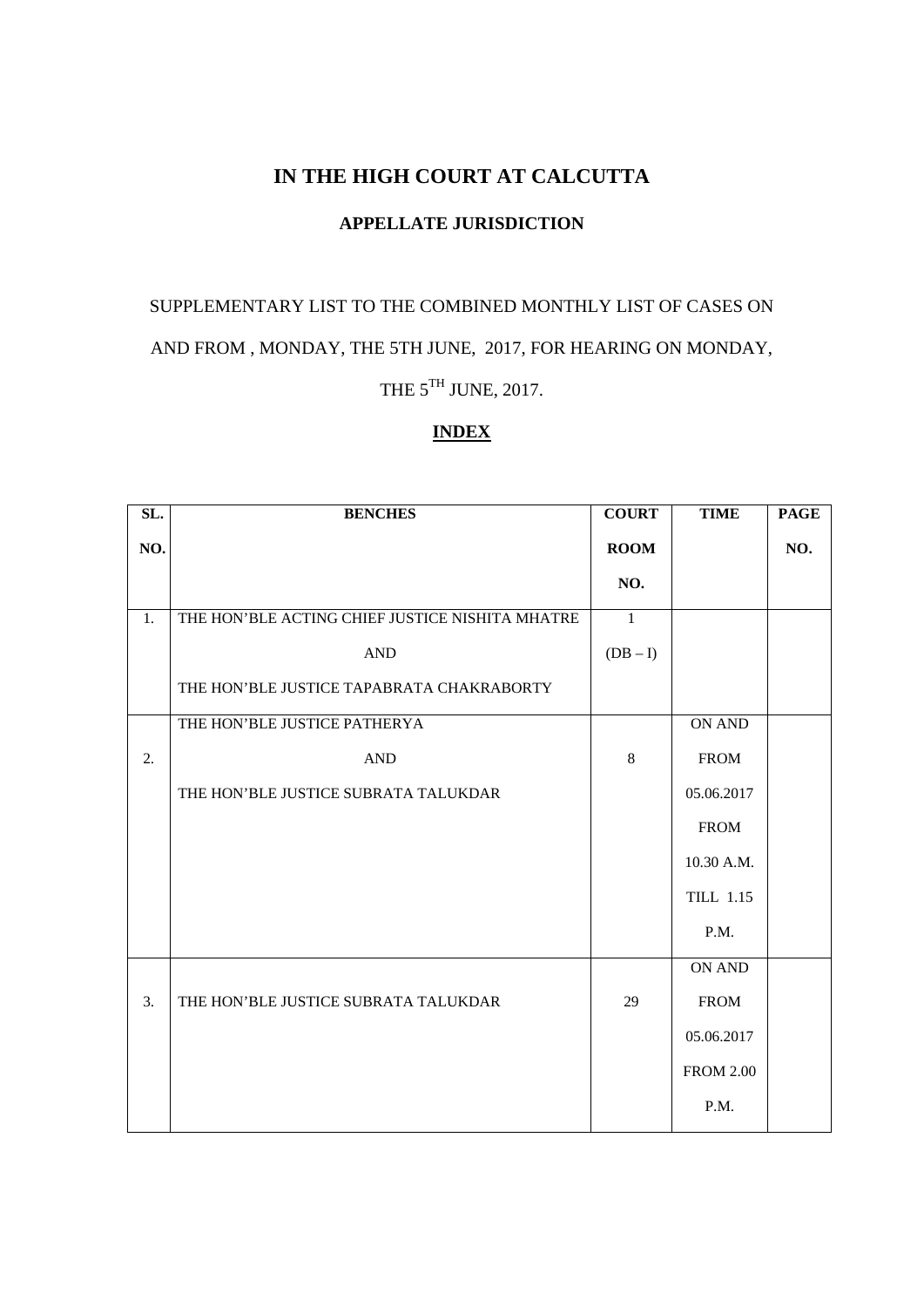**----------------------------------------------------------------------- --------- \*\*\*\*\*\*\*\*\*\*\*\*\*\*\*\*\*\*\*\*\*\*\*\*\*\*\*\*\*\*\*\*\*\*\*\*\*\*\*\*\*\*\*\*\*\*\*\*\*\*\*\*\*\*\*\*\*\*\*\*\*\*\*\*\*\*\*\*\*\*\* \*\*\*\*\*\*\*\*\* 05/06/2017** 

> **COURT NO. 1 FIRST FLOOR**

**THE HON'BLE ACTING CHIEF JUSTICE NISHITA MHATRE AND HON'BLE JUSTICE TAPABRATA CHAKRABORTY \*\*\*\*\*\*\*\*\*\*\*\*\*\*\*\*\*\*\*\*\*\*\*\*\*\*\*\*\*\*\*\*\*\*\*\*\*\*\*\*\*\*\*\*\*\*\*\*\*\*\*\*\*\*\*\*\*\*\*\*\*\*\*\*\*\*\*\*\*\*\* \*\*\*\*\*\*\*\*\***

**(DB – I)** 

ON AND FROM MONDAY, THE 10<sup>TH</sup> APRIL, 2017 - Writ Appeals relating to **Service (Gr.-VI);** 

**WRIT APPEALS RELATING TO (GR.-IX) RESIDUARY;** 

**CONTEMPT SEC. 19(A), SEC. 27 OF ELECTRICITY REG. PIL,** 

**Matters under Article 226/227 of the Constitution of India relating to Tribunals under Art. 323A and applications thereto;** 

**Writ Appeals not assigned to any other bench.** 

And

**On and from Monday, the 5th June 2017 to Friday, the 9th June, 2017 (Both days inclusive) – will take, in addition to their own list and determination, urgent matters relating to the list and determination of the Division Bench comprising Hon'ble Justice Sanjib Banerjee and Hon'ble Justice Siddhartha Chattopadhyay.** 

**NOTE :** 

**On and from 9.1.2017, Tribunal motions, applications and hearing will be taken up during the entire week and other matters will be taken up in the following week. This practice will be followed every alternate week. PIL matters will be taken up only on Friday.** 

**Mentioning will be allowed only on Mondays and Fridays. For mentioning, Advocates' Letter Head must contain "Case No., Cause Title, Grounds for urgency and signature of the Learned Advocate on Record for the appellant/respondent."** 

**Before moving matters, Ld. Advocates are requested to translate all vernacular languages into English.**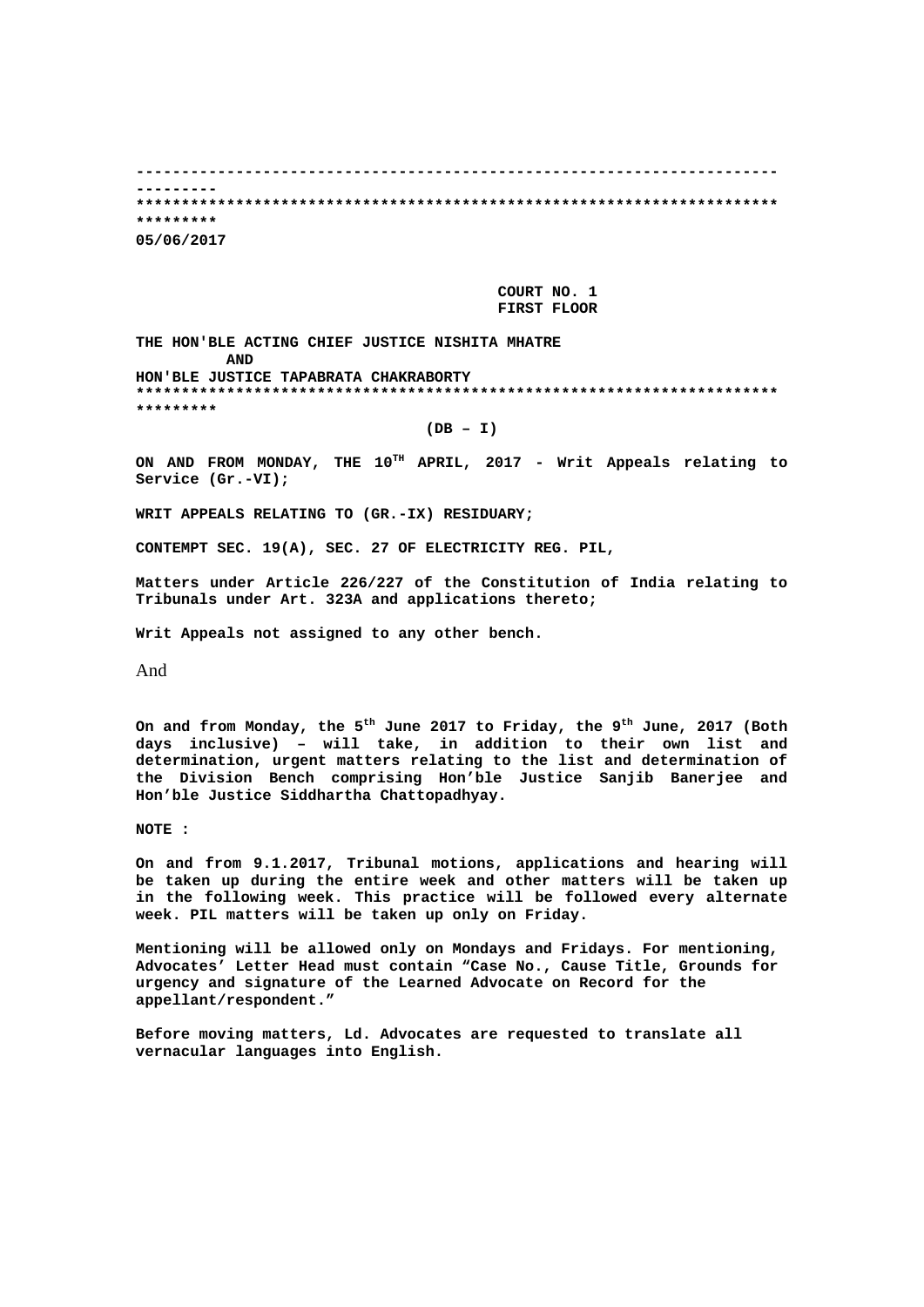#### COMPASSIONATE APPOINTMENT -------------------------

1. FMA 4438/2016 SANTANU CHATTERJEE Vs JOYDEEP ROY CAN 7897/2016 STATE OF WEST BENGAL & ORS

> APPLICATION MANDAMUS APPEAL ---------------------------

2. MAT 886/2016 GOPAL CHANDRA NANDI Vs MAHABOOB AHMED CAN 5300/2016 WBSEDC REPT BY THE CHAIRMAN & ORS 3. FMA 2811/2016 EASTERN COALFIELDS LTD. Vs BIJOY KUMAR CAN 918/2017 SUDHAMOY GORAI & ORS 4. FMA 4393/2016 BISWARUP MUKHERJEE Vs MD. Z. RAHAMAN CAN 5215/2016 UNION OF INDIA & ORS 5. MAT 1030/2015 UTTARA BHAR Vs MAHABOOB AHMED<br>CAN 6798/2015 STATE OF WEST BENGAL & ORS. CAN 6799/2015 6. FMA 853/2010 UNION OF INDIA & ORS. Vs DEBASISH PAL CAN 3381/2015 MOHAR SINGH 7. MAT 2084/2014 SAMBHUNATH THAKUR Vs ABHIJIT PAL CAN 11785/2014 DIG (NEZ) & ORS. 8. FMAT 304/2017 RAJU MISHRA & ORS. Vs DURGA SANKAR MULLICK CAN 2628/2017 UNION OF INDIA & ORS. 9. FMA 4649/2016 MIHIR LAL CHATTERJEE Vs TRIDIB CHAKRABORTY CAN 8345/2016 FOOD CORPORATION OF INDIA & ORS 10. FMA 3351/2016 UJJWAL KANTI BANDYOPADHYAY & ORS Vs TAPAS KUMAR MONDAL<br>CAN 5972/2015 STATE OF WEST BENGAL & ORS CAN 10173/2016 CAN 2278/2017 CAN 2279/2017 CAN 2280/2017 CAN 2281/2017 11. MAT 602/2017 GUNUSINDHU DAS Vs SOMA KAR GHOSH CAN 4025/2017 KASHI NATH DAS & ORS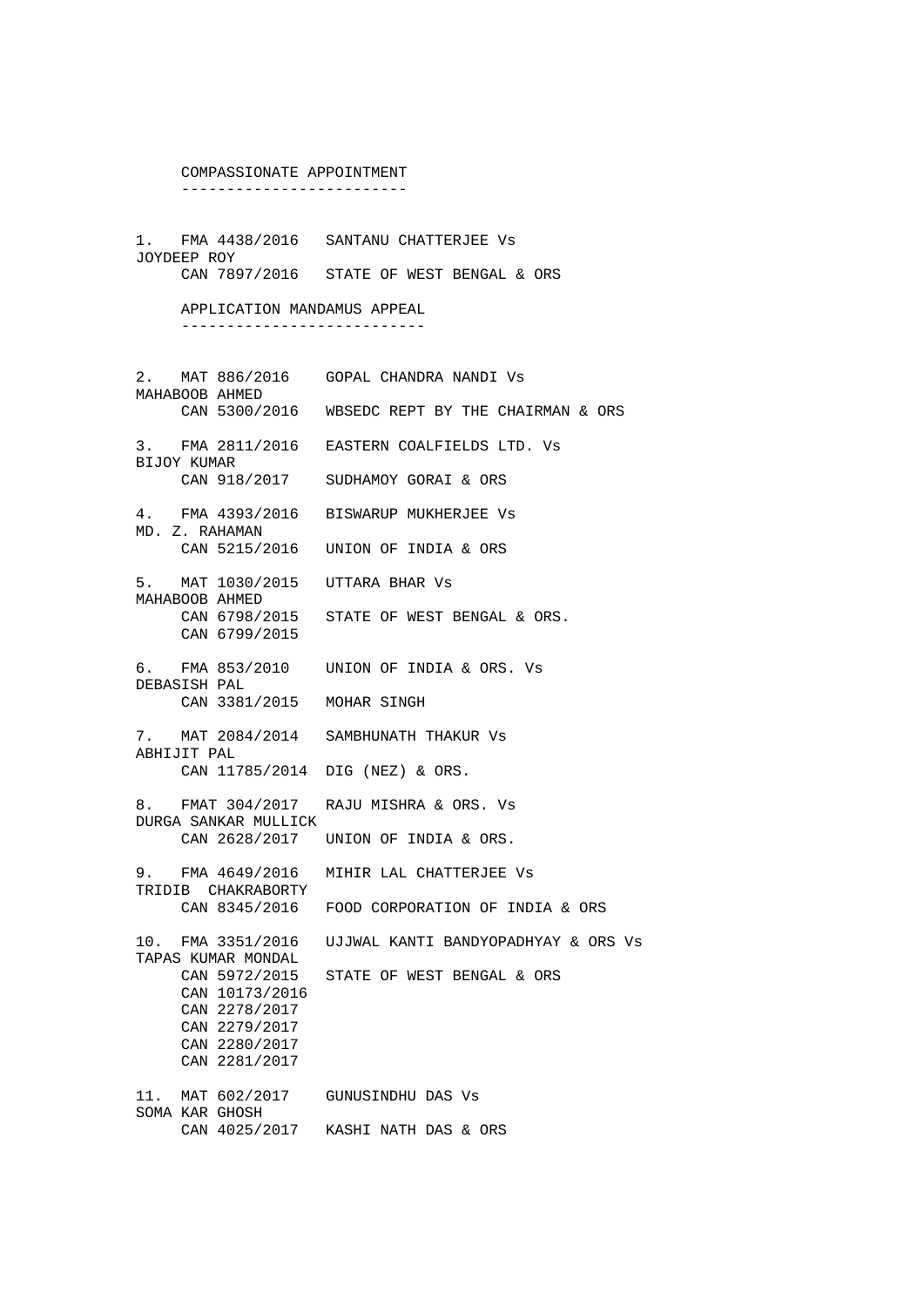CAN 4856/2017

12. FMA 4716/2016 MD. ABDUL HANNAN Vs MUKTESWAR MAITY CAN 10704/2016 STATE OF WEST BENGAL & ORS. 13. MAT 1391/2016 UJJAL CHATTOPADHYAY Vs B N RAY CAN 9076/2016 AIRPORT'S AUTHORITY OF INDIA & ORS 14. MAT 1661/2015 UNION OF INDIA & ORS. Vs BHUDEB CHATTERJEE CAN 11257/2015 SUBHAS CH. MALAKAR CAN 11258/2015 15. FMA 2244/2016 SK RUSTAM@SK RASTAM Vs CHITTAPRIYA GHOSH CAN 3965/2016 STATE OF WEST BENGAL & ORS 16. FMA 4721/2016 KALIPADA SAMANTA SINCE DEAD SABITRI SAMANTA & ORS VsSUJIT BHUNIA CAN 12213/2016 UNION OF INDIA & ORS 17. FMA 2679/2016 ASIT KUMAR PATRA Vs H.K. HALDER CAN 11848/2016 WBSEDCL& ORS 18. MAT 1248/2016 THE WBSEDC. LTD & ORS Vs K.K. BANDYOPADHYAY CAN 7347/2016 ASIT KUMAR PATRA & ORS 19. CAN 4222/2015 GOUTAM MUKHERJEE Vs THE STATE OF W.B. CAN 4223/2015 WITH FMA 365/2003 WITH WP 19688W/2000 20. MAT 1154/2016 UNION OF INDIA & ORS Vs ASHOK KUMAR VERMA CAN 6167/2016 K D SAROCH 21. FMA 2108/2016 SMT SWARASWATI PANJA Vs RAMDULAL MANNA CAN 2650/2016 STATE OF WEST BENGAL & ORS **WITH**  MAT 223/2017 22. MAT 406/2017 KAMALA BALA JANA Vs MUKTESWAR MAITY<br>CAN 3134/2017 UNION OF INDIA & ORS 23. FMA 2067/2016 DEBALA RANI BERA Vs RAMDULAL MANNA CAN 3146/2017 UNION OF INDIA & ORS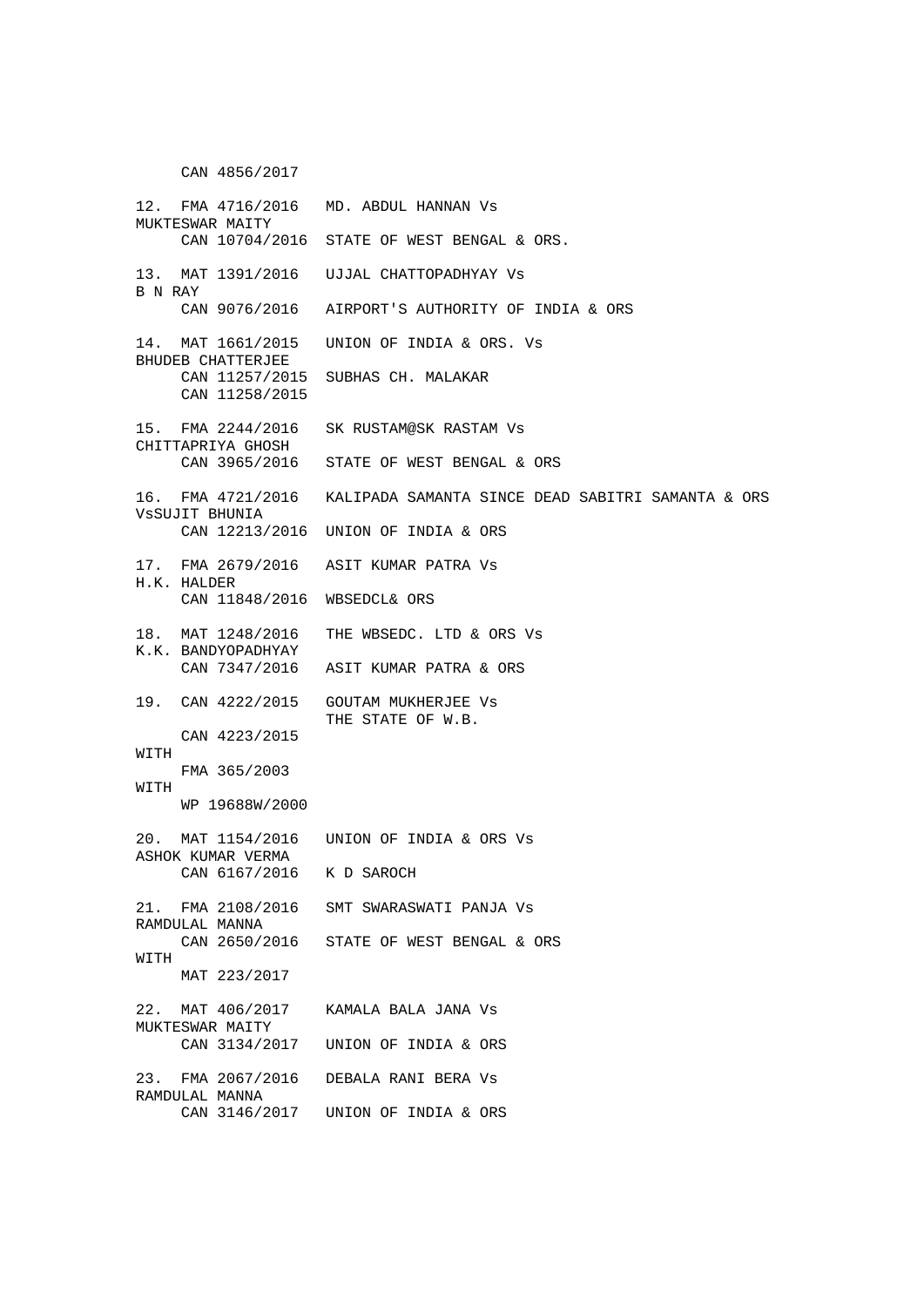24. MAT 1921/2015 SWARASWATI KARAN Vs SABYASACHI MONDAL CAN 278/2017 STATE OF WEST BENGAL & ORS CAN 279/2017 25. MAT 144/2017 ANIL KR. GIRI Vs MUKTESWAR MAITY CAN 1169/2017 STATE OF WEST BENGAL & ORS. 26. MAT 1995/2016 EXECUTIVE DIRECTOR, F C I (EASTERN ZONE) & ORS Vs KAMAL KR CHATTOPADHYAY CAN 1499/2017 SUBHAS PARAMANIK & ORS CAN 1508/2017 27. MAT 2097/2016 JOYDIP JANA & ORS Vs PARTHA PRATIM DEY CAN 177/2017 THE CALCUTTA ELECTRIC SUPPLY CORPORATION LTD & ORS CAN 178/2017 28. MAT 310/2017 NALHATI THANA BIRI SHRAMIK & ORS Vs PROSENJIT MUKHERJEE CAN 2315/2017 UNION OF INDIA & ORS 29. FMA 1534/2016 BISWANATH GAYEN Vs SANJAY SAHA CAN 1682/2016 BANGIYA GRAMIN VIKASH BANK & ORS 30. MAT 143/2017 RADHA NATH NANDY Vs RADHA NATH NANDY (IN PERSON) CAN 2189/2017 STATE OF WEST BENGAL & ORS. 31. FMA 4793/2015 NIREN GUPTA BAKSHI Vs SAMIT KR. MONDAL CAN 11425/2015 STATE OF WEST BENGAL & ORS. 32. MAT 126/2017 GOPA BHOWMICK Vs PUSHAN MAJUMDER CAN 1007/2017 STATE OF WEST BENGAL &ORS 33. FMA 4694/2016 SUJAN DOLAI Vs PIJUSH KANTI KHANRA CAN 12365/2016 UNION OF INDIA & ORS. 34. MAT 364/2017 DIAMOND BEVERAGES PRIVATE LIMITED & ANR Vs JAYOTI MUKHERJEE CAN 2706/2017 UNION OF INDIA & ORS 35. MAT 1900/2016 SUBHAS CHANDRA DAS Vs DINESH CHANDRA MONDAL CAN 10748/2016 STATE OF WEST BENGAL &ORS 36. FMA 1975/2016 DIBYENDU MONDAL Vs DEBANJAN CHATTERJEE CAN 5058/2016 DAMODAR VALLEY CORPORATION & ORS 37. FMA 4663/2016 AJIT KR. NAYEK Vs HIRANMAY PAIK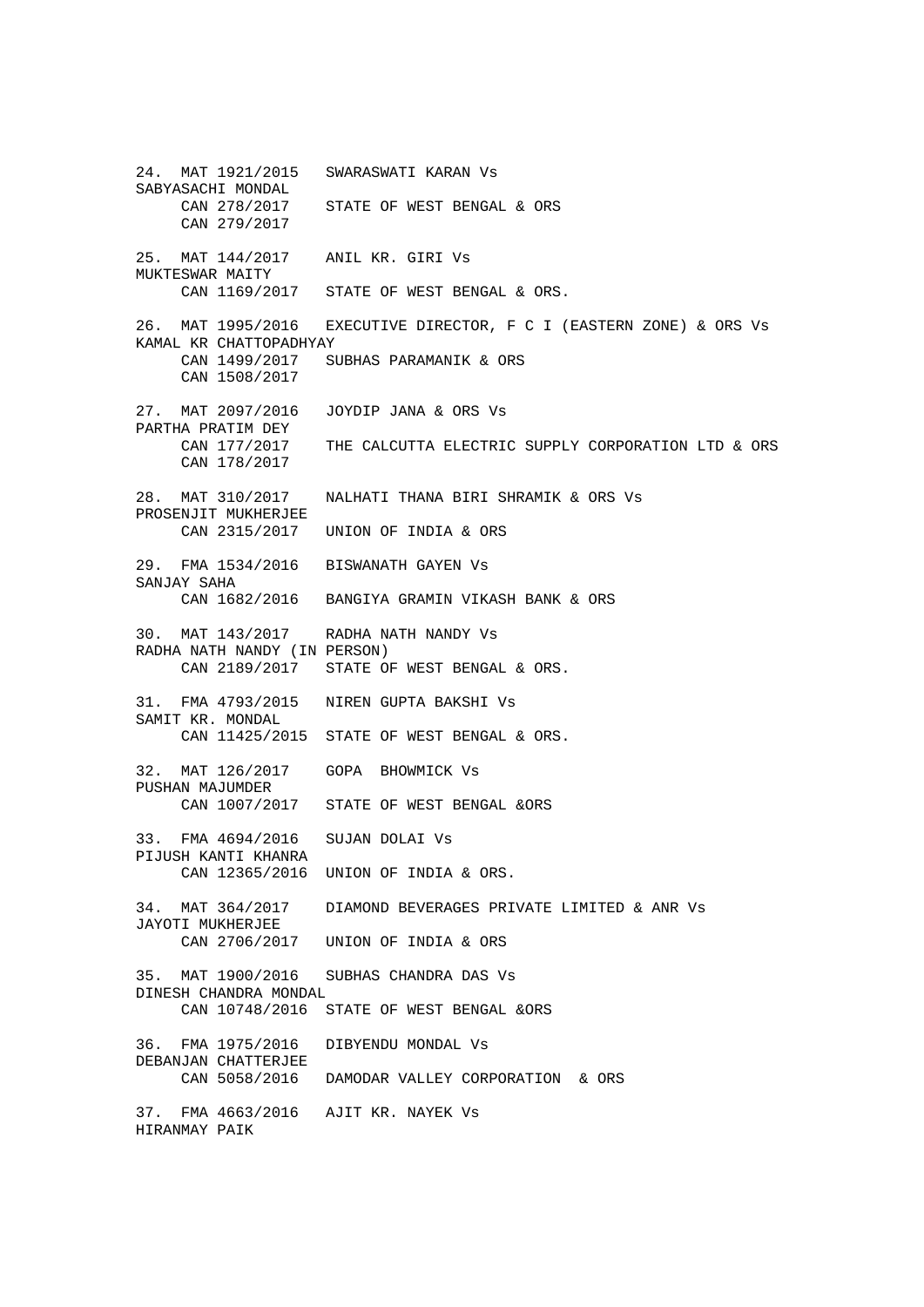CAN 11032/2016 STATE OF WEST BENGAL & ORS.

38. MAT 1781/2016 CALCUTTA STATE TRANSPORT CORPORATION & ORS Vs SABYASACHI MONDAL CAN 1167/2017 SUBRATA BANIK 39. FMA 2241/2016 TAHAMINA SULTANA Vs KAJAL RAY CAN 4819/2016 CITI BANK & ORS 40. FMA 2275/2016 WB ELECTRICITY REGULATORY COM. & ANR. Vs RITIWIK PATTANAYAK CAN 2341/2016 INDIA POWER CORP. LTD. & ORS. 41. MAT 87/2017 CENTRAL; BANK OF INDIA Vs GAUTAM CHAKRABORTY CAN 993/2017 BISWAJIT KHAN 42. MAT 499/2017 SUMIT MODAK & ORS Vs A DUTTA CAN 3549/2017 UNION OF INDIA & ORS 43. MAT 167/2017 THE UNION OF INDIA & ORS Vs ARPA CHAKRABORTY CAN 1385/2017 AMIYA GHOSH CAN 1387/2017 44. MAT 200/2017 EASTERN COALFILEDS LTD Vs P K DAS CAN 1752/2017 RENESCO INDIA PVT LTD & ORS 45. FMA 4804/2015 SAROJ BHATTACHARYA & ORS. Vs SANKAR DAS CHATTERJEE CAN 10754/2015 EASTERN COALFIELDS LTD. & ORS. 46. AST 293/2016 M/S HINDUSTAN CABLES LTD & ORS Vs V SINGH ASTA 79/2016 BIJOY RAJAK & ORS 47. FMA 518/2017 M/S HINDUSTAN CABLES LTD & ORS Vs V SINGH ASTA 76/2016 PARITOSH KR MITRA & ORS 48. CAN 3587/2016 MANABENDRA SARKAR Vs BANGIYA GRAMIN VIKASH BANK & ORS. CAN 3586/2016 WITH FMA 3778/2013 49. FMA 3482/2016 SANJIT DUTTA Vs SRUTI LAHIRI<br>CAN 3386/2017 HOWRAH IMPROVEMENT TRUST & ANR 50. MAT 203/2017 AARCEE BUILDERS PVT. LTD. & ANR. Vs NILADRI KHANRA CAN 2165/2017 STATE OF WEST BENGAL & ORS.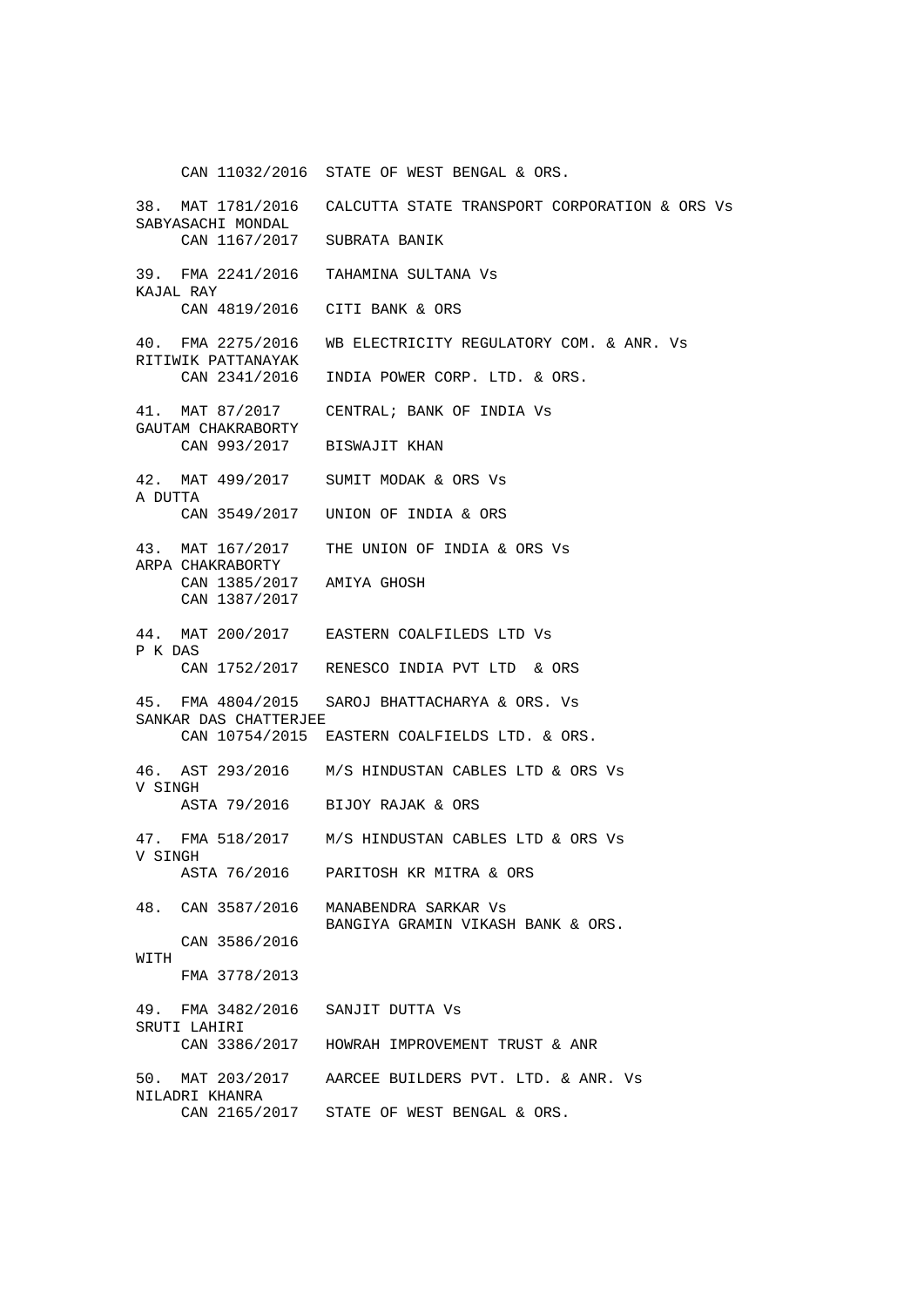51. MAT 510/2017 MAFIZUDDIN HALDER Vs MOHINOOR RAHAMAN CAN 3617/2017 SK SAIDUL ISLAM & ORS 52. MAT 267/2017 SIB NARAYAN ROY & ANR Vs SIBNARAYAN CHATTOPADHYAY CAN 2191/2017 STATE OF WEST BENGAL & ORS 53. FMA 2158/2016 MITHU HOQUE Vs MD. AHSANANUZZAMAN CAN 1836/2017 UNION OF INDIA & ORS 54. MAT 528/2017 UJJAL PROSAD CHATTOPADHYAY Vs MOUMITA GHOSH CAN 3734/2017 INDIAN OIL CORPORATION LTD. 55. MAT 583/2017 METAL ENGINEERING AND TEATMENT COMPANY PVT LTD & ANR VsMOUMITA GHOSH CAN 3882/2017 UNION OF INDIA & ORS 56. MAT 263/2017 UNION OF INDIA & ORS Vs DIBASHIS BASU CAN 2025/2017 RADHEY SHYAM CAN 2026/2017 57. MAT 67/2017 MAHISHADAL PANCHAYET SAMITY & ANR Vs TARASANKAR SAMANTA STATE OF WEST BENGAL & ORS 58. CAN 10333/2015 SHAMALI DAS & ORS Vs STATE OF WEST BENGAL & ORS **WITH**  FMA 3610/2014 59. FMA 432/2017 PURNIMA DAS MAHANTA (BISWAS) Vs SURYAPRASAD CHATTOPADHYAY CAN 8270/2016 UNION OF INDIA & ORS WITH CAN 8269/2016 60. MAT 526/2017 M/S KAR CONSTRUCTION & CO. AND SANKAR KAR & SONS(JV) & ANR VsDEBASIS MUKHOPADHYAY CAN 3920/2017 STATE OF WEST BENGAL & ORS 61. MAT 487/2017 RAMENDRA KUMAR DAS @ RAMEN DAS Vs DYUTIMAN BANERJEE CAN 3556/2017 UNION OF INDIA & ORS 62. MAT 787/2015 CHHAIRA BIBI & ORS. Vs RINA BANERJEE CAN 1657/2017 STATE OF WEST BENGAL & ORS. 63. MAT 484/2017 RATNA GHOSH Vs SUMANTA SARATHI BHOWMIK CAN 3625/2017 STATE OF WEST BENGAL & ORS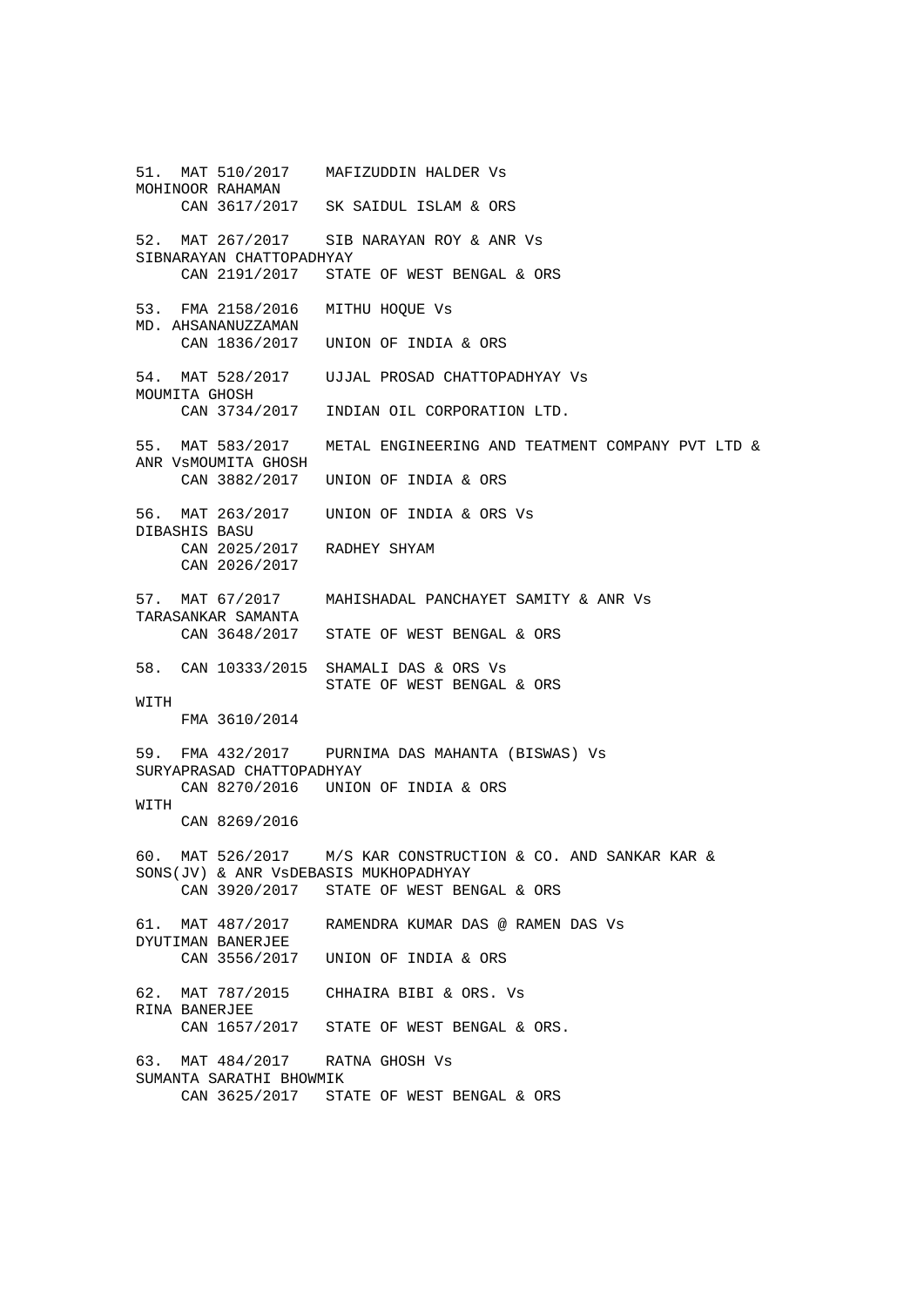64. MAT 244/2017 NARAYAN CH. PAL Vs DYUTIMAN BANERJEE CAN 2042/2017 STATE OF WEST BENGAL & ORS. 65. MAT 471/2017 PRASUN DAS Vs ARUP KRISHNA DAS CAN 3460/2017 THE CHIEF ELECTION COMMISSIONER & ANR 66. CAN 11003/2014 GOUTAM SAHA & ANR. Vs THE A.T FOR FORFEITED PROPERTY & ORS. WITH FMA 1613/2015 67. MAT 268/2017 PRASITA MUKHOPADHYAY Vs MITUL CHAKRABORTY CAN 2078/2017 UNION OF INDIA & ORS 68. MAT 122/2017 ARIJIT SARKAR Vs PRIYANJIT KUNDU STATE OF WEST BENGAL & ORS. 69. MAT 225/2017 W B COMPREHENSIVE AREA DEVELOPMENT CORP & ORS Vs SUBIR KUMAR BHATTACHARYA CAN 3185/2017 PRAN KRISHNA DUTTA & ANR WITH CAN 3186/2017 70. FMA 3276/2012M UNION OF INDIA & ORS Vs MR. SYAMAL DE S. K. AJMER **WITH**  CAN 10028/2011 71. MAT 1742/2016 UNION OF INDIA & ORS Vs ARPA CHAKRABORTY CAN 10372/2016 IRLA NO 19461373,DR RAM KRISHNA PATHAK & ANR CAN 10375/2016 72. AST 77/2017 MUKTIPADA GHOSH & ORS. Vs SOURAV MONDAL CAN 3801/2017 LAKSHMI NARAYAN MONDAL & ORS. 73. MAT 500/2017 LICHU BALA GHARA Vs MILAN KR MAITY<br>CAN 4054/2017 UNION OF INDIA & ORS 74. MAT 501/2017 TULSHI BHOWMIK @ TULSHI RANI BHOWMIK Vs MILAN KR MAITY<br>CAN 4055/2017 UNION OF INDIA & ORS 75. MAT 502/2017 RENUBALA KARMAKAR Vs MILAN KR MAITY CAN 4059/2017 UNION OF INDIA & ORS 76. MAT 520/2017 CHHUTUMUNU MAJHI Vs MILAN K MAITY CAN 4061/2017 UNION OF INDIA & ORS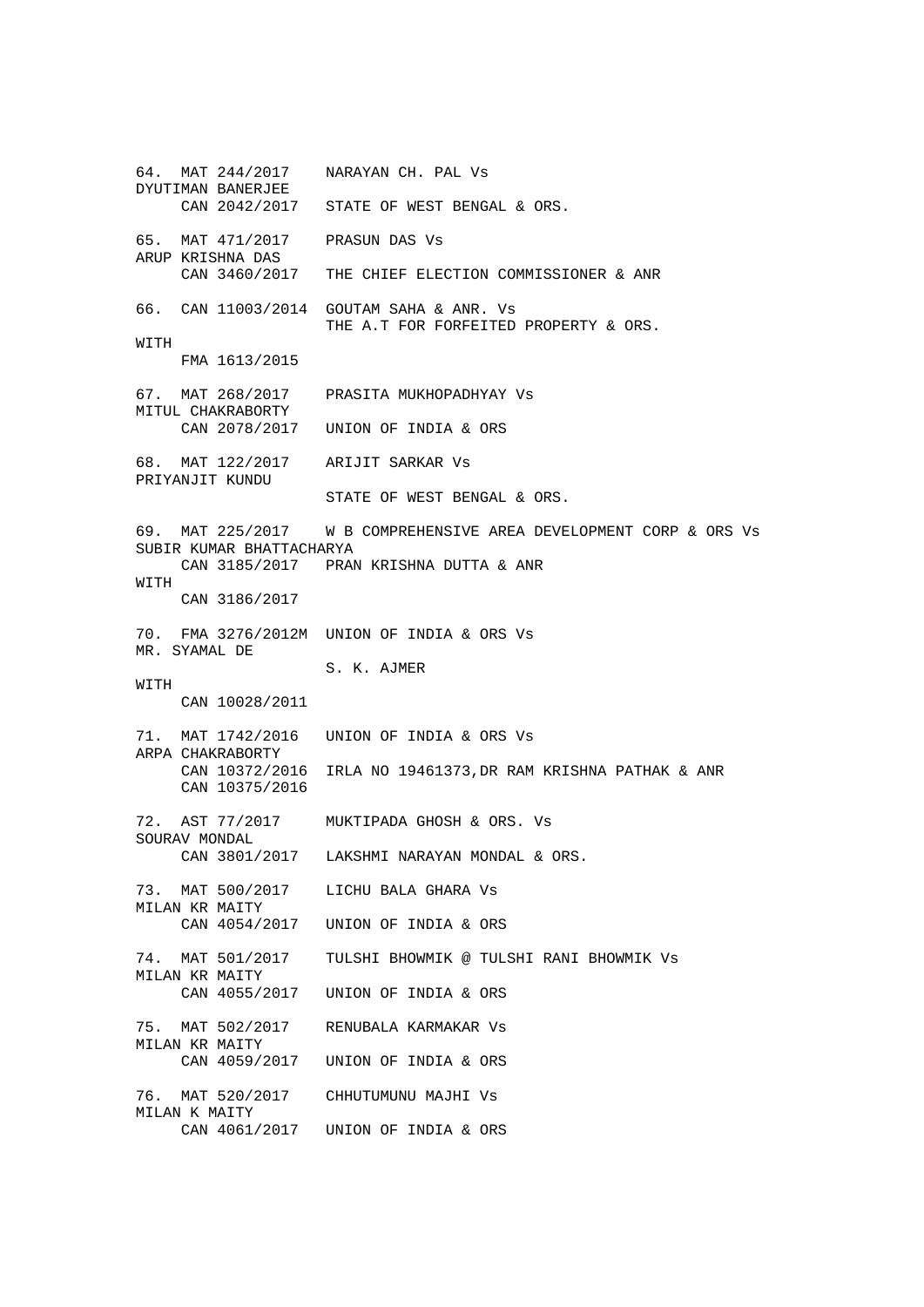77. MAT 368/2017 MITHU KHAN Vs SUPRIYA CHATTOPADHYAY CAN 2872/2017 LICI & ORS. 78. MAT 2060/2016 W B S E D C L Vs S S KOLEY SATYA NARAYAN DUTTA WITH CAN 2366/2017 79. MAT 904/2016 UNION OF INDIA & ORS Vs ARPA CHAKRABORTY CAN 7199/2016 DR. ABIR KUMAR PAL & ANR CAN 7200/2016 80. MAT 581/2017 GULAB CHAND KOTHARI Vs B MANOT CAN 3880/2017 STATE OF WEST BENGAL & ORS 81. MAT 516/2017 KAKALI SEN Vs AMAJIT DE CAN 3936/2017 SYNDICATE BANK & ORS. 82. CAN 6795/2016 MINOTI ROY Vs UNION OF INDIA & ORS CAN 6747/2016 **WITH**  FMA 199/2009 83. FMA 2793/2016 SUSHIL CHANDRA DAS Vs SRABANI BISWAS CAN 8132/2016 STATE OF WEST BENGAL & ORS 84. FMA 1382/2016 THE STATE OF WEST BENGAL & ORS Vs SANTANU KUMAR MITRA CAN 2621/2016 BRAMHACHARI SATYANAND & ANR 85. MAT 1798/2016 BIRESH CHANDRA MONDAL Vs SIRSHENDU SINHA ROY CAN 11973/2016 STATE OF WEST BENGAL & ORS. CAN 4265/2017 86. MAT 210/2017 ADYA PROJECTS PVT. LTD. Vs BISWAPRIYA SAMANTA UNION OF INDIA & ORS 87. MAT 538/2017 SISHU MANGAL PARSHA-NADIA, A REG. SOCIETY Vs DYUTIMAN BANERJEE CAN 4018/2017 UNITED BANK OF INDIA & ORS 88. MAT 451/2017 THE BHAGIRATHI CO-OPERATIVE MILK PRODUCERS UNION LTD VsSARBANANDA SANYAL CAN 4019/2017 HOWA BIBI NOMINEE OF LATE JOYSAN BIBI & ORS 89. FMA 3481/2016 SANDIP KUMAR BASU Vs LAKSHMI NATH BHATTACHRAYYA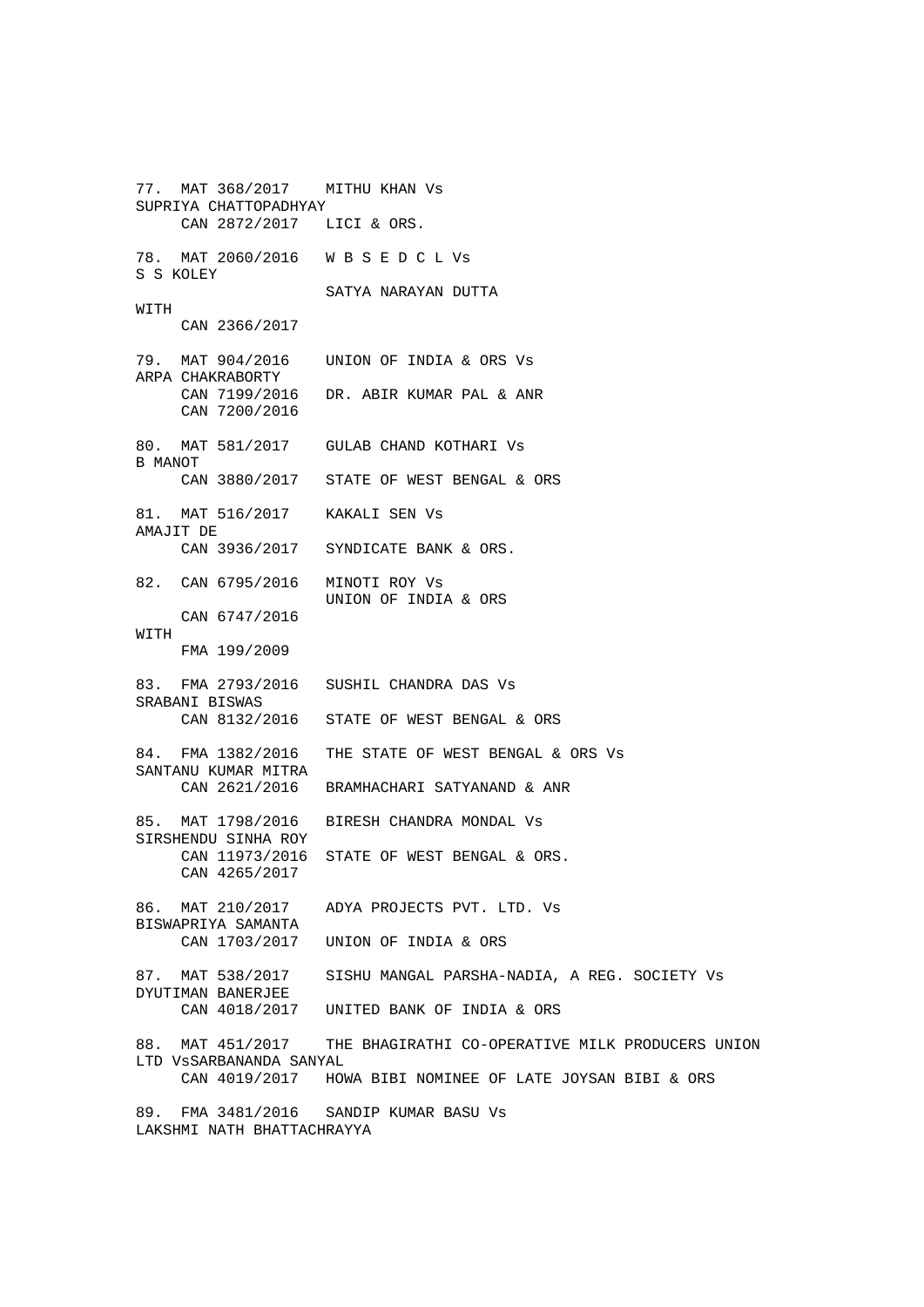CAN 7893/2016 STATE OF WEST BENGAL & ORS 90. CAN 5810/2016 MADHURI CHAKRABORTY Vs LIFE INSURANCE CORPORATION OF INDIA & ORS CAN 5696/2016 WITH FMA 118/2016 91. FMA 620/2017 SUBHASIS PAUL Vs KUSHAL PAUL CAN 12183/2016 STATE OF WEST BENGAL & ORS. 92. MAT 58/2017 ARUNDHATI MANDAL Vs ASHOK KR JHA CAN 494/2017 UNION OF INDIA & ORS CAN 496/2017 CAN 497/2017 93. FMA 3538/2015 AMALA MONDAL Vs SOMA ROY CHOWDHURY CAN 7306/2015 STATE OF WEST BENGAL & ORS WITH CAN 7306/2015 94. FMA 2757/2016 KUBED Vs MUSHARRAF ALAM SK CAN 418/2017 STATE OF WEST BENGAL & ORS **WITH**  CAN 418/2017 95. FMA 2255/2016 ASHOKE KUMAR BANDYOPADHYAY Vs KAMAL KANTA KAR CAN 3305/2016 EASTERN COAL FIELDS LTD. & ORS. 96. FMA 4817/2016 AMIT SRIVASTAVA Vs SIDDHARTHA ROY CAN 9178/2016 GARDEN REACH SHIPBUILDERS & ENGINEERS LTD & ORS 97. FMA 209/2017 JUTE CORPORATION OF INDIA & ANR Vs ARCHAN BHATTACHARYYA CAN 9346/2016 C.R.DAS @ CHITTA RANJAN DAS & ANR 98. FMA 96/2017 ARINDAM SAMANTA Vs MRITUNJAY HALDER CAN 9527/2016 STATE OF WEST BENGAL & ORS 99. FMA 4525/2016 M/S EASTERN COALFIELDS LTD. Vs SANCHITA BARMAN ROY CAN 12705/2013 DULAI MEJHIAN & ORS 100. FMA 4814/2016 DILIP KUMAR DUTTA & ORS\ Vs ASHIM KUMAR CHATTERJEE CAN 11310/2016 STATE OF WEST BENGAL & ORS WITH CAN 11286/2016 CAN 11308/2016 MAT 1980/2016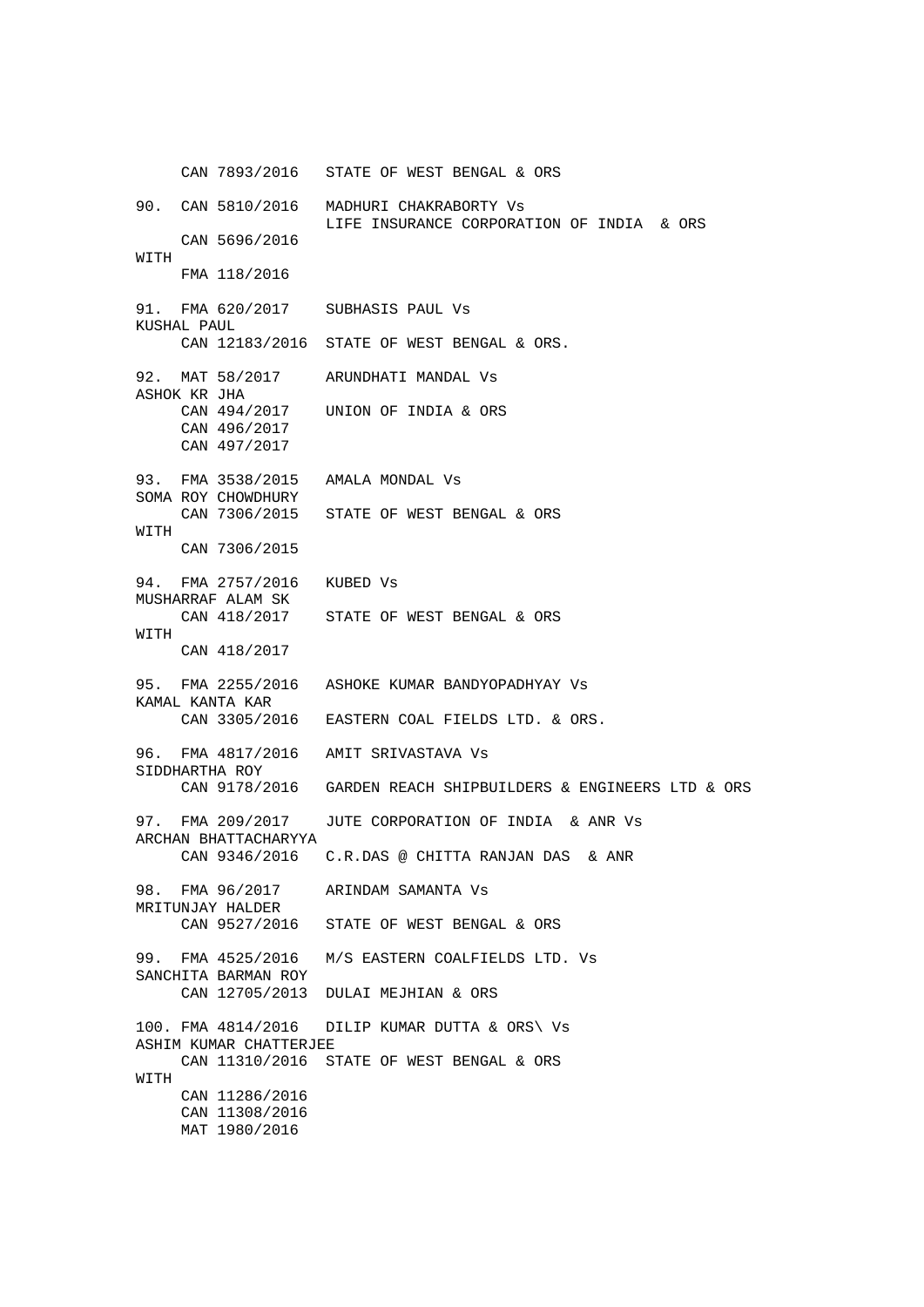101. MAT 1431/2015 BANGIYA GRAMIN VIKASH BANK & ORS. Vs ANINDA BHATTACHARYA CAN 11934/2015 DEBABRATA MAITY CAN 11935/2015 102. CAN 12094/2016 INDIAN CONSTRUCTION & ANR Vs NATIONAL INSURANCE INDIA LTD & ORS CAN 12144/2016 WITH FMA 2070/2015 103. MAT 449/2016 THE TAKI MUNICIPALITY Vs NIRUPAM DHALI CAN 8924/2016 STATE OF WEST BENGAL & ORS CAN 9020/2016 WITH CAN 8920/2016 CAN 8921/2016 CAN 9021/2016 CAN 9022/2016 MAT 488/2016 MAT 489/2016 104. MAT 221/2017 NIRANJAN GHOSH Vs A K NAG CAN 1746/2017 C S C E LTD & ORS 105. AST 83/2017 PULAK CHAKRABORTY Vs ARKA KUMAR NAG ASTA 15/2017 ASHA RANI HIJLI & ORS 106. MAT 411/2017 ICICI LOMBARD GEN. INSURANCE CO. LTD. & ANR Vs DEBAPRATIM GUHA CAN 3318/2017 STATE OF WEST BENGAL & ORS 107. MAT 1875/2016 SUBIR KR. ROY Vs TANMOY MUKHERJEE CAN 457/2017 THE CHAIRMAN, VIJAYA BANK & ORS. 108. MAT 1365/2016 M/S. R.B.UBIQUITOUS INTERNATIONAL & ORS Vs SANKARI ROY<br>CAN 7229/2016 KOTAK MAHINDRA BANK LTD & ORS 109. MAT 377/2017 NRIPENDRA NATH BISWAS Vs ROHIT KUMAR SHAW CAN 3623/2017 CALCUTTA ELECTRIC SUPPLY CORPORATION LTD. & ORS 110. FMA 2689/2015 JULFICAR SARDAR Vs SUJIT SAHA CAN 6933/2015 STATE OF WEST BENGAL & ORS 111. MAT 1922/2014 CHITTARANJAN CHATTERJEE Vs MAHAMMAD MAHMOOD CAN 11293/2014 STATE OF WEST BENGAL & ORS CAN 11304/2014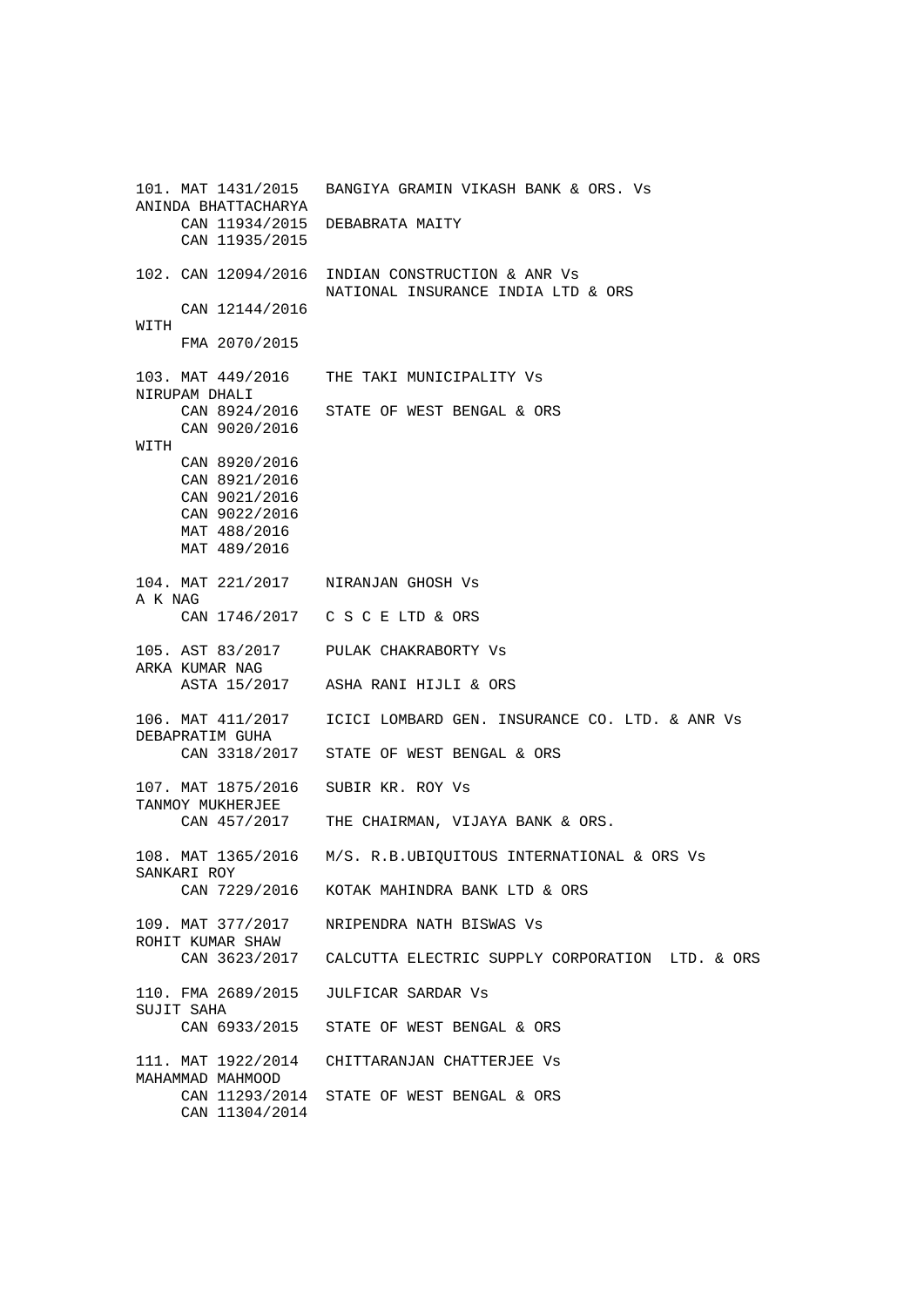112. MAT 2034/2014 BEGUM AKHTARAJUN Vs MAHAMMAD MAHMOOD CAN 11519/2015 UNION OF INDIA & ORS 113. FMA 1938/2015 BIKASH GAYEN & ANR Vs SUBHENDU BHATTACHARJEE CAN 9051/2015 UNION OF INDIA & ORS 114. MAT 457/2017 MANUEL PURTI & & ANR Vs BIBHASADITYA CHAKRABARTY CAN 3302/2017 STATE OF WEST BENGAL & ORS 115. FMA 2797/2016 PUNJAB & SIND BANK AND ORS Vs SANAJIT KUMAR GHOSH CAN 11015/2016 KASHMIR SING KANG @ K.S. KANG 116. MAT 456/2017 SUJAN JANA Vs KRISHNA DEO DAS CAN 3523/2017 UNION OF INDIA & ORS 117. MAT 585/2017 ARUP BASU CHOWDHURY Vs PRATIK MAJUMDER CAN 3922/2017 UCO BANK & ORS SPECIALLY FIXED MATTER ---------------------- 118. MAT 1807/2011 DIRECTOR, NATIONALINSTITUTE FORORTHOPADICALLY HANDICAPPED&OR VsAMIYA KUMAR SUR GOUTAM BANERJEE & ORS 119. MAT 185/2017 EASTERN COALFIELDS LTD. Vs P.K. DAS RATHI VYAPAR & VINIMAY(P) LTD & ORS UPON MENTIONING --------------- 120. AST 244/2014 MOUSOM MUKHERJEE Vs MINTU KR. GOSWAMI ASTA 185/2014 MOFIZUDDIN MONDAL & ANR. 121. FMA 1271/2016 BELADEEP P. LTD. & ANR. Vs DEBAKI NANDAN MAITI CAN 1618/2016 STATE OF WEST BENGAL & ORS. WITH FMA 3354/2016 122. MAT 1568/2016 AMARNATH BANERJEE Vs SIRAJ GOOPTU CAN 8737/2016 CALCUTTA ELECTRIC SUPPLY CORPORATION LTD & ORS 123. MAT 1514/2016 SULEKHA MONDAL Vs SANTANU MUKHERJEE CAN 8259/2016 THE WBSED COMPANY LTD & ORS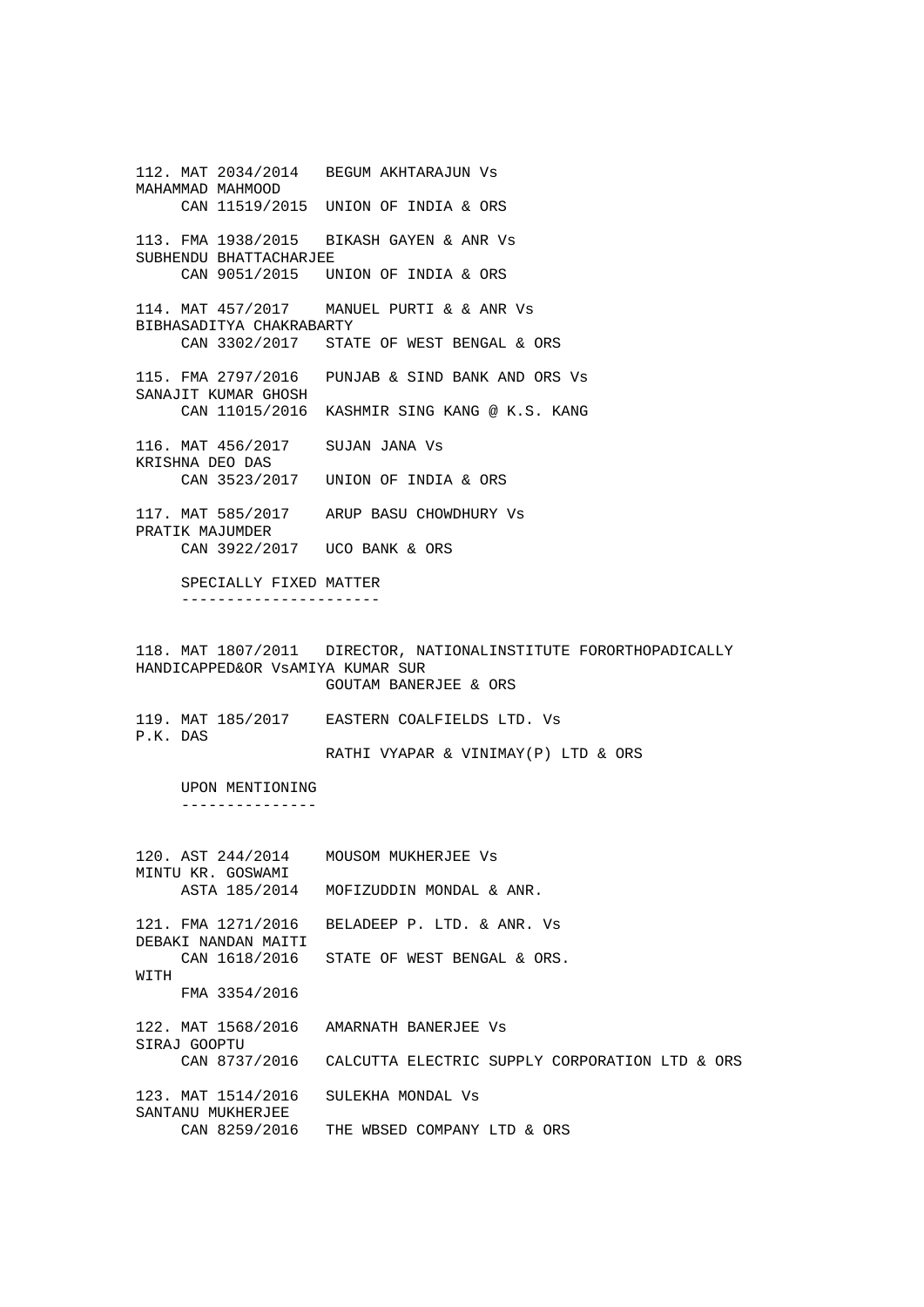124. MAT 1071/2016 UNION OF INDIA & ORS Vs SAPTARSHI ROY ESSEL MINING & INDUSTRIES & ANR 125. MAT 1570/2016 BISWAJIT PRAMANICK Vs MR. SUMANTA DAS STATE OF WEST BENGAL & ORS 126. MAT 1636/2014P SADHANA DAS Vs SUJIT BHUNIA KAJAL CHANDRA BAG & ORS 127. RVW 160/2016 DURGA DAS BANDYOPADHYAY Vs ABHIJIT PAL CAN 6464/2016 STATE OF WEST BENGAL & ORS 128. FMA 3627/2015 BHABANI SHANKAR PANI Vs BISWAPRIYA SAMANTA CAN 9912/2015 STATE OF WEST BENGAL & ORS 129. FMA 3806/2016 THE WEST BENGAL STATE CO-OPERATIVE MARKETING FED. LTD & ANR VsPABITRA CHARAN BHATTACHARJEE CAN 6942/2016 BENFED PENSION HOLDERS' STAFF & OFFICERS' ASSOCIATION & ORS 130. FMA 1834/2016 MAJOR HARPREET SINGH, SENA MEDAL Vs SANDIP KR BHATTACHARYYA UNION OF INDIA & ORS 131. FMA 2919/2014M ALOK KUMAR Vs ABDUL MASOOD STATE OF WEST BENGAL 132. MAT 1743/2016 JIBAN HALDER & ORS Vs IBRAHIM SAIKH STATE OF WEST BENGAL 133. FMAT 1196/2016 SHANTI DEY 2 SANTI DEY Vs RUPENDRA NATH CHOUDHURI SUVODEEP SAHA 134. MAT 197/2016 MAJOR HARPREET SINGH Vs SUMAN BASU CAN 8070/2016 UNION OF INDIA & ORS 135. MAT 1785/2016 RAMJAN ALI Vs KAUSHIK SARKAR CAN 10303/2016 STATE OF WEST BENGAL & ORS 136. MAT 1949/2016 SK. REJAUL Vs KAMAL KANTA KAR CAN 10954/2016 ROH IMA BIBI @ RAYAMA BIBI 137. MAT 1528/2016 ARATI SHAW Vs PRATIP KUMAR CHATTERJEE CAN 8417/2016 DULAL ROY & ORS.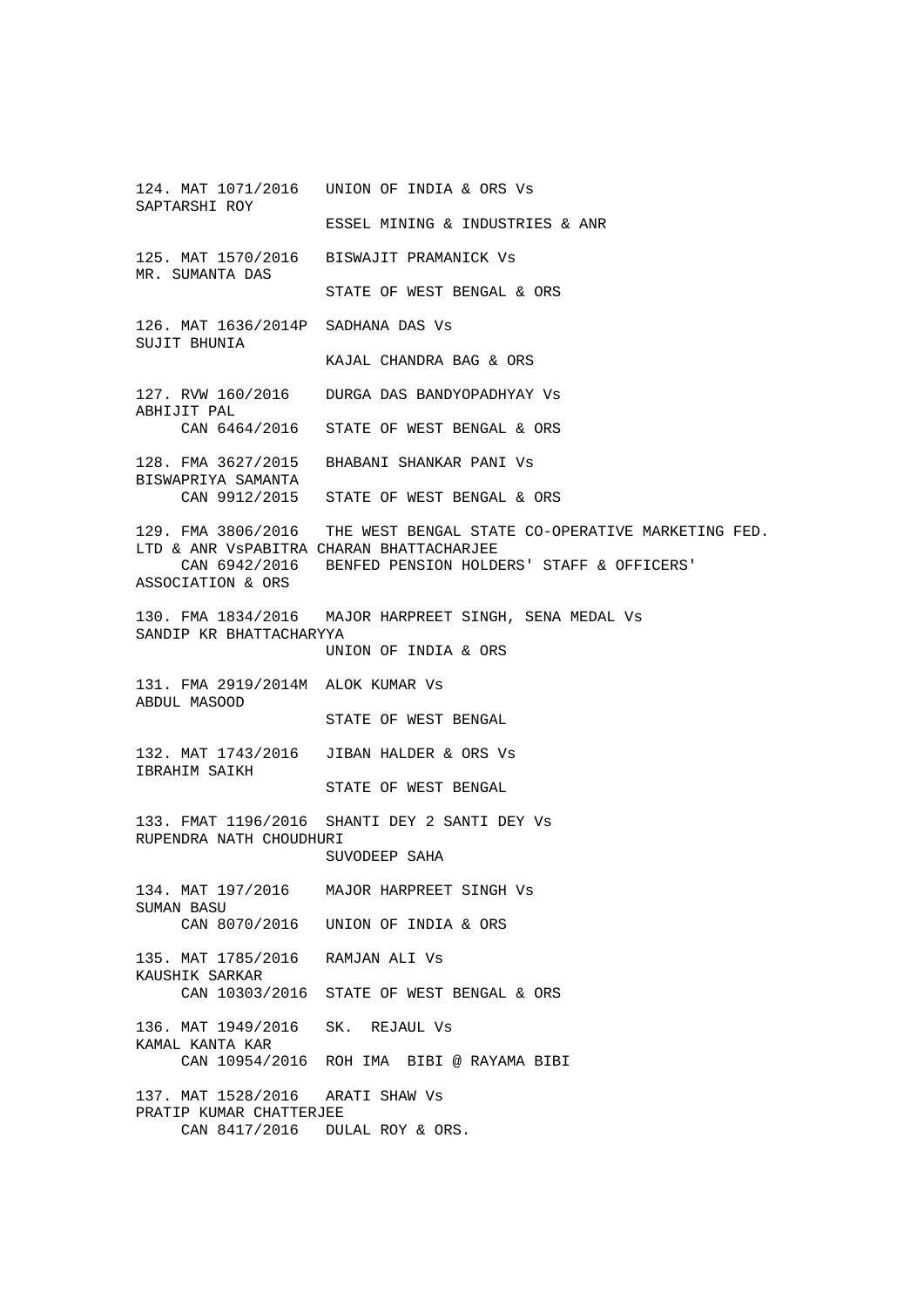138. MAT 1943/2016 AMIRUNNESHA BEGUM Vs SUBHRAJYOTI GHOSH CAN 10865/2016 STATE OF WEST BENGAL & ORS 139. MAT 1708/2016 RATAN DEBNATH Vs SUBHASIS MISRA CAN 9671/2016 STATE OF WEST BENGAL & ORS 140. MAT 1679/2016 SUHASINI DEBI LOHIA Vs P CHAKRABORTY STATE OF WEST BENGAL & ORS 141. MAT 498/2016 DWIJENDRA LAL DEY Vs IBRAHIM SHAIKH CAN 3487/2016 STATE OF WEST BENGAL & ORS 142. MAT 1141/2016 SWAPAN SAHA Vs ARUN KUMAR MISHRA CAN 6157/2016 ANIMA SAHA & ORS 143. MAT 1566/2016 JITEN MAJHI Vs SUDIPA BANERJEE STATE OF WEST BENGAL & ORS 144. MAT 1532/2016 PRADIP ROY Vs NILANJAN ADHIKARI CAN 8448/2016 JAYANTI BOSE **WITH**  CAN 8401/2016 CAN 8444/2016 FMA 224/2017 145. FMA 2610/2015P SANJIB KUMAR DAS Vs BISWAJIT BANERJEE STATE OF WEST BENGAL & ORS 146. MAT 1968/2016 ACCHANA ACHARYA & ORS Vs SWAPAN KUMAR PAL CAN 11180/2016 PRATUL SAHA & ORS 147. FMA 1546/2015F KANAHAIYA LAL YADAV Vs S. K HUMAYAN REZA UNION OF INDIA & ORS 148. CAN 9196/2016 MALARANI PODDAR & ANR Vs BISHNUPRIYA SAHA & ORS CAN 9198/2016 WITH FMA 1687/2015 TRIBUNAL MOTION ---------------

149. WP.CT 454/2012M KAUSHALLYA RANI MAHATO & ANR. Vs PRITWISH KR. NAG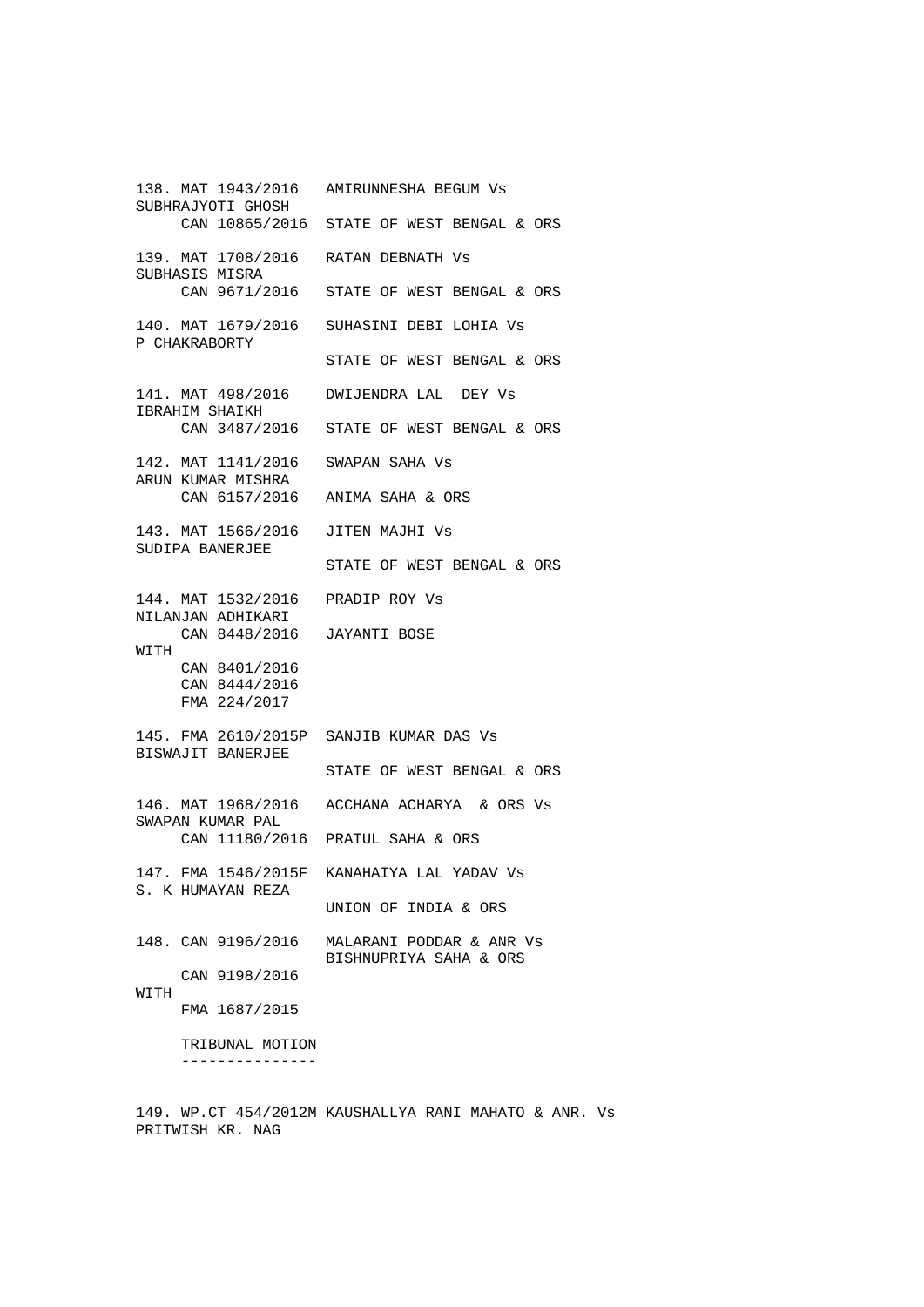UNION OF INDIA & ORS.

- 150. WP.ST 174/2016 THE STATE OF WEST BENGAL & ORS Vs PRANAB HALDER TARAK KUMAR BANDYOPADHYAY & ORS 151. WP.ST 197/2016 SUDIP SAHA Vs TAPAS S ROY STATE OF WEST BENGAL & ORS 152. WP.ST 184/2016 THE STATE OF WEST BENGAL & ORS Vs SIRSANYA BANDOPADHYAY AMIT KUMAR SARKAR & ANR 153. WP.CT 304/2016 MD ABU BAKAR SIDDIQUE & ORS Vs SOUMO CHOWDHURY UNION OF INDIA 154. WP.ST 192/2016 DR. MOUSUMI KAR Vs GOURAV HALDER STATE OF WEST BENGAL & ORS 155. WP.CT 27/2017 AMITAVA SARKAR Vs CHIRADIP SINHA UNION OF INDIA & ORS. 156. WP.CT 28/2017 JOY MUKHERJEE Vs CHIRADIP SINHA UNION OF INDIA & ORS. 157. WP.CT 29/2017 AJOY KR DAS & ORS. Vs CHIRADIP SINHA UNION OF INDIA & ORS. 158. WP.ST 158/2015 BINATI ROUTH Vs ANJAN DUTTA STATE OF WEST BENGAL & ORS 159. WP.CT 30/2017 UNION OF INDIA & ORS Vs SWAPAN BANERJEE KUMUD RANJAN MALLICK 160. WP.CT 32/2017 GOPAL CHANDRA MALLICK & ORS Vs ASHRULINA AMIYA GAYEN UNION OF INDIA & ORS BISWADEB RAYCHOWDHURI UNION OF INDIA & ORS SOMALI MUKHOPADHYAY UNION OF INDIA & ORS 163. CO.ST 1/2017 THE STATE OF WEST BENGAL & ORS Vs M TEWARY SUBHA SARKAR & ANR
- 161. WP.CT 218/2016 RATNA BOSE Vs
- 162. WP.CT 288/2016 SYAMAL JOARDAR Vs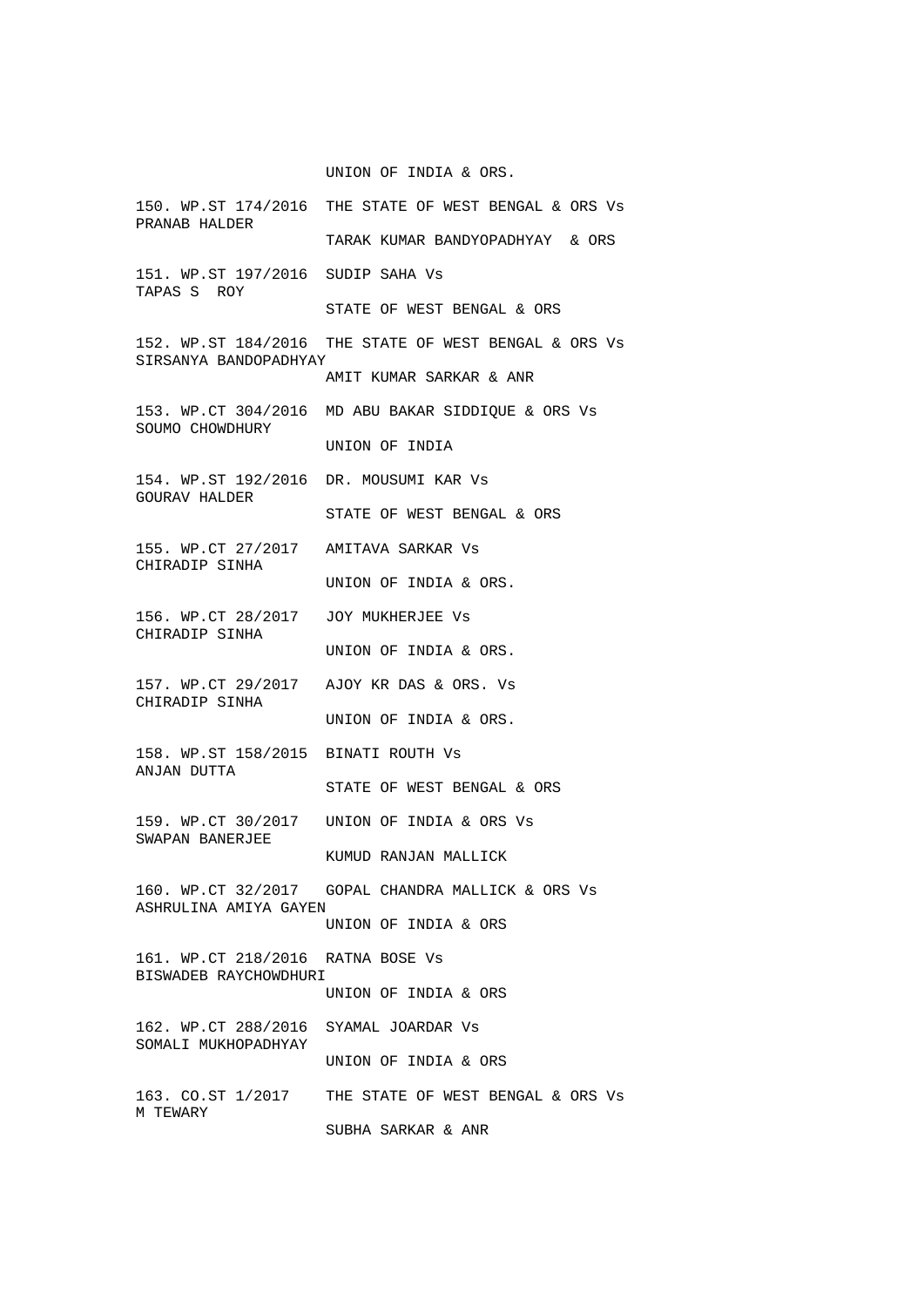164. WP.ST 153/2016 RABINDRA NATH MANDAL Vs NARAYAN CH. MANDAL STATE OF WEST BENGAL & ORS. 165. WP.ST 3/2017 THE STATE OF WEST BENGAL & ORS Vs SWAPAN KR PAL MADAN CHAKRABORTY 166. WP.ST 5/2017 SWARUP KUMAR CHATTERJEE & ORS Vs SUPRIYA CHATTOPADHYAY STATE OF WEST BENGAL & ORS 167. WP.CT 10/2017 UNION OF INDIA & ORS Vs SWAPAN BANERJEE RATNA SARKAR 168. WP.CT 13/2017 SHYAMAL KUMAR SARMA Vs RESHMI GHOSH UNION OF INDIA & ORS 169. WP.CT 22/2017 BIJOY CHATTOPADHYAY Vs AJAY DEBNATH UNION OF INDIA & ORS 170. WP.CT 251/2016 ABDUL RAUF Vs MADHUSUDAN MANDAL UNION OF INDIA & ORS. 171. WP.CT 175/2016 UDAYAN MUKHERJEE & ORS Vs V CHATTERJEE UNION OF INDIA & ORS 172. WP.CT 310/2016 STEEL AUTHORITY OF INDIA LIMITED Vs ABHIJIT GANGOPADHYAY STEEL EXECUTIVES FEDERATION OF INDIA & ORS 173. WP.CT 254/2016 TARAK SINGH Vs BARUN CHATTERJEE UNION OF INDIA & ORS 174. WP.CT 236/2016 UNION OF INDIA & ORS Vs BHUDEB CHATTERJEE KAUSHALYA DEVI 175. WP.ST 139/2016 DEBASISH MRIDHA Vs R.K. KALI STATE OF WEST BENGAL & ORS 176. WP.CT 308/2016 TULSHI RAM CHOUDHURY Vs A. NEOGI UNION OF INDIA & ORS 177. WP.CT 21/2017 SASANKA SEKHAR CHATTERJEE Vs ANANYA NEOGI UNION OF INDIA & ORS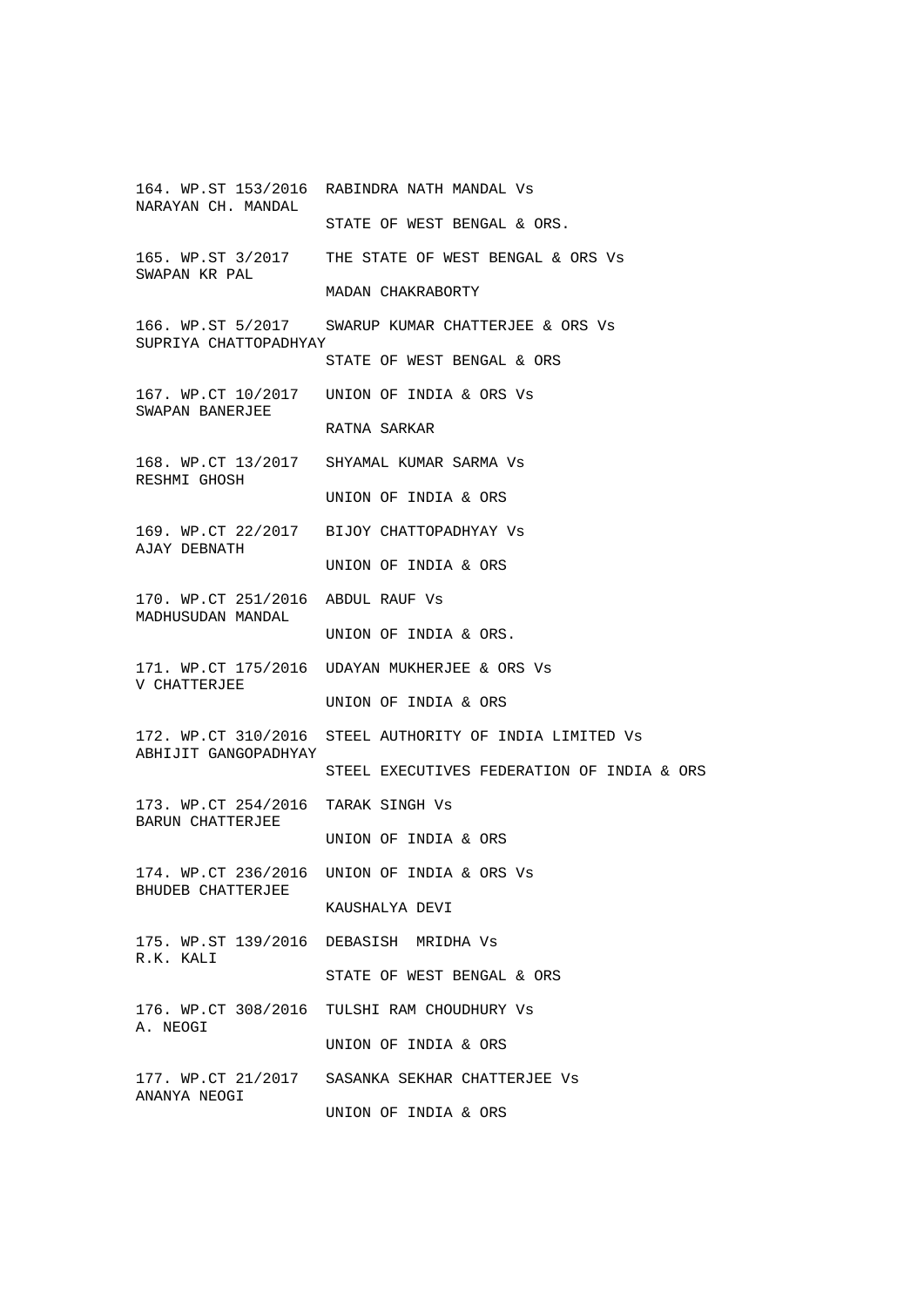178. WP.ST 12/2017 THE STATE OF WEST BENGAL & ORS Vs K.M. HOSSAIN PANCHANAN MALLICK 179. WP.ST 13/2017 BIMAL SARKAR & ORS Vs SAUNAK BANERJEE STATE OF WEST BENGAL & ORS 180. WP.ST 19/2017 THE STATE OF WEST BENGAL & ORS Vs S. K. PAL BILAS KUMAR RATH 181. WP.ST 195/2016 BILAS KUMAR RATH Vs SUNIRMAL KHANRA SOURABH KUMAR DAS & ORS 182. WP.CT 23/2017 UNION OF INDIA & ORS Vs BHUDEB CHATTERJEE SANTANU DAS & ORS 183. WP.ST 14/2017 STATE OF WB & ORS. Vs SUSHIL KR. PAL MIR LIAKAT ALI & ANR. 184. WP.ST 15/2017 THE STATE OF W B & ORS Vs CHANDI CHARAN DE BIJOY KUMAR SAHA 185. WP.ST 16/2017 THE STATE OF W B & ORS Vs CHANDI CHARAN DE RAJIB CHAKRABORTY 186. WP.ST 17/2017 STATE OF WB & ORS. Vs CHANDI CHARAN DE HAIDUL ISLAM 187. WP.ST 18/2017 THE STATE OF W B & ORS Vs CHANDI CHARAN DE KANCHAN HALDER 188. WP.ST 20/2017 GOLAM AMBIA & ORS Vs TANUJA BASAK STATE OF WEST BENGAL & ORS 189. WP.CT 25/2017 PRASENJIT PAL Vs SUMAN BANERJEE UNION OF INDIA &ORS 190. WP.CT 26/2017 SUBHAJIT DAS Vs SUMAN BANERJEE UNION OF INDIA &ORS 191. WP.ST 21/2017 RAJ KR. RAM Vs NIRMAL ROY STATE OF WEST BENGAL & ORS.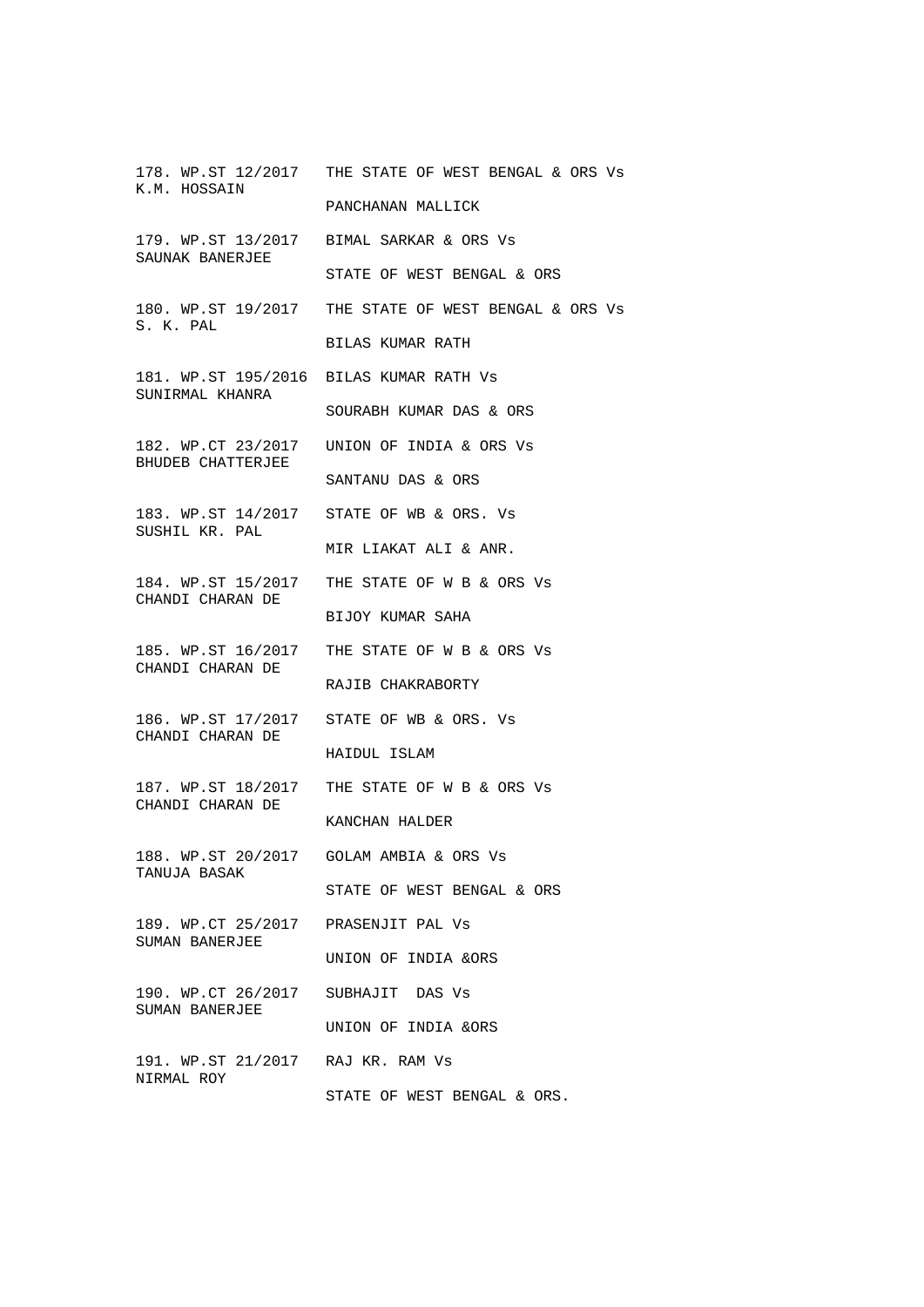192. WP.ST 23/2017 SAILENDRANATH BISWAS Vs ATANU BISWAS STATE OF WEST BENGAL & ORS 193. WP.ST 24/2017 MD MAJED JAHANGIR LASKAR & ORS Vs S GIRI STATE OF WEST BENGAL & ORS 194. WP.ST 26/2017 PANCHUGOPAL BANERJEE Vs IMTEYAZ ASLAM LODHI STATE OF WEST BENGAL & ORS 195. WP.ST 27/2017 BIMALA RANI NASKAR Vs KUSHAL DAS STATE OF WEST BENGAL & ORS 196. WP.ST 28/2017 DR. ILA DAS Vs RAJU BHATTACHARYYA STATE OF WEST BENGAL & ORS 197. WP.ST 29/2017 DIPESH DEY Vs N MAJHI STATE OF WEST BENGAL & ORS 198. WP.ST 30/2017 AMALESH GHOSH Vs UJJWAL KR. DAS STATE OF WEST BENGAL & ORS. 199. WP.ST 31/2017 BHASKAR NAYEK Vs TARA PADA DAS STATE OF WEST BENGAL & ORS 200. WP.ST 32/2017 KRISHNA DAS Vs K DAS STATE OF WEST BENGAL & ORS 201. WP.CT 34/2017 SUMITA RAM Vs ANIMITA BHATTACHARYA UNION OF INDIA & ORS 202. WP.CT 35/2017 UNION OF INDIA & ANR Vs ARPA CHAKRABORTY VINAY KUMAR UPADHYAY & ANR 203. WP.CT 36/2017 ASOKE SENGUPTA Vs BARUN CHATTERJEE UNION OF INDIA & ORS. 204. WP.CT 37/2017 MANOJ KUMAR GOSAIN Vs RAJLAKSHMI GHATAK UNION OF INDIA &ORS 205. WP.CT 38/2017 ANIL KUMAR TIWARY Vs PRIYOTOSH SANYAL UNION OF INDIA & ORS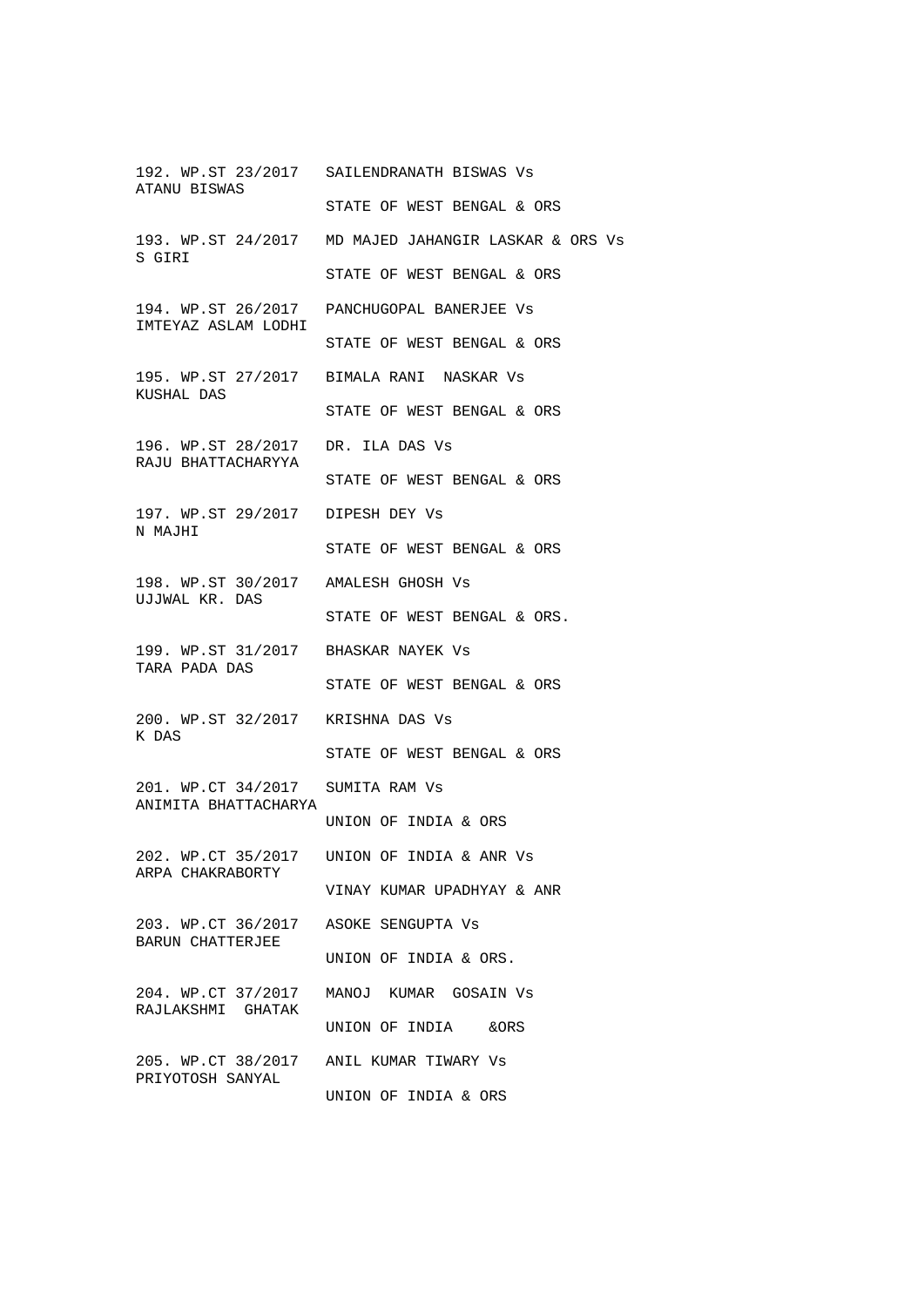206. WP.CT 39/2017 NIRMAL KUMAR BISWAS Vs MONIRUZZAMAN UNION OF INDIA & ORS 207. WP.CT 40/2017 SHIBENDU NATH ACHARYA & ORS Vs MRINAL R PRAMANIK UNION OF INDIA & ORS 208. WP.ST 111/2016 THE STATE OF WEST BENGAL & ORS Vs MUNMUN TEWARY BIMAL KUMAR DAS & ANR 209. WP.CT 293/2016 THE GENERAL MANAGER(POSTAL ACCOUNTS & FINANCE) Vs ASIT KUMAR DE PANNALAL BASU & ORS 210. WP.ST 229/2016 DILIP SARDAR Vs S. GHOSH STATE OF WEST BENGAL & ORS 211. WP.CT 314/2016 GEETA GHOSH Vs P MUKHERJEE UNION OF INDIA & ORS 212. WP.ST 33/2017 TAPAN MAHATO & ANR. Vs SUBRATA BHATTACHARYYA STATE OF WEST BENGAL & ORS. 213. WP.ST 34/2017 AVIJIT PAUL Vs DEBASHIS BANERJEE STATE OF WEST BENGAL & ORS 214. WP.ST 35/2017 THE STATE OF W B & ORS Vs SIRSANYA BANDOPADHYAY MD ISRAIL 215. WP.ST 36/2017 DR. DEBNARAYAN SAMANTA Vs MASTA FIZUR RAHAMAN STATE OF WEST BENGAL & ORS. 216. WP.CT 194/2016 PABITRA MAJI Vs ARPITA SAHA INDIAN IRON & STEEL COMPANY STEEL PLANTS & ORS 217. WP.ST 233/2015 DEBAPRASAD DUTT & ORS Vs DR B.N. RAY STATE OF WEST BENGAL & ORS 218. WP.CT 179/2015 SANTOSH KUMAR THAKUR & ORS Vs SUMITA SHAW COMPTROLLER & AUDITOR GENERAL OF INDIA & ORS 219. WP.CT 208/2016 UNION OF INDIA & ORS Vs KRISHNA DAS PODDER CHHABI HEMBRAM & ANR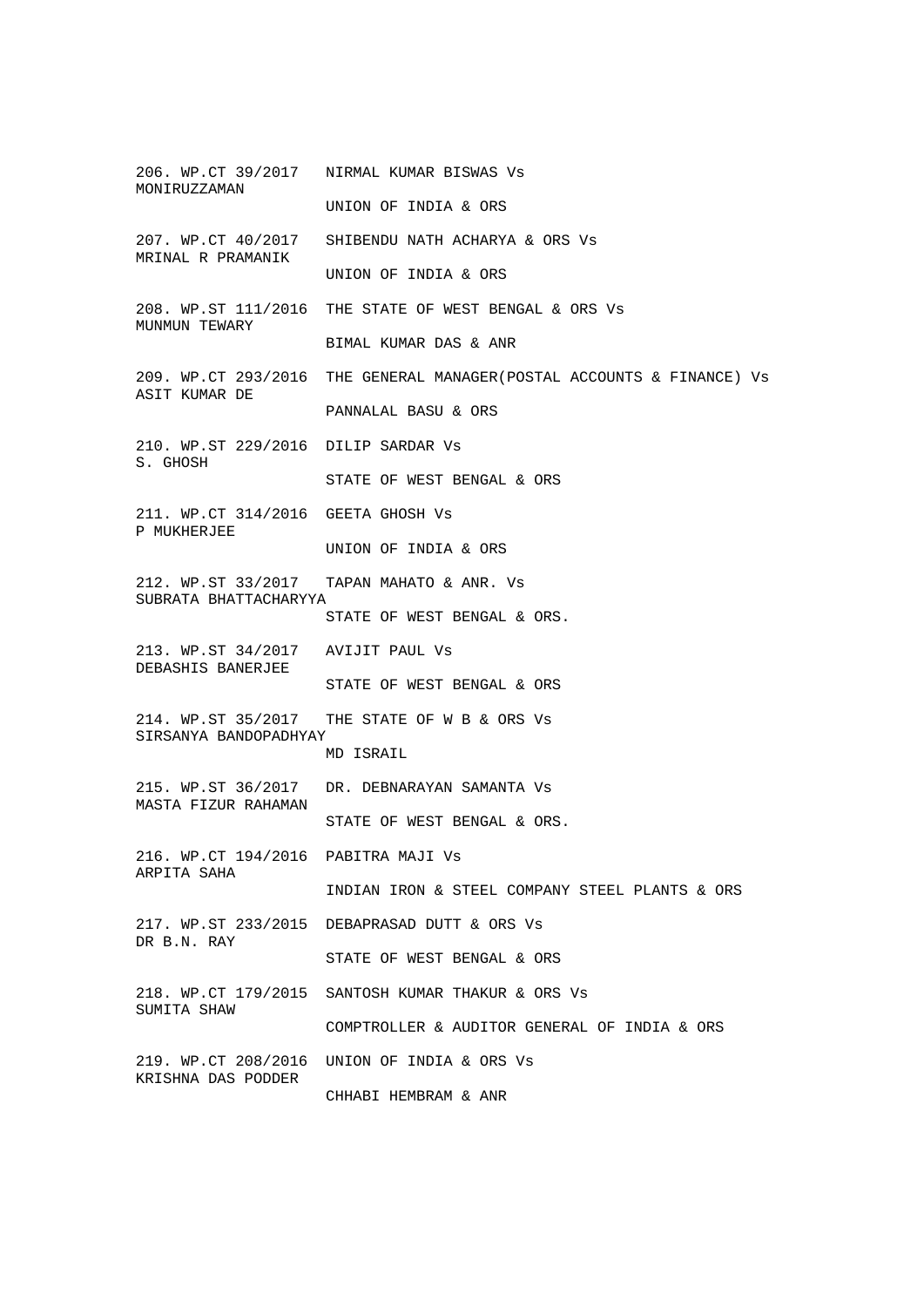220. WP.ST 244/2015 UTTAM GARAIN Vs M CHATTOPADHYAY STATE OF WEST BENGAL & ORS 221. WP.CT 240/2016 SUSANTA BISWAS & ORS Vs NIRMALENDU GANGULY UNION OF INDIA & ORS 222. WP.CT 112/2014 ALOK KUMAR BHATTACHARJEE Vs MANABENDRA THAKUR THE UNION OF INDIA & ORS 223. WP.CT 41/2017 PRABIR KUMAR MAJUMDAR Vs KALYAN SARKAR UNION OF INDIA & ORS 224. WP.ST 38/2017 SIDDHESWAR MAHATO Vs FAZLE RABI STATE OF WEST BENGAL & ORS 225. WP.CT 42/2017 SWAPAN KUMAR DEB Vs BARUN CHATTERJEE UNION OF INDIA & ORS 226. WP.CT 43/2017 MADHUMOY CHAKRABORTY Vs ARPA CHAKRABORTY UNION OF INDIA & ORS 227. WP.CT 44/2017 UNION OF INDIA & ORS Vs S SENGUPTA RAM KRISHNA MANDAL 228. WP.CT 48/2017 UNION OF INDIA & ORS Vs BHUDEB CHATTERJEE RAJAT DHAR 229. WP.CT 118/2016 THE UNION OF INDIA Vs SUBRATA ROY SANTU SIKDAR & ORS. 230. CO.ST 2/2017 THE STATE OF WEST BENGAL & ORS Vs MAYUKH MITRA INDRAJIT PATI & ORS 231. WP.ST 39/2017 SANJOY BERA Vs TAPAN KUMAR MAHAPATRA STATE OF WEST BENGAL & ORS 232. WP.ST 40/2017 DR RAJIB SARKAR Vs A LAHIRI STATE OF WEST BENGAL & ORS 233. WP.CT 47/2017 MAHENDRA PRASAD SAHU Vs MISS ADRIJA SARKAR UNION OF INDIA & ORS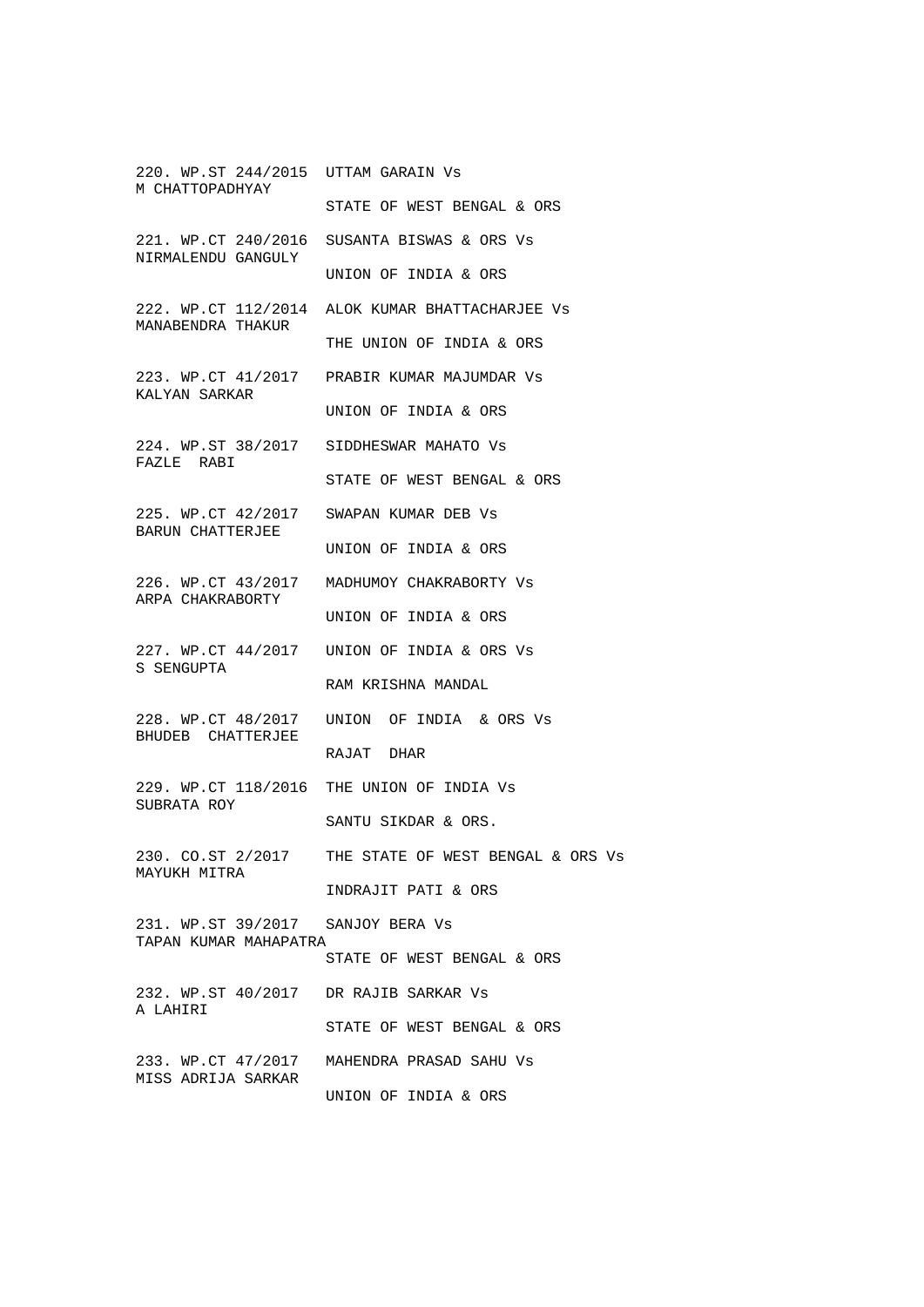234. WP.CT 54/2017 TAPAN BHATTACHARYA Vs ARPA CHAKRABORTY UNION OF INDIA & ORS 235. WP.ST 41/2017 DR. SIBANI SENGUPTA Vs DWIJADAS CHAKRABORTY STATE OF WEST BENGAL & ORS 236. WP.CT 56/2017 UJJAL KUMAR DAS Vs ARPA CHAKRABORTY UNION OF INDIA & ORS 237. WP.ST 43/2017 BISWAJIT BHOWMICK & ORS. Vs NIRBANESH CHATTERJEE STATE OF WEST BENGAL & ORS. 238. WP.CT 60/2017 MADHURI DAS Vs DEBASISH GHOSH THE COMPTROLLER & AUDITOR GENERAL OF INDIA & ORS 239. WP.ST 45/2017 CONFED OF STATE GOVT EMP, W B REP BY MALAY MUKHOPADHYAY & AN VsP CHATTERJEE STATE OF WEST BENGAL & ORS 240. WP.CT 79/2017 TAPAS KUMAR SARKAR Vs ASHRULINA MAIYA GAYEN UNION OF INDIA & ORS 241. WP.CT 58/2016 UNION OF INDIA & ORS Vs BHUDEB CHATTERJEE BISWAJIT MUKHERJEE 242. WP.ST 253/2015 HARI PRASAD KHANDKA Vs ABHISHEK BISWAS STATE OF WEST BENGAL & ORS 243. WP.CT 45/2017 ARUN KR MAJUMDER Vs N ROY UNION OF INDIA & ORS 244. WP.CT 46/2017 BHAGBAN MAJHI Vs N ROY UNION OF INDIA & ORS 245. WP.CT 53/2017 MANIK KUMAR DAS Vs PRANTICK GHOSH UNION OF INDIA & ORS 246. WP.CT 55/2017 NARAYAN SEN & ORS Vs KAMAL SINGH UNION OF INDIA & ORS 247. WP.CT 57/2017 UNION OF INDIA & ORS Vs RANJAN KUMAR ROY ASIT KUMAR MONDAL & ORS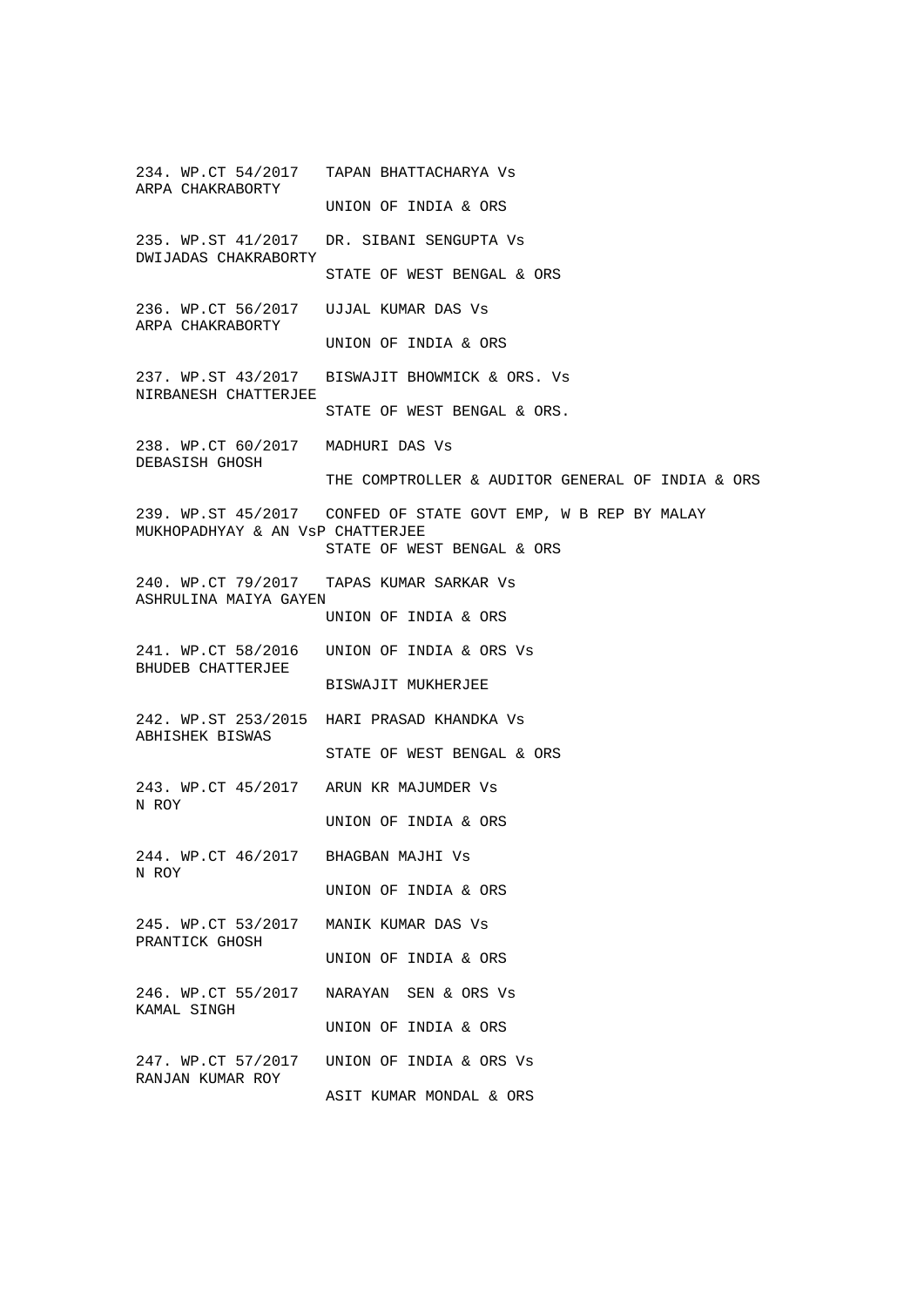248. WP.CT 58/2017 UNION OF INDIA & ORS Vs R K RAY BRAJ MADHAB CHOUDHURY & ORS 249. WP.CT 59/2017 PRAVIN BABU Vs SK. SIDDIQUE RAHAMAN UNION OF INDIA & ORS 250. WP.ST 44/2017 ASHOKE @ ALOKE SANYAL Vs A GHOSH STATE OF WEST BENGAL & ORS 251. WP.CT 63/2017 UNION OF INDIA & ORS Vs R K ROY SRABANI BHATTACHARYA 252. WP.CT 64/2017 ASHISH JAYDHARU Vs PRATIK CHANDRA DAS UNION OF INDIA & ORS 253. WP.CT 65/2017 UNION OF INDIA & ORS Vs ANIRBAN DATTA SUNITI SUTRADHAR 254. WP.CT 66/2017 THE CHEIF POST MASTER GENERAL & ANR Vs A K DE KADRUL BASAR & ANR 255. WP.ST 46/2017 THE STATE OF WEST BENGAL Vs SUSANTA PAUL SNEHASIS SAHA 256. WP.ST 47/2017 GIRIRAJ MONDAL & ORS Vs KRISHNENDU BERA STATE OF WEST BENGAL & ORS 257. WP.ST 48/2017 MILAN DUTTA & ORS Vs KRISHNENDU BERA STATE OF WEST BENGAL & ORS 258. WP.CT 74/2017 UNION OF INDIA & ORS Vs SAPTARSHI ROY G. KRISHNA RAO 259. WP.ST 53/2017 SALONI TUDU Vs T.S. SAMANTA STATE OF WEST BENGAL & ORS 260. WP.CT 75/2017 UNION OF INDIA & ORS Vs ANIRBAN DATTA DIPAK BHATTACHARYA 261. WP.CT 76/2017 UNION OF INDIA & ORS Vs ANIRBAN DATTA SANTOSH CHAND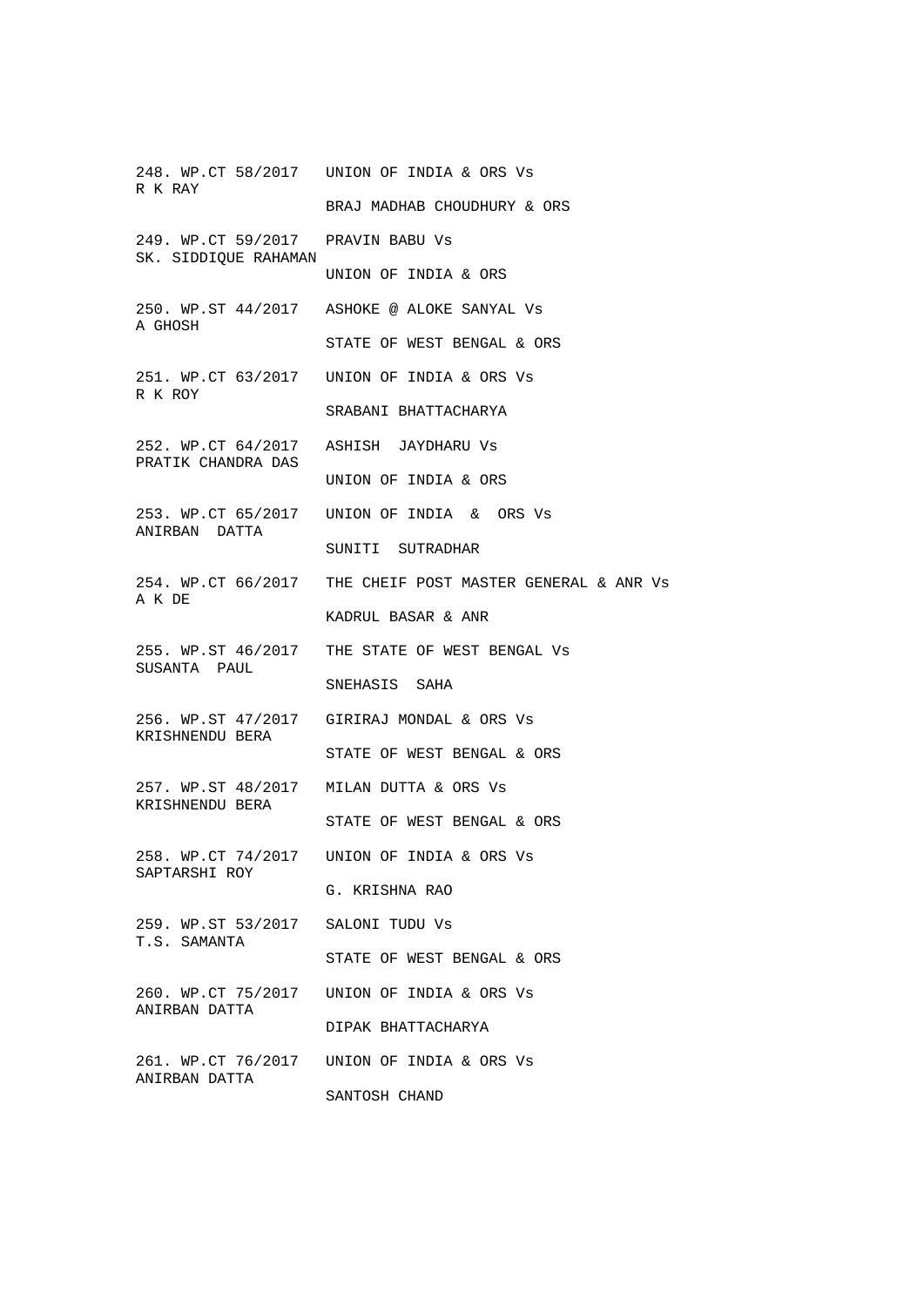262. WP.ST 49/2017 SABITA SINGHA (MAJUMDAR) Vs D MUKHERJEE STATE OF WEST BENGAL & ORS 263. WP.ST 50/2017 MD ABDUL WAHAB MOLLA Vs R K BASU STATE OF WEST BENGAL & ORS 264. WP.ST 51/2017 SHREE SOMDEB CHATTERJEE Vs M DUTTA STATE OF WEST BENGAL & ORS 265. WP.ST 52/2017 STATE OF W B & ORS Vs SUDHAKAR THAKUR RAM CHANDRA ROY 266. WP.ST 54/2017 NIRMAL MISHRA & ORS Vs KUSHAL PAUL STATE OF WEST BENGAL &ORS 267. WP.ST 55/2017 SANDHYA CHHATUI Vs GOURANGA KUMAR DAS STATE OF WEST BENGAL & ORS. 268. WP.CT 77/2017 UNION OF INDIA & ORS Vs BHUDEB CHATTERJEE JOYDEB GHOSH 269. WP.ST 56/2017 SWAPAN KUMAR BARMAN Vs RAJESH KUMAR SHAH STATE OF WEST BENGAL & ORS 270. WP.ST 57/2017 RAHAM ALI KHAN Vs BISWARUP NANDY THE SECRETARY, DEPTT. OF CORRECTIONAL ADMN. & ORS 271. WP.ST 58/2017 SMT. ANSURI DAS Vs GAURAV HALDAR STATE OF WEST BENGAL & ORS 272. WP.CT 78/2017 TANIA BANERJEE (PALIT) & ORS Vs RAJAT DUTTA UNION OF INDIA & ORS 273. WP.ST 63/2017 THE STATE OF W B & ORS Vs S K PAL SK MONIRUL ISLAM & ANR 274. WP.CT 81/2017 UNION OF INDIA & ORS Vs APARNA BANERJEE MONORAMA VERMA 275. WP.ST 64/2017 STATE OF WEST BENGAL & ORS Vs BRATATI ROY CHOWDHURY SANJUKTA BHADURI (KHAN )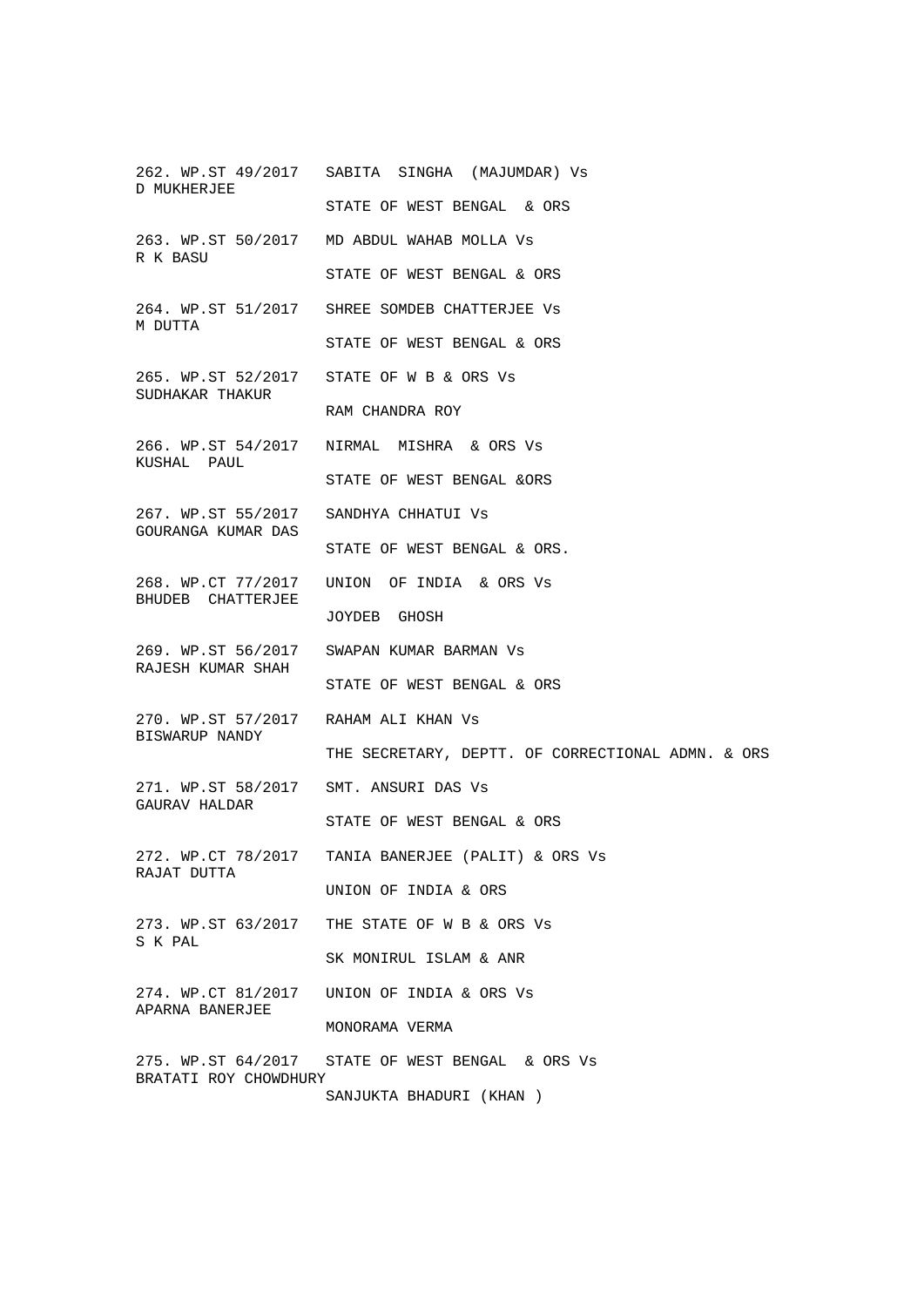276. WP.ST 65/2017 KOYEL BAGCHI Vs SANKAR HALDER STATE OF WEST BENGAL & ORS. 277. WP.ST 66/2017 TAMASI KONAR Vs SHUVANIL CHAKRABORTY STATE OF WEST BENGAL & ANR. 278. WP.ST 67/2017 PRITHWISH MISHRA & ORS Vs TANUJA BASAK STATE OF WEST BENGAL & ORS 279. WP.CT 82/2017 PRICIPAL DIRECTOR OF AUDIT, SOUTH EST. RAILWAY & ANR VsSANDIP KR. BHATTACHARYYA SRABANI BAR & ANR 280. WP.ST 69/2017 SOUMYA BHANJA Vs D K CHAKRABORTY STATE OF WEST BENGAL & ORS 281. WP.CT 83/2017 MD. ARIF HOSSAIN & ORS Vs MD HAFIZ ALI UNION OF INDIA & ORS 282. WP.ST 70/2017 THE STATE OF WEST BENGAL & ORS Vs S. UL. BARI ARUP KUMAR CHAKRABORTY 283. WP.CT 84/2017 PRADIPTA DE & ANR Vs N PAUL UNION OF INDIA & ORS 284. WP.ST 71/2017 AMAR NATH MALI Vs SOBHAN MAJUMDER CHANDA DEBO (SONKAR) & ORS. 285. WP.CT 85/2017 UNION OF INDIA & ORS Vs PINAKI BHATTACHARYYA SUDHIR KR BOMMANA 286. WP.CT 86/2017 UNION OF INDIA & ORS Vs PINAKI BHATTACHARYYA ANANDA GOUR 287. WP.CT 87/2017 UNION OF INDIA & ORS Vs PINAKI BHATTACHARYYA MANISH KR SHARMA 288. WP.CT 232/2015 UNION OF INDIA & ORS Vs APURBA GHOSH NEWAJUL ALAM **WITTH**  WP.CT 233/2015 WP.CT 234/2015 289. WP.CT 253/2016 GOPAL KUMAR Vs BARUN CHATTERJEE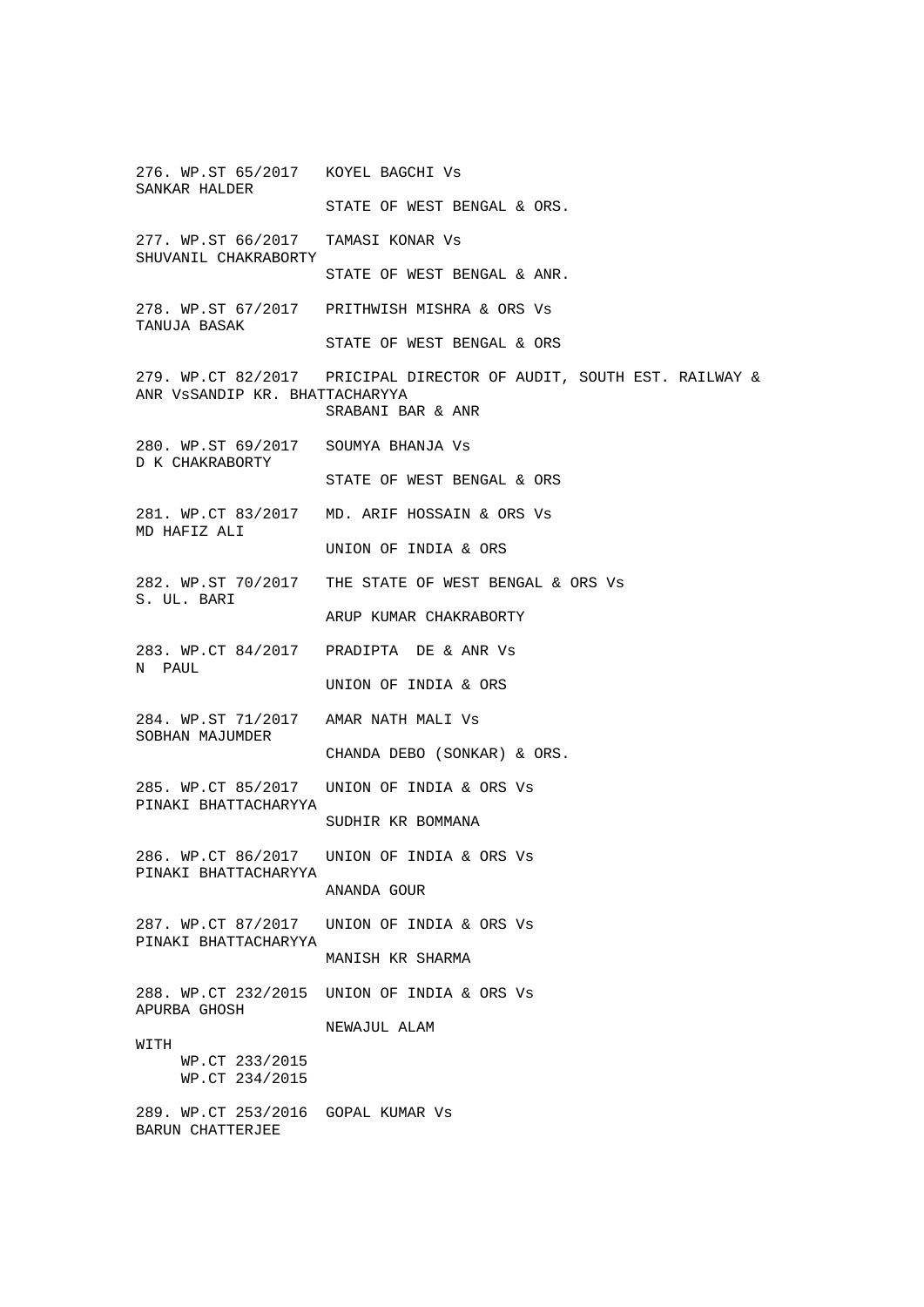UNION OF INDIA & ORS

290. WP.ST 176/2016 STATE OF W B Vs K M HOSSAIN DR SUBIMAN SAHA & ORS 291. WP.ST 177/2016 STATE OF W B Vs K M HOSSAIN DR SUBIRMAN SAHA & ORS 292. WP.CT 88/2017 BISWA BHUSAN NANDI Vs SUBHADIP SAHA UNION OF INDIA & ORS 293. WP.CT 89/2017 BIMAL CHANDRA DAS Vs BISWAPRIYA SAMANTA UNION OF INDIA & ORS 294. WP.ST 72/2017 TUHIN GOSWAMI & ORS Vs TANUJA BASAK STATE OF WEST BENGAL & ORS 295. WP.ST 73/2017 RABINDRA NATH GHOSH Vs ANINDA BHATTACHARYA PRINCIPAL SECY DEPT OF EXCISE & ORS 296. WP.ST 74/2017 SUBRATA KOLE Vs SUBASISH MITRA STATE OF WEST BENGAL& ORS 297. WP.CT 90/2017 UNION OF INDIA & ORS. Vs UJJAL RAY SANKAR SAMANTA & ORS. 298. WP.CT 91/2017 DEBASIS UPLA & ORS Vs ARPA CHAKRABORTY UNION OF INDIA & ORS 299. WP.ST 76/2017 SUDHANGSHU BHOWMICK & ORS. Vs SEKHAR MUSTAPHI THE REGISTRAR, STATE ADMINISTRATIVE TRIBUNAL & ORS. 300. WP.CT 92/2017 PULENDRA KUMAR SHAW Vs ARUN KANTI CHATTOPADHYAY UNION OF INDIA & ORS 301. WP.CT 93/2017 RAJA RAY Vs BARUN CHATTERJEE RITES LTD REP BY ITS CHAIRMAN & ORS 302. WP.ST 77/2017 SANTANU SAHOO & ORS Vs N MAJHI STATE OF WEST BENGAL & ORS 303. WP.CT 94/2017 SPORTS AUTHORITY OF INDIA Vs BISWARUP NANDY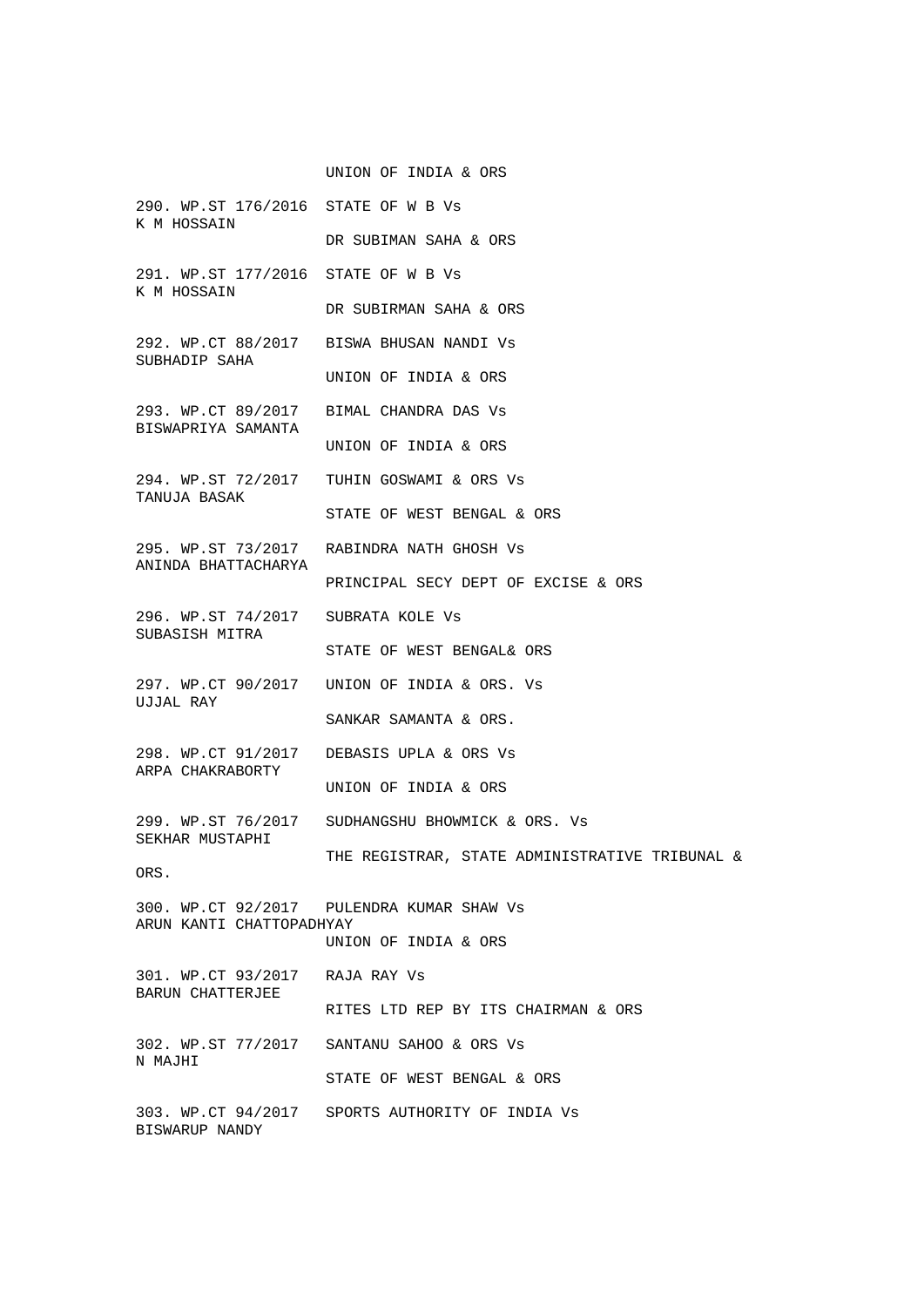DILIP KUMAR LAMA & ORS

304. WP.CT 96/2017 DHARAM PAL Vs SUSMITA SAHA DUTTA UNION OF INDIA & ORS 305. WP.CT 97/2017 UNION OF INDIA & ORS Vs MAHENDRA PRASAD GUPTA SHRIMANTA SINHA 306. WP.CT 99/2017 SANDHYA RAY & ANR Vs M CHATTERJEE UNION OF INDIA & ORS 307. WP.CT 100/2017 PRASANTA MUKHERJEE Vs A. CHACKRABORTY UNION OF INDIA & ORS 308. WP.CT 102/2017 ANUPAM BAGCHI & ANR Vs ABHIJIT CHAKRABARTI UNION OF INDIA & ORS 309. WP.CT 103/2017 SWAPAN KR. KESH & ANR. Vs INDRANATH MITRA SAIL & ORS. 310. WP.CT 104/2017 PHATIK CH. KUNDU Vs INDRA NATH MITRA SAIL & ORS. 311. WP.CT 105/2017 DR SUJIT CHAKRABORTY Vs JOYJIT DUTTA UNION OF INDIA & ORS 312. WP.ST 80/2017 STATE OF WEST BENGAL & ORS Vs PINAKI DHOLE DR. ASHOK KUMAR MAITI & ORS CONTEMPT APPLICATION -------------------- 313. CPAN 430/2016 ANUKUL CHANDRA PRADHAN Vs S/ SYAMAL STATE OF WEST BENGAL & ORS WITH WP.ST 71/2015 314. CPAN 1393/2015 BABY DEBI Vs K. CHAKRABORTY G.C. DAS **WITH**  WP.CT 121/2013 315. CPAN 1815/2016 SANDIP GARAI Vs SAKYA MAITY SUPRATIM SARKAR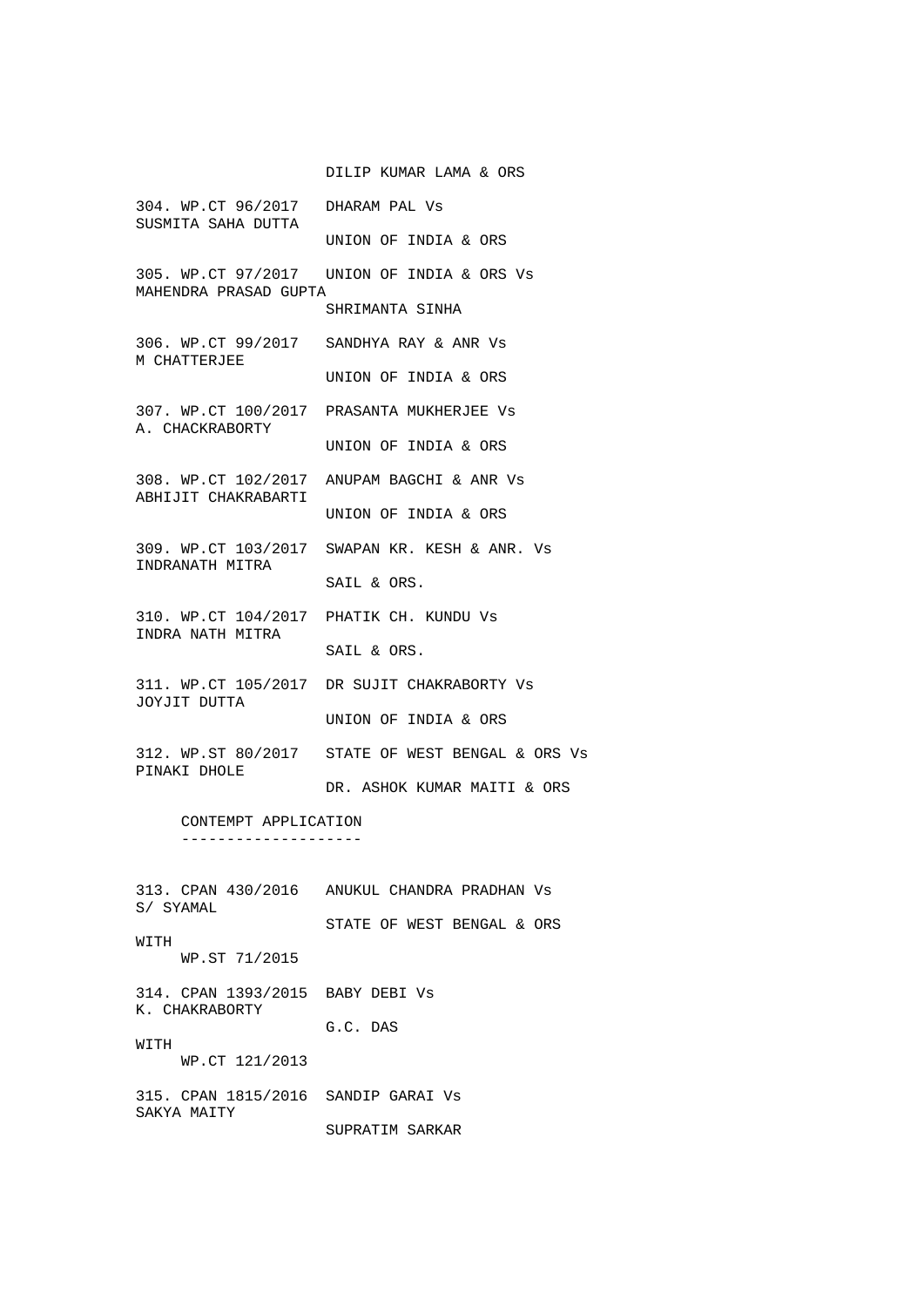WITH WP.ST 129/2016 316. CPAN 564/2017 SUBHAS CHANDRA PATRA Vs RAJESH KR SHAH MANOJ PANTH, PRINCIPAL SECRETARY & LAND REFORMS COMMISSIONER WITH WP.ST 217/2016 WP.ST 218/2016 317. CPAN 435/2010 MANTULAL SASMAL Vs RANJAY CHATTERJEE SAIBAL MUKHOPADHYAY **WITH**  WP.ST 342/2003 TRIBUNAL APPLICATION -------------------- 318. WP.ST 101/2016 ANIRBAN BHATTACHARJEE & ORS Vs SHUBHA DEY CAN 1670/2017 STATE OF WEST BENGAL & ORS CAN 1851/2017 319. WP.ST 258/2014 NIRANJAN BISWAS & ORS Vs RESHMI REHMAN CAN 11384/2016 STATE OF WEST BENGAL & ORS 320. WP.ST 465/2013 YUSUF RANA & ORS Vs DEBASISH MUKHOPADHYAYA CAN 10336/2016 STATE OF WEST BENGAL 7 ORS 321. RVW 246/2013 UJJAL KR. DAS & ANR. Vs ANINDA LAHIRI CAN 350/2014 STATE OF WEST BENGAL & ORS WITH WP.ST 1427/2001 322. RVW 129/2011 ASHIS KRISHNA DUTTA & ORS Vs SAURABH GUHATHAKURATHA UNION OF INDIA & ANR **WITH**  WP.CT 749/2004 323. WP.ST 254/2014 THE SECY.,PUBLIC HEALTH ENGINEERING DEPT., GOVT OF W.B. & OR VSBIDHAN BISWAS<br>CAN 1456/2017 KAJA KAJAL KUMAR SARKAR 324. WP.ST 181/2014 THE SECRETARY, PUBLIC HEALTH ENGINEERING DEPT. & ORS VsBRATATI ROY CHOWDHURY CAN 1455/2017 SUJAY KR. SEAL WITH CAN 1458/2017 WP.ST 253/2014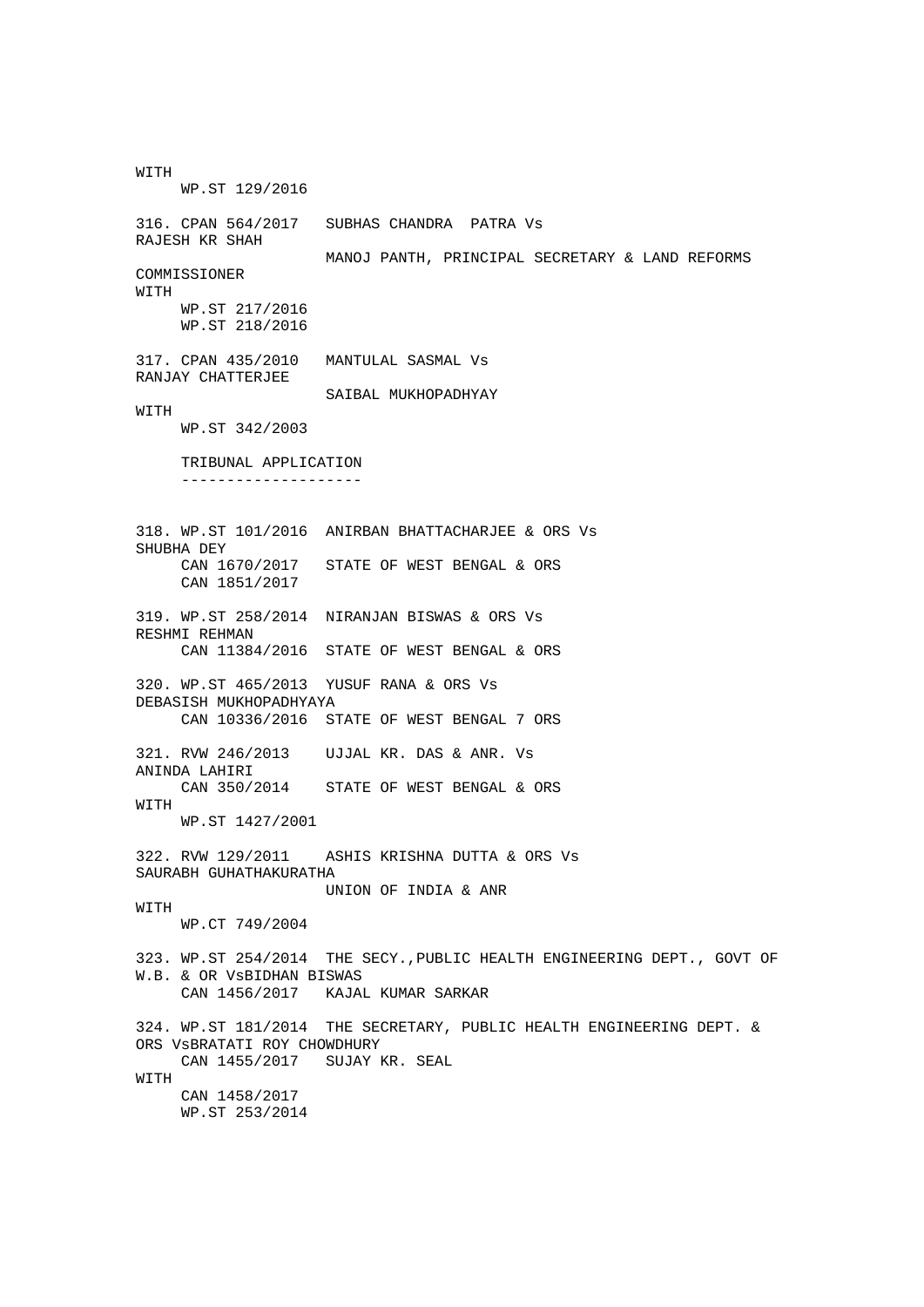325. WP.CT 722/2007 SAIBAL MITRA & ORS. Vs NIRBANNESH CHATTERJEE CAN 2506/2014 UNION OF INDIA & ORS. WITH CAN 2507/2014 CAN 3005/2014 WP.CT 53/2008 WP.CT 723/2007 326. RVW 146/2012 THE STATE OF WB & ORS Vs ARINDAM MONDAL CAN 6673/2012 NANDA DULAL MONDAL WITH WP.ST 46/2009 327. WP.ST 48/2011 DILIP BISWAS Vs RAJA GHOSH CAN 1481/2017 STATE OF WEST BENGAL & ORS 328. WP.ST 109/2015 STATE OF WEST BENGAL & ORS Vs PINAKI DHOLE CAN 1118/2017 JYOTIRMOY GHOSE & ORS 329. CAN 10171/2015 TARUN KR. MAITY Vs STATE OF WEST BENGAL **WITH**  WP.ST 596/2005 330. CO.CT 1/2016 TAPAN KUMAR MAHAPATRA Vs T. BHANJA CAN 363/2017 UNION OF INDIA & ORS 331. RVW 2381/2007 ANUP KR. SARKAR Vs ASHIS SARKAR STATE & ORS WITH WP.ST 890/2003 332. WP.ST 6/2016 THE STATE OF WEST BENGAL & ORS Vs M TEWARY CAN 10793/2016 GOPAL CHANDRA SARKAR & ORS **WITH**  CAN 10795/2016 WP.ST 109/2016 333. WP.ST 192/2015 DR PRAKAS HAJRA & ANR Vs ANANYA NEOGI CAN 8449/2015 STATE OF WEST BENGAL & ORS WITH CAN 8478/2015 WP.ST 31/2013 WP.ST 57/2013 334. CAN 481/2017 SUSANTA BHATTACHARYYA Vs UNION OF INDIA & ORS **WITH** WP.CT 214/2016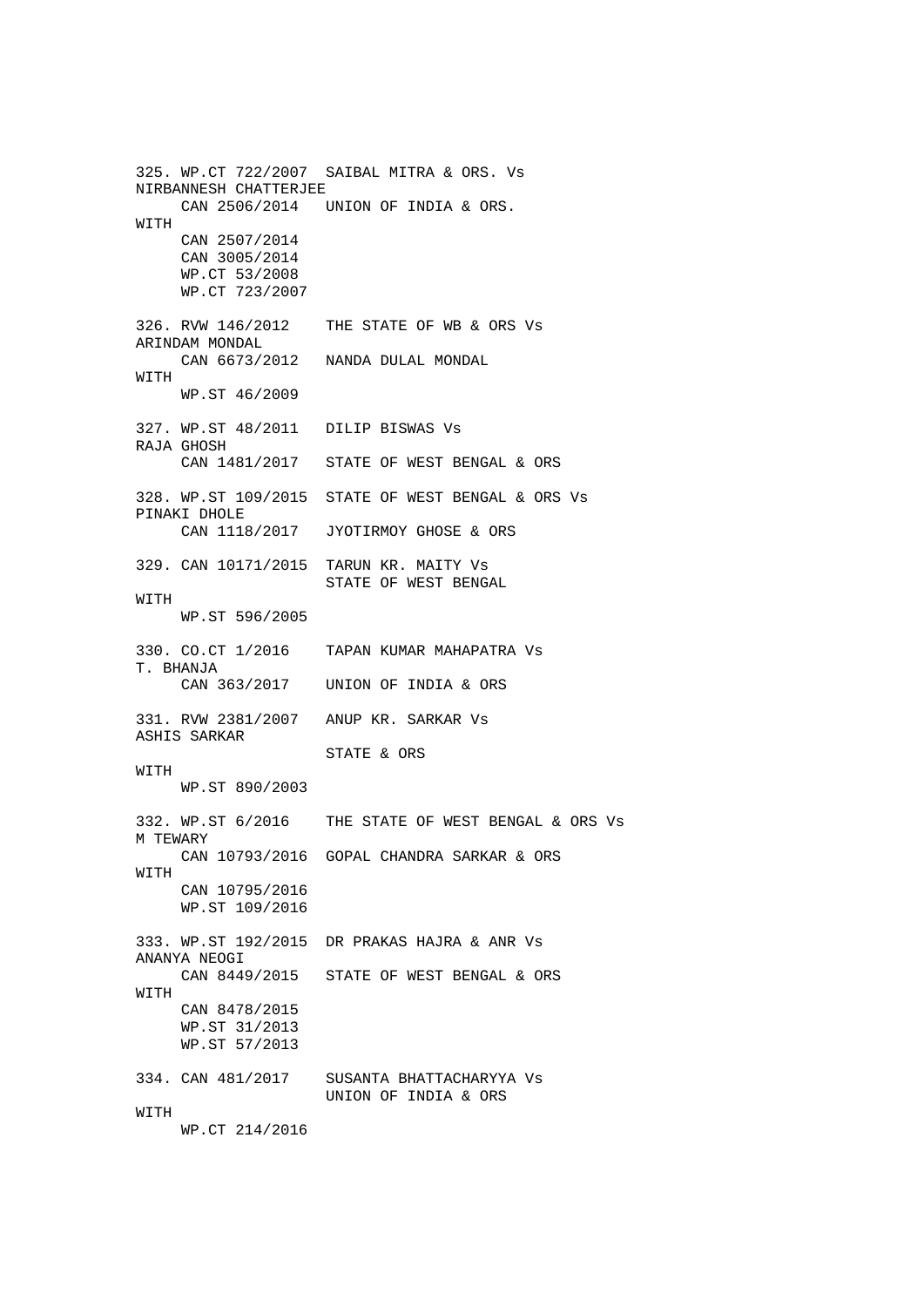335. CAN 10384/2016 RANAJIT DAS Vs UNION OF INDIA & ORS WITH WP.CT 200/2009 336. WP.CT 290/2016 SHISHIR KUMAR DUTTA Vs TAPAN BHANJA CAN 3500/2017 UNION OF INDIA & ORS 337. RVW 2233/2007 GOPAL CHANDRA GAYEN Vs SUPRIYO CHATTOPADHYAY UNION OF INDIA **WITH**  WP.CT 391/2005 338. WP.ST 222/2013 CHAITI DATTA Vs KHANDEKAR MOAZZEM HOSSAIN CAN 3567/2017 PUBLIC SERVICE COMMISSION,W B & ORS 339. WP.ST 244/2014 KALYAN KR BANDYOPADHYAY Vs BISWADEB ROY CHODHURI CAN 3420/2017 STATE OF WEST BENGAL & ORS 340. WP.ST 468/2013 DEBIKA BASAK Vs KRISHNENDU BERA CAN 11862/2016 STATE OF WEST BENGAL & ORS 341. WP.CT 60/2015 SAMARENDU MUKHERJEE Vs PIYALI SHOW CAN 3202/2017 UNION OF INDIA & ORS 342. CAN 6630/2016 DR. TUSHAR KANTI BATABYAL Vs STATE OF WEST BENGAL & ORS. WITH WP.ST 41/2016 343. WP.ST 236/2013 SHANKAR CHANDRA DAS & ORS Vs PRAJUSHA S NAIR CAN 8745/2015 STATE & ORS 344. WP.CT 38/2016 UNION OF INDIA & ORS Vs TANUSRI CHANDA CAN 3320/2017 SHIBRAM SARKAR 345. WP.CT 194/2015 UNION OF INDIA & ORS Vs B CHATTERJEE CAN 2068/2017 KAMAL AHMED & ORS 346. WP.CT 14/2016 AMAR KRISHNA RAY Vs BARUN CHATTERJEE CAN 3319/2017 UNION OF INDIA 347. CAN 4358/2017 KALIPADA PATTANAYAK Vs UNION OF INDIA & ORS **WITH** WP.CT 62/2017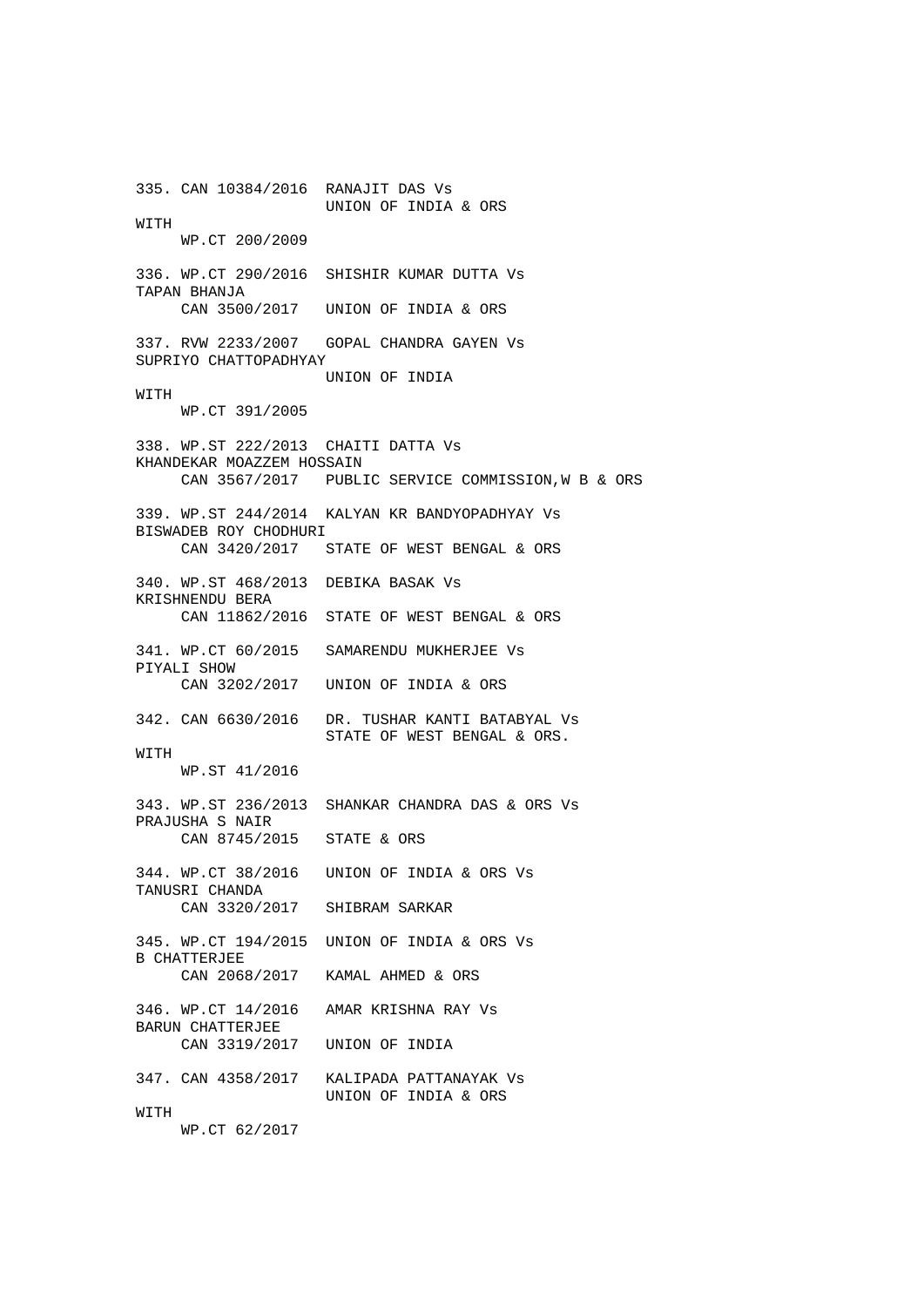348. RVW 321/2014 HRIKESH BHATTACHARYA Vs SUPRIYO CHATTOPADHYAY STATE OF WEST BENGAL & ORS **WITH**  WP.ST 238/2012 349. WP.CT 29/2011 SUNANDA DAS Vs BIDISHA BANERJEE CAN 1216/2011 UNION OF INDIA AND ORS 350. WP.CT 244/2016 UNION OF INDIA & ORS Vs BHUDEB CHATTERJEE CAN 10957/2016 SMT. CHINTA DEVI & ORS 351. CAN 7698/2016 HARIDAS CHAKRABORTY Vs UNION OF INDIA **WITH**  WP.CT 1008/2003 352. WP.CT 21/2016 SANTU SUR & ORS Vs TAPAN SARKAR CAN 11496/2016 DIRECTOR GENERAL GEOLOGICAL SURVEY OF INDIA & ORS 353. WP.ST 115/2016 RANJAN BASFORE Vs DEBASISH MUKHOPADHYAY CAN 8045/2016 STATE OF WEST BENGAL & ORS 354. CAN 1031/2016 RADHA RAMAN NANDY Vs UNION OF INDIA & ORS **WITH**  WP.CT 106/2012 PENSION AND RETIRAL BENEFITS ---------------------------- 355. WP.ST 195/2014 ASHOK KUMAR CHAKRABORTY Vs MITUL CHAKRABORTY STATE OF WEST BENGAL 356. WP.ST 91/2014 TAPAS KR. GUPTA Vs K. BHOWMICK STATE OF WEST BENGAL & ORS 357. WP.CT 56/2016 THAKURMANI MURMU Vs PRASANTA BEHARI MAHATA UNION OF ININDIA & OTHERS 358. WP.ST 49/2016 NISHITESH BANERJEE Vs S KAR GOSH STATE OF WEST BENGAL & ORS 359. WP.CT 121/2015 MADHABI PRAMANICK Vs KALYANI BHATTACHARYYA UNION OF INDIA & ORS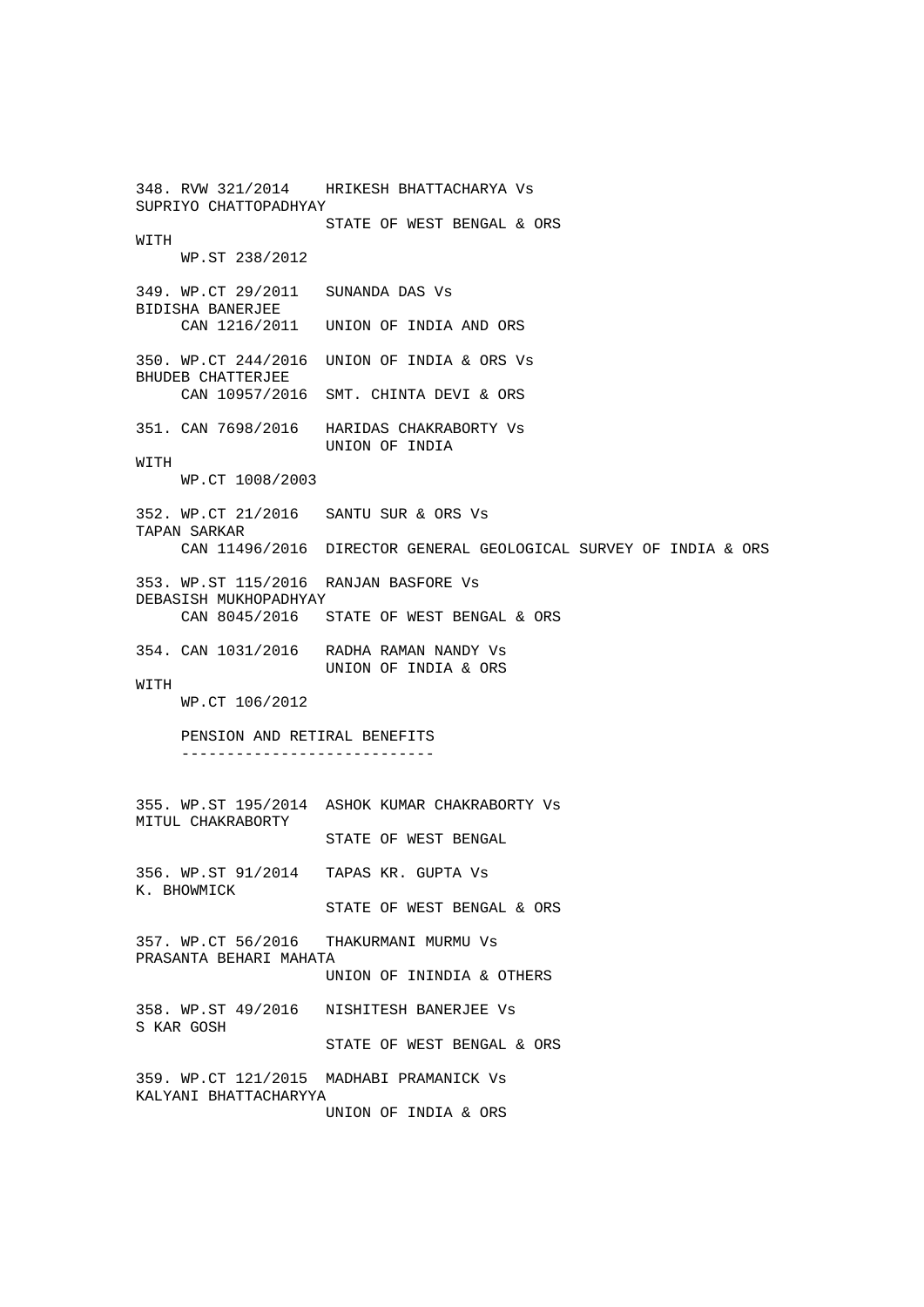#### COMPASSIONATE APPOINTMENT -------------------------

360. WP.CT 323/2012 NANTU MUKHERJEE Vs KRISHNA DEO DAS THE CHIEF GENERAL MANAGER, CALCUTTA TELEPHONES, BSNL & ORS.

361. WP.ST 59/2015 ADITYA KR PRAMANIK Vs TAMAL TARU PANDA

STATE OF WEST BENGAL & ORS

 TRIBUNAL APPEAL FOR HEARING ---------------------------

362. WP.ST 682/2009 PARTHA SEN Vs RAJASHREE BANERJEE

STATE & ORS

363. WP.ST 567/2003 SUNIL KUMAR GHOSH Vs ASHUTOSH PAL STATE OF W.B.

364. WP.CT 7/2003M NEMAI CHANDRA HALDER Vs TAPAN COOMAAR DEY

UNION OF INDIA

365. WP.ST 251/2004M SWAPAN KR. DUTTA Vs SHIBA PROSAD BHATTACHARYA STATE OF WEST BENGAL

366. WP.CT 181/2006 U.O.I. & ORS. Vs MOUSAM NOOR

SOMNATH CHAKRABORTY

367. WP.ST 361/2007M DIPANKAR MAZUMDAR & ORS Vs DIBYENDU NARAYAN DEY

STATE OF WEST BENGAL& ORS

368. WP.CT 153/2008 MOHANTH KUMAR SINGH Vs MOHAN KUMAR PUTATUNDA

THE UNION OF INDIA & ORS

369. WP.CT 231/2008 DIPTI BARON AICH Vs ASIT BARAN MUKHERJEE UNION OF INDIA & ORS

370. WP.ST 1202/2008 SAMIR KUMAR MUKHERJEE & ORS Vs ANGSHUMOY GUHA STATE & ORS

WITH

WP.ST 186/2009

371. WP.ST 1688/2008 SATYA DAS & ORS Vs ANINDA BHATTACHARYA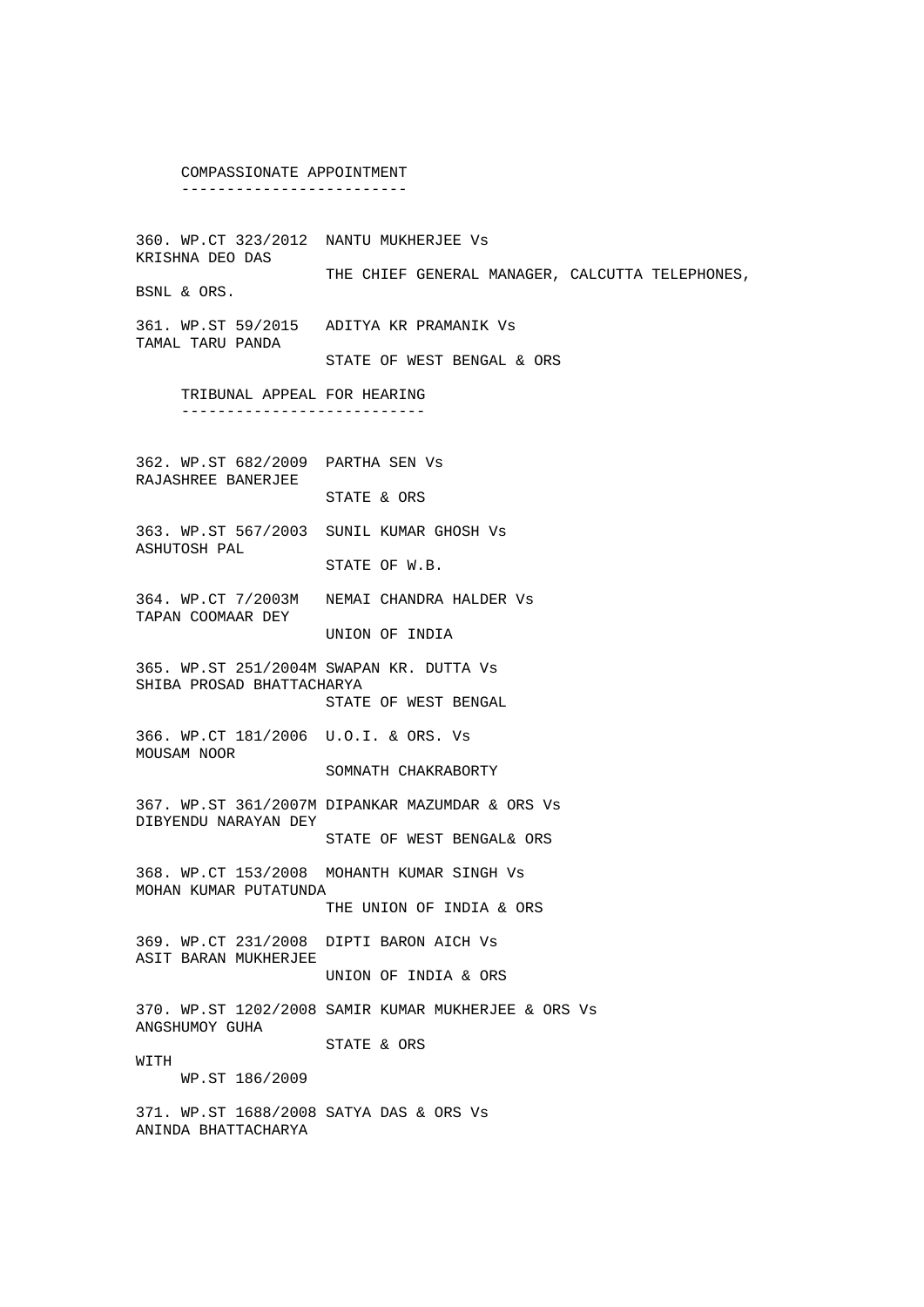CAN 4410/2010 STATE OF WEST BENGAL & ORS CAN 3701/2014 WITH WP.ST 1689/2008 372. WP.CT 290/2008 LATIKA CHAKRABORTY @ LATIKA RANI CHAKRABORTY Vs BASUDEB BAG UNION OF INDIA & ORS 373. WP.ST 282/2009 STATE OF WEST BENGAL & ORS Vs MOUPIYA DE KHEM RAJ GURUNG & ORS WITH WP.ST 93/2012 374. WP.ST 352/2009 CHANDRA SEKHAR GHOSH & ORS Vs BISWADIP GHOSH STATE OF WEST BENGAL & ORS 375. WP.ST 484/2009 STATE OF WB & ORS. Vs SONALI MITRA MANTAJ ALI & ANR. 376. WP.CT 211/2009 UNION OF INDIA & ANR Vs SANKHA SUBHRA PAL SURSAJIT DAS 377. WP.CT 182/2009F RUPESH KUMAR Vs BISWARUP MUKHERJEE UNION OF INDIA & ORS 378. WP.ST 650/2009M NABIN KUMAR NATH & ANR Vs ASIT BARAN MUKHERJEE STATE OF WEST BENGAL & ORS 379. WP.ST 402/2009 PRANIT DAS Vs AMIT BANERJEE STATE OF WEST BENGAL & ORS 380. WP.CT 294/2009 RAMA PAUL & ANR Vs SUBODH BANERJEE UNION OF INDIA & ORS 381. WP.ST 647/2009 MIHIR KUMAR GHOSH Vs MUNMUN TEWARY STATE OF WEST BENGAL & ORS 382. WP.CT 15/2009 PRASAAR BHARATI (BROADCASTING CORP.OF INDIA) & ORS VsSANAJIT GHOSH RAM SHANKAR GIRI & ORS 383. WP.ST 607/2009 ASSOCIATION OF WEST BENGAL SECRETARIAT ASSITANTS & ANR VsSADHAN KUMAR HALDAR STATE OF WEST BENGAL & ORS 384. WP.CT 145/2009F RUPESH KUMAR Vs CHITRA BHANU GUPTA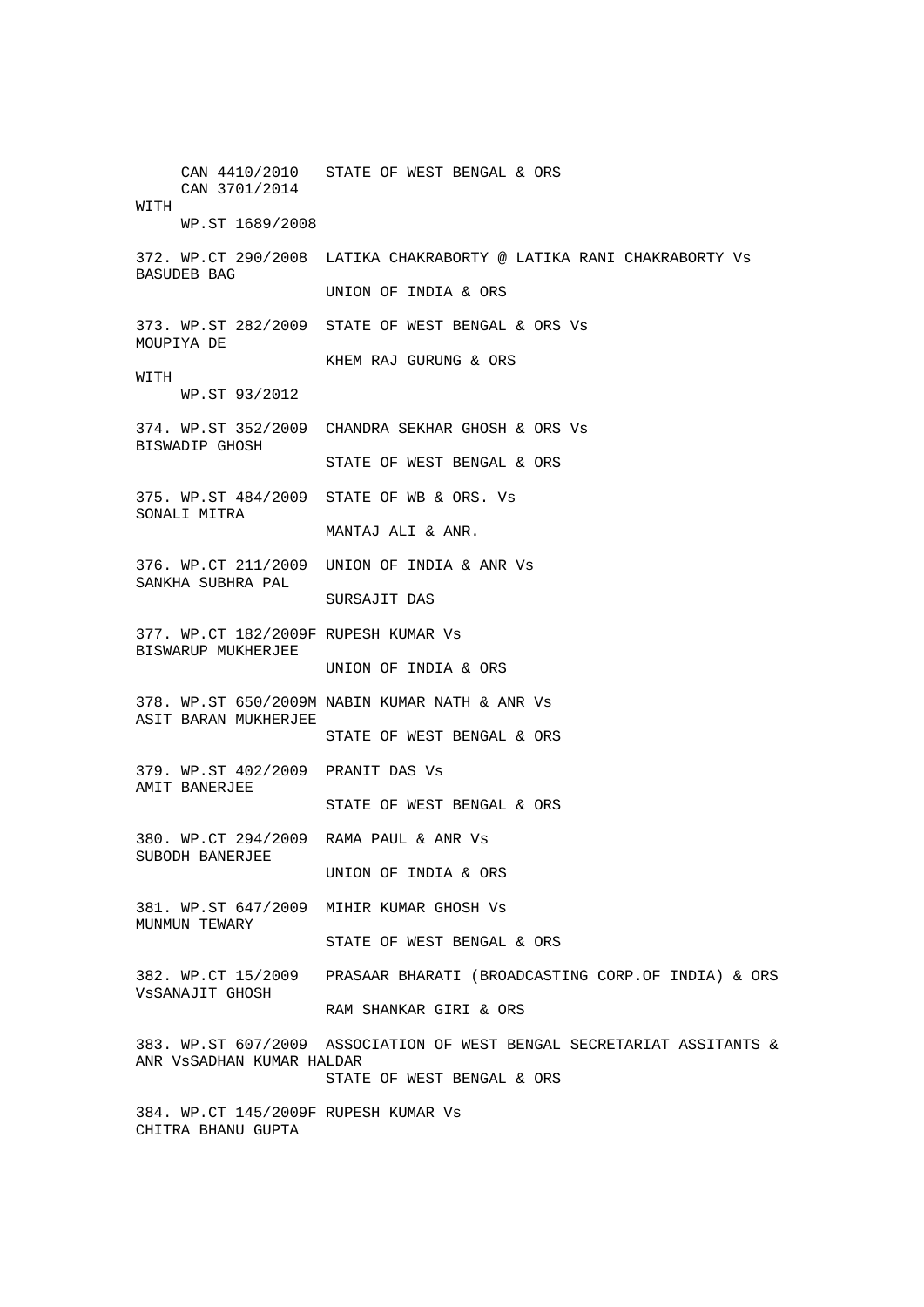UNION OF INDIA & ORS 385. WP.CT 7/2010 SMT. SIMA SARKAR Vs JOYTOSH MAJUMDAR CAN 381/2016 BSNL & ORS 386. WP.CT 8/2010 SMT. SIMA SARKAR Vs JOYTOSH MAJUMDAR CAN 382/2016 BSNL & ORS 387. WP.ST 286/2010 JAYASREE BISWAS & ORS Vs ANEE ROY STATE OF WEST BENGAL & ORS **WITH**  WP.ST 287/2010 WP.ST 288/2010 WP.ST 289/2010 WP.ST 291/2010 WP.ST 296/2010 388. WP.ST 575/2010 AMAR MONDAL AND ORS Vs ANINDA BHATTACHARYA STATE AND ORS WITH WP.ST 574/2010 389. WP.CT 319/2010 SANKAR CHAKRABORTY & ORS Vs TIMIR KANTI BISWAS UNION OF INDIA & ORS 390. WP.CT 262/2010 TAPAN KUMAR CHAKRABORTY Vs SIDHARTHA GHOSH UNION OF INDIA WITH WP.CT 408/2013 WP.CT 59/2012 391. WP.ST 278/2010 GOUTAM CHANDRA DHAR & ORS Vs SWAPAN BANERJEE STATE OF WEST BENGAL & ORS **WITH**  WP.ST 62/2012 392. WP.CT 2/2010 KALI PRASAD GHOSAL Vs MANORANJAN JANA THE UNION OF INDIA & ORS 393. WP.ST 93/2010 KUNAL CHAKRARABORTY Vs SHYAMAL KUMAR MUKHERJEE STATE OF WEST BENGAL & ORS 394. WP.CT 38/2010 UNION OF INDIA & ORS Vs UTTAM KUMAR MAZUMDER ASHUTOSH DEY 395. WP.ST 169/2010 AMIT BARAN KONAR Vs BISWADIP GHOSH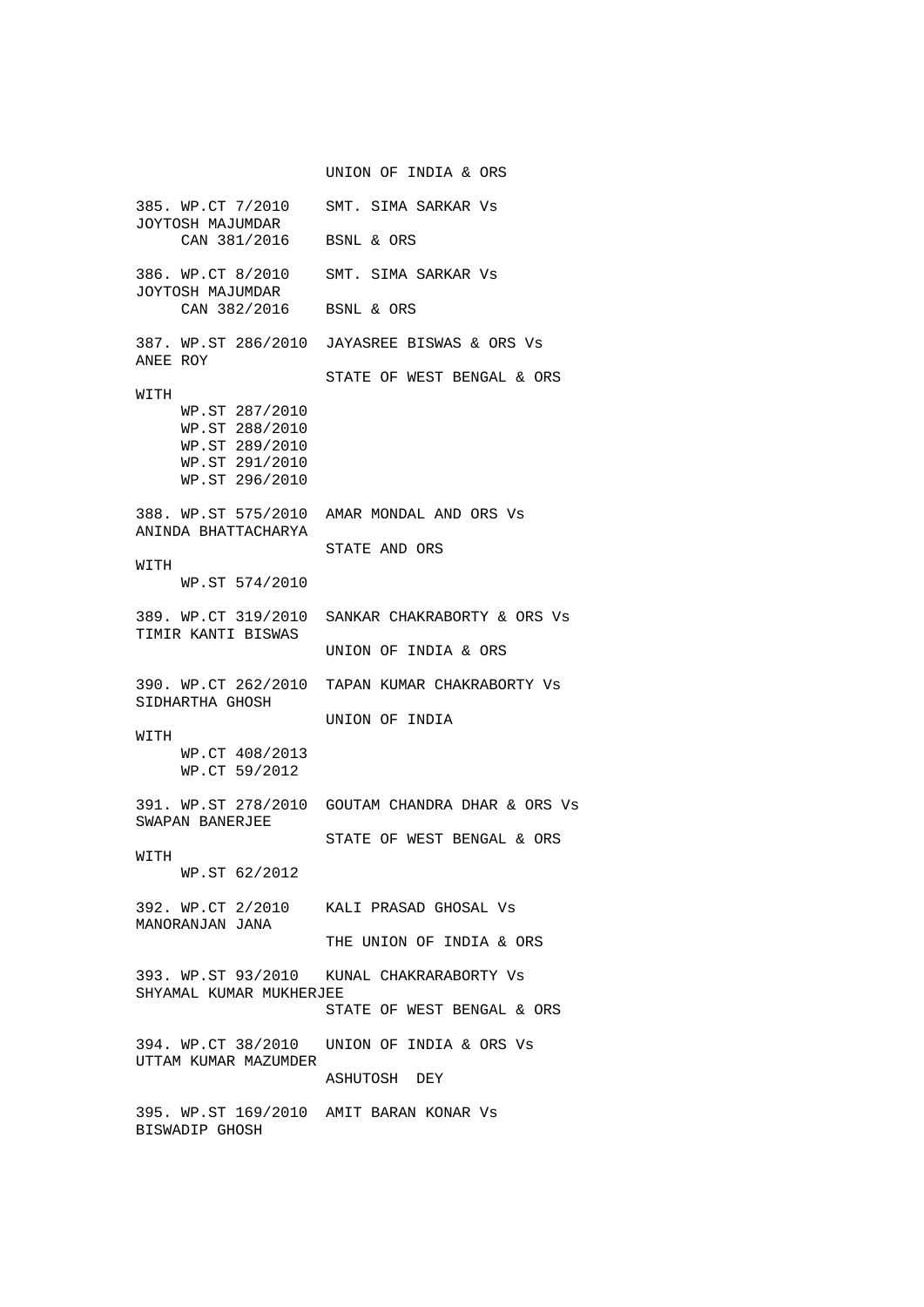### STATE & ORS

396. WP.CT 206/2010M JANARDAN PRASAD PANDEY Vs PULAKESH BAJPAYEE UNION OF INDIA AND ORS 397. WP.ST 97/2010 SUKUMAR SEN SARMA Vs ANGSHUMOY GUHA STATE OF WEST BENGAL & ORS 398. WP.ST 626/2010P SAMANTA KUMAR GARAI AND ORS Vs SABYASACHI MONDAL STATE AND ORS 399. WP.CT 179/2010 PRABHAT KUMAR MUKHOPADHYAY Vs SHAMIM UL BARI UNION OF INDIA AND ORS 400. WP.ST 242/2010 HABIBUR RAHAMAN & ANR Vs ARIF ALI UNION OF INDIA & ORS 401. WP.ST 345/2010 DILIP KUMAR POALI & 67 ORS Vs MUNMUN TEWARY STATE OF WEST BENGAL & ORS 402. WP.ST 415/2010 SK. SARIFUDDIN & ORS Vs SRIMANTA RAY STATE OF WEST BENGAL & ORS 403. WP.CT 12/2010 DULAR CHAND Vs CHANDAN DUTTA UNION OF INDIA & ORS 404. WP.ST 203/2010 MD. FORMAN ALI Vs SUPRIYO CHATTOPADHYAY STATE OF WEST BENGAL & ORS 405. WP.ST 454/2010 RAJU JHA @ OJHA Vs PRABIR MAJUMDER STATE OF WEST BENGAL & ORS. 406. WP.CT 22/2010 UNION OF INDIA & ORS Vs SUSMITA MUKHERJEE DINESH KUMAR RAI & ORS 407. WP.ST 339/2011 BISWANATH THAKUR & ORS Vs SAMARENDRA NATH BISWAS STATE OF WEST BENGAL & ORS 408. WP.ST 364/2011 ABDUL RAKIB Vs DINESH KUMAR SHARMA STATE OF W B & ORS 409. WP.ST 235/2011 LAL PRASAD & ORS Vs DEBABRATA DASGUPTA STATE OF WEST BENGAL & ORS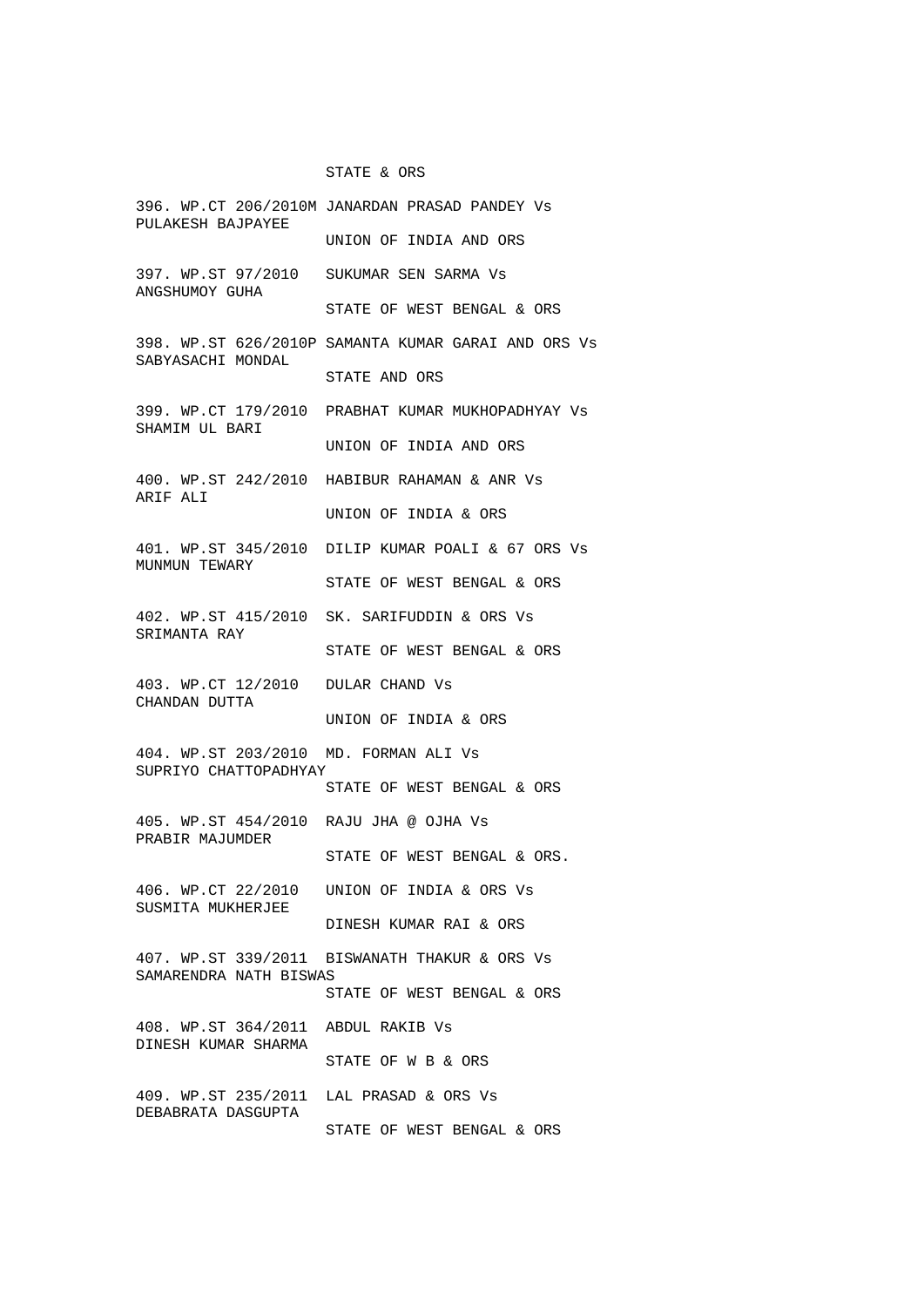410. WP.ST 265/2011 SHRI BIJOY KUMAR DAS Vs SALMA SULTANA SHAH STATE OF WEST BENGAL & ORS 411. WP.ST 295/2011 PRASENJIT MAHANTA & ORS Vs SUMAN BASU STATE OF WEST BENGAL & ORS 412. WP.CT 295/2011 DIPAK KUMAR SARKAR Vs P K MUNSI UNION OF INDIA & ORS 413. WP.ST 207/2011 PRASENJIT BISWAS & ORS Vs ASHOK KUMAR JHA STATE OF WEST BENGAL & ORS 414. WP.ST 27/2011 AMAL BASU Vs RAJU BHATTACHARYYA STATE AND ORS 415. WP.CT 99/2011 SMT. PURNIMA MUKHERJEE & ANR Vs P.K. MUNSI UNION OF INDIA & ORS 416. WP.ST 38/2011 SOUMYA BISHNU Vs MUNMUN TEWARY STATE OF WEST BENGAL & ORS 417. WP.ST 261/2011 MRITUNJOY JANA & ORS Vs MD YUSUF ALI STATE OF WEST BENGAL & ORS 418. WP.CT 67/2011 BISWANATH GUPTA Vs SOUMEN BHATTACHARJEE UNION OF INDIA AND ORS 419. WP.ST 36/2011 SUBRATA JHA Vs NIRMAL ROY CHOUDHURY STATE AND ORS 420. WP.ST 42/2011 SUBHADIP MITRA & ORS. Vs SANKHA GHOSH STATE OF WEST BENGAL & ORS. 421. WP.ST 255/2011 ANJAN KUMAR SINHA Vs SUNIRMAL NAG STATE OF WEST BENGAL & ORS 422. WP.CT 334/2011 JAYANTA KUMAR DAS Vs RAJAT DUTTA UNION OF INDIA & ORS 423. WP.ST 250/2011 KRISHNENDU PATRA KARMAKAR & ORS Vs RAJAT DUTTA STATE OF W B & ORS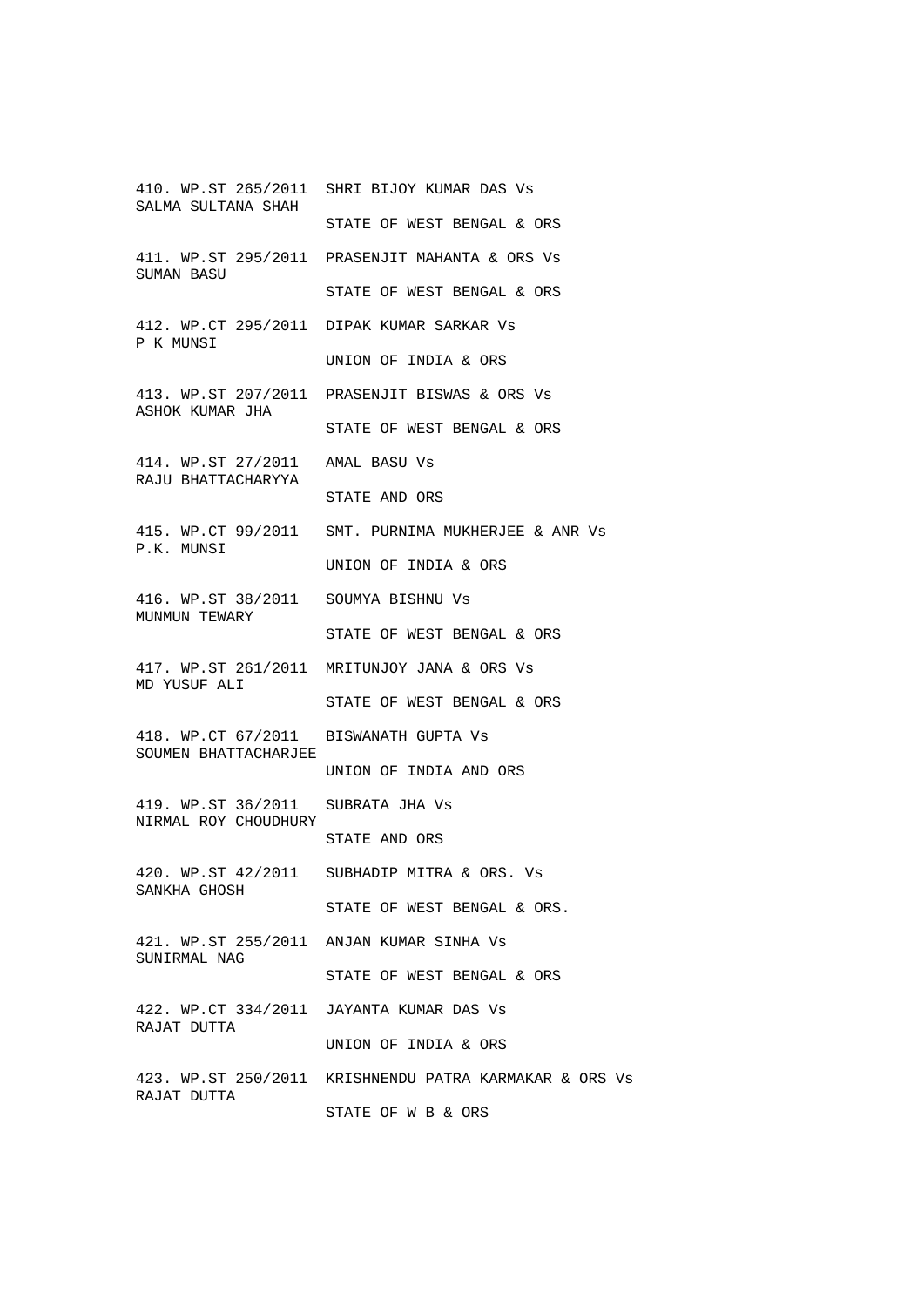424. WP.CT 6/2011 UNION OF INDIA & ANR Vs SHAKEEL MOHAMMAD AKHTAR SUPARNA HAZRA (GOSWAMI) & ORS WITH WP.CT 310/2010 WP.CT 7/2011 425. WP.ST 257/2011 ASHIS KUMAR BANERJEE Vs ANGSHUMOY GUHA STATE OF WEST BENGAL & ORS 426. WP.CT 218/2012 SHYAMAL DUTTA Vs MD. NURE ZAMAN UNION OF INDIA & ORS. 427. WP.CT 457/2012F ASHES MANNA & ORS Vs TAPASH MONDAL UNION OF INDIA & ORS 428. WP.CT 430/2012 SANAT KR GHOSH Vs JAGADISH RANJAN DAS UNION OF INDIA & ORS 429. WP.ST 127/2012 NIHAR RANJAN BISWAS Vs SALIL KUMAR MAPDAR CAN 6005/2016 STATE OF WEST BENGAL & ORS 430. WP.CT 231/2012 D. VENUBABU Vs PRITWISH KUMAR NAG UNION OF INDIA & ORS. 431. WP.CT 385/2012 JAMUNA SAHA Vs IMRAN ALI THE UNION OF INDIA & ORS. 432. WP.CT 192/2012 RAMENDRA NATH MITRA Vs SIBNARAYAN CHATTOPADHYAY UNION OF INDIA & ORS 433. WP.ST 128/2012 SUMIT GHOSH Vs DILIP KUMAR CHAKRABORTY STATE OF WEST BENGAL & ORS 434. WP.CT 321/2012 SORMI SAHA Vs GOUTAM PAUL UNION OF INDIA & ORS 435. WP.ST 339/2012 AJIT KR MAHATA & ORS Vs PRASANTA BEHARI MAHATA STATE & ORS 436. WP.ST 352/2012 ASHIM GHOSH & ORS Vs LAKSHMI K ANTA PAL STATE OF W B & ORS 437. WP.CT 285/2012 RAMSARAN RAJBHAR Vs DEBAPRATIM BANERJEE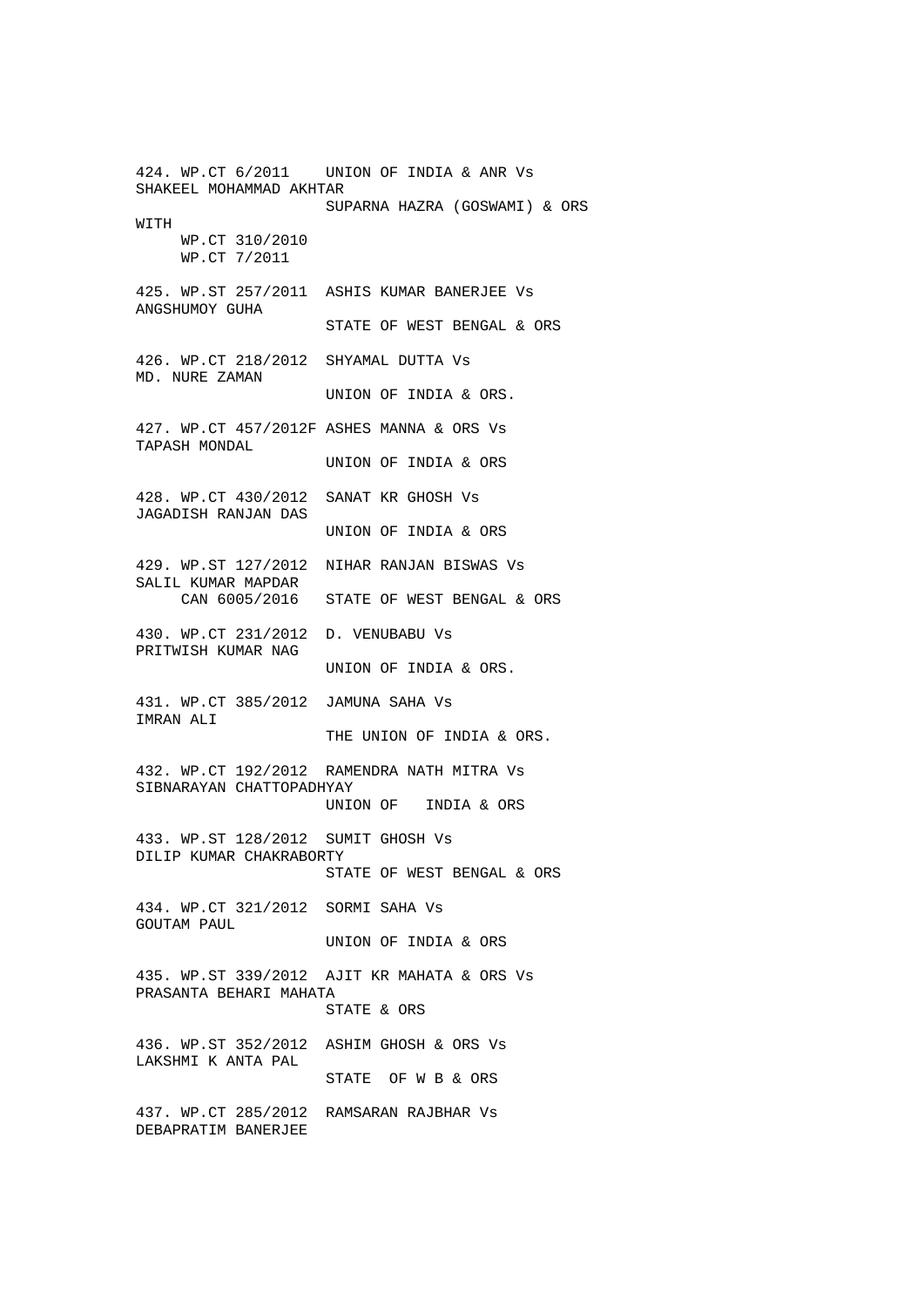UNION OF INDIA & ORS.

438. WP.CT 249/2012 DHIRENDRA NATH CHOWDHURY & ORS. Vs P.K.MUNSI UNION OF INDIA & ORS. 439. WP.ST 298/2012 MADAN MOHAN CHAKRABORTY Vs PRATIP KR CHATTERJEE STATE & ORS 440. WP.CT 414/2012 ARUN KUMAR GOSWAMI Vs CHIRADIP SINHA UNION OF INDIA & ORS 441. WP.CT 335/2012 SUKALYAN DEY Vs SIDDHARTHA SANKAR MANDAL UNION OF INDIA & ORS. 442. WP.CT 459/2012 AMITAVA CHAKRABORTY & ANR Vs SIBNARAYAN CHATTOPADHYAY UNION OF INDIA & ORS 443. WP.CT 326/2012 PURNAWASI YADAV & ORS Vs ARPA CHAKRABORTY UNION OF INDIA & ORS 444. WP.CT 129/2012 GAYATRI BANERJEE Vs AMITABH SHUKLA UNION OF INDIA & ORS. 445. WP.CT 263/2012 CHANDAN KUMAR DEY & ANR. Vs SUROJIT ROYCHOWDHURY UNION OF INDIA & ORS. WITH WP.CT 266/2012 WP.CT 267/2012 WP.CT 268/2012 WP.CT 270/2012 WP.CT 272/2012 446. WP.CT 370/2012 BAMA CHARAN SAHA Vs PAPPU ADHIKARI UNION OF INDIA & ORS. 447. WP.ST 159/2012 LALITA DAS (BISWAS) & ORS Vs MRINAL KANTI SARDAR STATE OF W B & ORS 448. WP.ST 456/2012 SWAPAN KR MONDAL Vs ANADI BANERJEE STATE OF WEST BENGAL & ORS 449. WP.ST 459/2012 CHANCHAL BISWAS Vs AMBU BINDU CHAKRABARTY STATE & ORS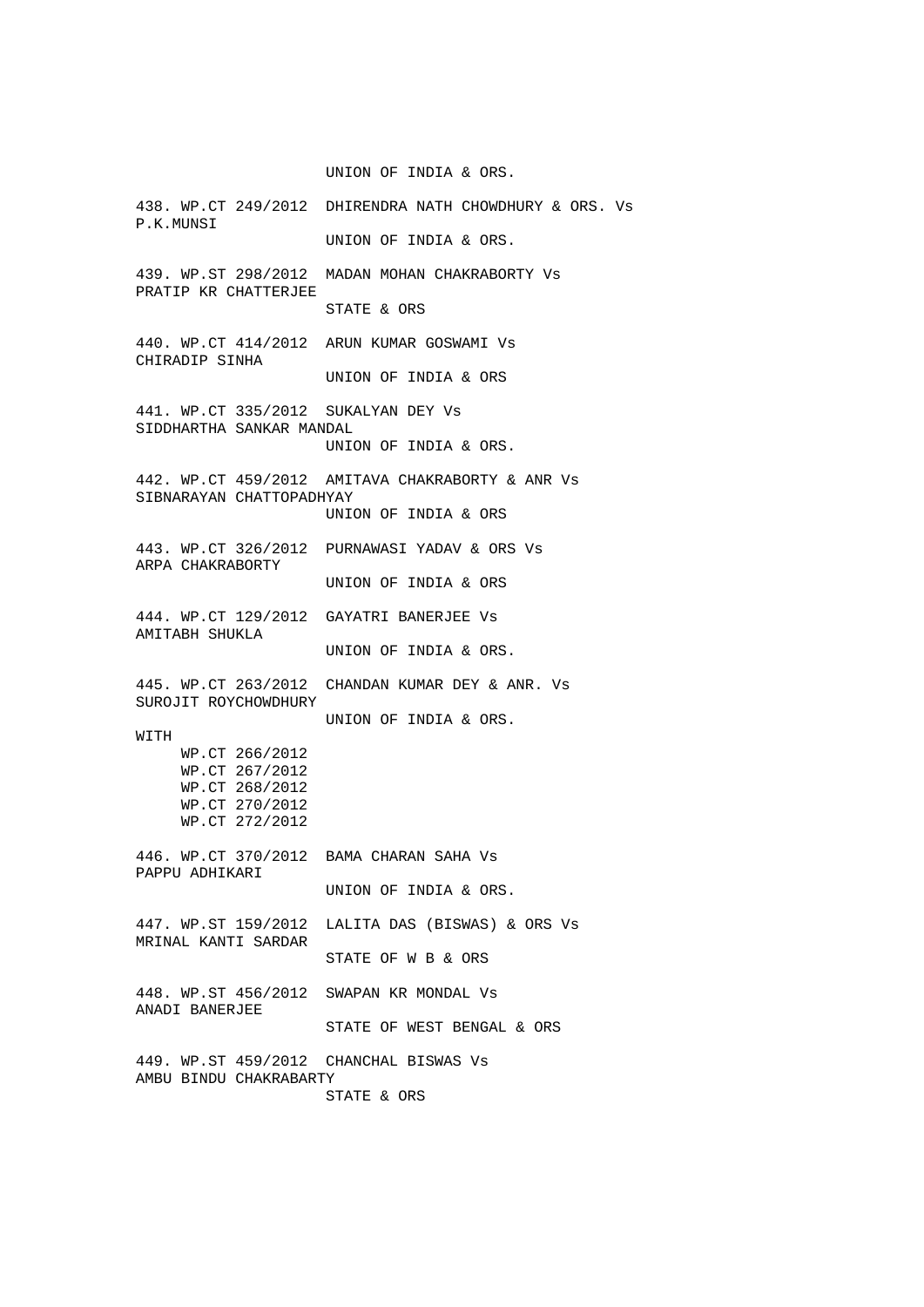450. WP.CT 330/2012 AVNISH KUMAR Vs SIDDHARTHA SANKAR MANDAL UNION OF INDIA & ORS. 451. WP.CT 273/2012 TAPAN KUMAR KUNDU Vs SUMITA DHAW UNION OF INDIA & ORS. 452. WP.ST 267/2012 WEST BENGAL VETERINARY ALUMNI ASSOCIATION & ORS VsJAYA BRATA GHOSH STATE & ORS. 453. WP.ST 278/2012 SANJOY KR. DALAPATI Vs ASIM HATI STATE & ORS. 454. WP.ST 173/2012 ANITA BISWAS & ORS Vs APARNA GHOSH STATE OF W B & ORS 455. WP.CT 125/2012 UNION OF INDIA & ORS. Vs BIKASH KUMAR ROY AMAR PRASAD PATRA 456. WP.CT 105/2012 ARUN KUMAR HALDER Vs AYAN BANERJEE THE COMTROLLER & AUDITOR GENERAL OF INDIA & ORS 457. WP.ST 106/2012 SMT. SHILA SARKAR (BANERJEE) Vs AMALAKSHA JANA STATE OF WEST BENGAL & ORS 458. WP.CT 338/2012 UNION OF INDIA & ORS Vs ASHIM KUMAR GANGULY SUNITI KUMAR CHOUDHURY 459. WP.ST 96/2012 NACHIKETA DEB & ANR. Vs PARIMAL KUMAR DWARI STATE OF WEST BENGAL & ORS. 460. WP.ST 194/2012 GURUDAS ROY Vs INDRAJIT DASGUPTA STATE OF W B & ORS 461. WP.ST 30/2012F MD. MUSTAFA KAMAL Vs TANIA SEN MAJUMDER STATE OF WEST BENGAL & ORS 462. WP.ST 116/2012F JAGAT KUMAR SINHA Vs TANIA SEN MAJUMDER STATE OF WEST BENGAL & ORS 463. WP.CT 164/2012M DEBOBRATA BISWAS Vs ARUNAVA BANERJEE UNION OF INDIA & ORS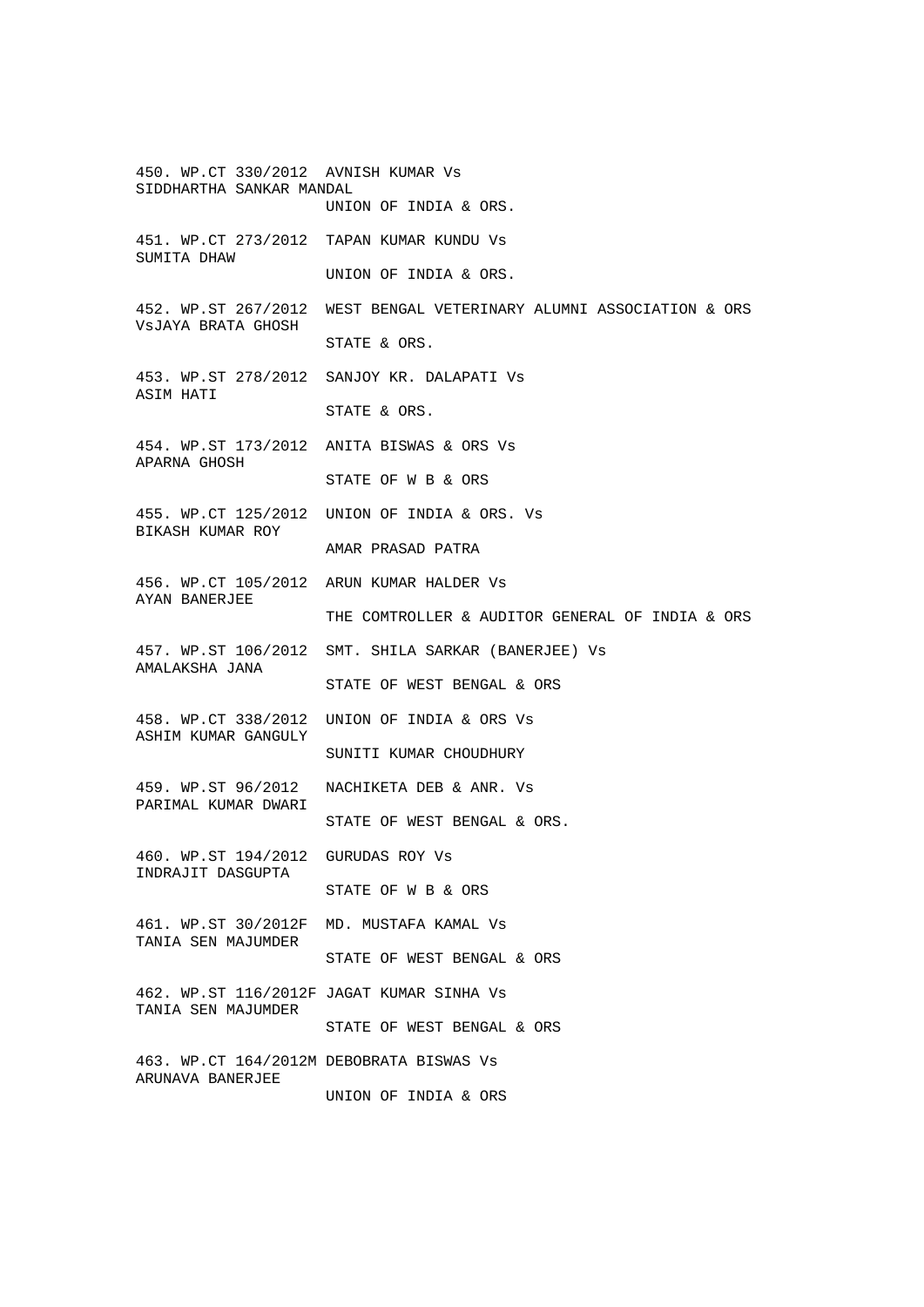464. WP.CT 257/2012 SUPARNA MAITRA Vs KUSHAL PAUL UNION OF INDIA & ORS. 465. WP.CT 155/2012 DEEPALI PURAKAYASTHA & ORS. Vs SK. FARUDULLAH U.O.I. & ORS. 466. WP.CT 447/2012 SANDIP BHUIYAN Vs SOMA CHAUDHURY(BANDHU) UNION OF INDIA & ORS. 467. WP 17117W/2012 RAJIB MAHUMDAR Vs JAGADISH RANJAN DAS UNION OF INDIA & ORS 468. WP.CT 442/2012 DEBABRATA CHAKRABORTY & ORS Vs P K MUNSI UNION OF INDAI & ORS 469. WP.CT 57/2012 UNION OF INDIA & ORS Vs SWAPAN BANERJEE PRADIPTA BOSE & ORS WITH WP.CT 62/2013 470. WP.CT 205/2012 CHHUTU RAM SAREN & ORS Vs P K MUNSHI UNION OF INDIA & ORS 471. WP.CT 405/2012 SANJIB KUMAR MAJUMDER Vs P K MUNSI BHARAT SANCHAR NIGAM LTD & ORS 472. WP.CT 115/2012 AMIT KISHORE ROY AND ANR Vs BARUN CHATTERJEE UNION OF INDIA AND ORS 473. WP.ST 391/2012 TUSHAR KANTI SINHA & ORS. Vs SHAHARAYAR ALAM STATE OF W.B. & ORS. 474. WP.ST 40/2012 DR SUBHAS CHANDRA GUHA Vs RABIN GHARAI STATE OF WEST BENGAL & ORS 475. WP.CT 423/2012 RAVINDRA SINGH Vs SUDIPTO PANDA UNION OF INDIA & ORS 476. WP.ST 126/2012 TANDRA CHATTERJEE Vs PRASUN BHATTACHARYA STATE OF W B & ORS 477. WP.CT 365/2012F SWARUP KUMAR MAITI Vs SUBRATA SANTRA UNION OF INDIA & ORS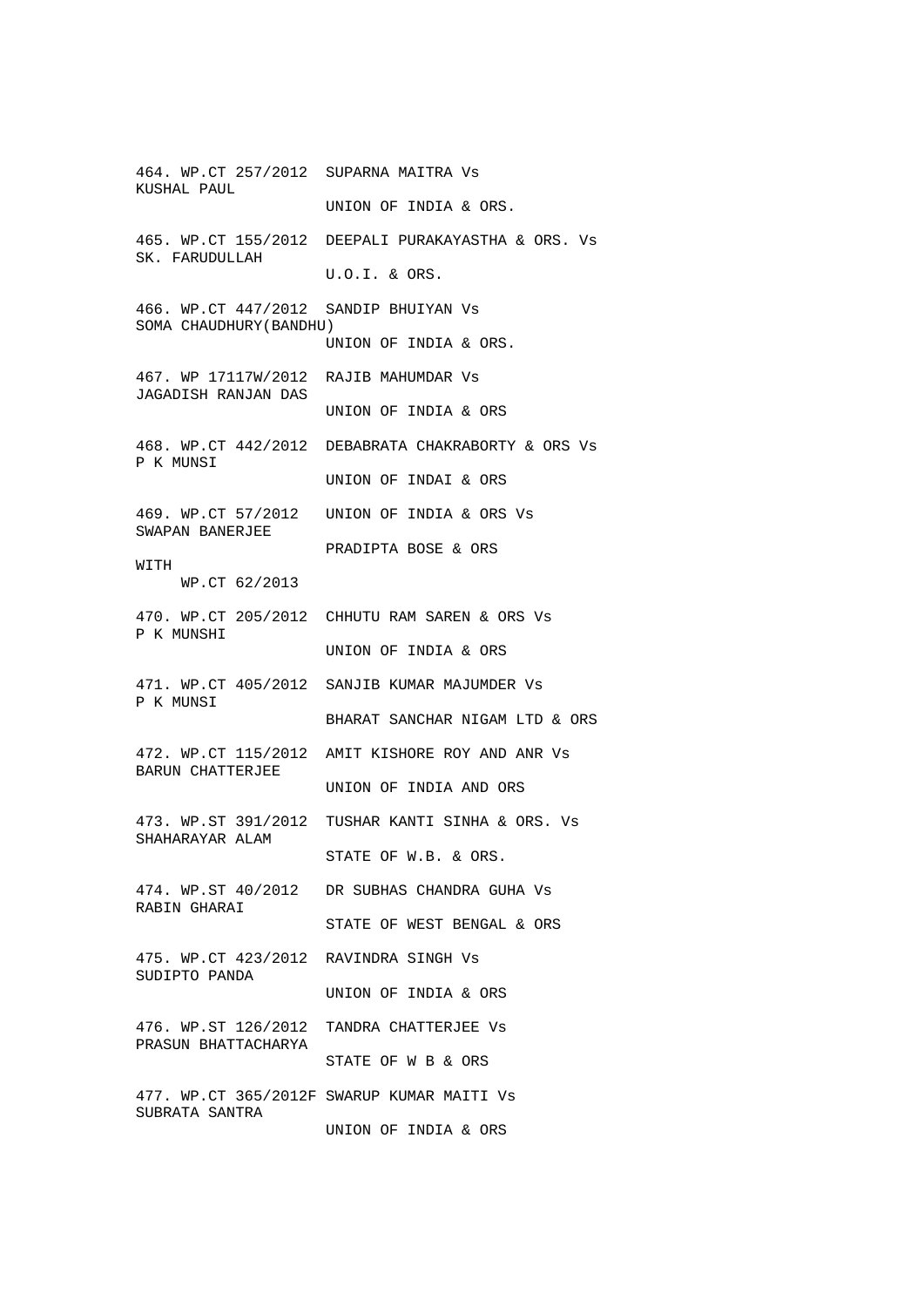478. WP.ST 302/2012 AMAL KRISHNA DAS Vs SK. JAYED HOSSAIN STATE & ORS 479. WP.ST 61/2012 MAHADEB CHANDRA DEY Vs ANGSHUMOY GUHA STATE OF WEST BENGAL & ORS. 480. WP.CT 458/2012 BIPLAB BISWAS Vs RITINDRA MOHAN ROYCHOWDHURY UNION OF INDIA & ORS 481. WP.CT 167/2012 BIKASH KUMAR BANERJEE Vs KEDARESWAR CHAKRABORTY UNION OF INDIA & ORS **WITH**  WP.CT 15/2011 WP.CT 168/2012 482. WP.CT 127/2012 ATAHAR KHAN @ ATAHAR Vs DHIRAJ KUMAR GUPTA UNION OF INDIA & ORS 483. WP.ST 319/2012 JADAB CHANDRA BANERJEE & ORS. Vs ARPITA SAHA STATE & ORS. **WITH**  CO.ST 2/2012 WP.ST 178/2012 484. WP.CT 43/2012 RANADEV MIDYA Vs DHISWARI NAG UNION OF INDIA & ORS 485. WP.CT 376/2012 JALESWAR PRASAD Vs SUPRIYA RANJAN GHOSH UNION OF INDIA & ORS 486. WP.CT 182/2012 SRI BASANTA KUMAR PAUL Vs ZAFIRUL ISLAM UNION OF INDIA 487. WP.CT 225/2013 RADHESHYAM MRIDHA Vs APRATIM BHATTACHARYYA UNION OF INDIA & ORS. 488. WP.CT 76/2013 ASIM KR PATTANAYAK & ORS Vs SAUMIT ROY UNION OF INDIA THROUGH THE G M & ORS 489. WP.ST 348/2013 DR NITYA RANJAN DAS & ORS Vs KRISHNENDU BERA STATE OF WEST BENGAL & ORS 490. WP.CT 32/2013 UNION OF INDIA & ORS Vs SANATAN PANJA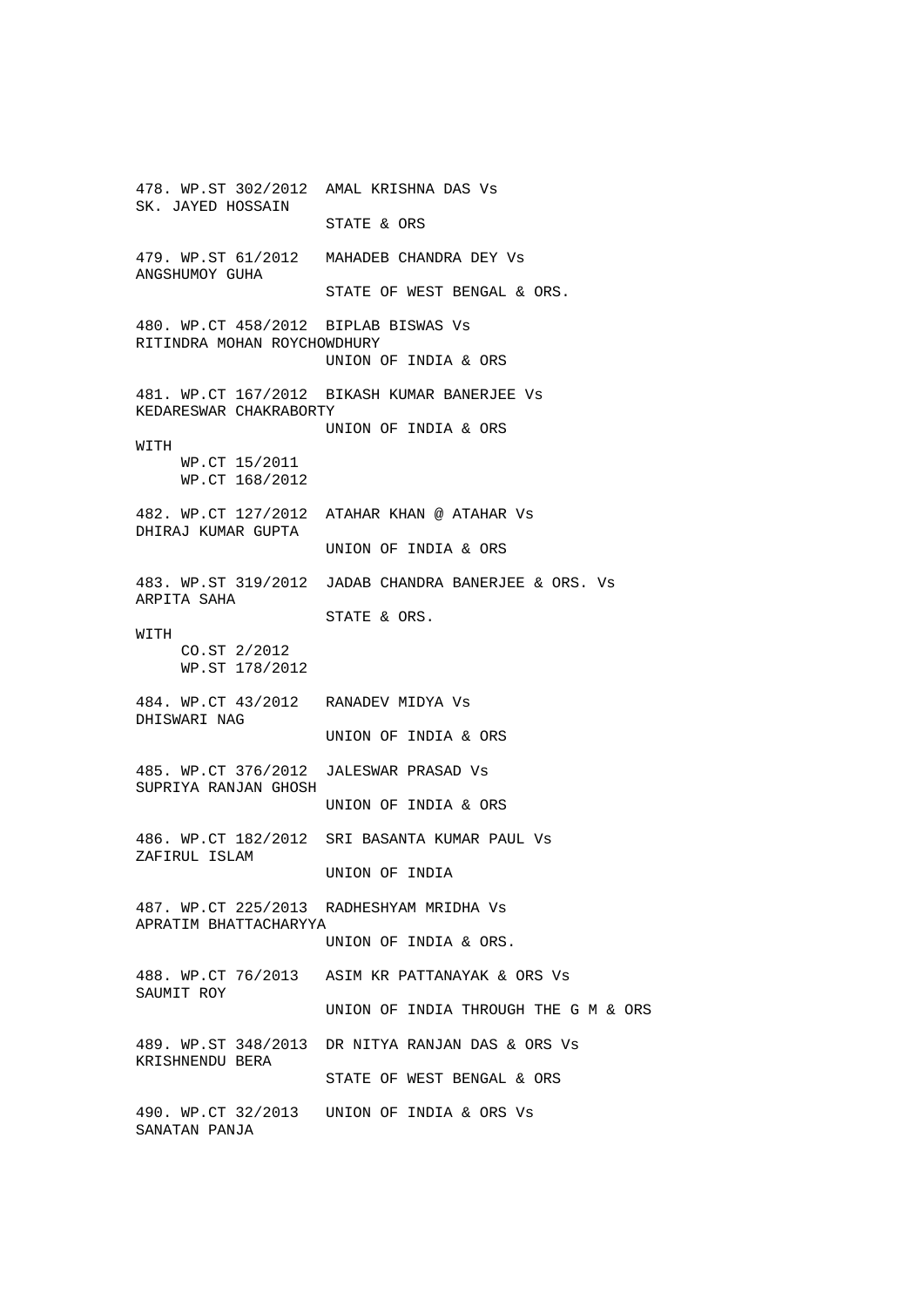Y N CHAUDHURY 491. WP.CT 33/2013 UNION OF INDIA & ORS Vs SANATAN PANJA LALAN JHA 492. WP.CT 422/2013 DR PARTHA PRATIM BISWAS Vs SUSENJIT BANIK UNION OF INDIA & ORS 493. WP.ST 458/2013 MRITYUNJAY CHAKRABORTY Vs ANINDITA PATTANAYAK STATE OF WEST BENGAL & ORS. 494. WP.CT 467/2013 SAROJ KR RAY Vs SK FARIDULLAH UNION OF INDIA & ORS 495. WP.CT 186/2013 JAGAJYOTI DEB Vs BHASKAR MUKHERJEE UNION OF INDIA & ORS 496. WP.ST 176/2013 OBAIDUR RAHAMAN Vs BADAL SAHA STATE & ORS 497. WP.CT 342/2013 SHAMBHU RAY Vs TIMIR BARAN BISWAS UNION OF INDIA & ORS 498. WP.CT 311/2013 MUKHUA DEBI &A NR Vs TIMIR KANTI BISWAS UNION OF INDIA & ORS 499. WP.ST 24/2013 PRODYUT KUMAR MANDAL Vs DEBKISHORE BHADURI STATE OF W.B. & ORS. 500. WP.ST 55/2013 DEBRAJ DAS & ORS Vs ASHUTOSH PANDEY STATE & ORS 501. WP.CT 211/2013 INDIAN RAILWAYSCOAL ASH& TRANSHIPMENT HANDLING MAZDOOR U&ORS VsDEBAPRATIM BANERJEE UNION OF INDIA & ORS 502. WP.ST 275/2013 DEBAJYOTI ROY Vs SUJIT SAHA STATE OF WEST BENGAL & ORS., 503. WP.CT 141/2013 ADITYA PRASAD BARMAN Vs SK. SIDDIQUE RAHAMAN UNION OF INDIA & ORS. 504. WP.ST 349/2013 SATYENDRANATH BISWAS Vs TAPAN RAY STATE OF WEST BENGAL & ORS.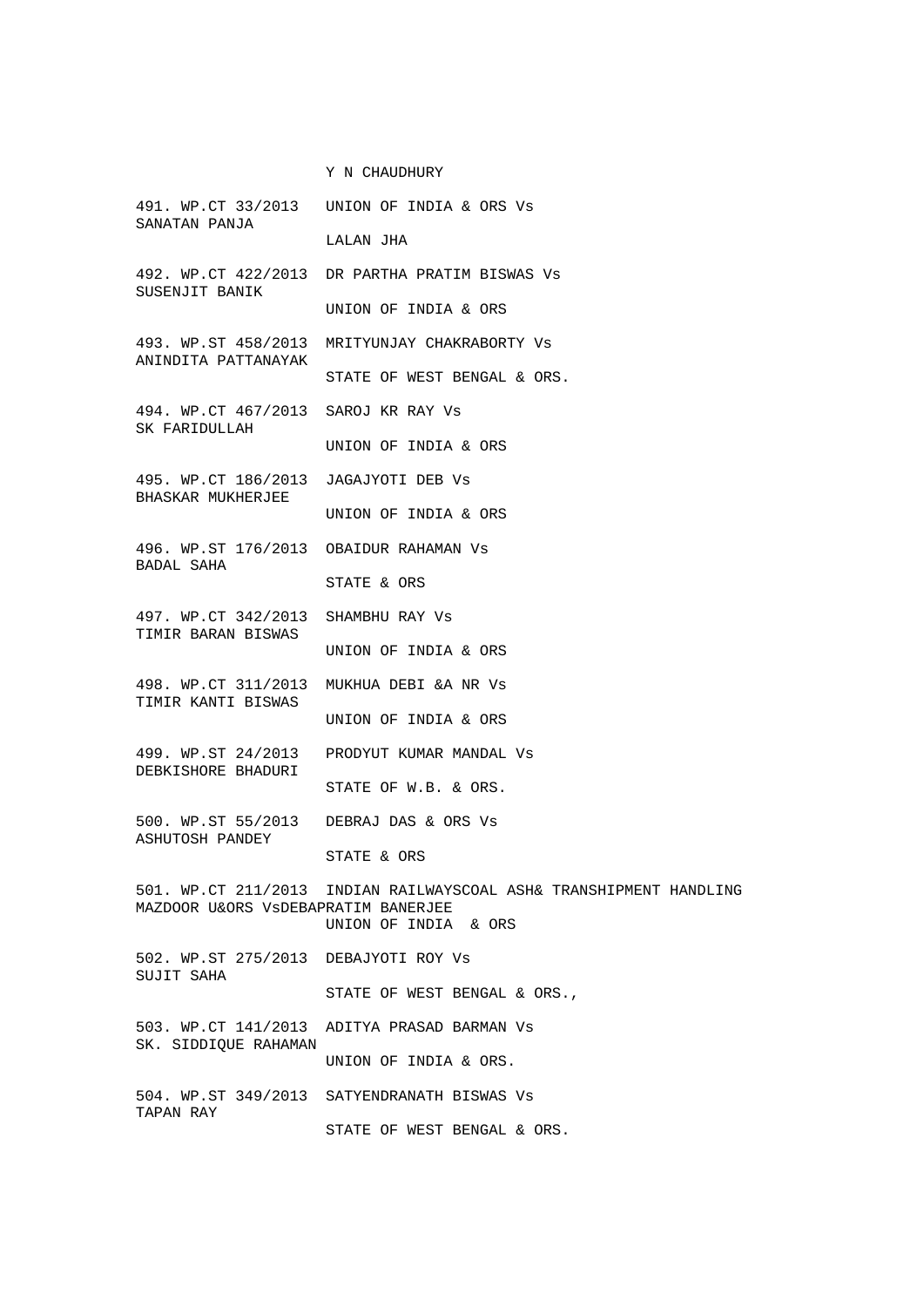505. WP.ST 119/2013 SISIR KUMAR SEN Vs SOMA CHAKRABORTY STATE OF WB & ORS 506. WP.ST 388/2013 SUBRATA KUMAR GHOSH Vs ABHIJIT BASU THE DIRECTOR OF INDUSTRIAL TRAINING, W.B.T.E. & T DEPT.& ORS 507. WP.ST 420/2013 RUPEN SARKAR & ORS. Vs TARUN KUMAR JANA STATE OF WEST BENGAL & ORS. 508. WP.CT 400/2013 SHANTI RANJAN PAL & ORS Vs PAPPU ADHIKATY UNION OF INDIA & ORS WITH CAN 3007/2014 509. WP.CT 345/2013 MANIK CHANDRA BARMAN Vs BARUN CHATTERJEE UNION OF INDIA & ORS. 510. WP.CT 384/2013 UNION OF INDIA & ORS Vs RAJIV LALL BIBEK RANJAN ROY 511. WP.ST 327/2013 PRASANTA KUMAR MONDAL Vs PRATIP KUMAR CHATTERJEE STATE OFW B & ORS **WITH**  WP.ST 18/2016 512. WP.CT 401/2013 DR. MADHUMITA BHATTACHARYYA Vs PARTHA SARATHI DAS UNION OF INDIA &ORS 513. WP.ST 113/2013 MONIRUL ISLAM Vs ARNAB SAHA STATE &ANR 514. WP.CT 177/2013 BIJOY KUMAR CHOWDHURY Vs TAPAN RAY UNION OF INDIA & ORS 515. WP.ST 122/2013 NIVA DAS & ANR Vs NIRMAL ROY STATE OF WEST BENGAL & ORS 516. WP.CT 447/2013 GITA BISWAS Vs NIRMOL ROY UNION OF INDIA & ORS 517. WP.ST 487/2013 MADAN MOHAN NATH Vs KOUSHIK ROY STATE OF WEST BENGAL & ORS.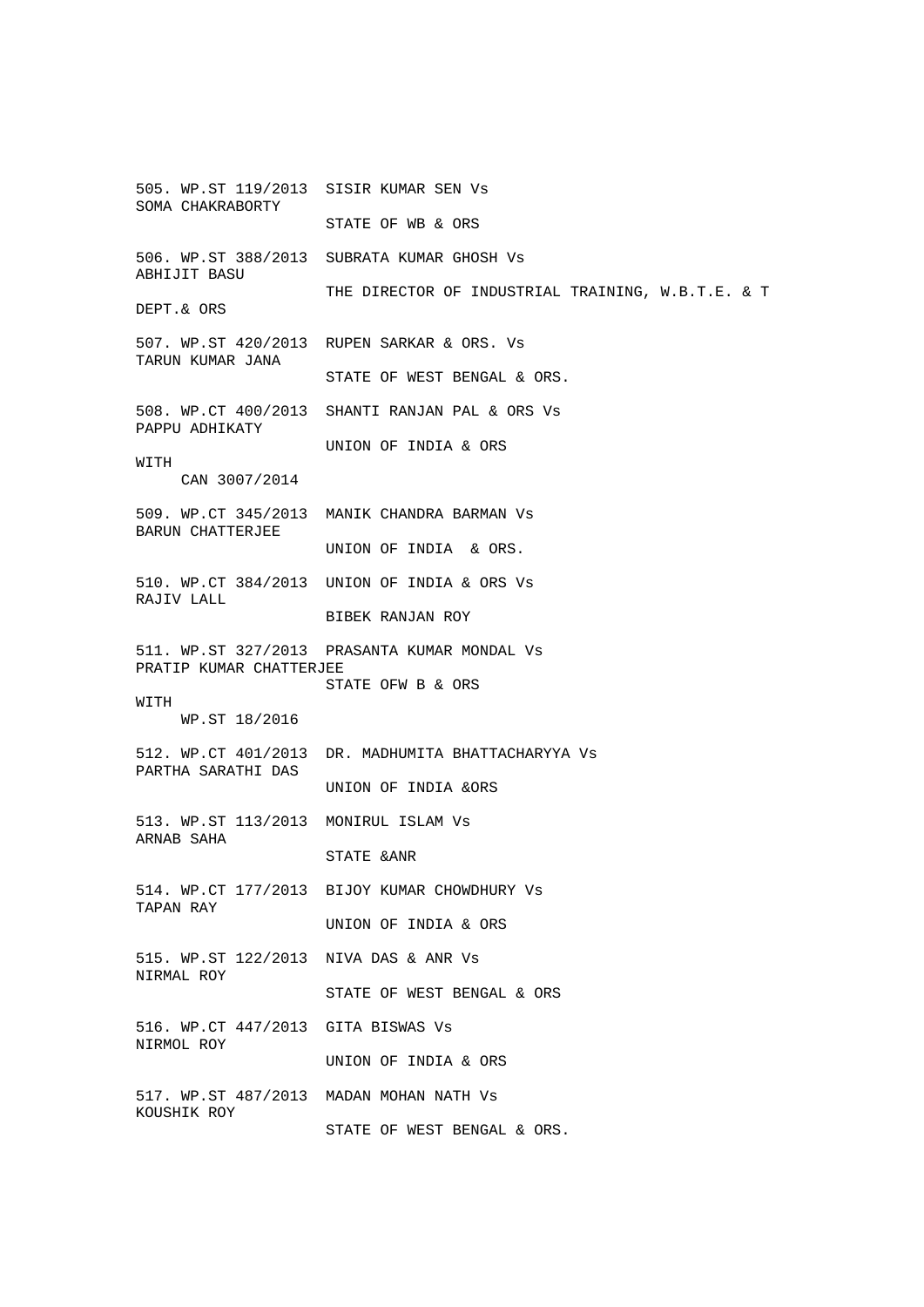518. WP.CT 486/2013 SUDIP DAS & ANR. Vs FALGUNI BANDYOPADHYAY UNION OF INDIA & ORS. 519. WP.CT 380/2013 DEBABRATA MISRA Vs BARUN CHATTERJEE UNION OF INDIA & ORS' 520. WP.ST 414/2013 JAGADISH CHANDRA MONDAL Vs SIBNARAYAN CHATTOPADHYAY STTAE OFW B & ORS 521. WP.ST 114/2013 BISWANATH DAS Vs ANGSHUMOY GUHA STATE OF WEST BENGAL & ORS. **WITH**  CAN 670/2017 WP.ST 345/2004 522. WP.CT 491/2013 MANOJ RAY Vs A.K. CHOWDHURY & CO. UNION OF INDIA & ORS 523. WP.ST 277/2013 TONMAY GOSWAMI Vs ANADI BANERJEE STATE OF WEST BENGAL & ORS 524. WP.CT 11/2013 JAGABANDHU CHATTERJEE & ORS Vs CHAITALI BHATTACHARYYA UNION OF INDIA & ORS 525. WP.CT 195/2013 DILIP KUMAR NANDI Vs ARPA CHAKRABORTY UNION OF INDIA & ORS 526. WP.CT 196/2013 SIBARAM KARMAKAR Vs ARPA CHAKRABORTY UNION OF INDIA & ORS 527. WP.CT 221/2013 P. VENKAT RAO & ANR. Vs MADHU SUDAN MONDAL UNION OF INDIA & ORS. 528. WP.ST 177/2013 CHITTARANJAN KAR Vs ARUP KUMAR LAHIRI STATE OF WEST BENGAL & ANR 529. WP.CT 122/2013 MONOJ KUMAR GUPTA Vs SANJUKTA SAMANTA UNION OF INDIA & ORS. 530. WP.CT 438/2013 TIPU & ORS Vs LIPIKA CHATTERJEE UNION OF INDIA & ORS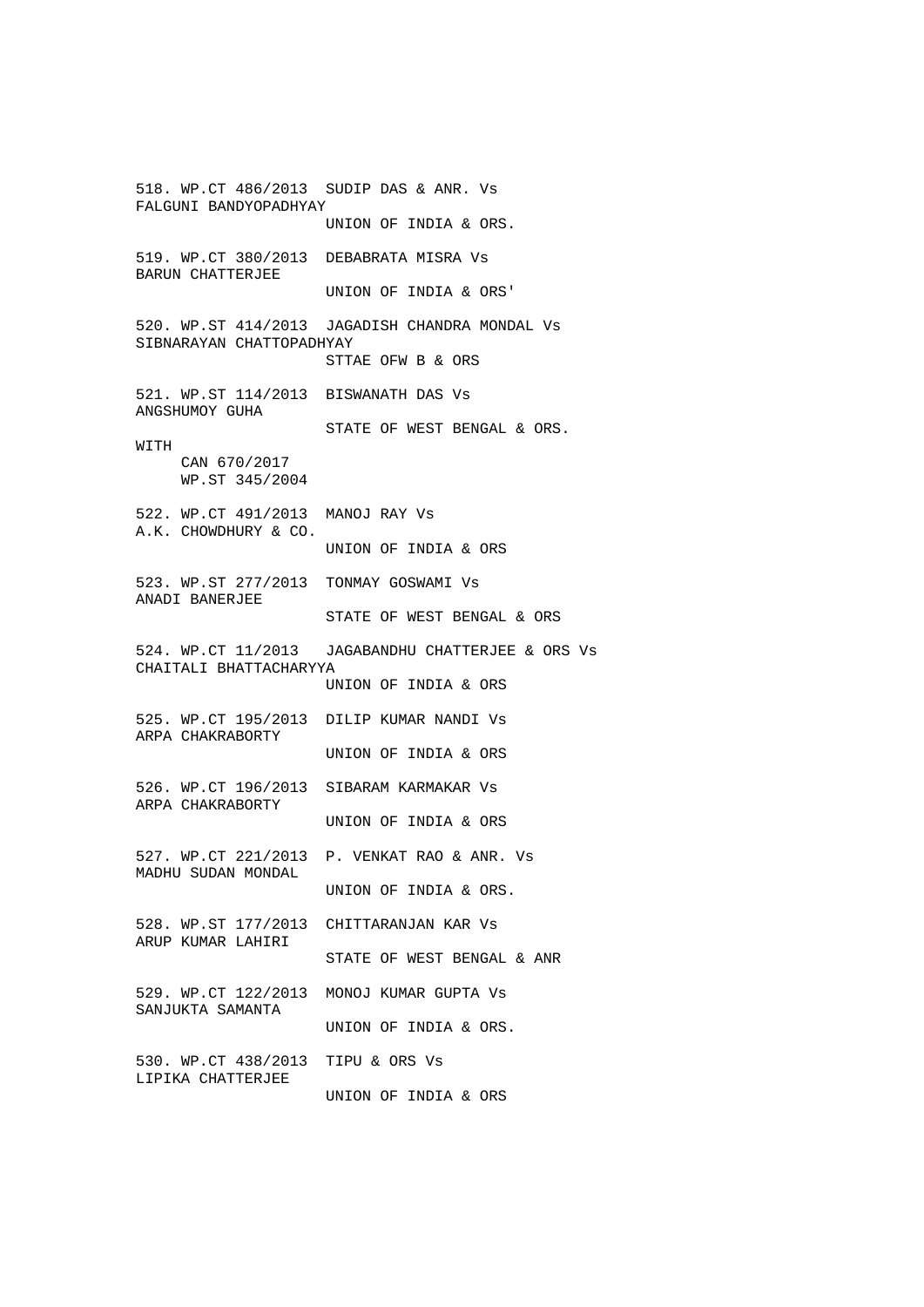531. WP.ST 304/2013 KRISHNADAS BHATTACHARJEE Vs MUKUNDA LAL SARKAR STATE OF WEST BENGAL & ORS 532. WP.ST 62/2013 AKSAR ALI Vs SHAMIM UL BARI STATE OF WB & ORS 533. WP.ST 486/2013 SHIB SANKAR BANERJEE Vs SHAMIM UL BARI STATE OF WEST BENGAL & ORS 534. WP.CT 463/2013M KALICHARAN MAHATO Vs PRATIK MAJUMDER UNION OF INDIA & ORS 535. CO.CT 2/2013 PALLAB KANTI CHATTOPADHYAY Vs SAURABH GUHATHAKURATHA UNION OF INDIA & ORS 536. WP.CT 251/2013 MOUSUMI DUTTA Vs KALPITA PAUL UNION OF INDIA & ORS 537. WP.ST 211/2013 PRASANTA KR. MUKHERJEE Vs SWAPAN KR. NANDI STATE OF WEST BENGAL & ORS. 538. WP.CT 46/2013 BHAJU RAM & ORS Vs ACHIN KR MUKHOPADHYAY UNION OF INDIA & ORS 539. WP.CT 404/2013 ALPANA ROY & ANR. Vs SUJOY BANDYOPADHYAY UNION OF INDIA & ORS. 540. WP.CT 479/2013 PROHALLAD SAMANTA Vs PRATIK MAJUMDER UNION OF INDIA & ORS 541. WP.CT 83/2013 MURARI GHOSH Vs ANADI BANERJEE UNION OF INDIA & ORS. 542. WP.CT 457/2013 ALOK KUMAR DE-RAY Vs IMTEAZ AHAMED UNION OF INDIA & ORS 543. WP.ST 190/2013 RABINDRA NATH MARIK Vs KRISHNENDU BERA STATE OF WEST BENGAL & ORS 544. WP.CT 343/2013 BADAL SK Vs GOLAM MOHIUDDIN UNION OF INDIA & ORS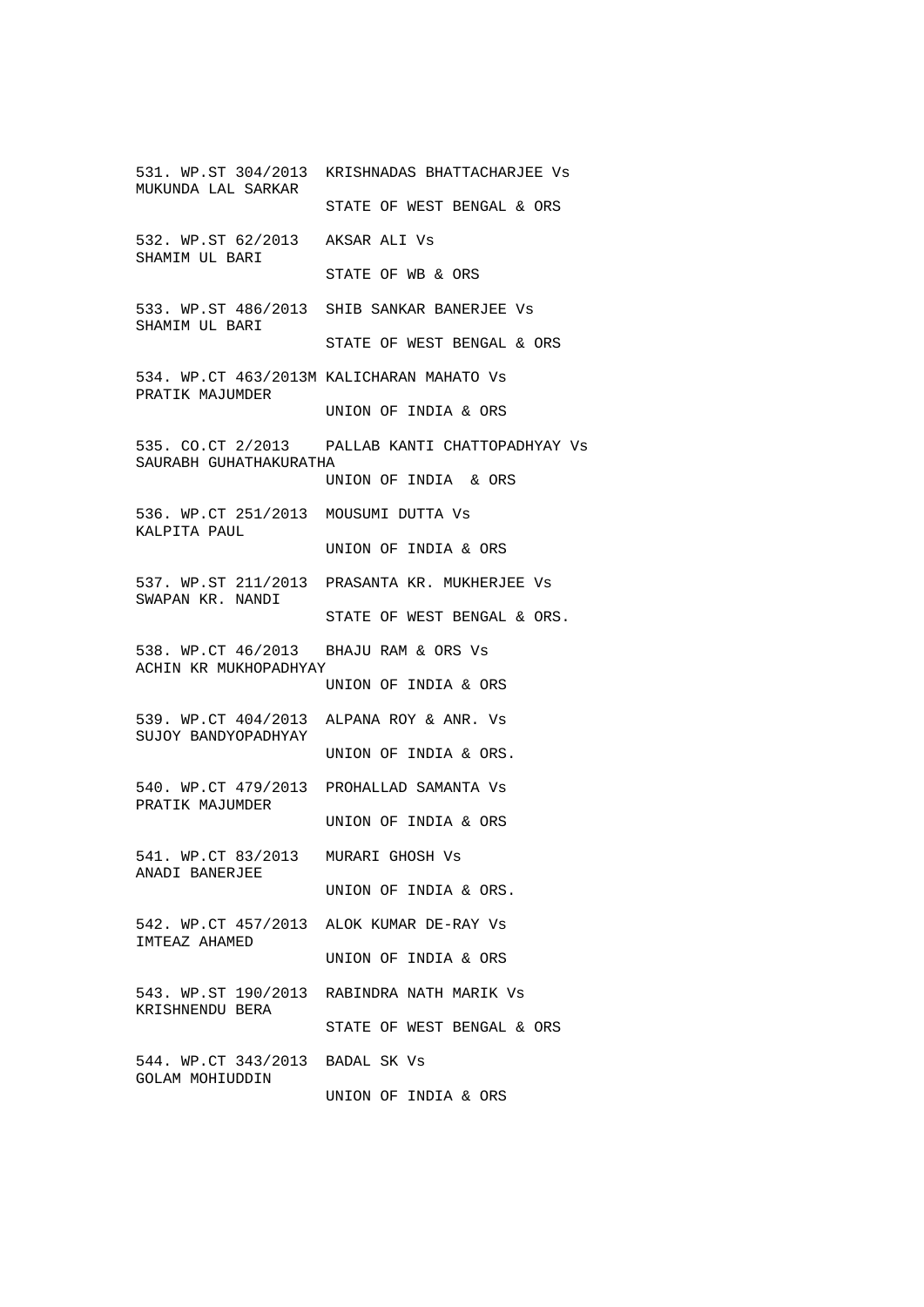545. WP.CT 282/2013 BIPAD TARAN MONDAL Vs SOUMITRA CHATTERJEE UNION OF INDIA & ORS. 546. WP.CT 333/2013 BIMAL KARMAKAR Vs NABANKUR PAUL STATE OF WEST BENGAL & ORS. 547. WP.CT 59/2013 BIJAN KRISHNA MAJUMDER & ORS Vs CHIRADIP SRRNHA UNION OF INDIA & ORS 548. WP.ST 228/2013 MD JAHIRUL ISLAM Vs ANANDA MOHAN SEN STATE OFW B & ORS WITH WP.ST 266/2012 WP.ST 316/2012 549. WP.CT 188/2013 SUDIPTA GHOSH Vs ANANDA MOHAN SEN UNION OF INDIA & ORS 550. WP.CT 257/2013 GURUPRASAD DAS Vs ANJAN BHATTACHARYA UNION OF INDIA & ORS 551. WP.CT 73/2013 PHOOL CHAND PRASAD Vs GOLAM KARIM CHOWDHURY UNION OF INDIA 552. WP.ST 11/2013 KARTICK JHAN Vs RAJU BHATTACHARYYA STATE & ORS 553. WP.CT 511/2013 UNION OF INDIA & ORS Vs AMARESH BAG KAJAL CHAKRABORTY & ORS 554. WP.CT 17/2013F SHIB SHANKAR PAL & ORS Vs JAYANTA MITRA UNION OF INDIA & ORS 555. WP.CT 134/2013 UNION OF INDIA & ORS Vs ASHIM KR GANGULY DR SANJAY KETAN SARKAR 556. CO.ST 7/2013 KAMAL BARAN CHAKRABORTY & ANR Vs GOUTAM MISHRA STATE OF WEST BENGAL & ORS 557. WP.CT 448/2013 P.V.S. ANANDA RAO Vs ARPA CHAKRABORTY UNION OF INDIA & ORS. 558. WP.ST 142/2013 PRAVAT SAHA Vs CHIRADIP SINHA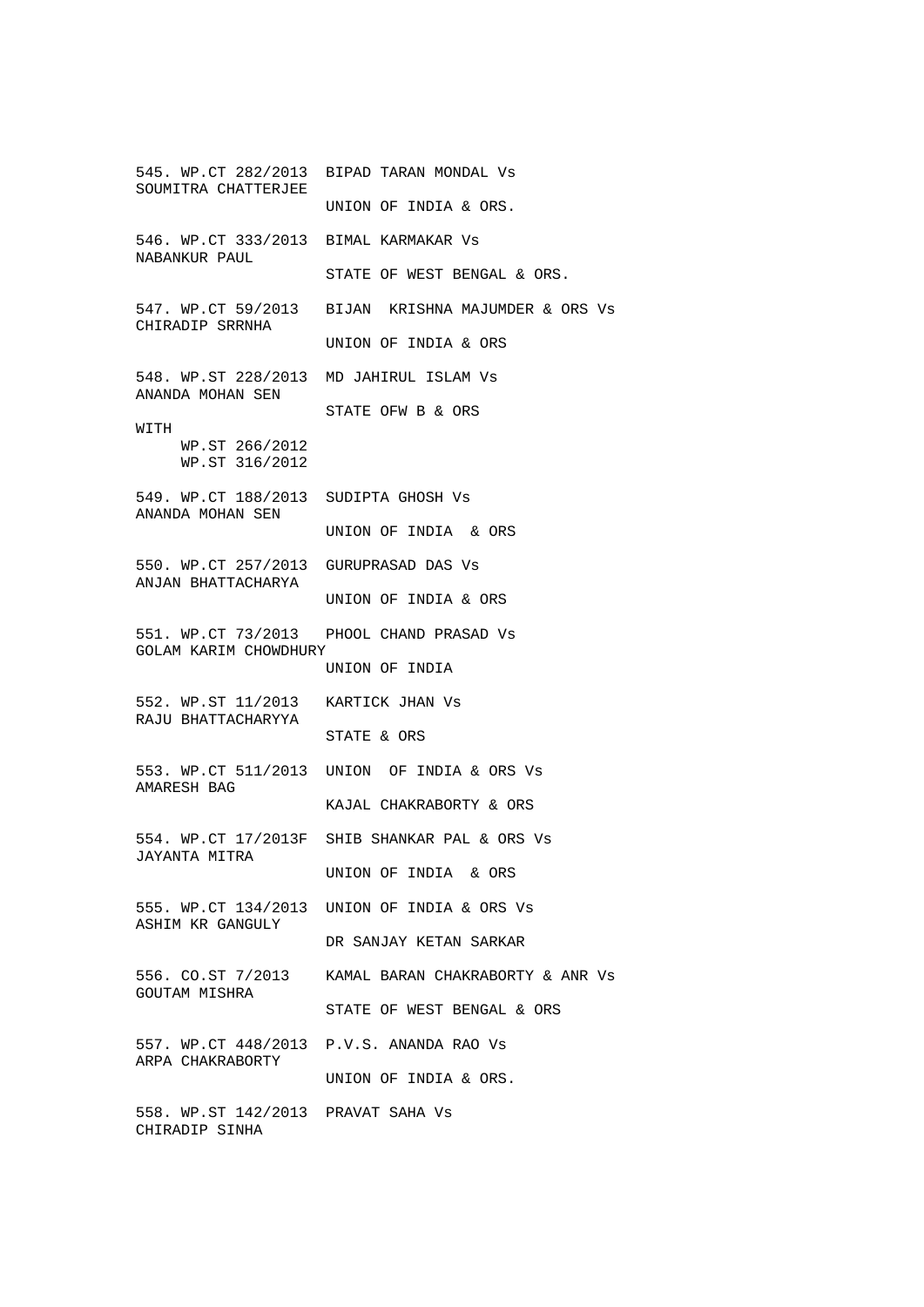## STATE & ORS

| 559. WP.CT 374/2013 HIRAK BANERJEE Vs<br>SOURAV CHATTERJEE                                                                                                 |                                                              |
|------------------------------------------------------------------------------------------------------------------------------------------------------------|--------------------------------------------------------------|
|                                                                                                                                                            | UNION OF INDIA & ORS                                         |
| 560. WP.CT 198/2013 K.S.P. RAO & ORS Vs<br>JIBANHARI MALLICK                                                                                               |                                                              |
|                                                                                                                                                            | UNION OF INDIA & ORS                                         |
| 561. WP.CT 205/2013 AMALENDU JANA Vs<br>SAMBHU NATH SARDAR                                                                                                 |                                                              |
|                                                                                                                                                            | UNION OF INDIA & ORS                                         |
| INDRAJIT DASGUPTA                                                                                                                                          | 562. WP.CT 503/2013 UNION OF INDIA & ORS. Vs                 |
|                                                                                                                                                            | ASHOKE KUMAR BATABYAL                                        |
| AMIT BANERJEE                                                                                                                                              | 563. WP.CT 97/2013 SHYAMAPADA PATRA Vs                       |
|                                                                                                                                                            | THE UNION OF INDIA & ORS.                                    |
| AISHWARYA JAYSHREE<br>565. WP.ST 69/2013 STATE OF WEST BENGAL & ORS. Vs<br>SUSOVAN SENGUPTA<br>566. WP.CT 494/2013 CHITTARANJAN ROY Vs<br>BARUN CHATTERJEE | 564. WP.CT 363/2013 PRANAB KR BISWAS & ORS Vs                |
|                                                                                                                                                            | UNION OF INDIA & ORS                                         |
|                                                                                                                                                            | CHANCHAL MUKHERJEE & ORS.                                    |
|                                                                                                                                                            |                                                              |
|                                                                                                                                                            | UNION OF INDIA & ORS.                                        |
|                                                                                                                                                            |                                                              |
| RAJYASRI BASU                                                                                                                                              | 567. WP.CT 144/2013 UNION OF INDIA & ORS Vs<br>PRALAY SARKAR |
|                                                                                                                                                            |                                                              |
| AMAR MITRA                                                                                                                                                 | 568. WP.ST 308/2013 MUTAHAR HOSSAIN & ANR Vs                 |
|                                                                                                                                                            | STATE OFW B & ORS                                            |
| UDAY SANKAR CHATTOPADHYAY                                                                                                                                  | 569. WP.CT 512/2013 HEMANTA GAYEN & ORS Vs                   |
|                                                                                                                                                            | UNION OF INDIA & ORS                                         |
| UDAY SANKAR CHATTOPADHYAY                                                                                                                                  | 570. WP.CT 514/2013 BIJOY KUMAR DAS & ORS Vs                 |
|                                                                                                                                                            | UNION OF INDIA & ORS                                         |
| 571. WP.CT 513/2013 ANATH PAUL & ORS Vs<br>UDAY SANKAR CHATTOPADHYAY                                                                                       |                                                              |
|                                                                                                                                                            | UNION OF INDIA & ORS                                         |
| SANKHA GHOSH                                                                                                                                               | 572. WP.ST 370/2013 UTTAM KUMAR BISWAS & ANR. Vs             |
|                                                                                                                                                            | STATE OF WEST BENGAL & ORS.                                  |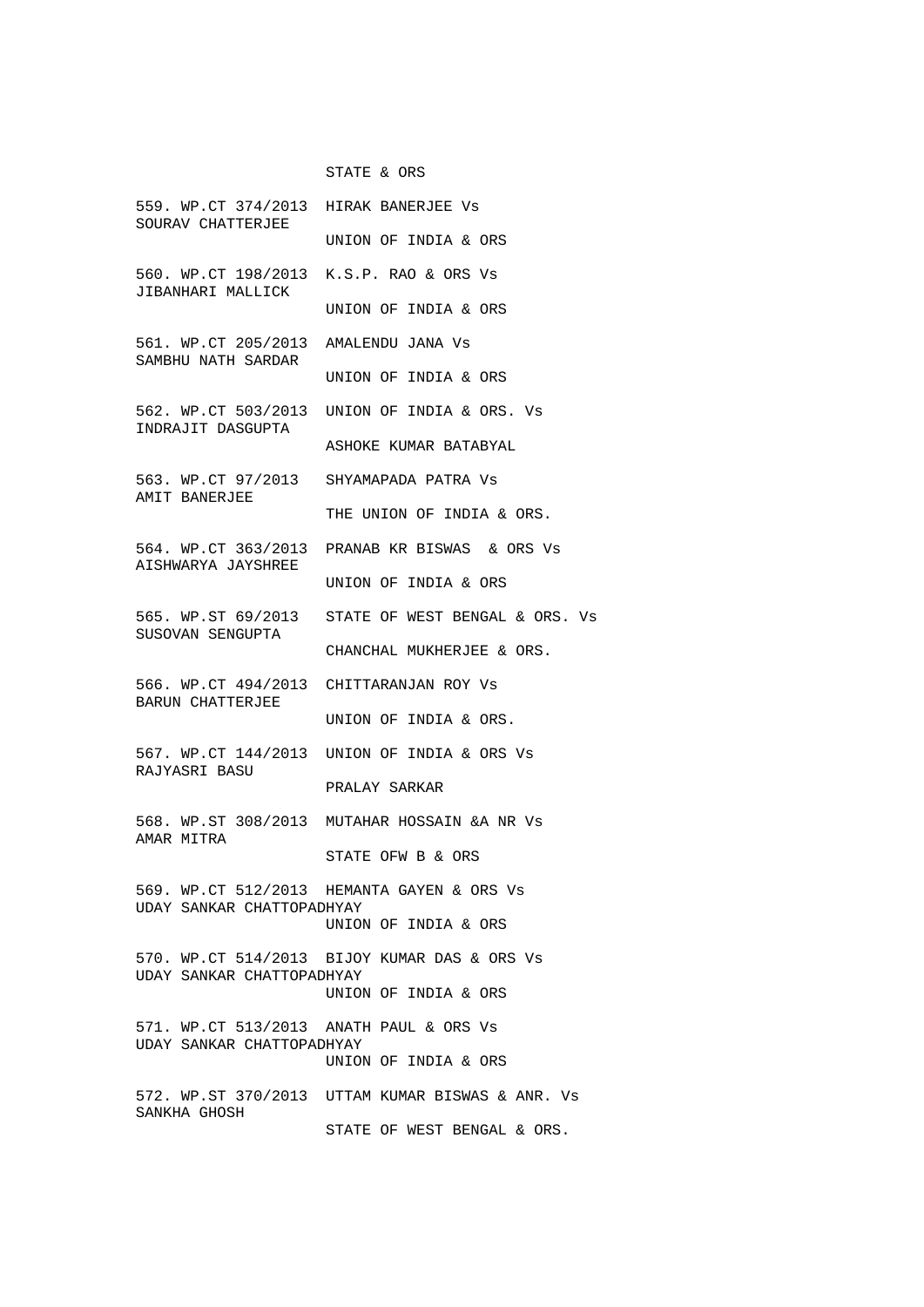573. WP.ST 130/2013 PRASANTA GHOSH Vs TARAPADA DAS STATE OF W B & ORS 574. WP.CT 399/2013 RANJIT5 KR MANDAL Vs BHASKAR CHANDRA MANNA UNION OF INDIA & ORS 575. WP.CT 51/2013 GOUTAM KUMAR BANDYOPADHYAY & ORS. Vs INDRAJIT BISWAS DIRECTOR GENERAL, EMPLOYYES STATE INSURANCE CORP. & ORS. 576. WP.ST 105/2013 BUDDHADEV BISWAS Vs RAMEN BOSE STATE OF WEST BENGAL & ORS. 577. WP.ST 387/2013 TOTON ROY & ORS Vs SUJOY MONDAL STATE OF WEST BENGAL & ORS 578. WP.ST 433/2013 GOURI SHANKAR DUTTA Vs MANIK BHAUMIK STATE OFW B & ORS 579. WP.ST 324/2013 ALOKE KUMAR BOSE Vs SYED CHANDAN HOSSAIN STATE OF WEST BENGAL & ORS 580. CO.ST 8/2013 LAXMI HALDER Vs GOUTAM MISRA CAN 3121/2015 STATE OF WEST BENGAL & ORS 581. WP.CT 220/2013 UNION OF INDIA & ORS Vs SHAKEEL MOHAMMED AKHTER SANTI CHANDRA KONAR & ANR 582. WP.ST 151/2013 ABDUL ROB SEKH Vs IBRAHIM SAIKH STATE OFW B & ORS 583. WP.ST 5/2013 ASHOK KUMAR PANDEY & ORS Vs FALGUNI BANDYOPADHYAY STATE OF WEST BENGAL & ORS WITH WP.ST 6/2013 584. WP.ST 430/2013 PRASENJIT BANERJEE Vs SOUMYADEEP BISWAS STATE OF WEST BENGAL & ORS 585. WP.ST 441/2013 PINAK PANI DUTTA & ORS Vs ANWESHA SAHA STATE OF WEST BENGAL & ORS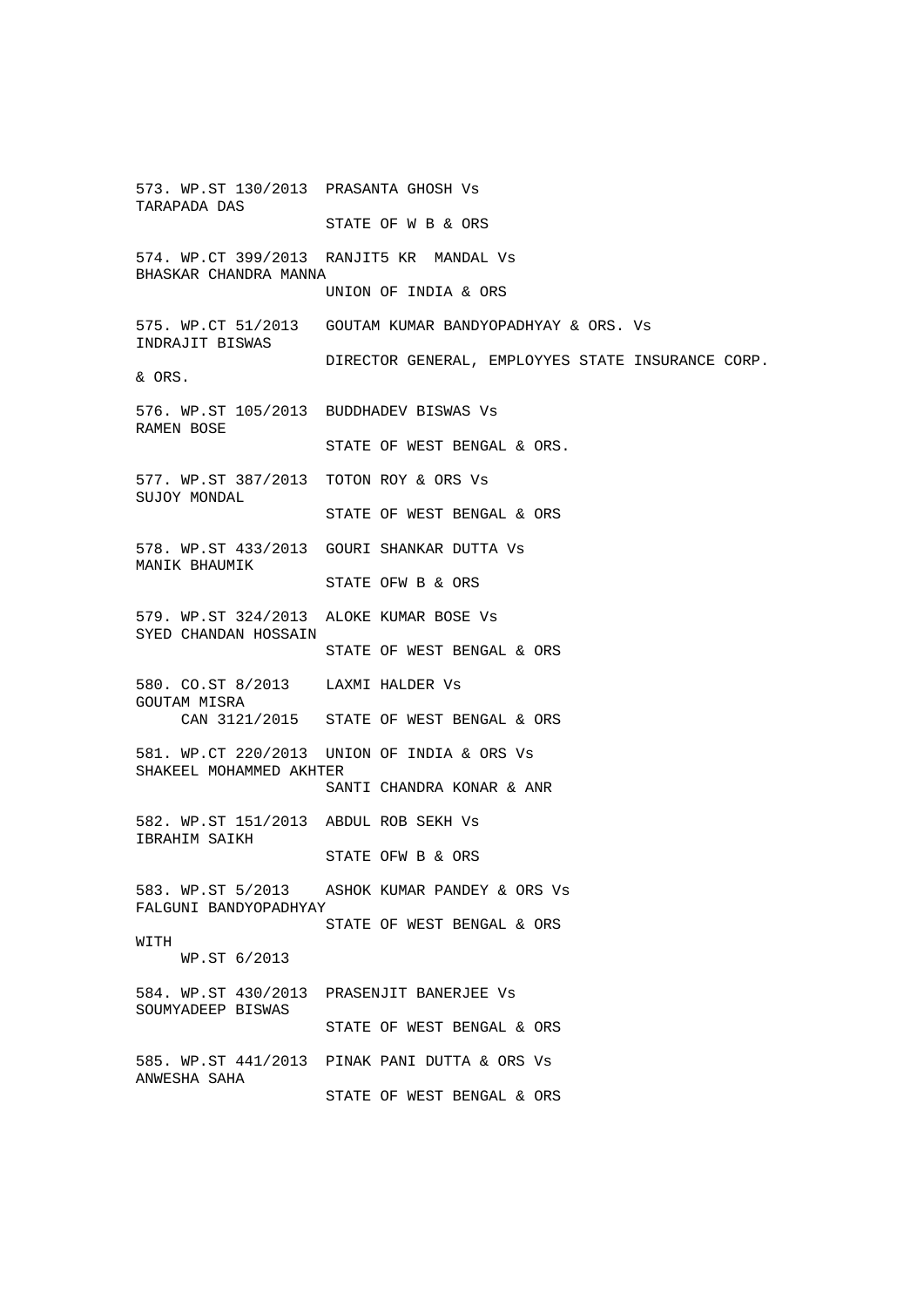586. WP.CT 204/2013 KHOKAN KUMAR MALLIK Vs SIDDHARTHA SANKAR MANDAL UNION OF INDIA & ORS. 587. WP.CT 136/2013 KARTICK CHANDRA GHOSH & ORS Vs BARUN CHATTERJEE UNION OF INDIA & ORS 588. WP.ST 294/2013 SANJAY MITRA & ORS Vs SUPRATIM DHAR ARJUN KUMAR MANDAL & ORS 589. WP.CT 489/2013 MADHUMITA MUKHOPADHYAY (DAS) Vs SHAMIM UL BARI UNION OF INDIA & ORS 590. WP.ST 260/2013 ANUPAM BHATTACHARYA Vs RAJESH KUMAR SHAH STATE OF WEST BENGAL & ORS 591. WP.CT 272/2013 GANJOY YADAV Vs BARUN CHATTERJEE UNION OF INDIA & ORS. 592. WP.CT 215/2013 SUBHASH CHANDRA DEY Vs SUMAN SCHENABIS (MANDAL) UNION OF INDIA & ORS 593. WP.CT 379/2013 TAPAN KUMAR GHOSH Vs BARUN CHATTERJEE UNION OF INDIA & ORS 594. WP.CT 341/2013 NEMAI MITRA & ORS. Vs DEBJANI GHOSAL CAN 10620/2015 UNION OF INDIA & ORS. 595. WP.CT 485/2013 SUBHRANTA SANYAL Vs BARUN CHATTERJEE UNION OF INDIA & ORS 596. WP.CT 373/2013 TAPAN KUMAR BANDOPADHYAY Vs BARUN CHATERJEE UNION OF INDIA 597. WP.ST 338/2013 HABIBOR RAHAMAN Vs DEBRUP BHATTACHARJEE STATE OFW B & ORS 598. WP.ST 462/2013 RASHID AHMED Vs SARIFUL ISLAM MALLIK STATE OF WEST BENGAL & ORS. 599. WP.CT 347/2013 NARAYAN CHANDRA MONDAL Vs MASUD KARIM UNION OF INDIA & ORS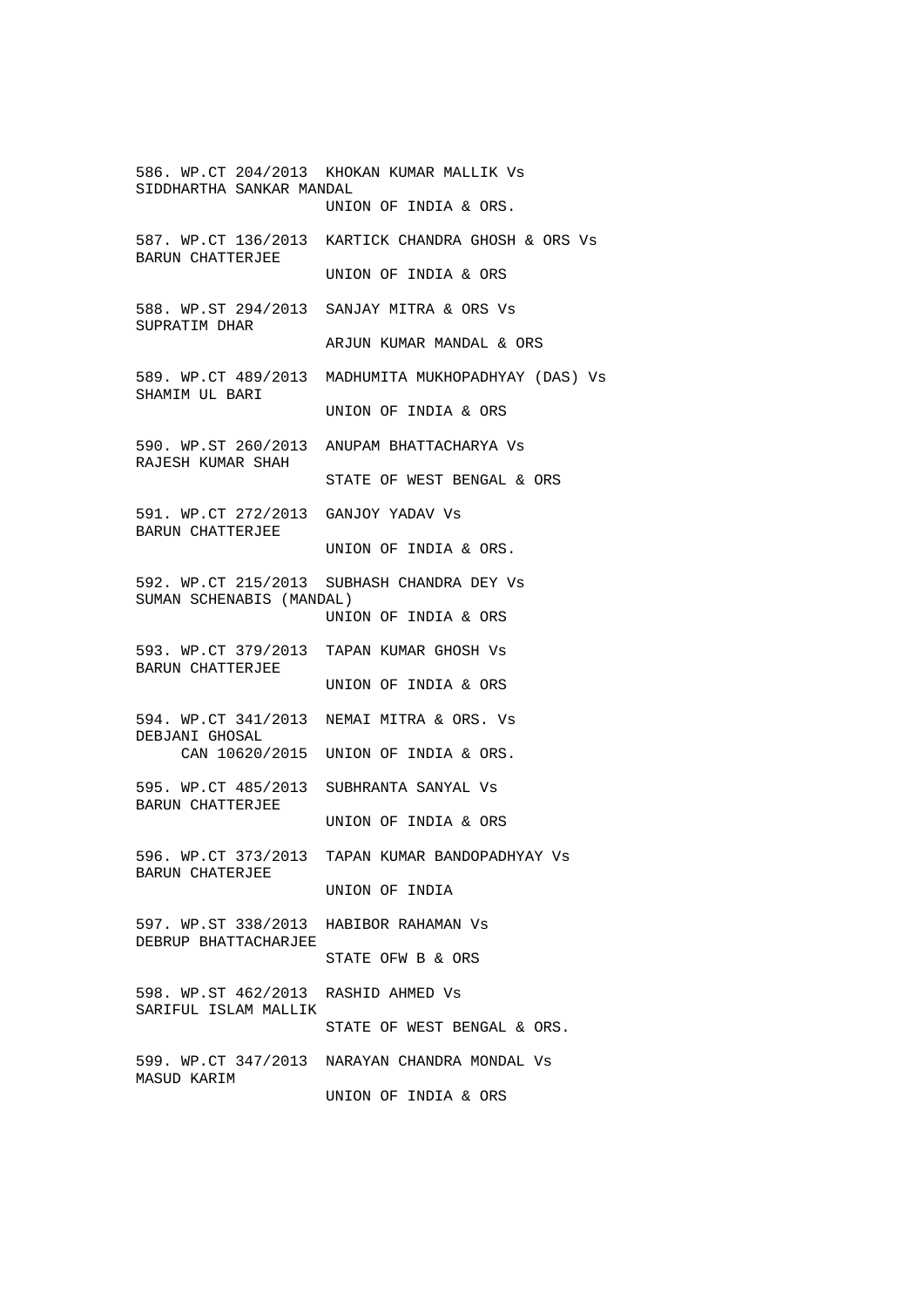600. WP.CT 350/2013 DEBASISH KUMAR Vs MASUD KARIM UNION OF INDIA & ORS 601. WP.CT 351/2013 KUNTAL KUMAR GHOSH Vs MASUD KARIM UNION OF INDIA 602. WP.CT 278/2013 SUKANTA SANNYAMAT Vs DHIRAJ KUMAR GUPTA CAN 4184/2015 UNION OF INDIA & ORS 603. WP.ST 8/2013 STATE OF W.B. & ORS. Vs ABDUL MOMEN KRISHNA CHOWDHURY 604. WP.CT 409/2013 ARUN KUMAR ROY Vs PRITWISH KUMAR NAG UNION OF INDIA & ORS. 605. WP.ST 218/2013 TAPAS KUMAR ROY Vs DULAL CHANDRA MONDAL STATE OF W B & ORS 606. WP.CT 111/2013 RANJAN DAS & ORS. Vs SK. MUJIBAR RAHMAN UNION OF INDIA & ORS. 607. WP.CT 117/2013 UNION OF INDIA & ORS Vs DILIP KUMAR MAITY AMAL KUMAR MAHATO 608. WP.ST 492/2013 ARUN KR DAS Vs SANKAR PRASAD RAY STATE OF WEST BENGAL & ORS 609. WP.ST 491/2013 SYED NURUL HASAN Vs RAMIJ MUNSI STATE OF WEST BENGAL & ORS 610. WP.ST 480/2013 GOLAM MEHBOOB Vs RAMIJ MUNSI STATE OF WB & ORS PIL  $-$ 611. WP 14706W/2015 SARAFADDIN MOLLA Vs SAMARESH MUKHERJEE STATE OF WEST BENGAL & ORS 612. WP 23230W/2016 SAMBHUNATH KUNDU Vs BIKRAM BANERJEE

UNION OF INDIA & ORS

**WITH** 

WP 16306W/2015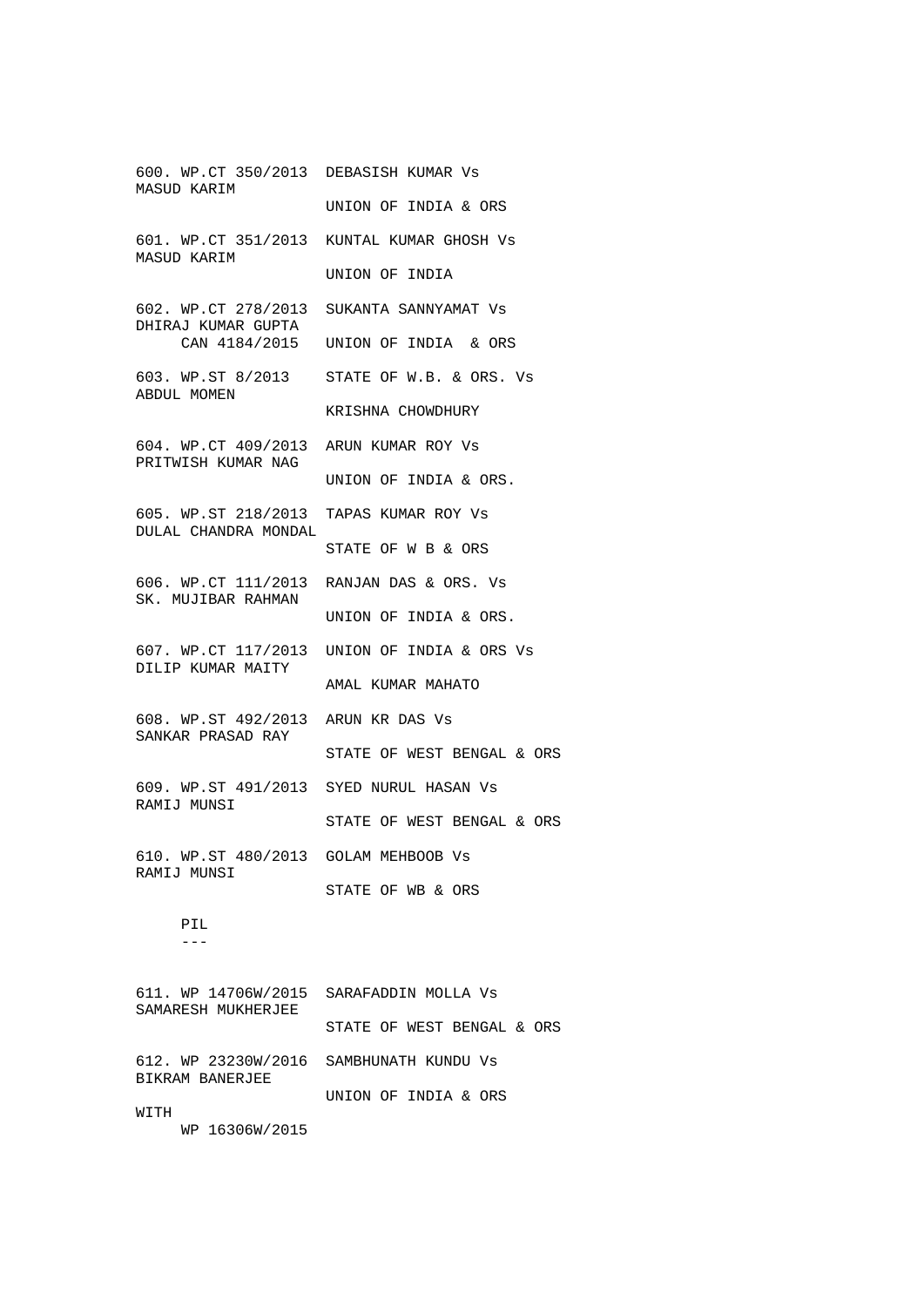WP 24882W/2016 613. WP 8973W/2015 ABANISH KARMAKAR & ORS Vs SUDIPTA DASGUPTA UNION OF INDIA & ORS WITH WP 14011W/2015 WP 8841W/2015 WP 8874W/2015 WP 8890W/2015 614. WP 4613W/2017 ASHOKE KR NANDY Vs A K ROY STATE OF WEST BENGAL & ORS 615. WP 3281W/2017 MANOJ KUMAR MANDAL Vs AZIM MD. SABIR CENTRAL BUREAU OF INVESTIGATION & ORS 616. WP 8068W/2016 ARABINDA ROY Vs SUKDEB SARKAR STATE OF WEST BENGAL & ORS 617. WP 4178W/2017 NALINI MISTRY & ORS. Vs JAHAR LAL RAY STATE OF WEST BENGAL & ORS. 618. WP 17313W/2016 BISWAJIT MONDAL & ORS. Vs ASIF DEWAN STATE OF WEST BENGAL & ORS. 619. WP 30422W/2016 BIPLAB KUMAR CHOWDHURY Vs SAKABDA ROY STATE OF WEST BENGAL & ORS 620. WP 8537W/2017 PRASENJIT MONDAL Vs GOPAL CHANDRA RAY STATE OF WEST BENGAL & ORS 621. WP 8894W/2017 BISHNU KUMAR CHETTRI Vs TRIPTI SUNDAS STATE OF WEST BENGAL & ORS 622. WP 10038W/2017 PINTU KARAR Vs SOURAV MONDAL STATE OF WEST BENGAL & ORS 623. WP 10232W/2017 BHAJAN MONDAL Vs JAYDIPTA MANDAL STATE OF WEST BENGAL & ORS 624. WP 10277W/2017 NIDHISH KEJRIWAL Vs RANJIT ROY STATE OF WEST BENGAL & ORS 625. WP 10771W/2017 DOSH MD @ DOS MOHAMMAD & ORS Vs MD. NAUROZ RAHBER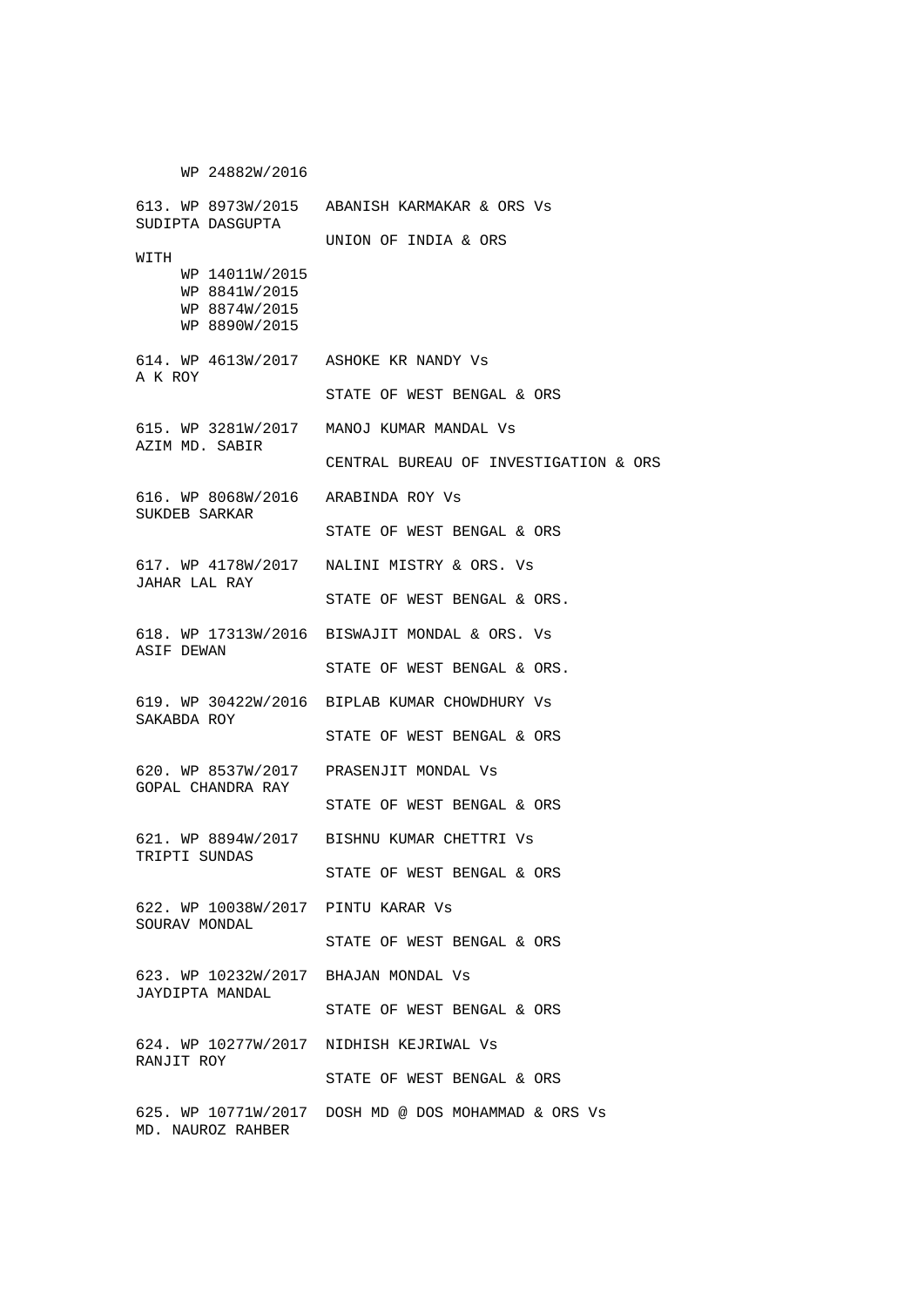STATE OF WEST BENGAL & ORS 626. WP 11243W/2017 BISWAJIT DAS Vs ABHIJIT PAL STATE OF WEST BENGAL& ORS 627. WP 11286W/2017 SWARNADIP DAS Vs SUMAN DAS STATE OF WEST BENGAL & ORS 628. WP 11317W/2017 ASIF NAZIR Vs KUNAL GANGULY STATE OF WEST BENGAL & ORS 629. WP 11392W/2017 MD. SAMIT Vs AMIT ROY STATE OF WEST BENGAL & ORS. 630. WP 11465W/2017 PARTHA PRATIM SARKAR & ORS Vs MUKTESWAR MAITY STATE OF WEST BENGAL 631. WP 11505W/2017 AFTAR MULLICK @ AFTAR HOSSAIN MULLICK Vs UJJWAL TRIVEDI STATE OF WEST BENGAL & ORS. 632. WP 11589W/2017 ANINDYA JYOTI GHOSH Vs RICKY RAY STATE OF WEST BENGAL & ORS 633. WP 11604W/2017 PANCHANAN BERA & ORS Vs SOUMEN BHATTACHARJEE STATE OF WEST BENGAL & ORS 634. WP 11678W/2017 THE CONTAI RAHMANIA HIGH MADRASAH HS & ORS Vs A SOHEL STATE OF WEST BENGAL & ORS 635. WP 11728W/2017 KUMARESH GHOSH& ORS Vs BISWAJIT DAS STATE OF WEST BENGAL &ORS 636. WP 12044W/2017 DB BLOCK RESIDENTS ASSOCIATION & ANR Vs SOURYA BANDYOPADHYAY STATE OF WEST BENGAL & ORS 637. WP 12070W/2017 RAMCHANDRA BHATTACHARJEE & ANR Vs NEPESH MAJHI STATE OF WEST BENGAL & ORS 638. WP 9750W/2017 SABUJ MONDAL & ORS Vs JOYEE MAITI STATE OF WEST BENGAL & ORS 639. WP 11486W/2017 MOUSUMI AICH & ORS Vs SARBANANDA SANNYAL STATE OF WEST BENGAL & ORS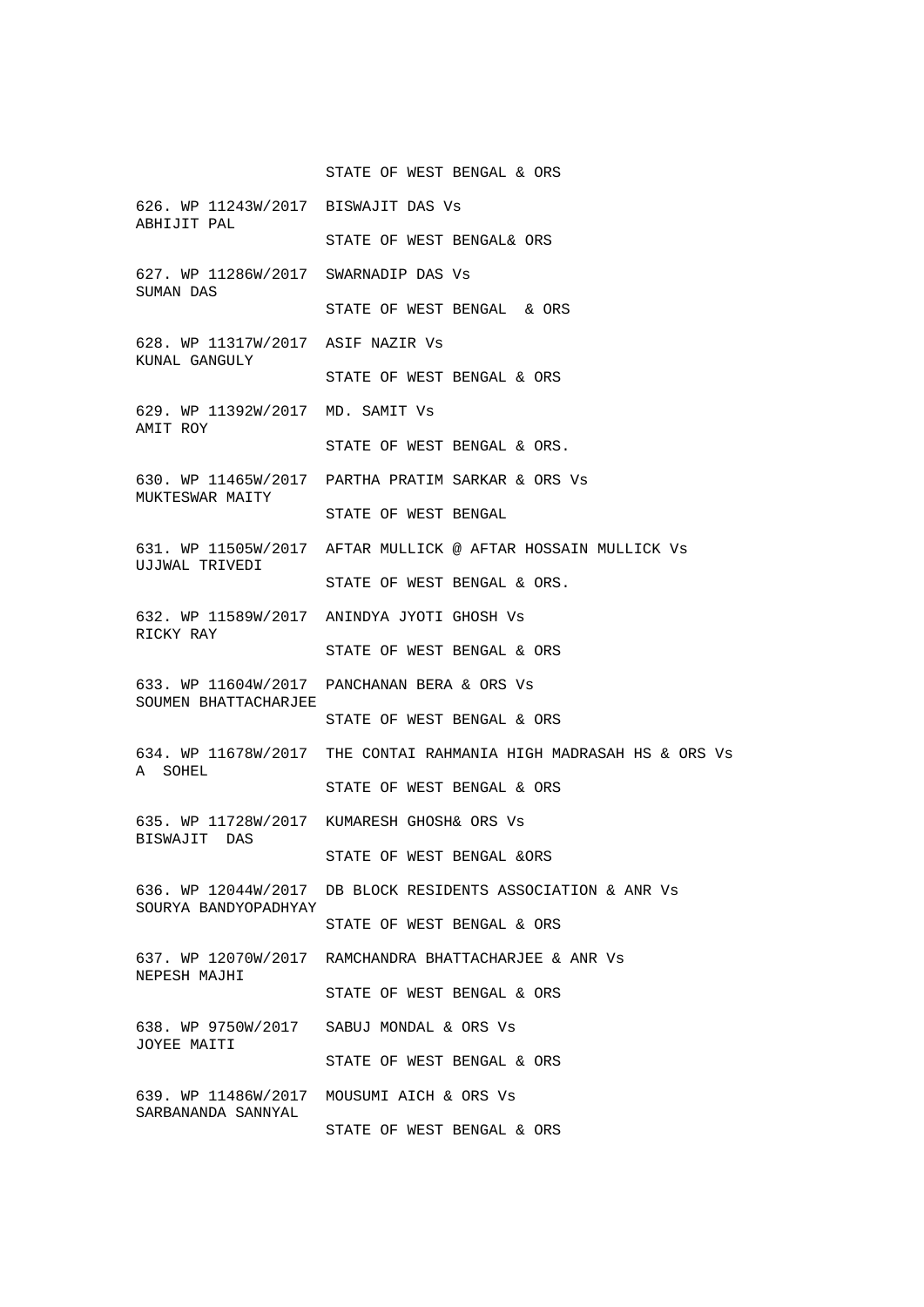640. WP 12049W/2017 JALIL KHAN & ANR Vs SWETA SAHA STATE OF WEST BENGAL & ORS 641. WP 12096W/2017 SAROJ KUMAR MONDAL Vs RAKESHWR DEY SARKAR STATE OF WEST BENGAL & ORS 642. WP 12248W/2017 SAKYA MAITY Vs SUBHAS JANA THE STATE OF WEST BENGAL & ORS 643. WP 12373W/2017 LUTFAR SARDAR & ORS Vs POULAMI BANERJEE STATE OF WEST BENGAL & ORS 644. WP 12533W/2017 HASIBUR RAHAMAN GAZI & ANR Vs S MANDAL STATE OF WEST BENGAL & ORS 645. WP 12658W/2017 PRIYANKA BHOWMIK Vs ARIJIT GHOSH STATE OF WEST BENGAL & ORS 646. WP 2556W/2016 PURNENDU ROY Vs KASINATH BHATTACHARYYA STATE OF WEST BENGAL & ORS. 647. WP 11615W/2017 PRASENJIT MONDAL Vs GOPAL CHANDRA RAY STATE OF WEST BENGAL & ORS 648. WP 12730W/2017 KARUNA BAIDYA Vs SNIGDHA SAHA STATE OF WEST BENGAL & ORS 649. WP 12826W/2017 GAURI SANKAR MISHRA & ORS Vs BIBEKANANDA TRIPATHY UNION OF INDIA & ORS 650. WP 12867W/2017 HIMANSU HALDER Vs SOURYA BANDYOPADHYAY STATE OF WEST BENGAL & ORS 651. WP 12895W/2017 NUR ISLAM MOLLA Vs DHANANJAY BANERJEE STATE OF WEST BENGAL & ORS. 652. WP 12972W/2017 MD. MUNCHEHER HOSSAIN & ORS Vs BENAJIR HASNA UNION OF INDIA & ORS 653. WP 13008W/2017 SUKDEB GIRI & ORS. Vs RUDRAPRASAD MOTILAL STATE OF WEST BENGAL & ORS.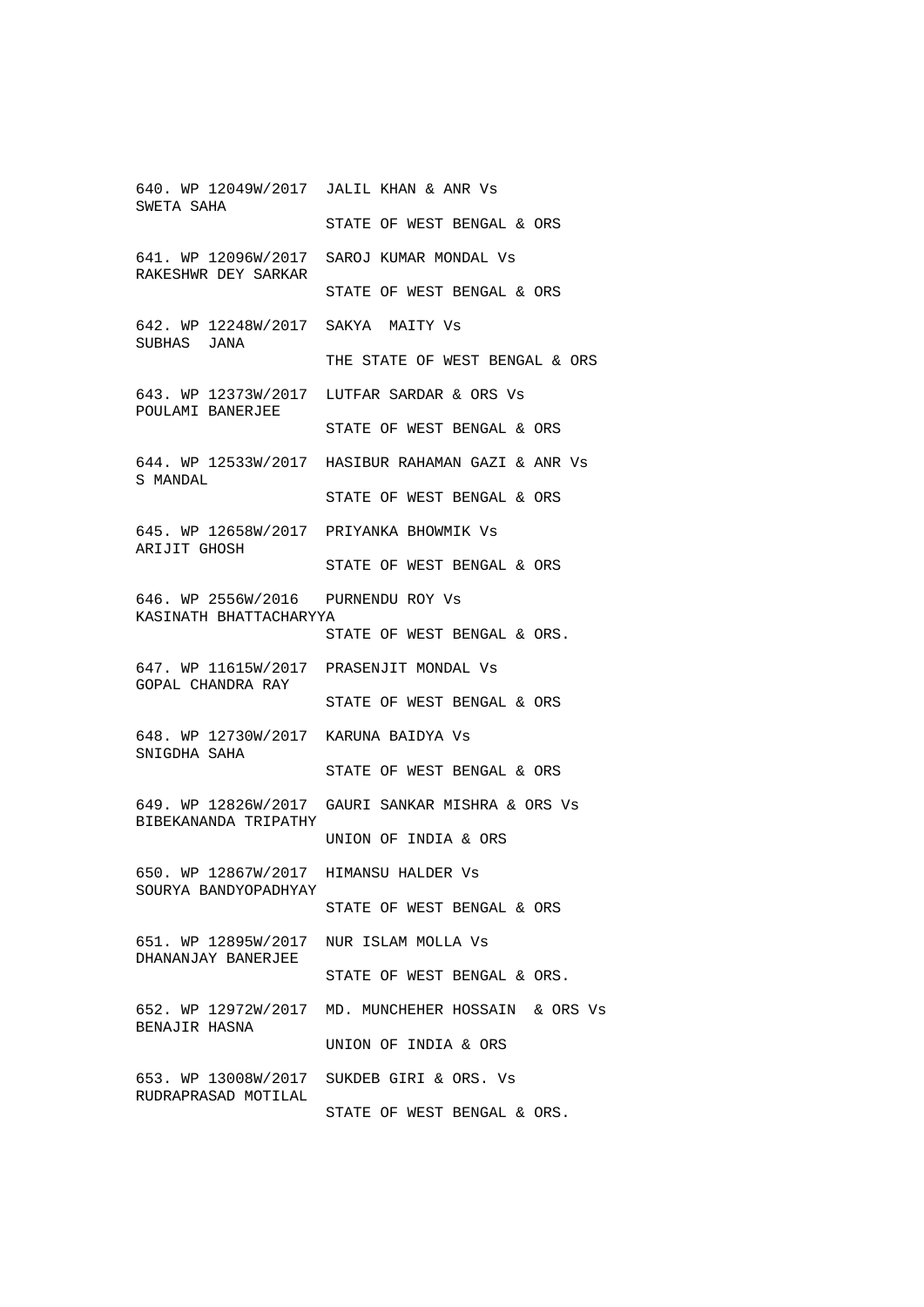654. WP 13038W/2017 ASSOCIATION FOR PROTECTION OF DEMOCRATIC RIGHTS & ORS VsMAHABOOB AHMED STATE OF WEST BENGAL & ORS 655. WP 13332W/2017 ANINDYA SUNDAR DAS Vs SANTANU MAJI STATE OF WEST BENGAL &ORS 656. WP 12733W/2017 NAZARIUS BENG & ANR Vs SATYAJIT TALUKDAR STATE OF WEST BENGAL & ORS 657. WP 13189W/2017 ASHOKE SARKAR Vs ARIF ALI ELECTION COMMISSION OF INDIA & ORS 658. WP 13216W/2017 JIBAN GHOSH Vs AMLAN KUMAR MUKHERJEE UNION OF INDIA & ORS 659. WP 13335W/2017 KIRON KUMAR GHOSH Vs SAYANTANEE CHATTOPADHYAY STATE OF WEST BENGAL & ORS 660. WP 13333W/2017 PRASENJIT MONDAL Vs GOPAL CHANDRA RAY STATE OF WEST BENGAL & ORS 661. WP 13498W/2017 ALI AHSAN ALAMGIR Vs SOUMYAJIT DAS MAHAPATRA STATE OF WEST BENGAL & ORS 662. WP 13839W/2017 KAJAL KUMAR SAMANTA Vs SUBRATA BHATTACHARJEE UNION OF INDIA & ORS 663. WP 13906W/2017 BIPLAB BISWAS & ORS Vs SHAYANI CHAKRABORTY STATE OF WEST BENGAL & ORS 664. WP 13915W/2017 PINTU KARAR Vs PRASAYAN MUKHERJEE STATE OF WEST BENGAL & ORS 665. WP 13936W/2017 SHANTI GANATANTRA SANGHATI MANCHA & ORS Vs D. SENGUPTA STATE OF WEST BENGAL & ORS 666. WP 14282W/2017 ALOKESH BENIYA Vs DEBAJYOTI DEB STATE OF WEST BENGAL & ORS 667. WP 14381W/2017 AMJAD HOSSAIN & ORS Vs F. SAMANTA CORREA MINISTRY OF RURAL DEVELOPMENT & ORS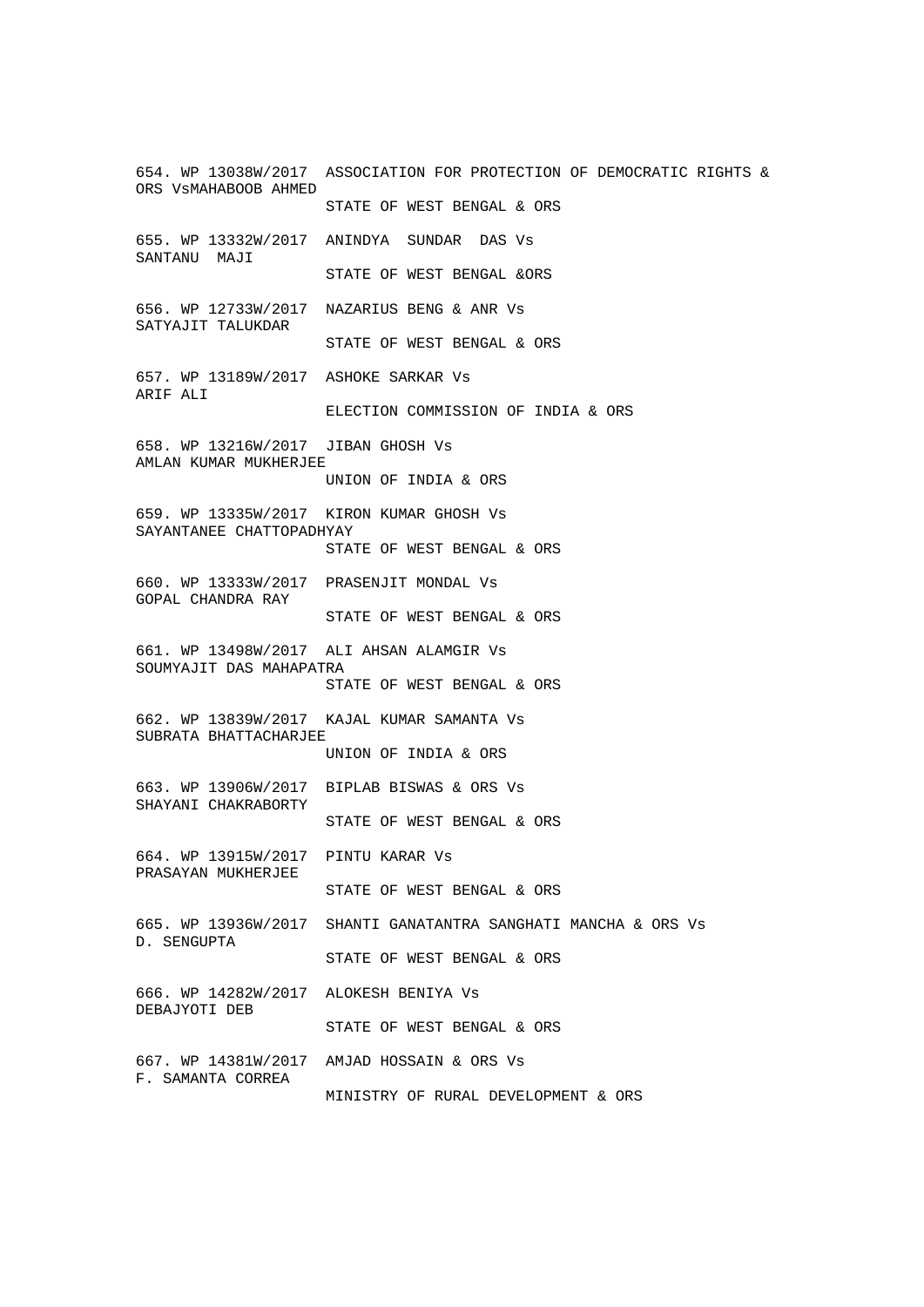668. WP 14181W/2017 BIPLAB BISWAS & ORS Vs M. K. DAS STATE OF WEST BENGAL & ORS 669. WP 14447W/2017 BAPAN GHOSH @ BAPAN KUMAR GHOSH Vs MANAS KR. DAS STATE OF WEST BENGAL & ORS. 670. WP 14510W/2017 ASOK CHANDA Vs G C BAIDYA UNION OF INDIA & ORS 671. WP 3291W/2017 KUSHAL PAUL Vs K PAUL UNION OF INDIA & ORS 672. WP 2591W/2017 SOMNATH DAS & ORS. Vs PINGAL BHATTACHARYYA STATE OF WEST BENGAL 673. WP 8030W/2016 DR KAMAL ADAK Vs J DUTTA UNION OF INDIA & ORS 674. WP 5513W/2017 WHISTLE BLOWER ASSOCIATION Vs SANTANU MAJI UNION OF INDIA & ORS APPLICATION ----------- 675. CAN 630/2017 SUJOY GUHA & ORS Vs STATE OF WEST BENGAL & ORS WITH WP 26644W/2016 676. WP 8039W/2012 PARESH DAS AND ORS Vs PARTHA PRATIM MUKHERJEE CAN 1032/2017 GOVT. OF W.B. & ORS 677. WP 8239W/2015 CLC TANNERS' ASSOCIATION & ANR Vs AKBAR ALI CAN 517/2017 STATE OF WEST BENGAL & ORS **WITH**  CPAN 835/2016 WP 24909W/2008 678. WP 19459W/2016 HARIPADA BISAI Vs TAPAN KUMAR MAHAPATRA CAN 10567/2016 STATE OF WEST BENGAL & ORS CAN 10287/2016 679. WP 11475W/2016 RABINDRANATH CHATTERJEE Vs N. P. GUPTA CAN 6838/2016 STATE OF WEST BENGAL & ORS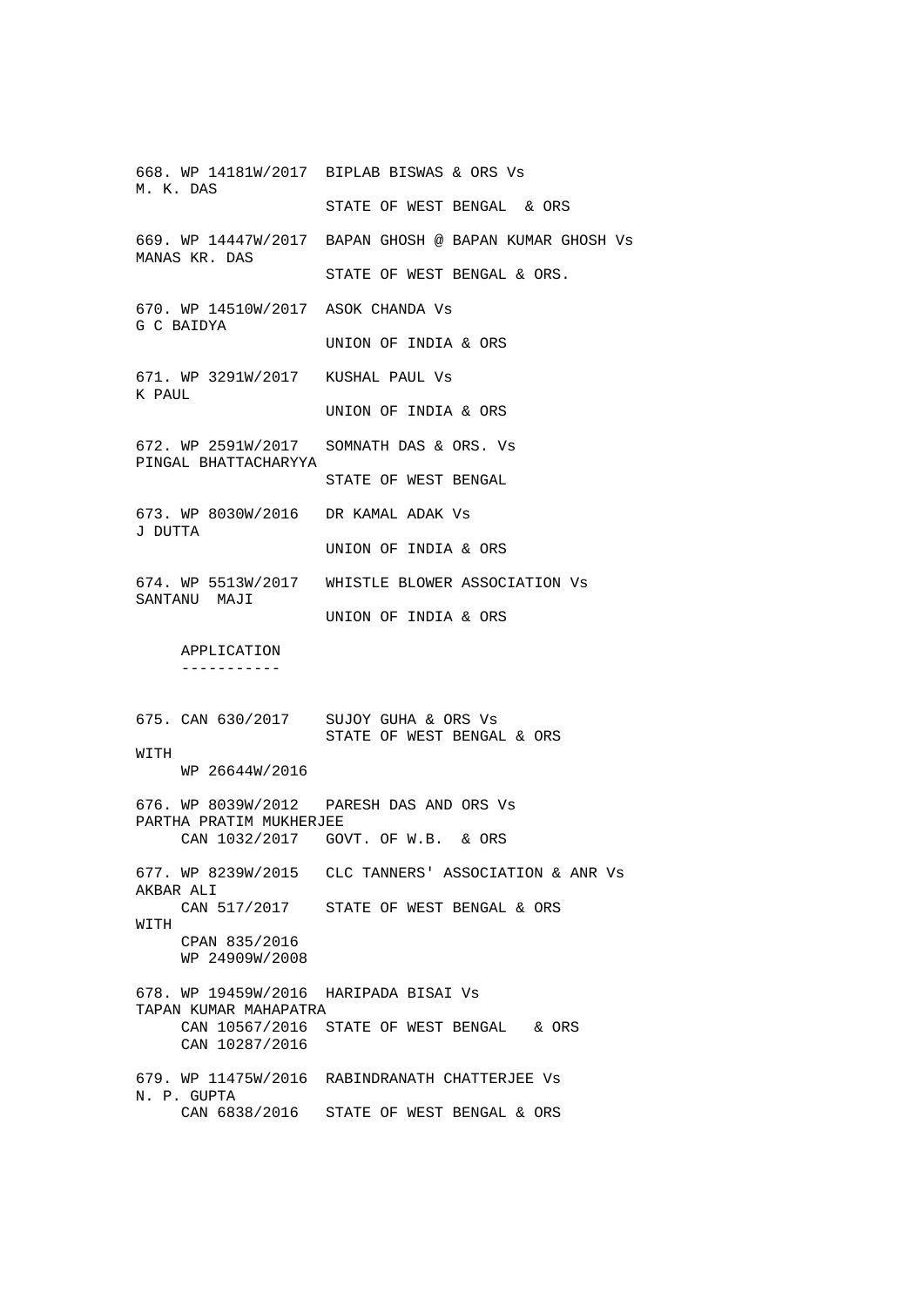680. WP 16366W/2015 PANKAJ KR SARKAR Vs D R MUKHERJEE CAN 3627/2017 FCI & ORS 681. WP 29228W/2016 TAPAN KUMAR MANDAL & ORS Vs RANAJIT CHATTERJEE CAN 1870/2017 STATE OF WEST BENGAL &ORS CAN 3588/2017 682. WP 8576W/2016 BOBY BANERJEE & ORS Vs M ISLAM KOYAL CAN 4079/2017 STATE OF WEST BENGAL & ORS ASSIGNED MATTER --------------- 683. WP 93W/2014 INDIA'S SMILE Vs AJAY RAY CAN 11277/2016 UNION OF INDIA & ORS 684. WP 4510W/1997 TAPAS KR.BHANJA Vs TAPAS KR.BHANJA THE STATE FOR HEARING ----------- 685. WP 10804W/2013 DEBARSHI CAKRABORTY Vs ARNAB MUKHERJEE STATE OF WEST BENGAL & ORS. 686. WP 10230W/2016 PRASUN KUMAR DUTTA Vs KASHI NATH BHATTACHARYA CAN 3015/2017 STATE OF WEST BENGAL 687. WP 11210W/2016 AJIMUDDIN SARDAR Vs ARKA BHATTACHARYA UNION OF INDIA & ORS 688. WP 16975W/2016 PRANAB JANA & ORS Vs A B DASH STATE OF WEST BENGAL & ORS 689. WP 21117W/2016 RAMESWOR CHOWDHURY Vs S. K. DAS UNION OF INDIA & ORS 690. WP 20968W/2016 ARABINDA KUMAR SARKAR Vs SUBHRANGSU PANDA W.B.. JOINT ENTRANCE EXAM BOARD & ORS 691. WP 22443W/2016 PARTHA CHAKRABORTY Vs NILANJAN ADHIKARI THE UNIVERSITY OF BURDWAN & ORS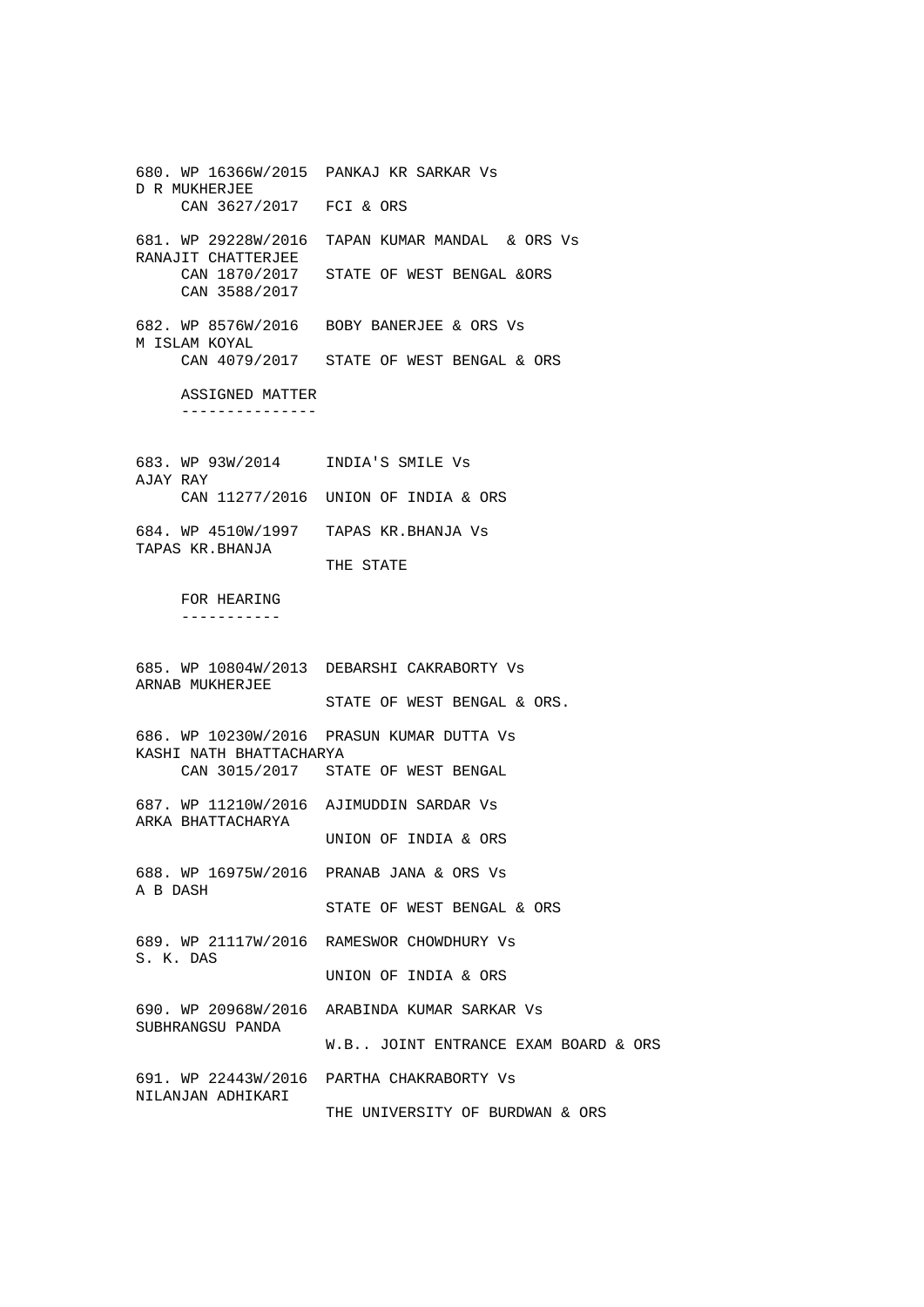692. WP 19706W/2016 SUMIT KUMAR BHATTACHARJEE Vs SANTANU MAJI UNION OF INDIA & ORS 693. WP 33449W/2013 TUSHAR KANI ROY & ORS Vs RUPCHAND CHAKRABORTY STATE OF WEST BENGAL & ORS WITH WP 32867W/2013 694. WP 22304W/2014 SAMAR KUMAR SEN Vs SIKHA DUTTA STATE OF WEST BENGAL & ORS 695. WP 8480W/2016 NAKUL BERA Vs CHAYAN DEBNATH STATE OF WEST BENGAL & ORS 696. WP 19440W/2016 ASHIM GUPTA Vs TIMIR BARAN SAHA STATE OF WEST BENGAL & ORS 697. WP 10367W/2016 ANIMA PRAMANIK (MONDAL) Vs S DE STATE OF WEST BENGAL & ORS 698. WP 11769W/2016 BHIM NARAYAN MITRA & ORS Vs R. BHATTACHARYYA UNION OF INDIA & ORS 699. WP 22134W/2016 PRADIP MANDAL & ORS Vs A GHOSH STATE OF WEST BENGAL & ORS 700. WP 20867W/2016 JITENDRA PRASAD DAS Vs NITAI CHANDRA SAHA STATE OF WEST BENGAL & ORS. 701. WP 22364W/2016 MONOMOHAN DUTTA Vs ARUP ALI STATE OF WEST BENGAL & ORS 702. WP 2485W/2016 TARA BIBI Vs SAMIT BHANJA STATE OF WEST BENGAL & ORS 703. WP 2895W/2016 SARTIK DAS Vs KAPIL CHANDRA SAHOO STATE OF WEST BENGAL & ORS 704. WP 27843W/2014 KANAK KANTI TARAFDAR & ANR Vs ANINDYA LAHIRI STATE OF WEST BENGAL & ORS 705. WP 20082W/2016 BLIND PERSON'S ASSOCIATION & ANR Vs S CHAKRABORTY STATE OF WEST BENGAL & ORS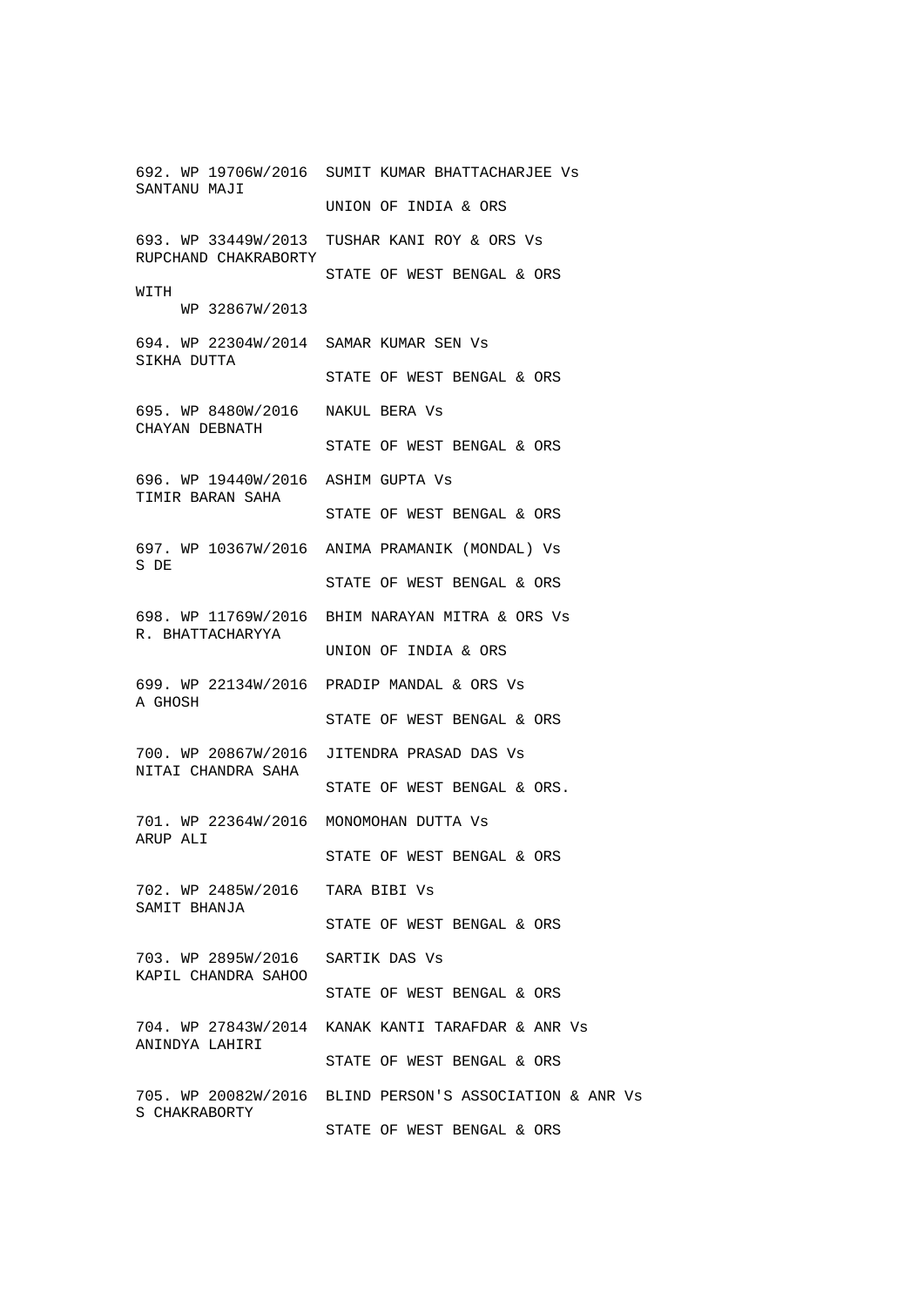WITH WP 19366W/2016 706. WP 14956W/2016 SUBHAS DATTA Vs P P NASKAR THE SECY, PETROLEUM & N GAS REG BRD & ORS 707. WP 11848W/2016 DEBASISH DEY & ORS Vs AMLAN KUMAR MUKHERJEE STATE OF WEST BENGAL & ORS WITH WP 25035W/2014 WP 3930W/2015 WP 9831W/2015 708. WP 9473W/2015 PRAFULLA SARDAR & ANR Vs DIPIKA BANU STATE OF WEST BENGAL & ORS 709. WP 11899W/2015 BIPLAB KUMAR CHOWDHURY Vs ARNAB SENGUPTA STATE OF WEST BENGAL & ORS. WITH WP 5001W/2015 710. WP 8180W/2015 ALI IMRAN RAMZ Vs MD HABIBUR RAHMAN STATE OF WEST BENGAL & ORS 711. WP 1640W/2016 DARJEELING TARAI DOORS GORKHALI ADHIWASHI WELFARESOCIETY&ANR VsANAND BHANDARI STATE OF WEST BENGAL & ORS 712. WP 36330W/2013 IMTEAZ AHMED & ORS Vs UDAY SANKAR CHATTOPADHYAY UNION OF INDIA & ORS 713. WP 21209W/2016 SURAJIT BERA Vs D. K. SHYAMAL STATE OF WEST BENGAL & ORS 714. WP 25399W/2016 AKSHYA KUMAR SARANGI Vs SRIKANTA DUTTA UNION OF INDIA & ORS 715. WP 24554W/2016 BADAL DUTTA & ANR Vs C. GHOSH STATE OF WEST BENGAL & ORS 716. WP 24189W/2016 PRADIP KUMAR KUNDU Vs PRADIP KUMAR KUNDU (IN PERSON) STATE OF WEST BENGAL & ORS. 717. WP 7176W/2012 HB BLOCK RESIDENTS' ASSOCIATION & ANR Vs ANINDYA LAHIRI STATE OF W B & ORS WITH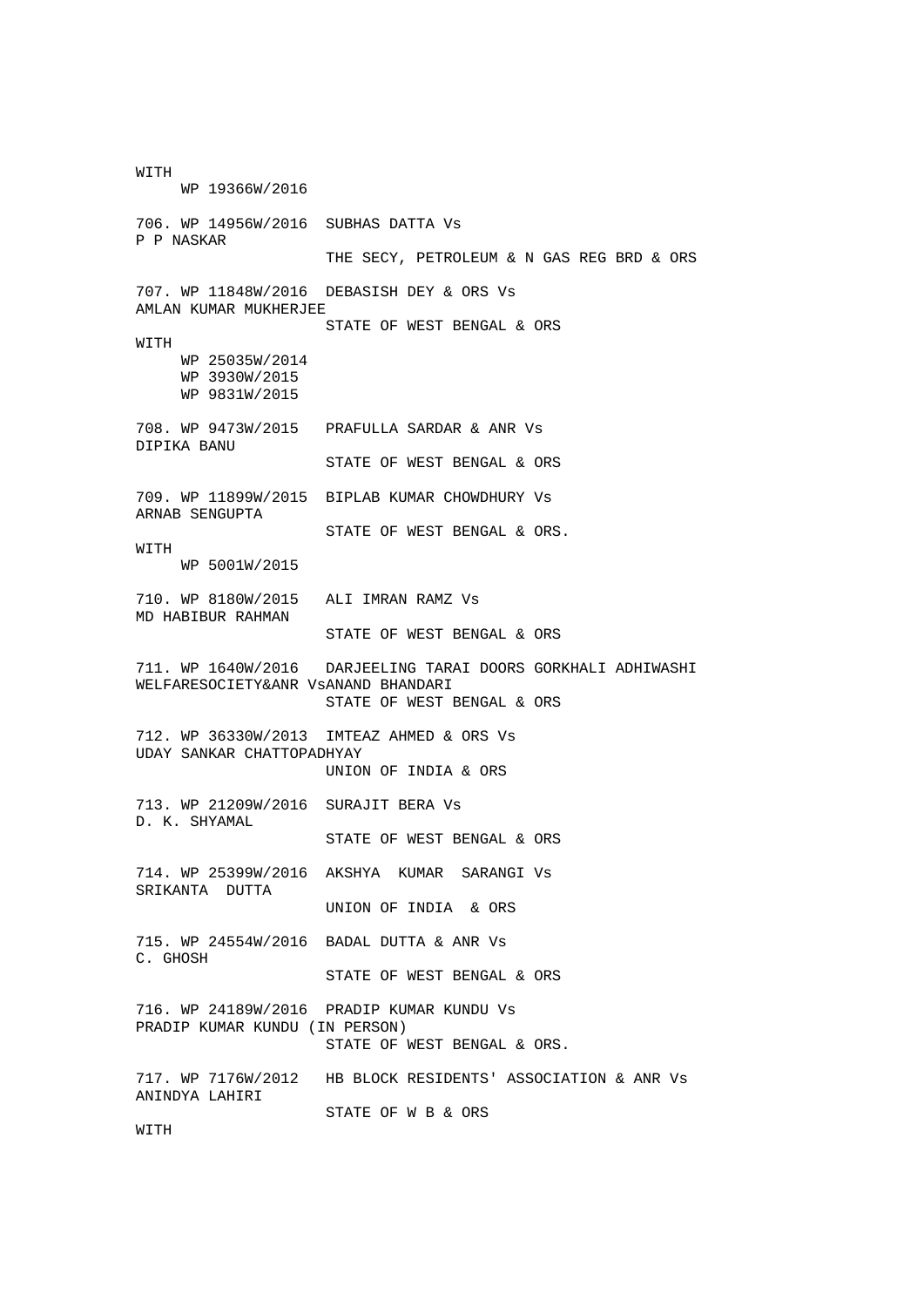WP 4014W/2011 718. WP 10900W/2016 MS. RINKU MONDAL Vs K P MUKHURI STATE OF WEST BENGAL & ORS 719. WP 22598W/2014 SUDIP DEY Vs P B BIHANI BIDHANNAGAR MUNICIPALITY & ORS WITH WP 24862W/2014 720. WP 8761W/2016 HRISHIKESH SOMADDER Vs S SAHA STATE OF WEST BENGAL & ORS 721. WP 23170W/2012P DEVANAND CHOWDHURY Vs GOURAV BASU K.M.C> & ORS. WITH CPAN 270/2013 722. WP 13396W/2015 KUTUBUDDIN MOLLA & ORS Vs M MAITY STATE OF WEST BENGAL & ORS 723. WP 24743W/2015 DR AJOY KUMAR MONDAL Vs MONIRUZZAMAN STATE OF WEST BENGAL & ORS 724. WP 28101W/2014 PARTHA SARATHI HATI & ORS Vs BHAGABAT CHAUDHURI STATE OF WEST BENGAL & ORS 725. WP 35406W/2013 DR. BISHNU PADA BISWAS & ANR Vs ARNAB RAY CAN 10402/2015 UNION OF INDIA & ORS 726. WP 5105W/2016 BISWAJIT GHOSH Vs PINAKI BRATA GHOSH CAN 2209/2017 STATE OF WEST BENGAL 727. WP 11161W/2016 AJIT GHOSH Vs INDUBHUSAN DAS CAN 7659/2016 STATE OF WEST BENGAL & ORS 728. WP 4736W/2014 DHIRAJ KUMAR DAS & ORS Vs SATYABRAT PATRA STATE OF WEST BENGAL & ORS 729. WP 16652W/2016 NITISH KUMAR PANDIT & ANR Vs J N MANNA STATE OF WEST BENGAL & ORS 730. WP 27886W/2016 SHILADITYA HALDER Vs PRATIP KUMAR CHATTERJEE STATE OF WEST BENGAL & ORS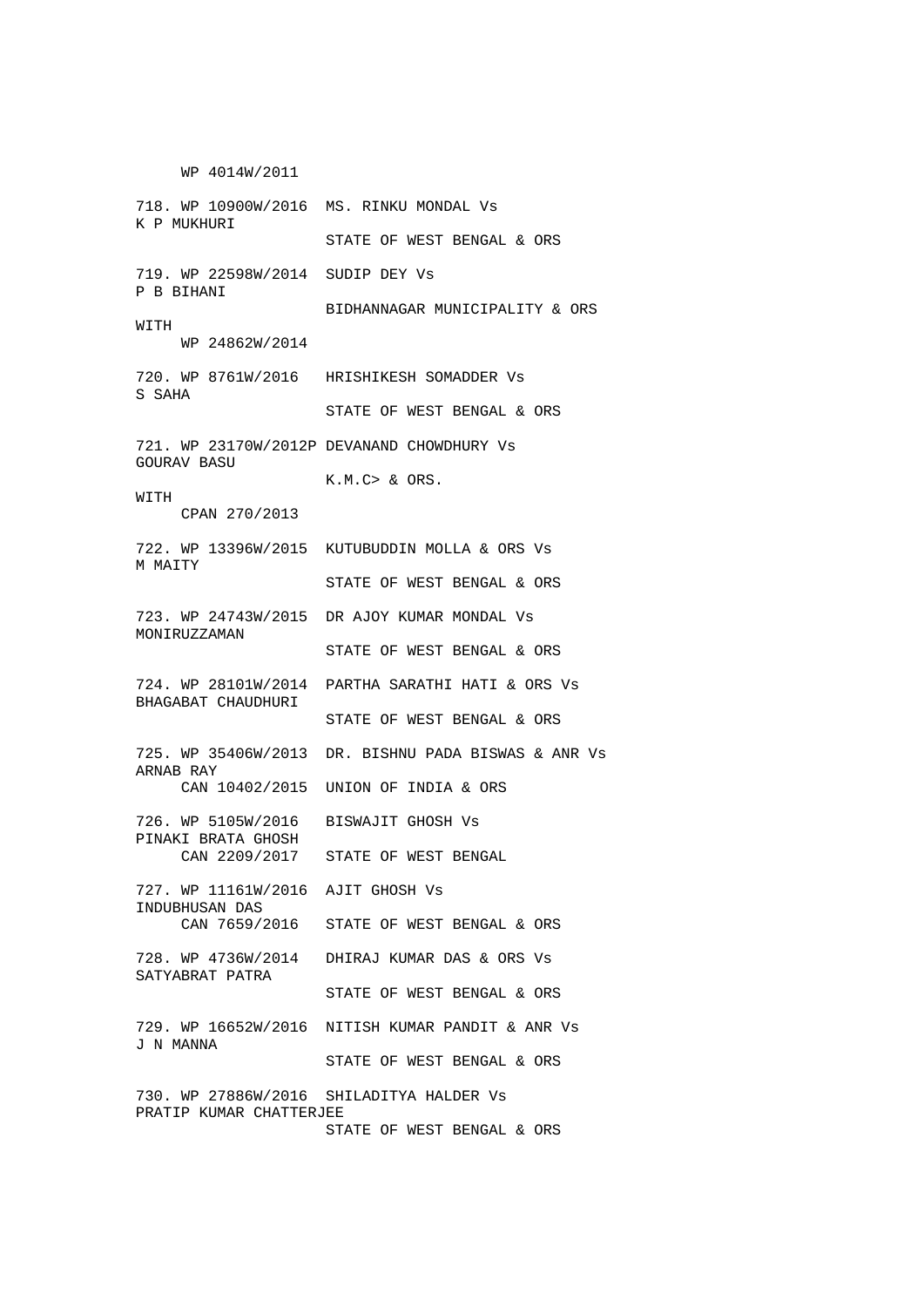731. WP 27339W/2016 CHANDAN KUMAR MAITY & ORS Vs PRADIP PAUL STATE OF WEST BENGAL & ORS 732. WP 25646W/2015 SANKAR DEBNATH Vs MATRI PRASAD DAS STATE OF WEST BENGAL 733. WP 9664W/2015 ASHIS MITRA Vs ALOTRIYA MUKHERJEE STATE OF WEST BENGAL & ORS 734. WP 5857W/2016 AYUP KHAN Vs SANTANU MAJI UNION OF INDIA & ORS 735. WP 28142W/2013M PRATAP BASU Vs SABYASACHI CHATTERJEE STATE OF WEST BENGAL & ORS. 736. WP 17635W/2016 BROTINDRO MULLICK Vs P K BASU UNION OF INDIA & ORS 737. WP 30211W/2016 HUMAN RIGHTS INITIATIVE Vs S BERA STATE OF WEST BENGAL & ORS 738. WP 10769W/2015 ASIT HAZRA & ORS Vs TARUN KANTI GHOSH STATE OF WEST BENGAL & ORS 739. WP 2808W/2016 NABIN CHAKI Vs TAPAN RAY STATE OF WEST BENGAL & ORS 740. WP 30258W/2016 ANINDYA PAUL CHOWDHURY Vs A. PRASAD STATE OF WEST BENGAL & ORS 741. WP 26355W/2016 DIBAKAR GHOSH Vs KALYAN SENGUPTA STATE OF WEST BENGAL & ORS 742. WP 24955W/2014 LIYAKAT ALI Vs ANINDYA LAHIRI STATE OF WEST BENGAL & ORS WITH WP 24956W/2014 743. WP 6666W/2015 DARJEELING HIMALAYAN GORKHA SEWA SAMITI Vs UJJAINI CHATTERJEE STATE OF WEST BENGAL & ORS 744. WP 23222W/2016 BARUN MAJUMDAR & ORS Vs MD. NAUROZ RAHBER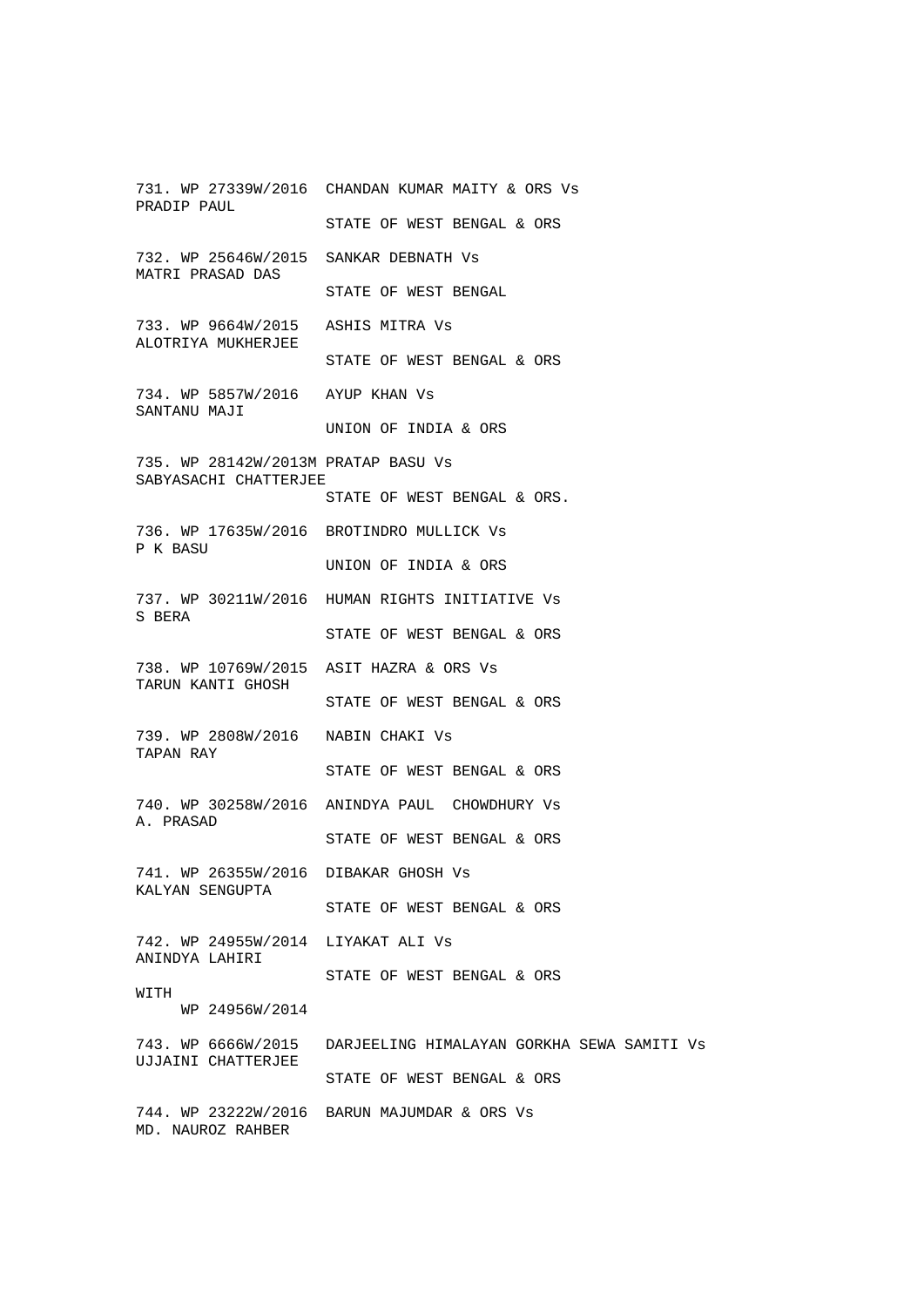STATE OF WEST BENGAL & ORS 745. WP 12138W/2016 JITEN SARKAR Vs MALOY GHOSH STATE OF WEST BENGAL & ORS. WITH WP 2609W/2016 746. WP 3684W/2017 COLONEL DIPTANGSHU CHOUDHURY RETD Vs G K BASU THE CHIEF SECY, GOVT OF W B & ORS WITH WP 27207W/2016 WP 30655W/2016 WP 4430W/2017 WP 85W/2017 747. WP 89W/2017 PRATIMA DUTTA Vs SOURAV MONDAL STATE OF WEST BENGAL & ORS 748. WP 19699W/2016 RAJIB SAHA Vs SANTANU MAJI UNION OF INDIA & ORS 749. WP 16359W/2016 AKSHYA KUMAR SARANGI Vs S. DUTTA STATE OF WEST BENGAL & ORS 750. WP 10506W/2016 VIJAY KUMAR AGARWAL Vs A.K. DEY UNION OF INDIA & ORS 751. WP 29794W/2016 JALALUDDIN & ORS. Vs GOURAV DAS STATE OF WEST BENGAL & ORS. 752. WP 2925W/2017 PARESH CHANDRA PRADHAN Vs SREEMOYEE PURKAYASTHA STATE OF WEST BENGAL & ORS 753. WP 29689W/2016 DEBDULAL GHOSH Vs JOYJIT DUTTA STATE OF WEST BENGAL & ORS 754. WP 9999W/2015 PRADIP PANDE Vs R DUTTA STATE OF WEST BENGAL & ORS 755. WP 1213W/2017 SUBHASIS CHOUDHURY Vs JOY CHAKRABORTY STATE OF WEST BENGAL & ORS WITH WP 5764W/2017 756. WP 26906W/2016 ARUN KUMAR MAITY Vs BISWAPRIYA SAMANTA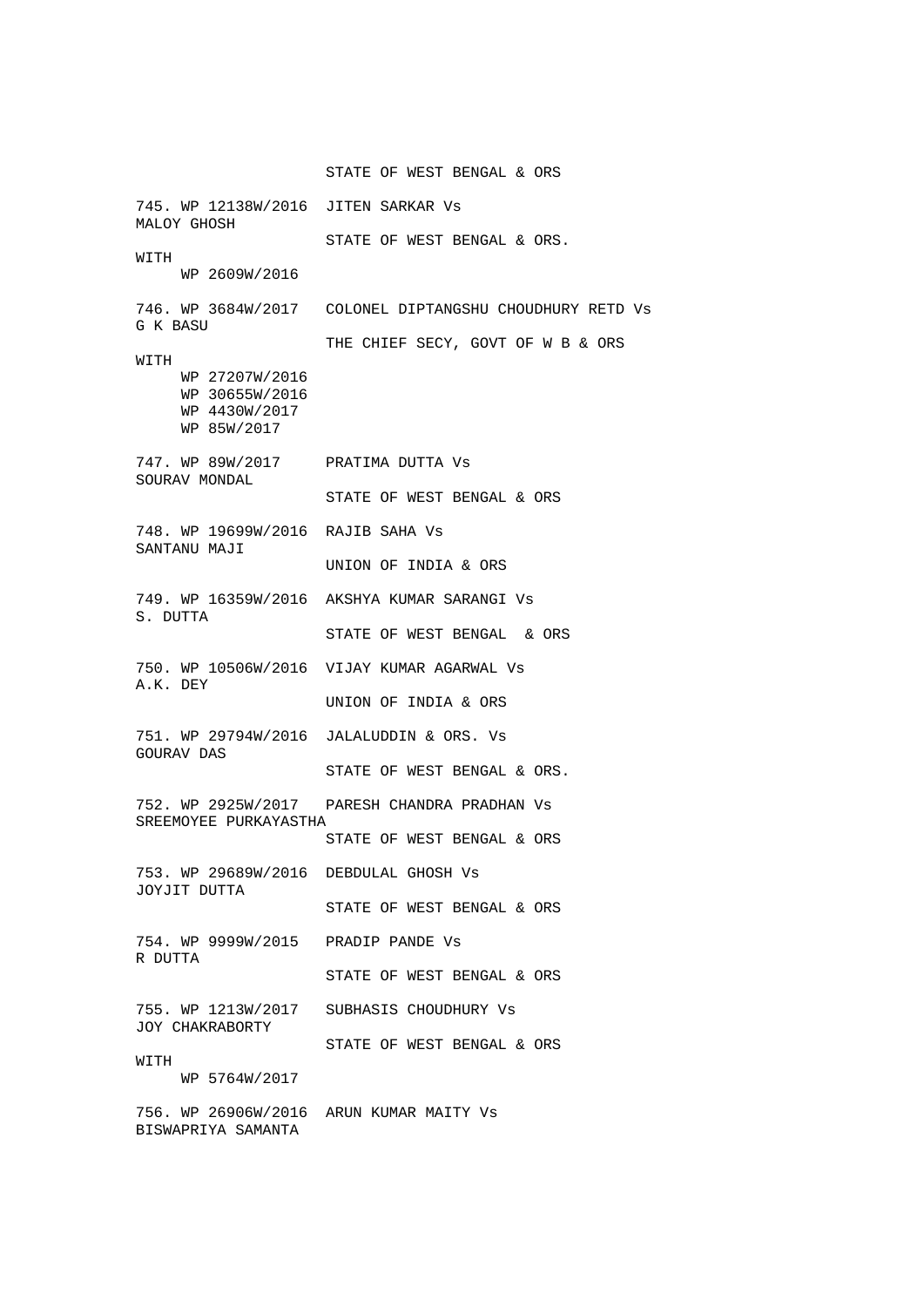## STATE OF WEST BENGAL & ORS

757. WP 13923W/2015 BINOD KUMAR SINGH Vs BARNALI DAW GUPTA STATE OF WEST BENGAL & ORS 758. WP 8768W/2016 AINUL HAQUE SEKH & ORS Vs SARBANANDA SANYAL STATE OF WEST BENGAL & ORS 759. WP 10685W/2016 YAVANI WELFARE SOCIETY Vs AMLAN KUMAR MUKHERJEE STATE OF WEST BENGAL & ORS 760. WP 3273W/2017 BIPLAB KUMAR CHOWDHURY Vs S. ROY STATE OF WEST BENGAL & ORS 761. WP 17396W/2016 NURA ALAM MONDAL @ NURA ALAM Vs PROSNJIT MUKHERJEE WBSEDCL & ORS 762. WP 4238W/2017 ASSOCIATION FOR PROTECTION OF DEMOCRATIC RIGHTS & ANR VsB. K. DEY STATE OF WEST BENGAL & ORS 763. WP 3229W/2017 SAMIR NASKAR & ORS Vs AMRITA CHEL STATE OF WEST BENGAL & ORS 764. WP 3074W/2017 DASARATH BASKEY & ANR Vs KABERI GHOSH (DEY) STATE OF WEST BENGAL & ORS 765. WP 4333W/2017 AVISHEK GHOSH & ORS Vs KAJAL RAY STATE OF WEST BENGAL & ORS 766. WP 26901W/2014 PRANAY KRISHNA PAL Vs MRITUNJOY CHATTERJEE STATE OF WEST BENGAL & ORS 767. WP 20872W/2016 NIMAI RAY Vs R. BHATTACHARJEE ROY STATE OF WEST BENGAL & ORS 768. WP 17419W/2016 AMIT ROY Vs BIMAL SEAL STATE OF WEST BENGAL 769. WP 17571W/2016 DIPANKAR CHATTERJEE Vs DEV KUMAR SHARMA STATE OF WEST BENGAL & ORS 770. WP 6657W/2016 BIKASH GHOSH Vs DEBAYAN SINHA STATE OF WEST BENGAL & ORS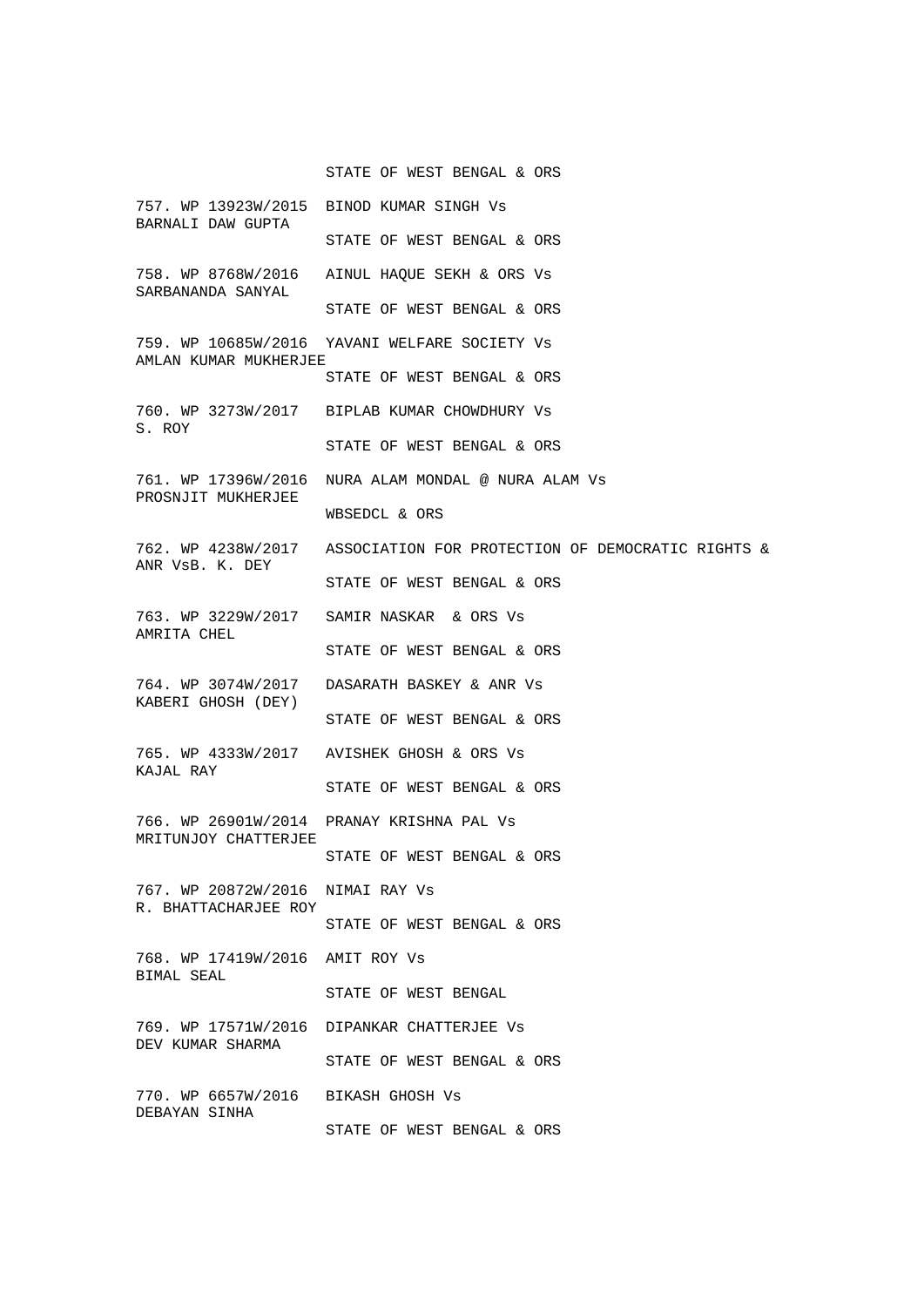**----------------------------------------------------------------------- --------- \*\*\*\*\*\*\*\*\*\*\*\*\*\*\*\*\*\*\*\*\*\*\*\*\*\*\*\*\*\*\*\*\*\*\*\*\*\*\*\*\*\*\*\*\*\*\*\*\*\*\*\*\*\*\*\*\*\*\*\*\*\*\*\*\*\*\*\*\*\*\* \*\*\*\*\*\*\*\*\* 05/06/2017** 

> **COURT NO. 8 FIRST FLOOR**

**HON'BLE JUSTICE NADIRA PATHERIA AND HON'BLE JUSTICE SUBRATA TALUKDAR \*\*\*\*\*\*\*\*\*\*\*\*\*\*\*\*\*\*\*\*\*\*\*\*\*\*\*\*\*\*\*\*\*\*\*\*\*\*\*\*\*\*\*\*\*\*\*\*\*\*\*\*\*\*\*\*\*\*\*\*\*\*\*\*\*\*\*\*\*\*\* \*\*\*\*\*\*\*\*\*** 

**On and from 05.06.2017 Till 1.15 P.M.** 

On and from Monday, the  $5<sup>th</sup>$  June, 2017 (till 1.15 p.m.) - will sit together and take matters from Item Nos. 149 to 205 of the list of the Division Bench comprising Hon'ble Acting Chief Justice and Hon'ble Justice Tapabrata Chakraborty as published in the Combined monthly list of June, 2017.

HEARING MANDAMUS APPEAL ------------------------

> OLD MATTER ----------

1. COT 2838/2003P THE PUBLIC SERVICE COMMISSION Vs NANI GOPAL CHAKRABORTY

KAZI ABUL HASEM

WITH MAT 1489/2003 MAT 1958/2003

2. MAT 3031/2006 NARAYAN MISHRA Vs SWAPAN BANERJEE

COAL INDIA LTD.

**WITH** WP 14154W/1995

3. FMA 404/2006M SANGHAMITRA BISWAS Vs UTTAM KR. DE

BHARAT SANCHAR NIGAM LTD.

4. FMA 223/2009 KALPAJIT CHAKRABORTY Vs KARALI BHUSAN SINGHA MAHA UNION OF INDIA

5. FMA 768/2010 SISIR KUMAR GHOSH Vs PARTHA SARATHI BHATTACHARYYA STATE OF WB & ORS.

**WITTH** 

FMA 881/2010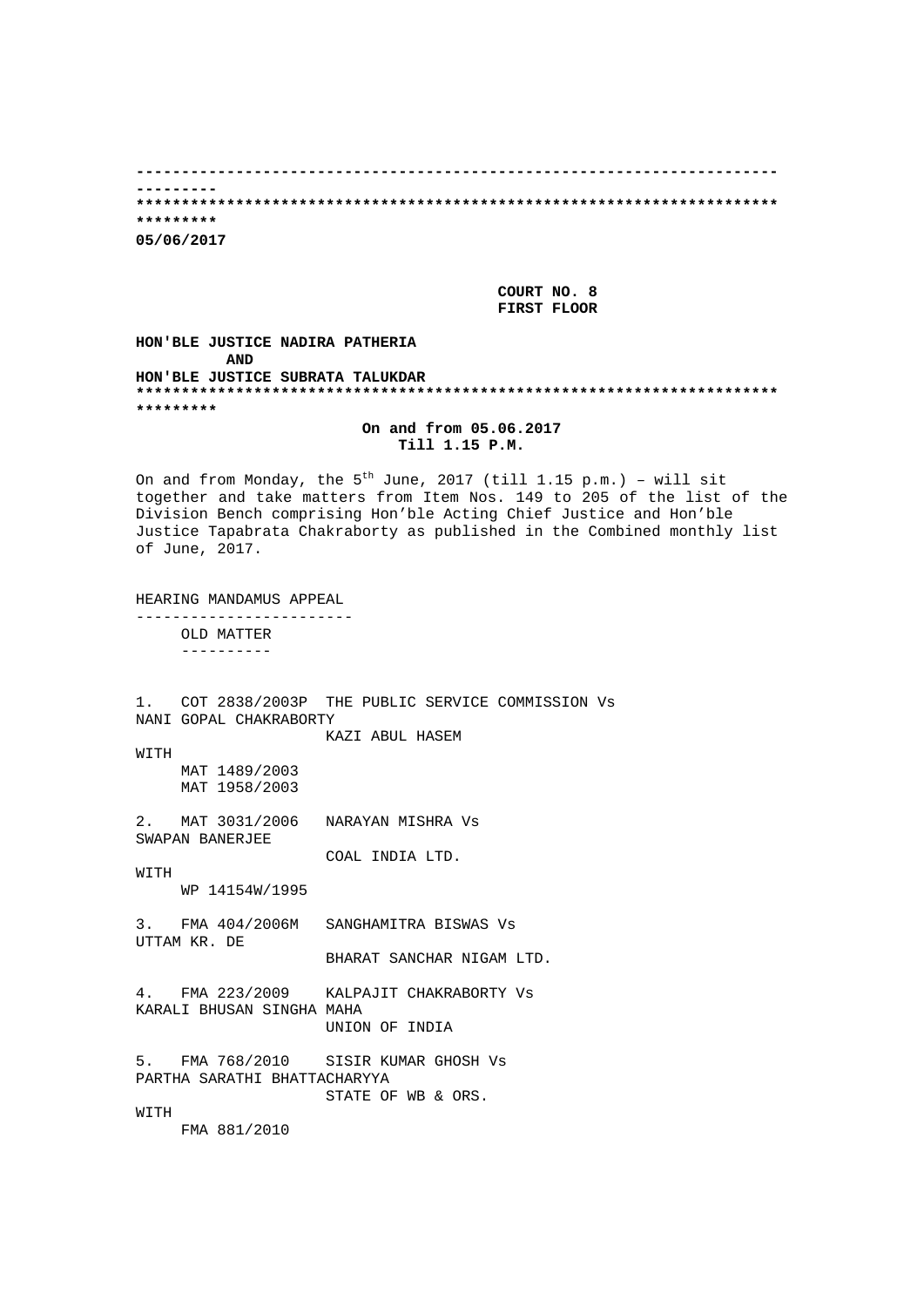6. FMA 1185/2010 NIRMAL CH. CHAKRABORTY Vs SUSMITA DEY (BASU) UNION OF INDIA & ORS. 7. FMA 16/2011 DR. PUSHAN MAJUMDAR Vs N. L. SINGHANIA UNION OF INDIA & ORS WITH COT 1/2011 FMA 28/2011 FMA 29/2011 FMA 30/2011 FMA 31/2011 FMA 32/2011 FMA 33/2011 FMA 34/2011 FMA 35/2011 FMA 36/2011 FMA 37/2011 FMA 38/2011 WP 12697W/2016 WP 28123W/2012 WP 8619W/2012 8. FMA 581/2011 NABENDU GHOSH Vs DIPANJAN DATTA UNION OF INDIA & ORS 9. MAT 1242/2011M WB SC & SC TRIBES DEVELOPMENT & FINANCE CORPORATION & ANR VsBASABI ROYCHOWDHURY DIBYENDU SEN & ORS 10. FMA 1604/2011 SAMIR KUMAR CHAKRABORTY & ORS Vs TSNMOY CHAKRABORTY CAN 10630/2014 NATIONAL INSURANCE CORPORATION LTD & ORS WITH WP 4759W/2011 11. FMA 1143/2011 RABINDRA NATH DOWARY Vs GAUTAM LAHIRI STATE OF WEST BENGAL & ORS 12. FMA 54/2011 ARUN KR. BISWAS Vs SAILENDRA N. CHAKRABORTY UNION OF INDIA 13. FMA 2793/2012 INDRA PAL SINGH Vs MINTU KUMAR GOSWAMI UNION OF INDIA & ORS 14. FMA 949/2012 STATE OF WB Vs SIDDHARTHA RUJ SUDHIR KUMAR DEY & ORS WITH FMA 1185/2010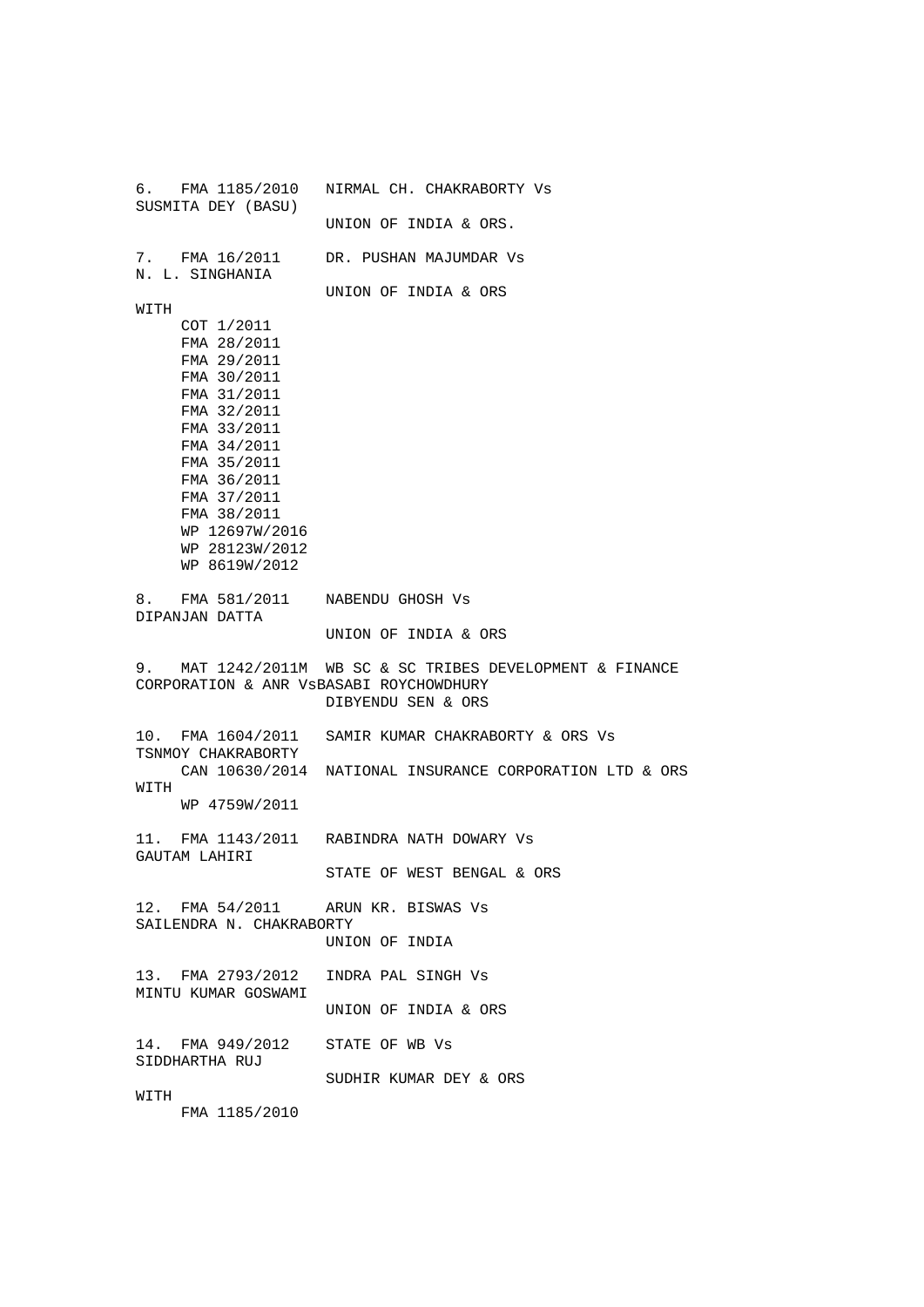15. FMA 357/2012M PABAN DUTTA Vs SUBHASH CHANDRA BASU STATE OF WEST BENGAL & ORS 16. MAT 409/2012 BHIM JADAV Vs AJAY CHAUBEY UNION OF INDIA & ORS 17. FMA 1781/2013 UNION OF INDIA & ORS Vs T. K. MUKHERJEE RANJIT DAS 18. FMA 2821/2013 MUKESH KUMAR TEWARI Vs MITALI BHATTACHARYA UNION OF INDIA & ORS 19. FMA 3545/2013 UNION OF INDIA & ORS Vs SANAJIT KR. GHOSH BIKRAM SINGH 20. FMA 2505/2013 DR. UTTAM KUMAR SAMANTA Vs TAPAS KUMAR DEY UNION OF INDIA & ORS 21. FMA 865/2013 CST CORPORATION & ANR Vs INDRANATH MITRA BHANU CHARAN KUILA & ORS 22. FMA 319/2014 H S KERR,REGIONAL MANAGER & DISCIPLINARY AUTHORITY,UIC LTD VsRANJAY DE SAJAL KR BANERJEE & ANR **WITH**  CAN 11045/2013 23. FMA 826/2014 B HIRA BHAI Vs S PAL UNION OF INDIA & ORS 24. FMA 1168/2014M UNION OF INDIA & ORS. Vs BHASKAR PRASAD VAISYA RAUSHAN KR. SINGH 25. FMA 1385/2014 M/S EASTERN COALFIELDS LTD Vs SANCHITA BARMAN ROY LAKHI KANTA KARMAKAR & ORS 26. FMA 2009/2014 DIRECTOR GENERAL RAILWAY PROTECTION FORCE & ORS VsMINTU KUMAR GOSWAMI RAJ KUMAR & ANR WITH COT 47/2012 27. FMA 3521/2014 BALBIR SINGH SIDHU @ B.S.SIDHU Vs ABHRA MUKHERJEE UNION OF INDIA & ORS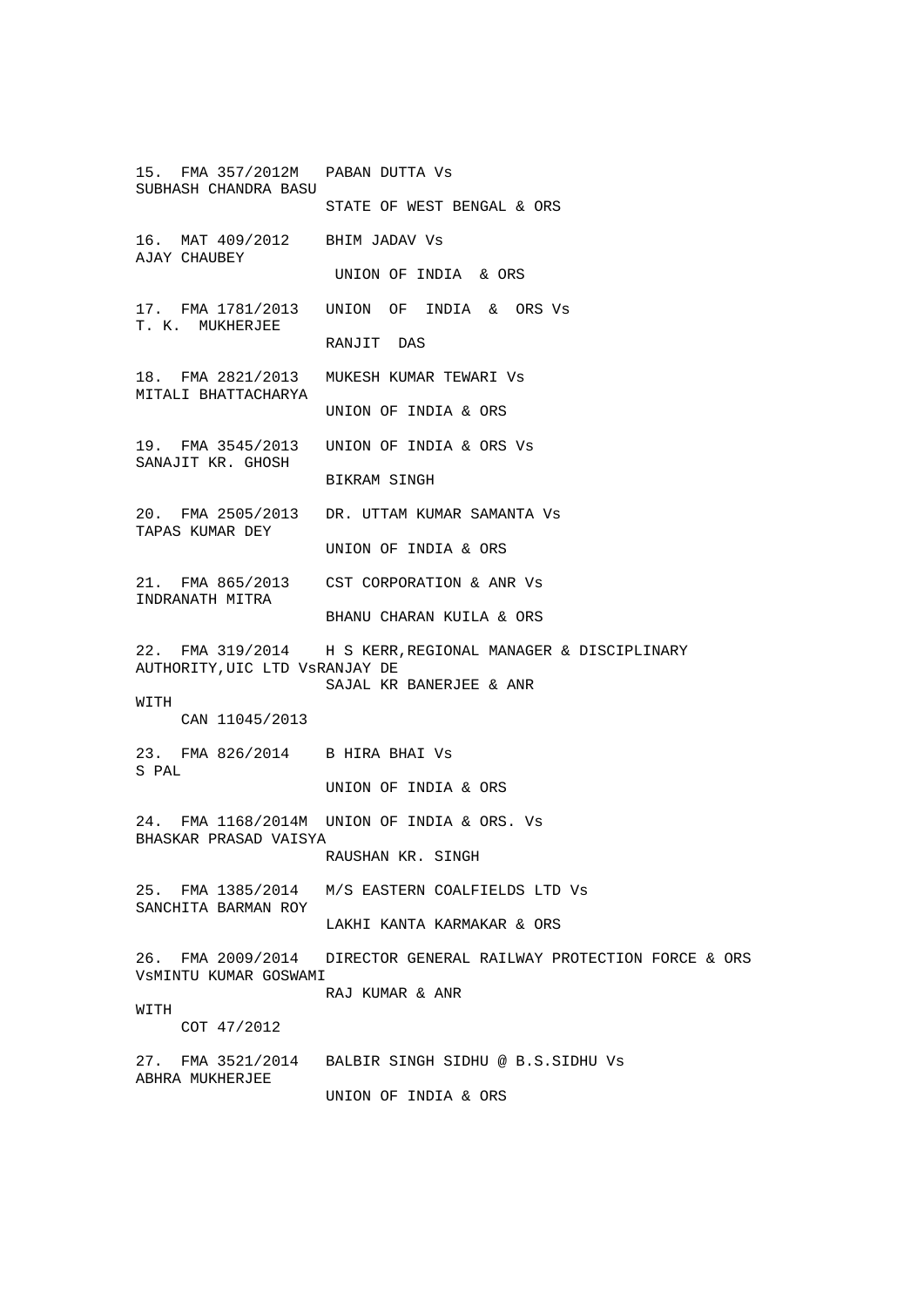28. FMA 3738/2014 MOUSUMI SAHA Vs RITWIK PATTANAYAK UNION OF INDIA & ORS 29. FMA 3661/2014 EASTERN COALFIELDS LTD. Vs PRADYOT KUMAR DAS YUDHISTIR MALAKAR & ORS. WITH WP 1177W/1996 30. FMA 2511/2014 BIPIN PANDEY Vs BARUN CHATTERJEE UNION OF INDIA & ORS 31. FMA 2374/2014 UCO BANK Vs SUDEEP PAL CHOUDHURI DEBENDRA NATH GHOSH 32. FMA 2364/2014 MANIK BANERJEE Vs ABHIJIT CHAKRABARTI EASTERN COALFIELDS LTD. & ORS. WITH CAN 10107/2014 33. FMA 827/2014 EASTERN COALFIELDS LTD. Vs PARTHA BASU KARUNA RANI LAHA & ORS 34. FMA 287/2015 NILOTPAL ROY CHOUDHURI Vs SUBRATA BASAK BANGIYA GRAMIN VIKASH BANK & ORS WITH CAN 11041/2014 35. FMA 336/2015M BISWAJIT DAS & ORS. Vs HIMADRI KUMAR BANDOPADHYAY FOOD CORPORATION OF INDIA & ORS. 36. MAT 543/2015 UNION OF INDIA & ORS Vs UJJAL RAY SANKAR DAS **WITH**  MAT 544/2015 37. FMA 824/2015 ALOK KUMAR BHATTACHARYYA Vs SUMAN CHATTOPADHYAY ALLAHABAD BANK & ORS 38. FMA 1102/2015 HINDUSTAN COPPER LIMITED Vs ASHOKE KUMAR DHAR PUTCHA PARVATHISEM & ORS 39. FMA 1520/2015 MINTU GHOSH Vs K.B.S.MAHAPATRA CAN 1747/2017 UNION OF INDIA & ORS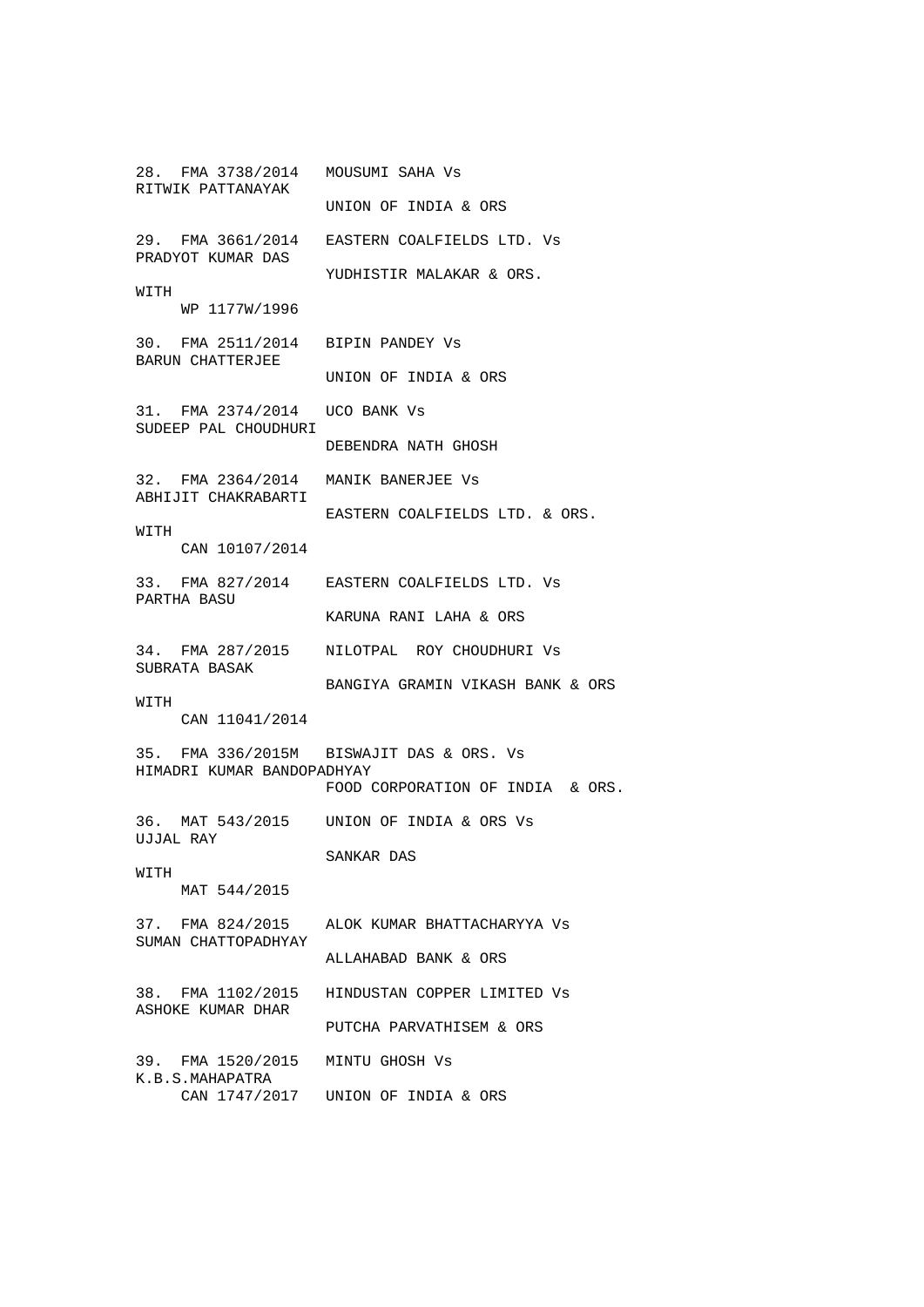40. FMA 1639/2015 SUKANTA BAIDYA Vs BISWAJIT SARKAR IDBI BANK LTD. & ORS. 41. FMA 289/2015 BANGIYA GRAMIN VIKASH BANK & ANR Vs SABIR AHMED KAMAKSHAYA PROSAD MUKHERJEE 42. FMA 2033/2015 BANGIYA GRAMIN VIKASH BANK & ORS Vs ANINDA BHATTACHARYA JOYDEB BOSE WITH WP 2055W/2014 43. FMA 3174/2015 MANIK RABIDAS Vs JOYDEEP ACHARYA RAILWAY PROTECTION FORCE & ORS 44. FMA 3541/2015 ALLAHABAD BANK Vs PARTHA BHATTACHARYA SANDIPTA GANGOPADHYA WITH CAN 4436/2015 45. MAT 1355/2015 DEBARATI BANERJEE Vs AMITABHA GHOSH THE LD. DISTRICT JUDGE DAKSHIN DINAJPUR & ORS **WITH**  CAN 6446/2015 46. FMA 4719/2015 KANAK PRASAD ROY Vs NIRBANESH CHATTERJEE UNION OF INDIA & ORS 47. FMA 1276/2015 BIMAL KUMAR BERA Vs ATISH GHOSH STATE OF WEST BENGAL & ORS 48. FMA 1278/2015 DR. ASIT KUMAR BASU Vs ATISH GHOSH STATE OF WEST BENGAL & ORS 49. FMA 3114/2015 MD SALAUDDIN KHAN Vs MD MOJNU SK STATE OF WEST BENGAL & ORS WITH FMA 2749/2015 FMA 3113/2015 50. MAT 703/2015 SAMARENDRA DATTA Vs ARUN NASKAR BANK OF INDIA & ORS 51. FMA 4757/2015 NABA KR. BISWAS Vs INDRANATH MITRA UNION OF INDIA & ORS.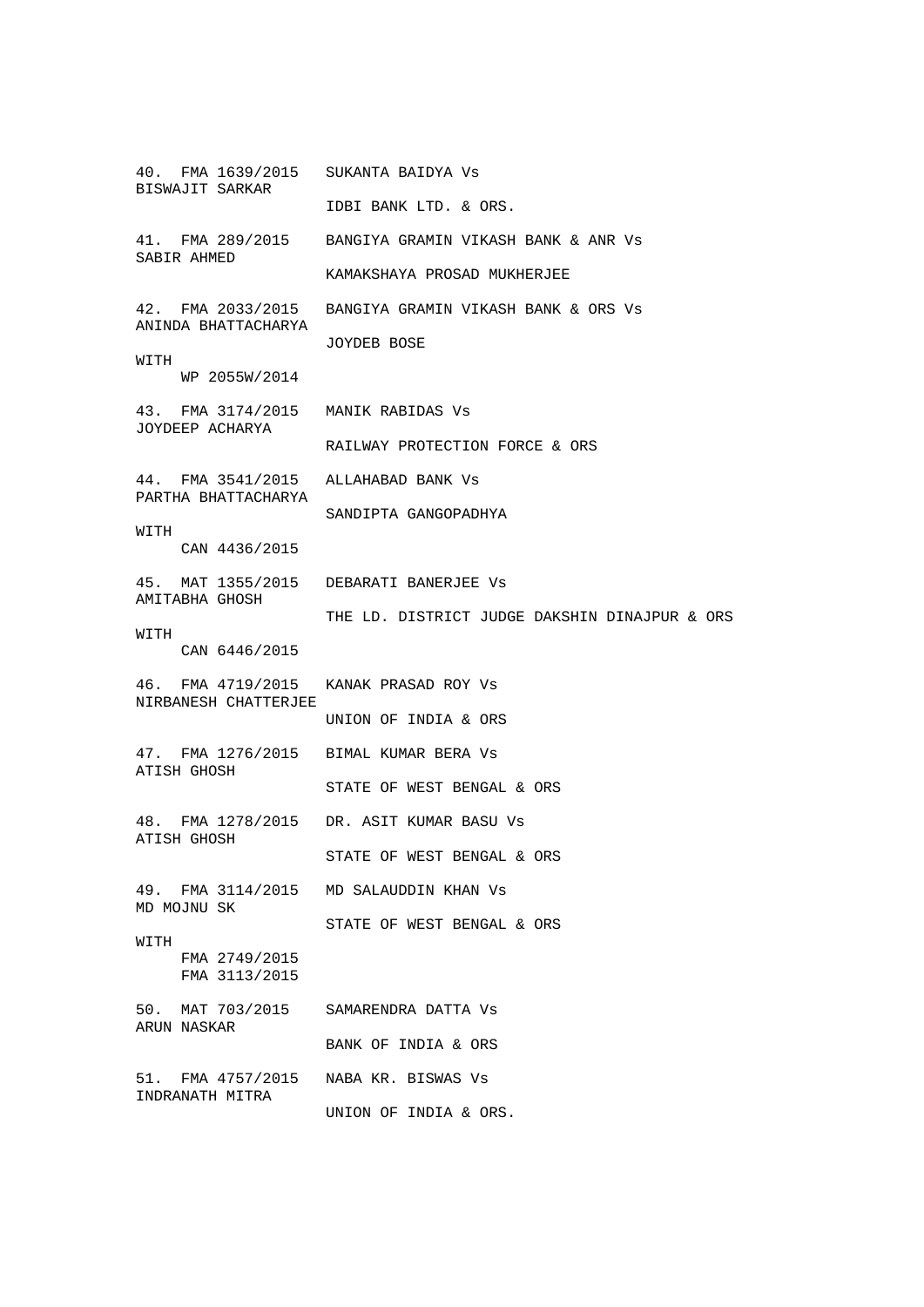52. FMA 3631/2015 ANJAN KR. DUTTA Vs ANIRBAN DATTA CAN 682/2016 IOCL & ORS. 53. FMA 4705/2015 RABINDRA NATH BANERJEE Vs SOUMYAJYOTI SEN CAN 4309/2016 UNION OF INDIA & ORS 54. FMA 2352/2015 DEBESH BHOWMIK & ORS Vs SATYA RANJAN KUNDU THE HON'BLE CHIEF JUSTICE HIGH COURT AT CALCUTTA & ORS 55. FMA 1658/2015 NIRANJAN HALDER Vs SANJUKTA SAMANTA STATE OF WEST BENGAL & ORS. 56. FMA 3162/2015 THE UNION OF INDIA & ORS Vs DEBAMITRA BHARDWAJ SATYENDRA NATH BOSE NATIONAL CENTRE FOR BASIC SCIENCE & ORS WITH CAN 2388/2015 57. FMA 1836/2015 LAXMI SAHOO Vs SANDIP KUMAR BHATTACHARYYA UNION OF INDIA & ORS

**----------------------------------------------------------------------- --------- \*\*\*\*\*\*\*\*\*\*\*\*\*\*\*\*\*\*\*\*\*\*\*\*\*\*\*\*\*\*\*\*\*\*\*\*\*\*\*\*\*\*\*\*\*\*\*\*\*\*\*\*\*\*\*\*\*\*\*\*\*\*\*\*\*\*\*\*\*\*\* \*\*\*\*\*\*\*\*\* 05/06/2017** 

 **COURT NO. 29 ANNEX** 

**HON'BLE JUSTICE SUBRATA TALUKDAR \*\*\*\*\*\*\*\*\*\*\*\*\*\*\*\*\*\*\*\*\*\*\*\*\*\*\*\*\*\*\*\*\*\*\*\*\*\*\*\*\*\*\*\*\*\*\*\*\*\*\*\*\*\*\*\*\*\*\*\*\*\*\*\*\*\*\*\*\*\*\* \*\*\*\*\*\*\*\*\*** 

> **(SB – XI) (On and from 05.06.2017 from 2.00 P.M.)**

ON AND FROM TUESDAY, THE 3<sup>RD</sup> JANUARY, 2017 - MATTERS RELATING TO **EDUCATION (INCLUDING MOTIONS) IN RESPECT OF EDUCATION UNDER ARTICLE 226 OF THE CONSTITUTION (GR. II) RELATING TO COLLEGES, UNIVERSITIES, LIBRARIES AND EDUCATIONAL MATTTERS NOT ASSIGNED TO ANY OTHER BENCH INCLUDING SERVICES AND HEARING OF WRIT PETITIONS & APPLICATIONS THEREIN IN RESPECT OF THE SAID GROUP.** 

**And** 

**On and from Tuesday, the 4th October, 2016 – will take, in addition to his own list/determination, Writ Matters from Item Nos. 162 to 208 of**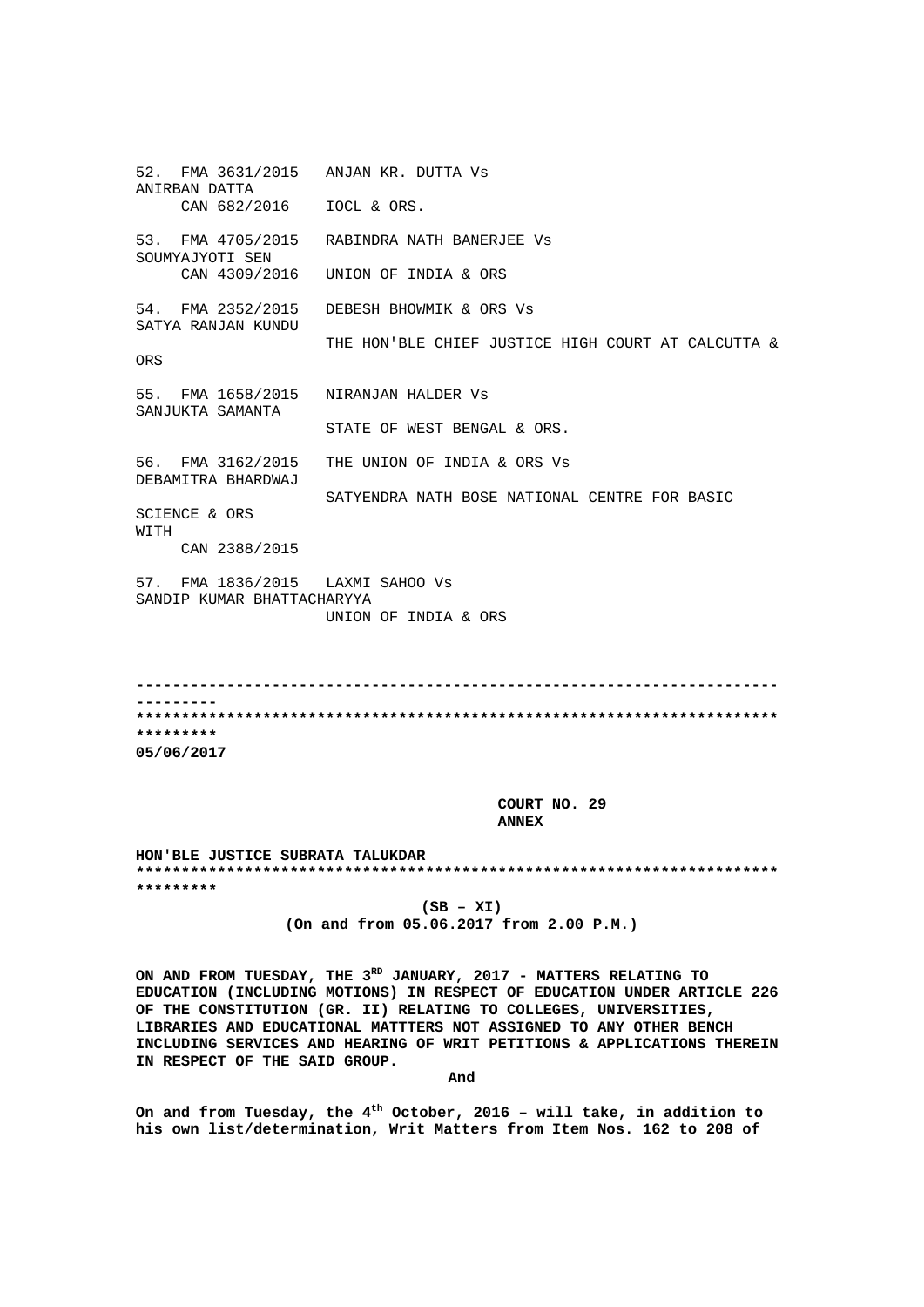**the list of Hon'ble Justice Tapash Mookherjee, as published on September 28, 2016 (excluding the matters already disposed of).** 

**And** 

**On and from Monday, the 5th June, 2017 from 2.00 P.M. – Will sit singly and take his own list and determination as published in the Combined Monthly List of June, 2017.** 

**MONDAY : TO BE MENTIONED, GROUP-II NEW MOTIONS AND IF TIME PERMITS MOTIONS UPTO RECESS. AFTER RECESS CONTEMPT APPLICATIONS, RESTORATION APPLICATIONS AND OTHER APPLICATIONS AT 4.00 P.M. EXTENSION OF INTERIM ORDER.** 

**TUESDAY : MOTIONS (GROUP – II), IF TIME PERMITS, NEW MOTIONS, UPTO RECESS.** 

**WEDNESDAY : TO BE MENTIONED, NEW MOTIONS (GROUP-II) IF TIME PERMITS MOTIONS UPTO RECESS.** 

**THURSDAY : MOTIONS (GROUP-II) IF TIME PERMITS, NEW MOTIONS UPTO RECESS. AFTER RECESS A FOR ORDER MATTER BY DATE, EXTENSION OF INTERIM ORDER, IF TIME PERMITS, NEW MOTIONS (GROUP – II).** 

**FRIDAY : FIXED FOR ORDERS, TO BE MENTIONED, URGENT NEW MOTIONS, ASSIGNED MATTERS UPTO RECESS.** 

**NOTE :-** 

- **I) ONLY EXTREMELY URGENT MATTERS FOR INCLUSION IN THE LIST SHALL BE ENTERTAINED ONLY ON TUESDAYS AND THURSDAYS UPON NOTICE TO THE OTHER SIDE.**
- **II) NEW MOTIONS (GR-II) MATTERS WILL BE TAKEN UP ON THE DAYS ASSIGNED FROM : W.P.**
- **III) MOTIONS (GR-II) Matters will be taken up on the days assigned from W.P.**

 CONTEMPT APPLICATION --------------------

1. CPAN 208/2017 GOLOK KUMAR POREL Vs BANDHU BRATA BHULA

MANAS KR. BHATTACHARYYA & ORS.

WITH WP 14844W/2015

2. CPAN 683/2016 LALTU DAS & ORS Vs BISWARANJAN BHAKAT

PARTHA CHATTERJEE & ORS

WITH

WP 5600W/2013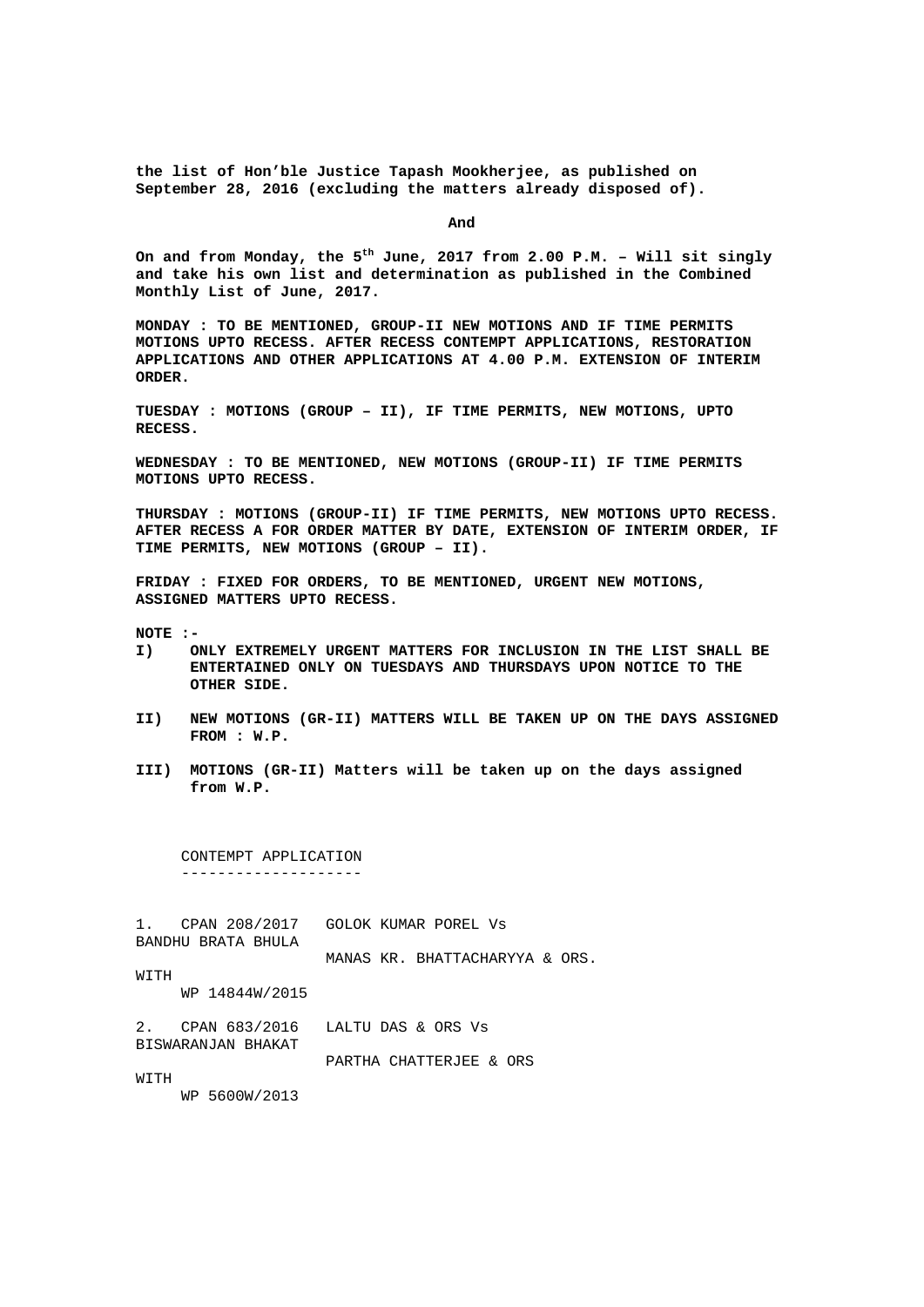3. CPAN 1806/2016 CHANDRAKANT KUMAR Vs U.K. DE SANJEEV KUMAR GUDDU WITH WP 10104W/2014 4. CPAN 69/2017 SUSMITA BANERJEE NAG Vs S UL BARI SMT ARPITA BASU & ORS WITH WP 28686W/2015 5. CPAN 265/2017 SUBHAS KR DAS Vs RITUPARNA SENGUPTA PERVEZ SIDDIQUE & ORS WITH WP 27347W/2013 WP 3931W/2015 6. CPAN 320/2017 BIPLAB DAS & ANR Vs SOBHAN MAJUMDER TAPAS KR BISWAS WITH WP 14296W/2016 7. CPAN 321/2017 ABDUL KHALEQUE & ORS Vs SOBHAN MAJUMDAR TAPAS KR BISWAS, DIST INSPECTOR OF SCHOOL (S.E.) MALDA WITH WP 14298W/2014 RESTORATION APPLICATION ----------------------- 8. CAN 3538/2017 MRINAL KANTI KUMBHAKAR Vs STATE OF WEST BENGAL CAN 3539/2017 WITH WP 14858W/2005 9. WP 18361W/2001 GANESH CHANDRA SAMANTA & ORS. Vs SUBASH RANJAN MISHRA CAN 4413/2013 STATE WITH WPCRC 6045W/2007 10. CAN 488/2017 KALIPADA MAITY Vs STATE OF WEST BENGAL & ORS CAN 504/2017 WITH WP 23756W/2016 OTHER APPLICATIONS ------------------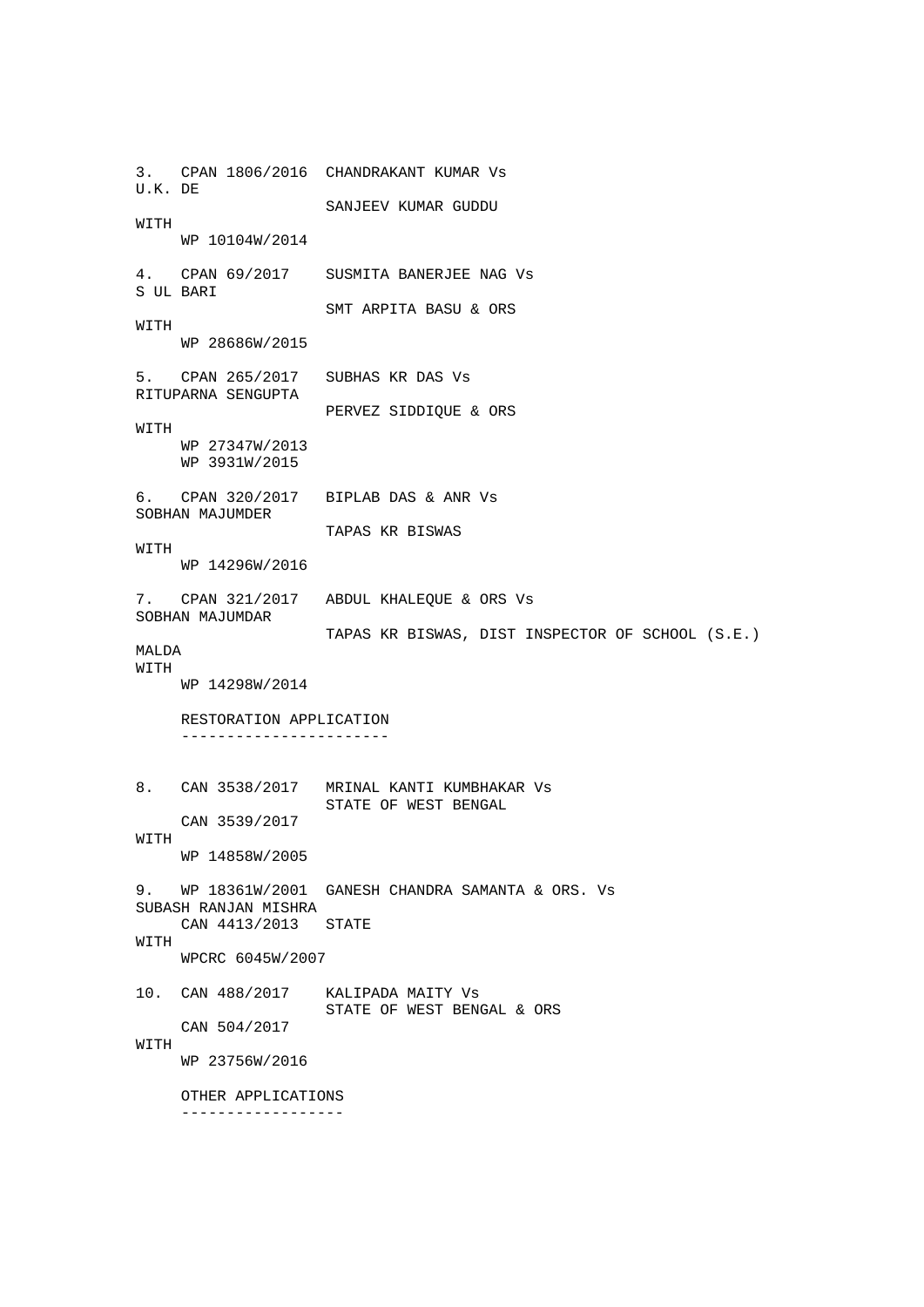11. WP 3691W/2017 DR ARUP KUMAR BHAUMIK Vs MANABENDRA THAKUR CAN 4678/2017 STATE OF WEST BENGAL & ORS 12. RVW 12/2015 KANAI LAL DUTTA Vs SHYAMAL ROY BABU DAS BAIRAGYA WITH CO 2920/2011 13. WP 32967W/2014 PRITHWIRAJ RAY Vs PRAVASH BHATTACHARYYA CAN 1450/2017 STATE OF WEST BENGAL & ORS 14. WP 925W/2017 DR. ABHIJIT MITRA Vs MANOJ KUMAR SINGH CAN 2325/2017 UNIVERSITY OF CALCUTTA & ORS 15. WP 23759W/2016 M/S. HOOGHLY MILLS CO. LTD. & ANR. Vs RAVI KR. DUBEY CAN 12245/2016 STATE OF WEST BENGAL & ORS. SENIOR CITIZEN MATTERS ---------------------- 16. WP 27426W/2016 DR. KAMALKANTI GHOSH Vs KARABI ROY STATE OF WEST BENGAL & ORS. PART HEARD MATTERS ------------------ 17. WP 730W/2016 MINATI DATTA Vs SUNIT KUMAR ROY STATE OF WEST BENGAL & ORS **WITH**  WP 35129W/2013 WP 4651W/2010 18. WP 2632W/2017 GOURANGA SUNDAR KULAVI & ORS Vs ARPA CHAKRABORTY STATE OF WEST BENGAL & ORS ASSIGNED MATTERS ---------------- 19. WP 809W/2017 NIKHIL CHANDRA DAS Vs TANMAY MUKHERJEE STATE OF WEST BENGAL & ORS. 20. WP 29366W/2015 SYAMALES GHOSH Vs RAVI KUMAR DUBEY REGIONAL PROVIDENT FUND COMMISSIONER & ORS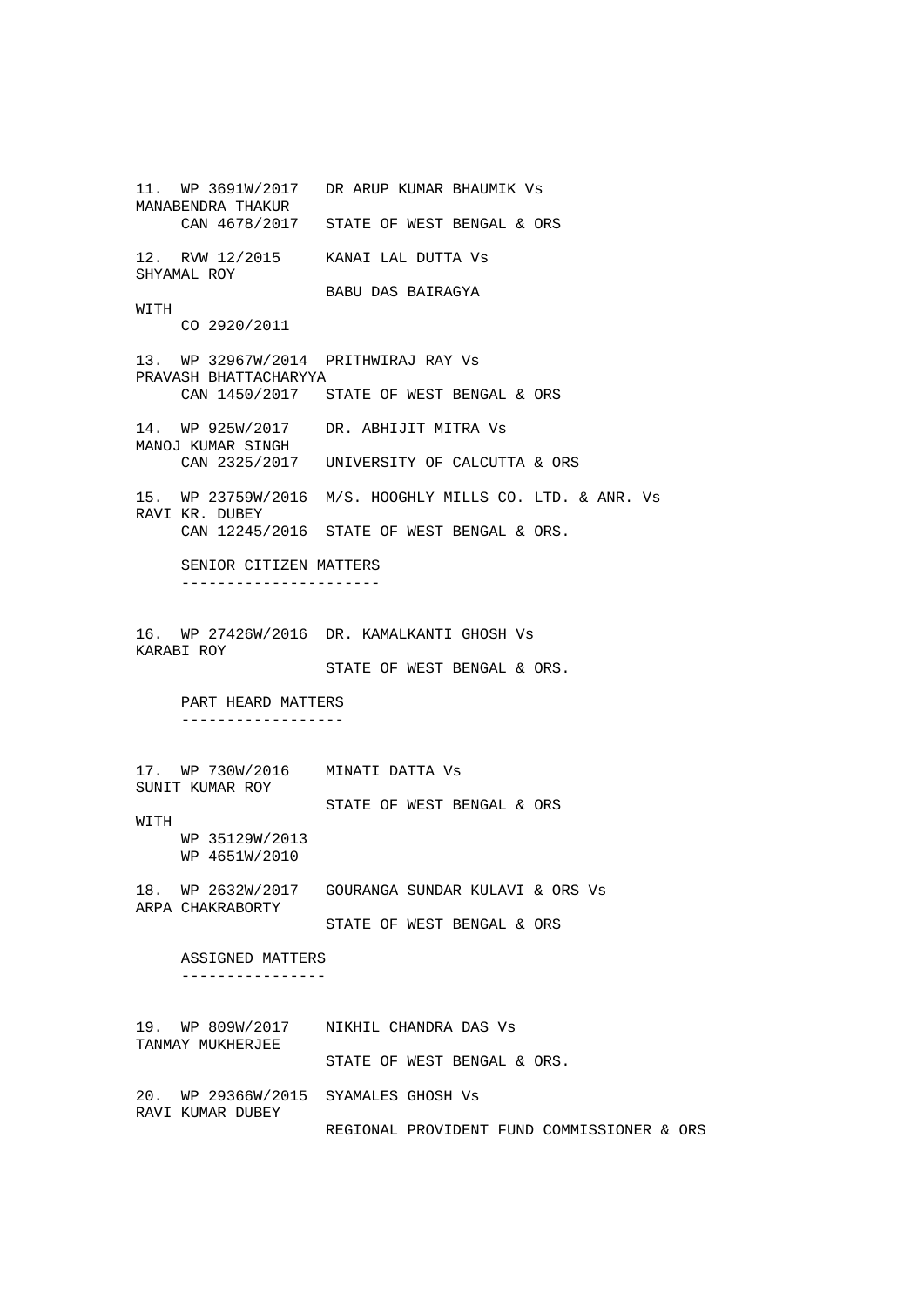21. WP 29365W/2015 SWAPAN KUMAR DAS Vs RAVI KUMAR DUBEY THE REGIONAL PROVIDENT FUND COMMISSIONER & ORS 22. WP 4842W/2017 TAMAL CHATTERJEE &ANR Vs GUDDU SINGH STATE OF WEST BENGAL &ORS 23. WP 3618W/2016 KUNAL CHANDRA SEN Vs SUMANTA BISWAS CAN 4702/2017 STATE OF WEST BENGAL & ORS 24. WP 26287W/2016M RAJENDRA RAI @ RAJENDRA RAY Vs RANANEESH GUHA THAKURTA THE REGIONAL PROVIDENT FUND COMMISSIONER, KOLKATA & ORS WITH WP 26282W/2016 WP 26283W/2016 WP 26290W/2016 WP 26294W/2016 WP 27771W/2016 WP 27772W/2016 WP 27795W/2016 WP 27800W/2016 25. WP 3130W/2016 UTTAM JANA Vs JIBANHARI MALLICK INDIAN INSTITUTE OF SOCIAL WELFARE & ORS 26. WP 30684W/2016 RAMANAND PRASAD Vs RANANEESH GUHA THAKURATA REGIONAL P F COMMISSIONER KOL & ORS 27. WP 26277W/2016 RAMA MISHRA & ORS. Vs RANANEESH GUHA THAKURTA THE REGIONAL PROVIDENT FUND COMMISSIONER, KOLKATA & ORS 28. WP 9360W/2017 BIJOY KUMAR SWAIN Vs RAVI K DUBEY THE REGIONAL P.F. COMMISSIONER & ORS 29. WP 4485W/2017 RAM SEWAK RAI Vs RANANEESH GUHA THAKURTA THE REGIONAL PF COMMISSIONER,KOLKATA & ORS 30. WP 3007W/2017 DEONATH SINGH Vs RANANEESH GUHA THAKURATA STATE OF WEST BENGAL & ORS. FOR ORDERS ----------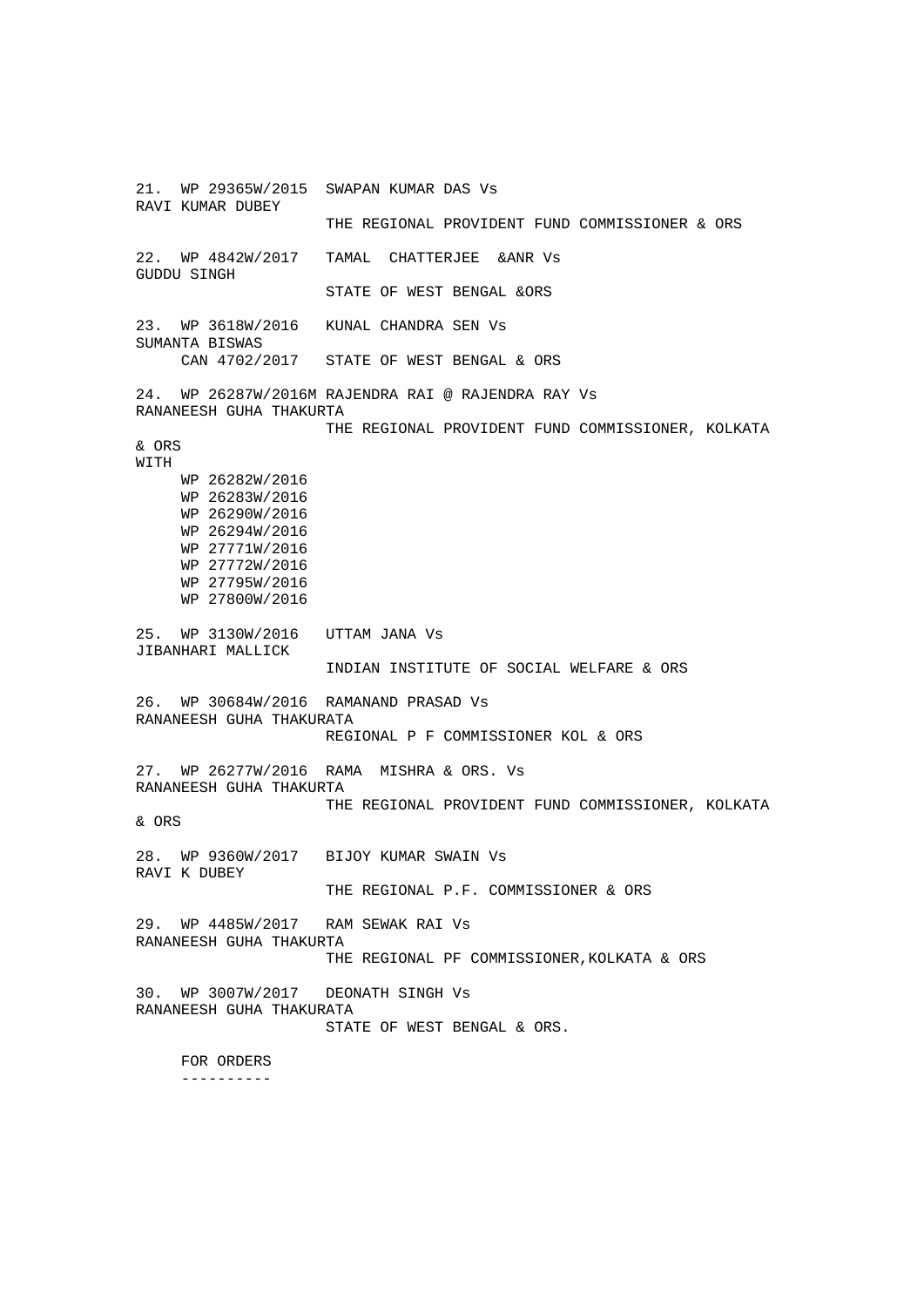31. WP 4786W/2017 DR. DIPAK KAR & ORS Vs GOURAV HALDER STATE OF WEST BENGAL & ORS 32. WP 10859W/2017 DIPANKAR CHAKRABORTY Vs INDRANATH MITRA UNION OF INDIA &ORS 33. WP 29371W/2016 PINAKI CHATTOPADHYAY & ORS. Vs SUBRATA GHOSH STATE OF WEST BENGAL & ORS. 34. WP 26258W/2013 KIRONMOY HALDER Vs AMIT BANERJEE STATE OF WEST BENGAL & ORS WITH WP 11869W/2016 WP 8223W/2017 35. WP 24009W/2016 SANKET PAL Vs SOUMALI SARKAR STATE OF WEST BENGAL & ORS 36. WP 9904W/2017 PRADIP KUMAR GANGULY Vs KAMAL KRISHNA GUHA STATE OF WEST BENGAL & ORS 37. WP 5538W/2017 SOUVIK CHATTOPADHYAY & ORS Vs MOBAKSHAR ISLAM THE UNIVERSITY OF BURDWAN & ORS 38. WP 28970W/2016 DR. ASIT KUMAR MONDAL & ORS Vs SUMOULI SARKAR STATE OF WEST BENGAL & ORS 39. WP 6331W/2017 DIPEN PANDA Vs S SEN UNION OF INDIA & ORS 40. WP 29940W/2016 JOY GUHA Vs TANUJA BASAK STATE OF WEST BENGAL & ORS 41. WP 4237W/2017 GLOBAL INSTITUTE OF FASHION TECHNOLOGY & ORS VsSUTAPA MITRA UNIVERSITY GRANTS COMMISSION & ORS 42. WP 5766W/2017 JAGANMAY BISWAS Vs RANAJIT CHATTERJEE STATE OF WEST BENGAL & ORS 43. WP 6101W/2017 DR PRANAB KUMAR BANDOPADHYAY Vs RANAJIT CHATTERJEE STATE OF WEST BENGAL & ORS 44. WP 5818W/2017 DR. DILIP KR. DE Vs RANAJIT CHATTERJEE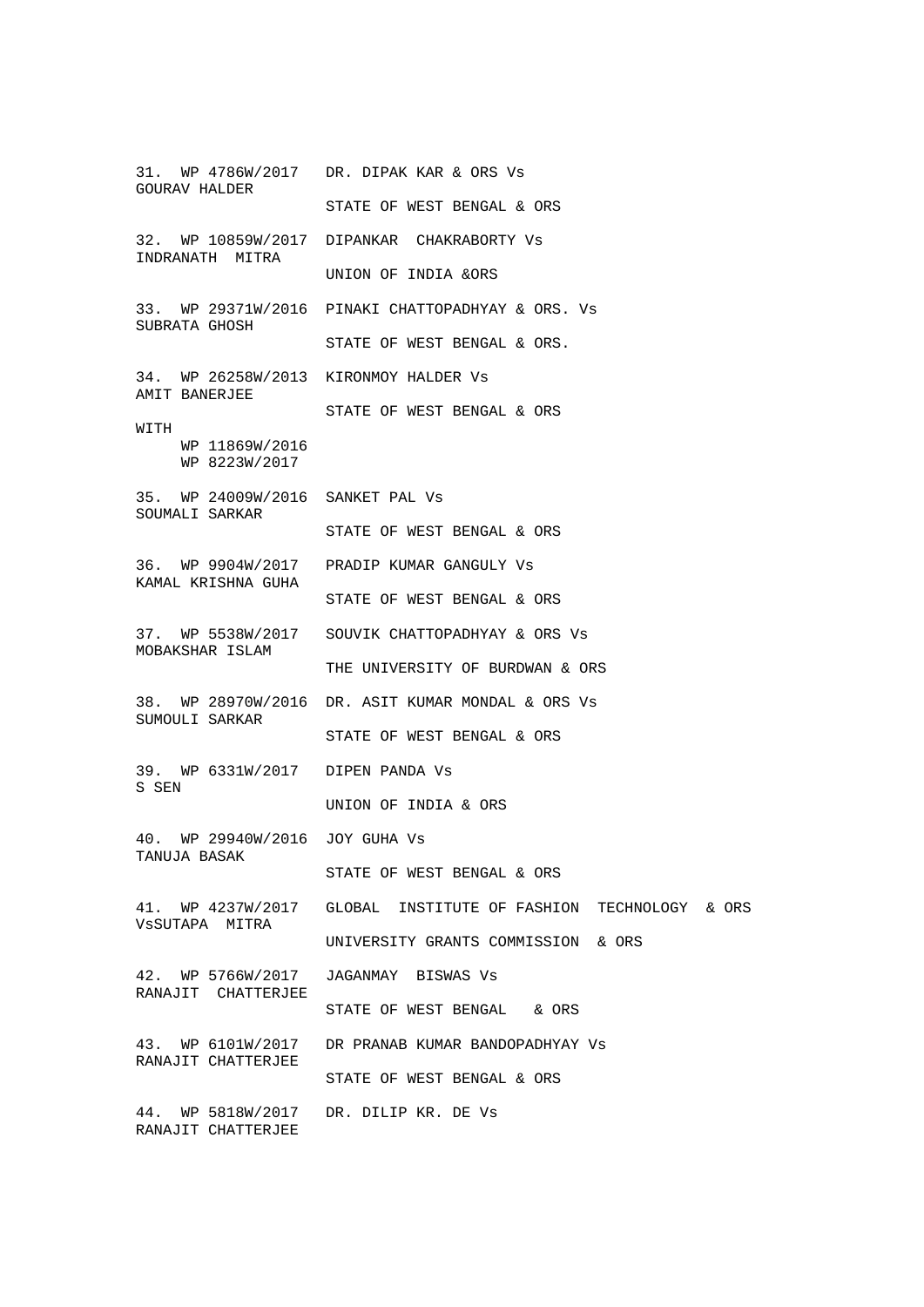STATE OF WEST BENGAL & ORS. 45. WP 15201W/2015 MONOJ CHOUDHURY Vs TANUJA BASAK STATE OF WEST BENGAL & ORS WITH WP 3687W/2017 46. WP 28380W/2016 ARPAN PAUL Vs SHARANYA CHATTERJEE THE VICE CHANCELLOR, PUNJAB TECHNICAL UNIVERSITY & ORS 47. WP 4976W/2016 DR. PRABAL PAL Vs RUBY MUKHERJEE W.B. DENTAL COUNCIL & ORS 48. WP 7105W/2016 BISWANATH KARMAKAR Vs I MITRA STATE OF WEST BENGAL & ORS 49. WP 6799W/2017 PRAXIS BUSINESS SCHOOL FOUNDATION & ANR Vs P ROY AICTE & ORS 50. WP 30355W/2016 SUSMITA DUTTA Vs FIRDOUS SAMIM STATE OF WEST BENGAL & ORS 51. WP 30179W/2016 SUVASRI BARMAN Vs TANUJA BASAK STATE OF WEST BENGAL & ORS OLD WRIT MATTERS ---------------- 52. WP 18944W/2005M DILIP KR. DAS Vs SONALI DEY W.B.S.E.B. GR-II (MOTION) -------------- 53. WP 12336W/2017 RAM BAHADUR PRADHAN Vs KANAI LAL SAMANTA STATE OF WEST BENGAL & ORS 54. WP 4782W/2017 DR. PRABAL PAL Vs RUBY MUKHERJEE UNION OF INDIA & ORS

55. WP 28219W/2016 DHIRESH DAS Vs DEBJANI GHOSAL STATE OF WEST BENGAL & ORS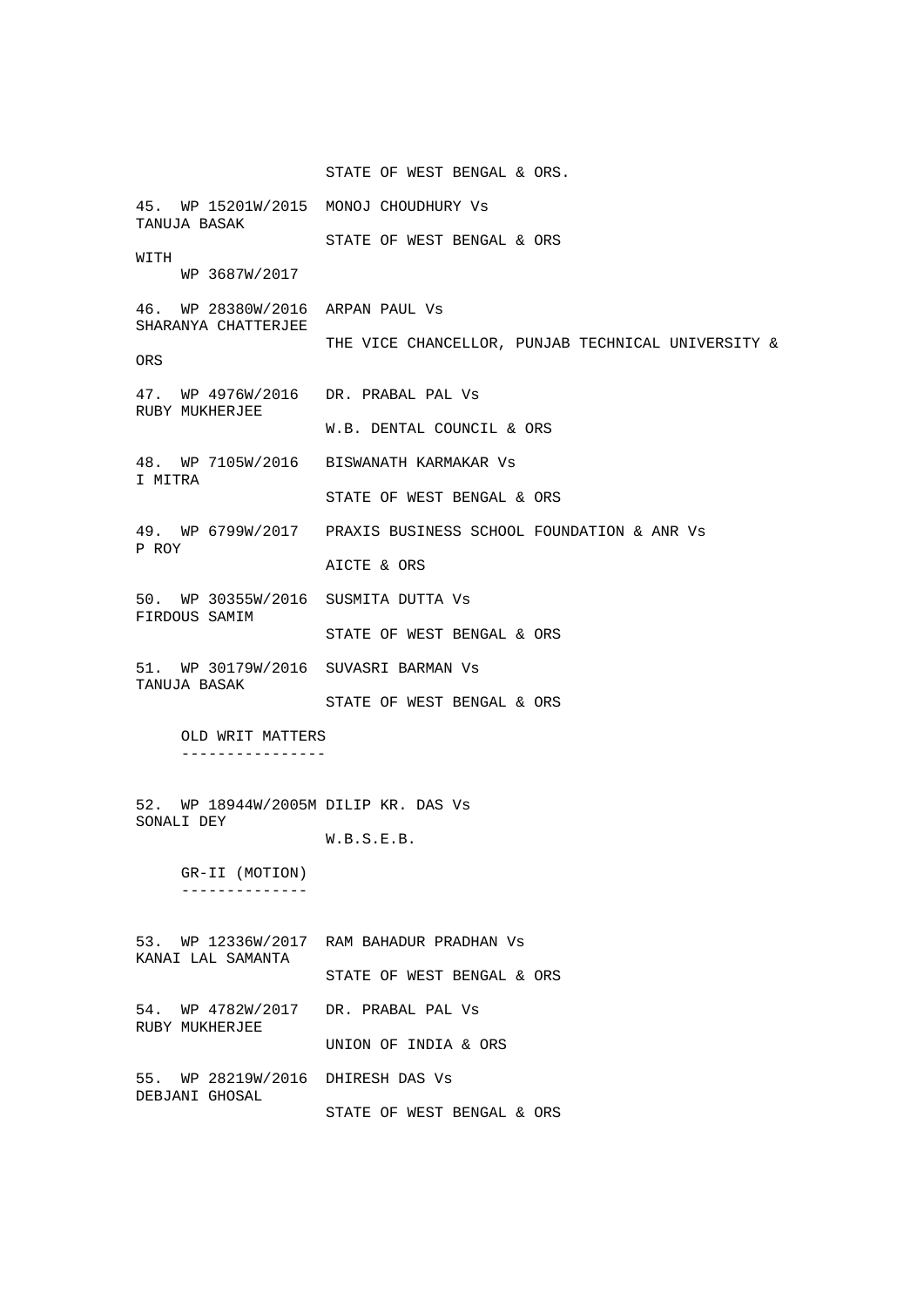56. WP 27388W/2014 SHAMPA PAN (SAMANTA) Vs P.K. CHATTERJEE STATE OF WEST BENGAL & ORS 57. WP 7421W/2017 SUMIT DEY & ORS Vs SAYAN SINHA UNION OF INDIA & ORS 58. WP 12312W/2017 ASOKE KUMAR DAS Vs SANDIP GHOSH STATE OF WEST BENGAL & ORS 59. WP 1657W/2017 GHANASHYAM MONDAL Vs MADAN MOHAN ROY CALCUTTA UNIVERSITY & ORS 60. WP 12065W/2017 AAKAASH DAS Vs TAPAN RAY STATE OF WEST BENGAL& ORS 61. WP 12510W/2017 SANTANU CHAKI Vs MADAN MOHAN ROY STATE OF WEST BENGAL & ORS 62. WP 11698W/2017 SANGHATI MONDAL Vs RAJ KUMAR SAIN STATE OF WEST BENGAL & ORS. 63. WP 12343W/2017 KASHI NATH DAS Vs SABITA KHUTIA (BHUNYA) STATE OF WEST BENGAL & ORS 64. WP 12345W/2017 RANJIT KUMAR CHATTERJEE Vs SABITA KHUTIA (BHUNYA) STATE OF WEST BENGAL & ORS 65. WP 12203W/2017 AMIT KR MANDAL Vs SABYASACHI HAZRA THE WEST BENGAL STATE UNIVERSITY & ORS 66. WP 11488W/2017 LINA BARDHAN & ORS Vs B DAS STATE OF WEST BENGAL & ORS 67. WP 988W/2017 NITAI CH. DAS Vs ARPA CHAKRABORTY STATE OF WEST BENGAL & ORS. 68. WP 9858W/2017 DR. ANUPAM MITRA Vs SMITA PAL STATE OF WEST BENGAL & ORS 69. WP 6157W/2017 SAPTARSHI PAL Vs BIMALENDU DAS STATE OF WEST BENGAL & ORS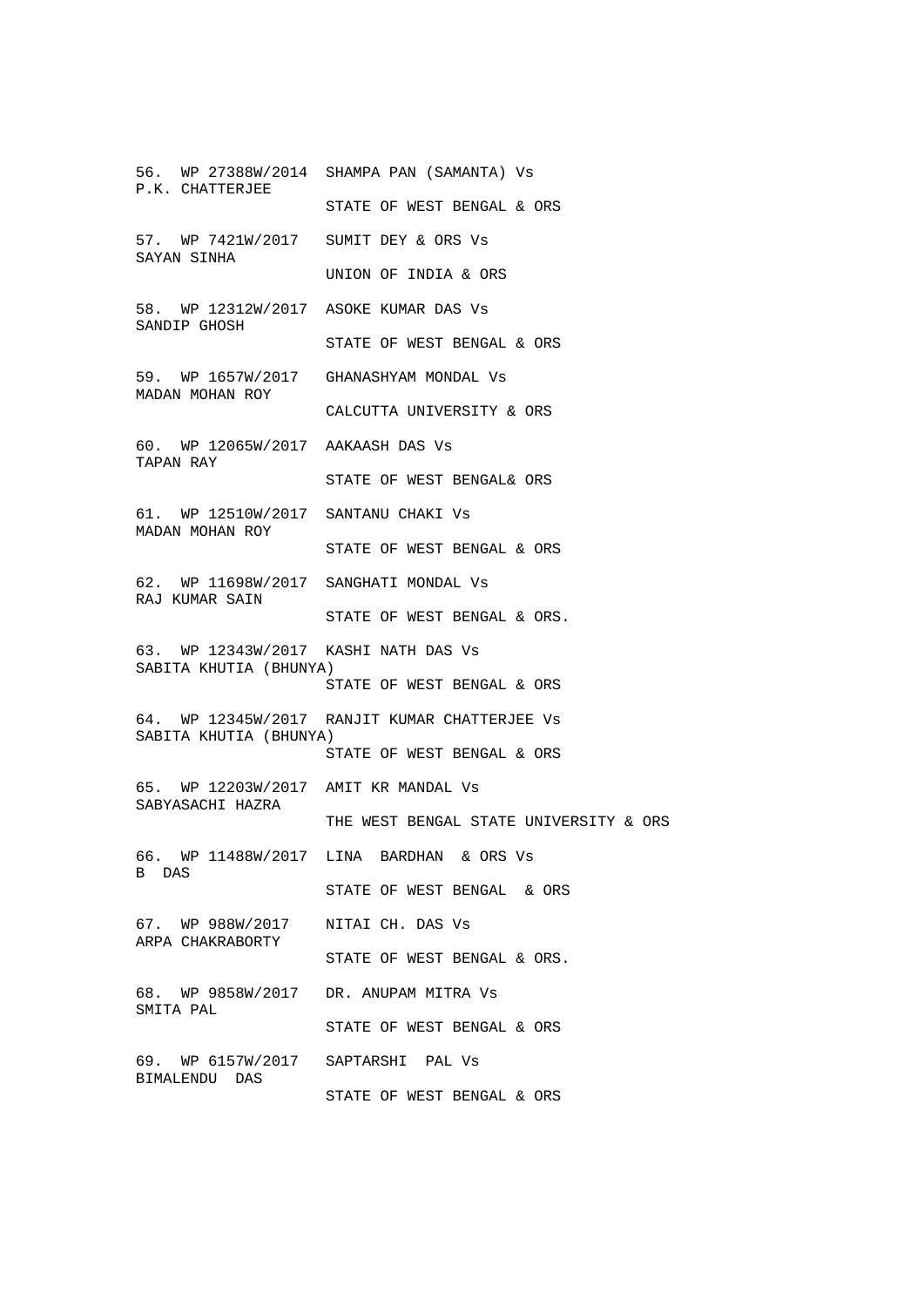70. WP 9686W/2017 SOLEMAN ALI KHAN PRI TEACHER'S TRNG INSTITUTE REP BY SECRE VsB BHUNIA STATE OF WEST BENGAL & ORS 71. WP 1368W/2017 NAMITA SARDAR Vs KASHINATH ROY STATE OF WEST BENGAL & ORS 72. WP 11592W/2017 AMIT KUMAR QUILA Vs BASABJIT BANERJEE STATE OF WEST BENGAL & ORS 73. WP 14050W/2017 AMITAVA CHATTERJEE Vs TAPATI SAMANTA STATE OF WEST BENGAL & ORS 74. WP 3023W/2017 UDAY SINGH Vs ABHISHEK BISWAS STATE OF WEST BENGAL & ORS. 75. WP 4740W/2017 SISIR KUMAR TA Vs SANDIP GHOSH THE DIRECTOR OF TECHNICAL EDUCTION & ORS 76. WP 8659W/2017 ASIT KUMAR CHONGDAR Vs ALOK KUMAR PAUL STATE OF WEST BENGAL & ORS 77. WP 8415W/2017 BHUWAN SINGH CHHETRI Vs RAJLAKSHMI GHATAK STATE OF WEST BENGAL & ORS 78. WP 7539W/2017 PRATIMA GHOSH Vs BHAGBAT CHAUDHURI STATE OF WEST BENGAL & ORS 79. WP 7922W/2017 RAMA MUKHERJEE CHAKRABORTY & ANR Vs G S DE STATE OF WEST BENGAL & ORS 80. WP 6726W/2017 MRINAL KANTI ROY Vs SUMAN SEHANABIS (MONDAL) STATE OF WEST BENGAL & ORS 81. WP 7430W/2017 PRANABENDU CHAKRABORTY Vs MOUSUMI BHOWAL STATE OF WEST BENGAL& ORS 82. WP 8413W/2017 USHA RAI Vs RAJLAKSJMI GHATAK STATE OF WEST BENGAL & ORS 83. WP 6728W/2017 UJJWAL MODAK & ORS Vs SUMAN SEHANABIS (MONDAL) STATE OF WEST BENGAL & ORS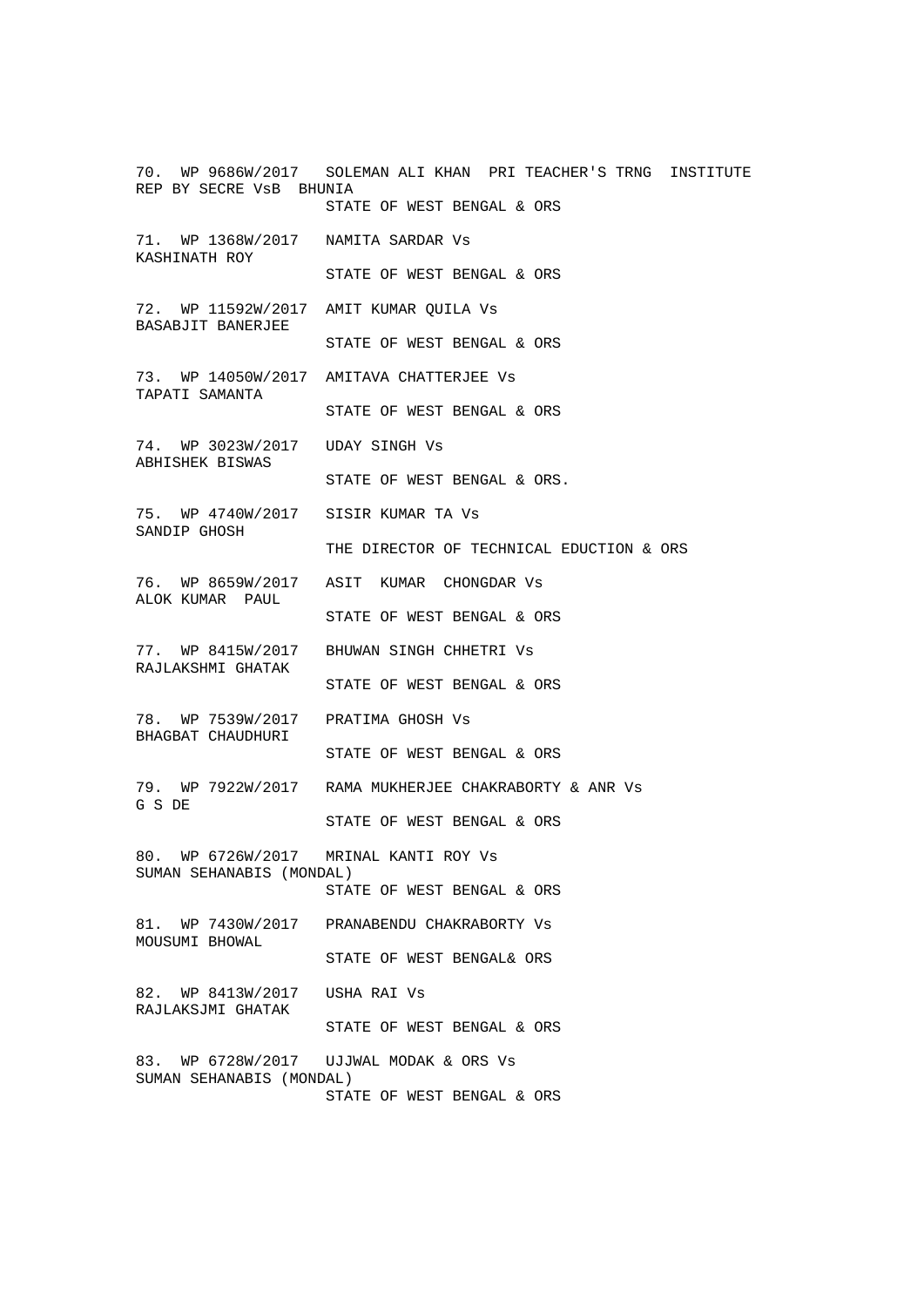84. WP 7843W/2017 CHANDAN KR. DUTTA Vs UTTAM KR. DE THE PR. SEC. GOVT. OF WB & ORS. 85. WP 7700W/2017 AMALES JANA Vs KAUSTUV MISHRA STATE OF WEST BENGAL & ORS 86. WP 7848W/2017 RAM NARAYAN DUTTA Vs UTTAM KR. DE THE PR. SEC. GOVT. OF WB & ORS. 87. WP 8105W/2015 SUKHENDU KUMAR DAS Vs VASWATI CHAKRABORTY STATE OF WEST BENGAL & ORS 88. WP 8411W/2017 HARI PRASAD PRADHAN Vs RAJLAKSHMI GHATAK STATE OF WEST BENGAL & ORS 89. WP 7693W/2017 BHUJANGA BHUSAN KUNDU Vs KAUSTUV MISHRA STATE OF WEST BENGAL &ORS 90. WP 7689W/2017 DINABANDHU RAY Vs KAUSTUV MOSHRA STATE OF WEST BENGAL & ORS 91. WP 7696W/2017 TARAPADA BERA Vs KAUSTUV MISHRA STATE OF WEST BENGAL & ORS 92. WP 8465W/2017 PREMANANDA DISABLED SCHOOL & ANR Vs PAPIYA BANERJEE STATE OF WEST BENGAL & ORS 93. WP 6355W/2017 PRATAP SENAPATI Vs BANDANA MAITY STATE OF WEST BENGAL & ORS 94. WP 6367W/2017 CHANDRANATH SEN Vs BANDANA MAITY STATE OF WEST BENGAL & ORS 95. WP 6371W/2017 KANAILAL ADAK Vs BANDANA MAITY STATE OF WEST BENGAL & ORS 96. WP 7048W/2017 ANKITA KUMAR Vs O A MONDAL STATE OF WEST BENGAL & ORS 97. WP 7118W/2017 SHOUBHIK KUNDU Vs A PATRA STATE OF WEST BENGAL & ORS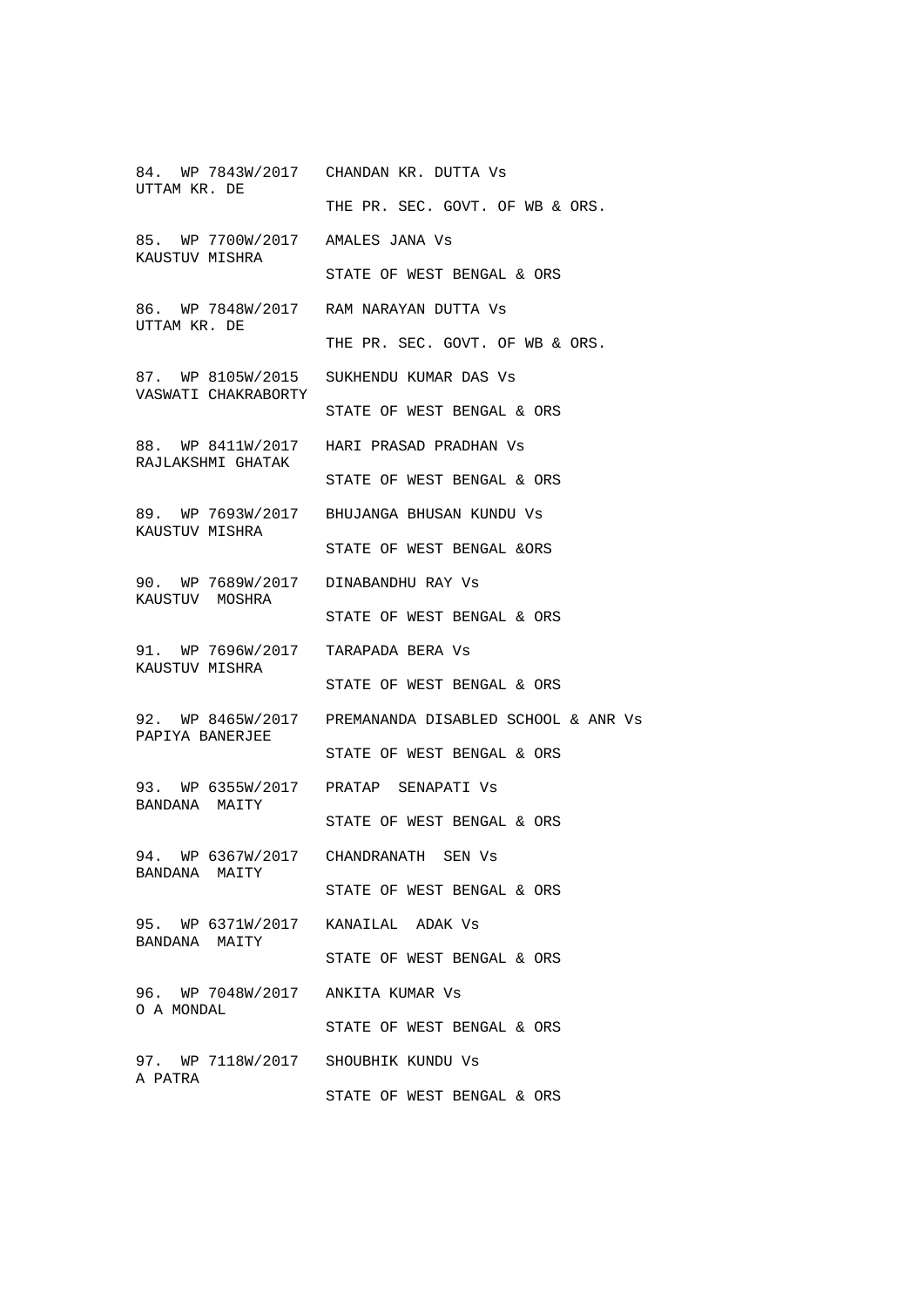98. WP 7465W/2017 SOUMENDRANATH BHOWMICK Vs PARAMITA SAHU THE UNIVERSITY OF NORTH BENGAL &ORS 99. WP 6650W/2017 MINA CHAKRABORTY (GOSWAMI) Vs SANGEETA ROY STATE OF WEST BENGAL & ORS 100. WP 7069W/2017 SANAT KUMAR MONDAL Vs GAURAB KUMAR BASU CALCUTTA UNIVERSITY & ORS 101. WP 6647W/2017 BISHAKHA SARKAR (MONDAL) Vs SANGEETA ROY STATE OF WEST BENGAL & ORS 102. WP 6641W/2017 ARATI SARKAR (KUNDU) Vs SANGEETA ROY STATE OF WEST BENGAL & ORS 103. WP 6645W/2017 SHIBANI BISWAS Vs SANGEETA ROY STATE OF WEST BENGAL & ORS 104. WP 3287W/2017 SUMAN DAS Vs TANUJA BASAK STATE OF WEST BENGAL & ORS. 105. WP 7071W/2017 BIMAL HALDER Vs GAURAB KUAMR BASU CALCUTTA UNIVERSITY & ORS 106. WP 7067W/2017 MD RAFIKUR RAHAMAN GAZI Vs GAURAV KUMAR BASU CALCUTTA UNIVERSITY & ORS 107. WP 7065W/2017 BHARATI NASKAR Vs GAURAV KUMAR BASU CALCUTTA UNIVERSITY & ORS 108. WP 6849W/2017 MAHESWAR MANDI Vs RAJLAKSHMI GHATAK STATE OF WEST BENGAL & ORS 109. WP 55W/2017 MIMI BANERJEE Vs SUJIT KR CHAKRABORTI UNION OF INDIA & ORS 110. WP 12488W/2015 SANGHAMITRA SAHU Vs LAKSHMINATH BHATTACHARYA STATE OF WEST BENGAL & ORS **WITH**  WP 9496W/2015 111. WP 28746W/2016 ANJAN KUMAR GHOSH Vs TAPAN KUMAR DUTTA STATE OF WEST BENGAL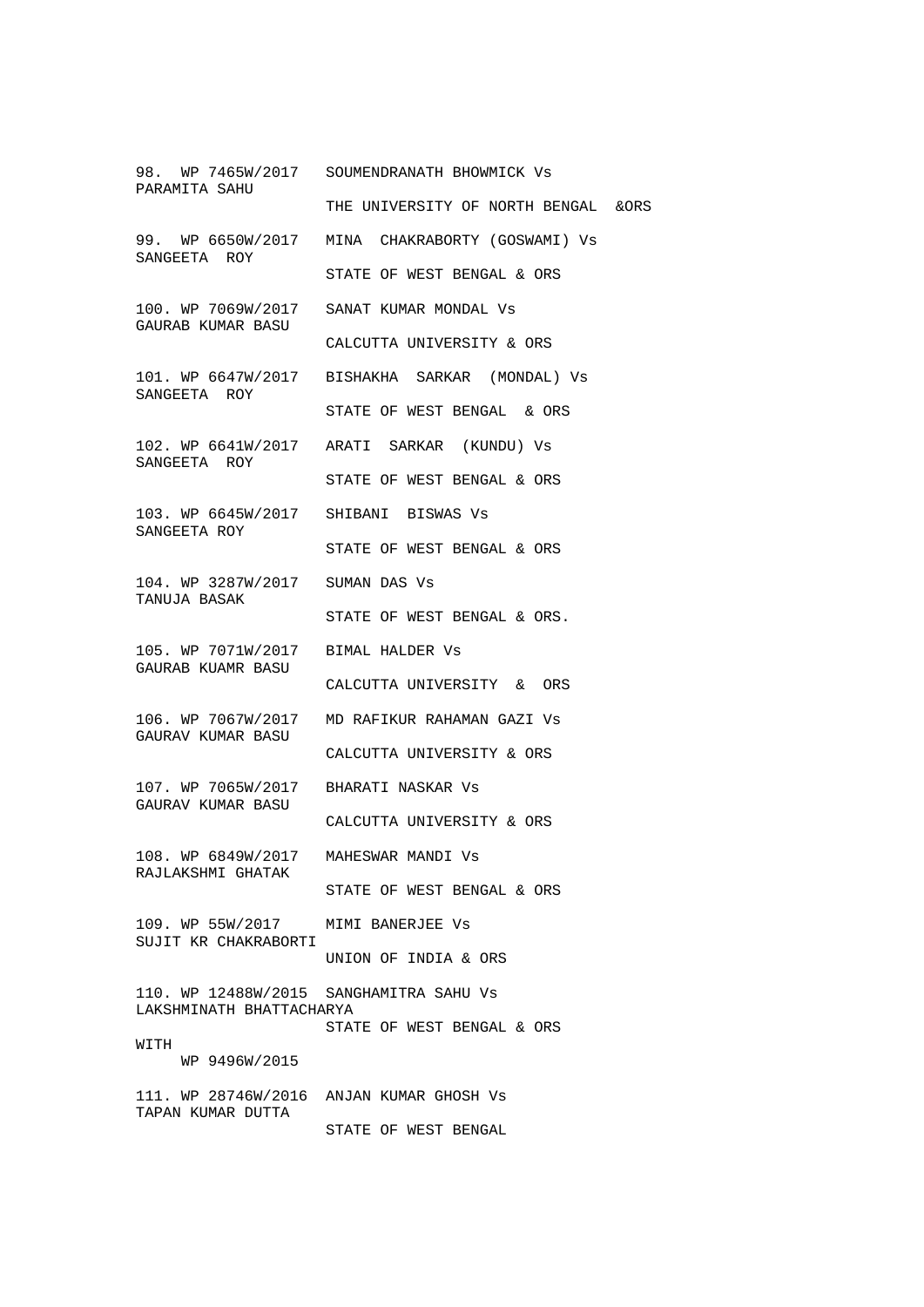112. WP 6184W/2017 SUBRATA SEN Vs BAIDURYA GHOSAL THE PRINCIPAL, NARULA INSTITUTE OF TECHNOLOGY & ORS 113. WP 5763W/2017 DR SUKUMAR MAL Vs SUMOULI SARKAR STATE OF WEST BENGAL & ORS 114. WP 11446W/2017 SUMONA ROY Vs ANIMESH PAUL STATE OF WEST BENGAL & ORS 115. WP 11412W/2017 SAGAR PAUL Vs BANDANA MAITY STATE OF WEST BENGAL & ORS 116. WP 29993W/2016 APARNA DUTTA Vs SOURAV MITRA STATE OF WEST BENGAL & ORS 117. WP 10969W/2017 SUSANTA KUMAR ARI & ORS Vs KRISHNENDU BERA UNIVERSTY OF CALCUTTA & ORS 118. WP 10953W/2017 DR. SRI NARAYAN OJHA Vs SHRABONI SARKAR UNION OF INDIA & ORS 119. WP 14805W/2015 MS SWAPNA GUHA Vs SK NIZAMUDDIN STATE OF WEST BENGAL & ORS 120. WP 12090W/2017 SEEMA SEN Vs SABARNEE CHATTERJEE UNION OF INDIA & ORS. 121. WP 4541W/2017 RUPCHAND NASKAR Vs SAMBHU NATH SARDAR STATE OF WEST BENGAL & ORS. 122. WP 16685W/2015 SRIBAS HALDAR Vs MD YOUNUSH MONDAL UNIVERSITY OF KALYANI & ORS 123. WP 29444W/2014F ABUL FAZAL Vs S.C. HAJRA STATE OF WEST BENGAL & ORS WITH CAN 1163/2015 CAN 11929/2015 CAN 3894/2016 ANALOGOUS LIBRARY MATTERS -------------------------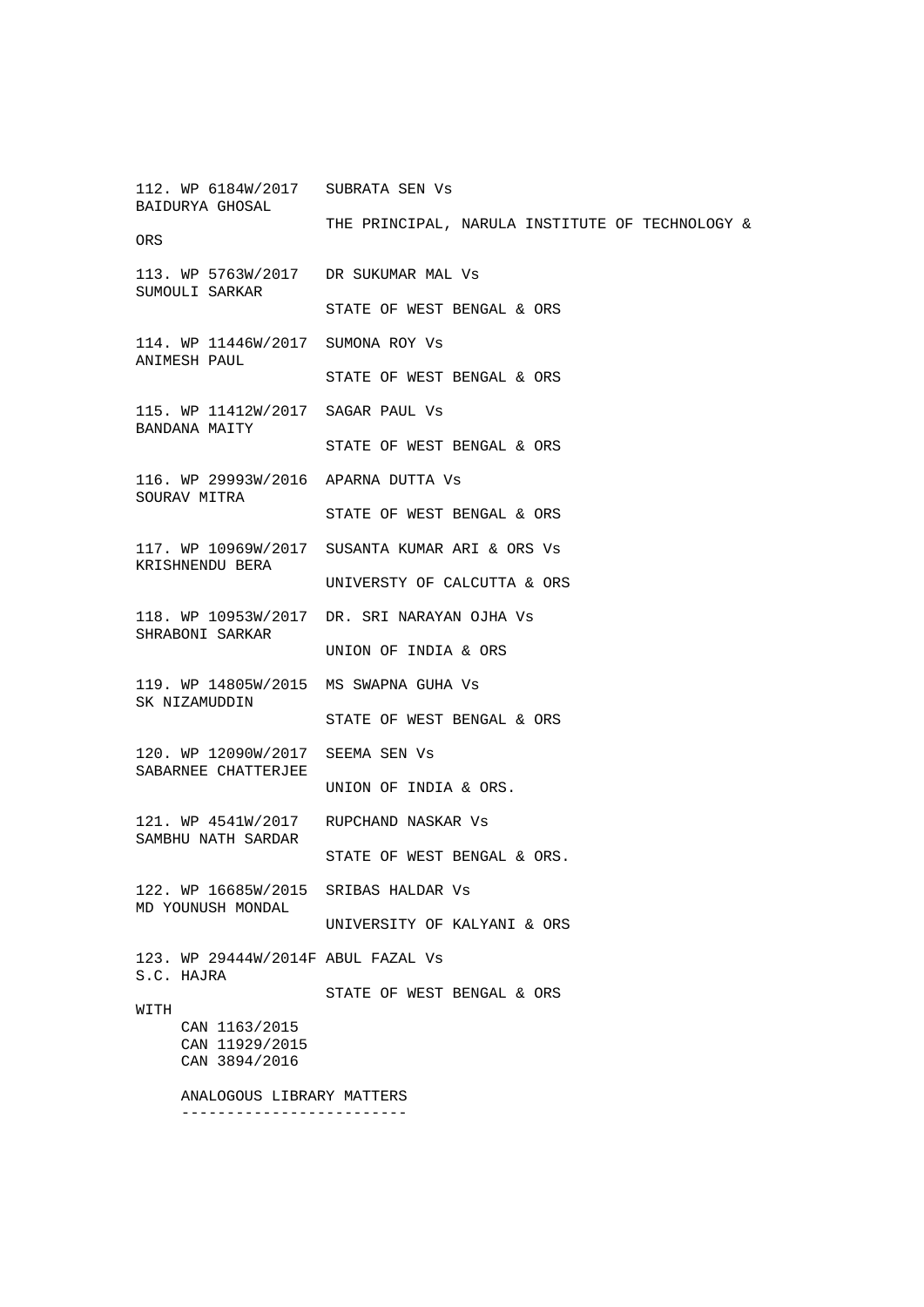124. WP 6334W/2017 SUBHRA GUHA Vs MOUSUMI BHOWAL STATE OF WEST BENGAL & ORS 125. WP 6375W/2017 SMT. MANJUSHREE MAJUMDER (DUTTA) Vs MOUSUMI BHOWAL STATE OF WEST BENGAL & ORS. 126. WP 6376W/2017 PINAK KANTI NAG Vs MOUSUMI BHOWAL STATE OF WEST BENGAL & ORS 127. WP 6378W/2017 BINOY KR BISWAS Vs MOUSUMI BHOWAL STATE OF WEST BENGAL & ORS 128. WP 6379W/2017 RAJAT DAS Vs MOUSUMI BHOWAL STATE OF WEST BENGAL & ORS 129. WP 6380W/2017 BHAGIRATH ROY Vs MOUSUMI BHOWAL STATE OF WEST BENGAL & ORS. 130. WP 6369W/2017 SMT. BANI BISWAS PODDAR Vs MOUSUMI BHOWAL STATE OF WEST BENGAL & ORS. 131. WP 6372W/2017 RATNABALI NEOGI Vs MOUSUMI BHOWAL STATE OF WEST BENGAL & ORS 132. WP 6370W/2017 SRI KSHITISH CHANDRA ROY Vs MOUSUMI BHOWAL STATE OF WEST BENGAL & ORS 133. WP 6358W/2017 KUMUD RANJAN ROY Vs MOUSUMI BHOWAL STATE OF WEST BENGAL & ORS 134. WP 6366W/2017 SUBHASISH PODDAR Vs MOUSUMI BHOWAL STATE OF WEST BENGAL & ORS. 135. WP 6363W/2017 SMT. ANINDITA SIL SARMA (SARKAR) Vs MOUSUMI BHOWAL STATE OF WEST BENGAL & ORS 136. WP 6373W/2017 AMAL KUMAR TARAFDER Vs MOUSUMI BHOWAL STATE OF WEST BENGAL & ORS. 137. WP 6359W/2017 SMT. SNIGDHA BASU BARUI Vs MOUSUMI BHOWAL STATE OF WEST BENGAL & ORS.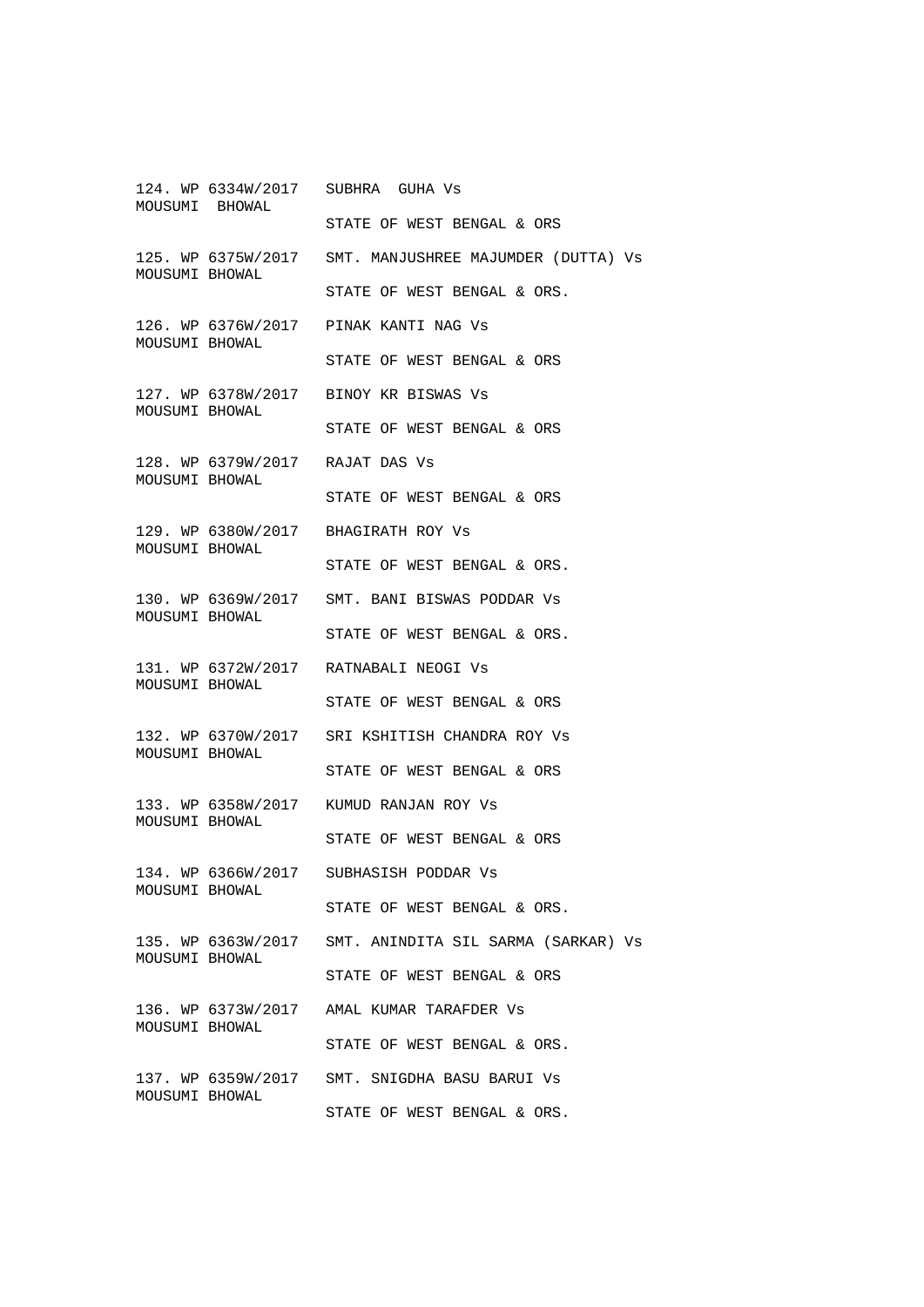138. WP 6361W/2017 SATYAJIT NARJINARY Vs MOUSUMI BHOWAL STATE OF WEST BENGAL & ORS 139. WP 6362W/2017 MANI BHUSAN ROY Vs MOUSUMI BHOWAL STATE OF WEST BENGAL & ORS. 140. WP 6377W/2017 SRI MANOJ RAY Vs MOUSUMI BHOWAL STATE OF WEST & ORS 141. WP 6349W/2017 SHYAMA PRASAD SADHYA Vs MOUSUMI BHOWAL STATE OF WEST BENGAL & ORS 142. WP 6347W/2017 MANTOSH CHANDRA SARKAR Vs MOUSUMI BHOWAL STATE OF WEST BENGAL & ORS 143. WP 6352W/2017 TAPAS KUMAR SARKAR Vs MOUSUMI BHOWAL STATE OF WEST BENGAL & ORS. 144. WP 6344W/2017 SUKLA SEN Vs MOUSUMI BHOWAL STATE OF WEST BENGAL & ORS 145. WP 6337W/2017 ASHIM KUMAR MAITRA Vs MOUSUMI BHOWAL STATE OF WEST BENGAL & ORS 146. WP 6345W/2017 KRISHNA BHATTACHARJEE Vs MOUSUMI BHOWAL STATE OF WEST BENGAL & ORS 147. WP 6341W/2017 SHYAMAL BHATTACHARYA Vs MOUSUMI BHOWAL STATE OF WEST BENGAL & ORS 148. WP 8886W/2017 MD. MATIUR RAHAMAN Vs MOUSUMI BHOWAL STATE OF WEST BENGAL & ORS 149. WP 9065W/2017 PRABIR CHAKRABORTI Vs MOUSUMI BHOWAL STATE OF WEST BENGAL & ORS 150. WP 8888W/2017 TAPAN KUMAR GHOSH Vs MOUSUMI BHOWAL STATE OF WEST BENGAL & ORS 151. WP 8876W/2017 ALIP KUMAR DAS Vs MOUSUMI BHOWAL STATE OF WEST BENGAL & ORS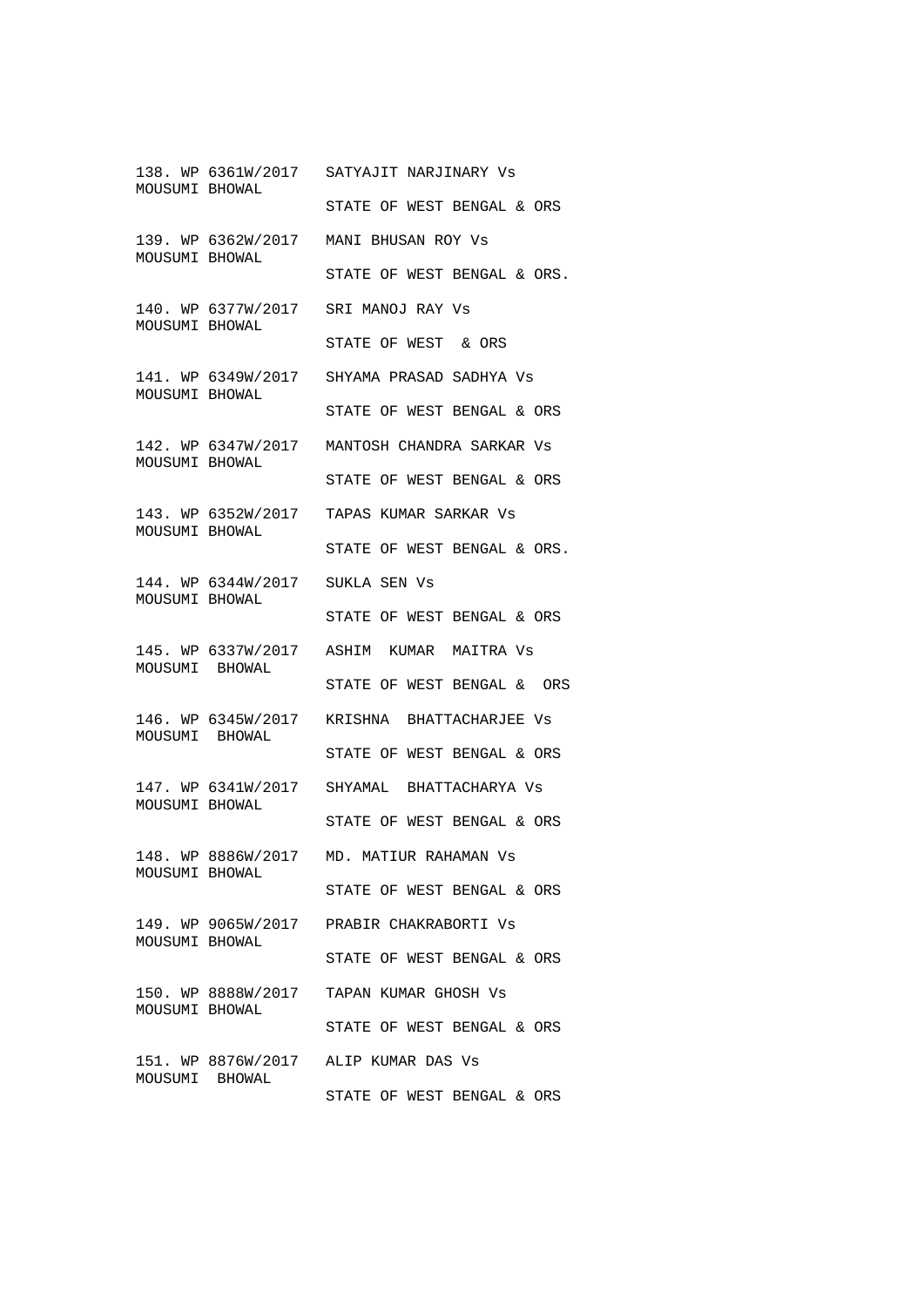152. WP 8877W/2017 DILIP KUMAR DAS Vs MOUSUMI BHOWAL STATE OF WEST BENGAL & ORS 153. WP 8878W/2017 BISWAJIT DASGUPTA Vs MOUSUMI BHOWAL STATE OF WEST BENGAL & ORS 154. WP 8882W/2017 MANIK SINGHA Vs MOUSUMI BHOWAL STATE OF WEST BENGAL & ORS 155. WP 8883W/2017 JAGANNATH DUTTA Vs MOUSUMI BHOWAL STATE OF WEST BENGAL & ORS 156. WP 8885W/2017 GURUPADA DAS Vs MOUSUMI BHOWAL STATE OF WEST BENGAL & ORS 157. WP 8875W/2017 NITAI CHANDRA CHANDRA Vs MOUSUMI BHOWAL STATE OF WEST BENGAL & ORS 158. WP 11266W/2017 SHEELA GURUNG Vs MOUSUMI BHOWAL STATE OF WEST BENGAL & ORS 159. WP 11279W/2017 ANJAN GHOSH Vs MOUSUMI BHOWAL STATE OF WEST BENGAL & ORS 160. WP 11274W/2017 GEETA TAMANG Vs MOUSUMI BHOWAL STATE OF WEST BENGAL & ORS 161. WP 11271W/2017 LHADEN BHUTIA Vs MOUSUMI BHOWAL STATE OF WEST BENGAL & ORS 162. WP 11265W/2017 DILIP KR PRADHAN Vs MOUSUMI BHOWAL STATE OF WEST BENGAL & ORS 163. WP 11256W/2017 NAJAN KLUMAR MAITRA Vs SWAPAN MAITY STATE OF WEST BENGAL & ORS 164. WP 8663W/2017 KUNTAL KUMAR DATTA Vs DILIP KUMAR SHYAMAL STATE OF WEST BENGAL & ORS 165. WP 8661W/2017 PUSPENDU SEKHAR NASKAR Vs DILIP KUMAR SHYAMAL STATE OF WEST BENGAL & ORS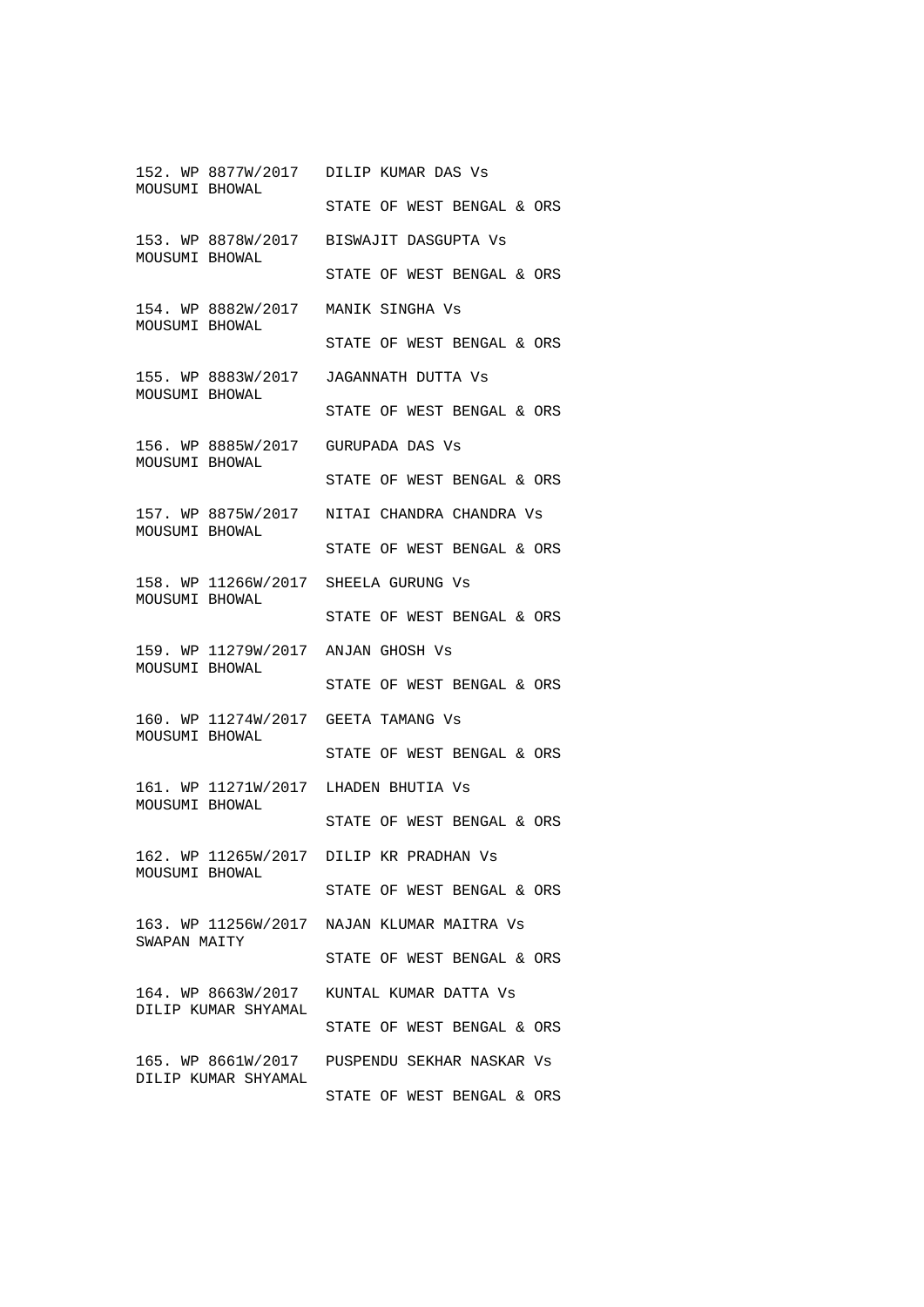166. WP 8658W/2017 ANJAN KUMAR BERA Vs DILIP KUMAR SHYAMAL STATE OF WEST BENGAL & ORS 167. WP 8653W/2017 PRANAB KUMAR SAU Vs DILIP KUMAR SHYAMAL STATE OF WEST BENGAL & ORS 168. WP 8654W/2017 ASHOK KUMAR PANDA Vs SWAPAN MAITY STATE OF WEST BENGAL & ORS 169. WP 8660W/2017 CHINMOYEE SHARMA Vs SWAPAN MAITY STATE OF WEST BENGAL & ORS 170. WP 8652W/2017 RABISANKAR SETH Vs SWAPAN MAITY STATE OF WEST BENGAL & ORS 171. WP 8651W/2017 SITAL MONDAL Vs DILIP KUMAR SHYAMAL STATE OF WEST BENGAL & ORS NEW MOTION ---------- 172. WP 7599W/2017 MUKTI PADA GHOSH Vs SAURABH GUHATHAKURATA UNION OF INDIA & ORS 173. WP 5096W/2017 TAPAN KR MONDAL Vs S DAS GUPTA STATE OF WEST BENGAL & ORS 174. WP 8416W/2017 REKHA GHOSH Vs BISWAJIT DAS STATE OF WEST BENGAL & ORS 175. WP 8442W/2017 SOMNATH DUTTA Vs GOURAB KUMAR BASU THE CHIEF INFORMATION COMMISSIONER W B INFORMTN COMMSN & ORS 176. WP 8891W/2017 SUBHAJIT DAS Vs PRADIP KUMAR GHOSH STATE OF WEST BENGAL & ORS 177. WP 7592W/2017 SUSANTA HAZRA Vs SAURABH GUHATHAKURATA UNION OF INDIA & ORS 178. WP 7596W/2017 CHANDAN BHANDARI Vs SAURABH GUHATHAKRATA UNION OF INDIA & ORS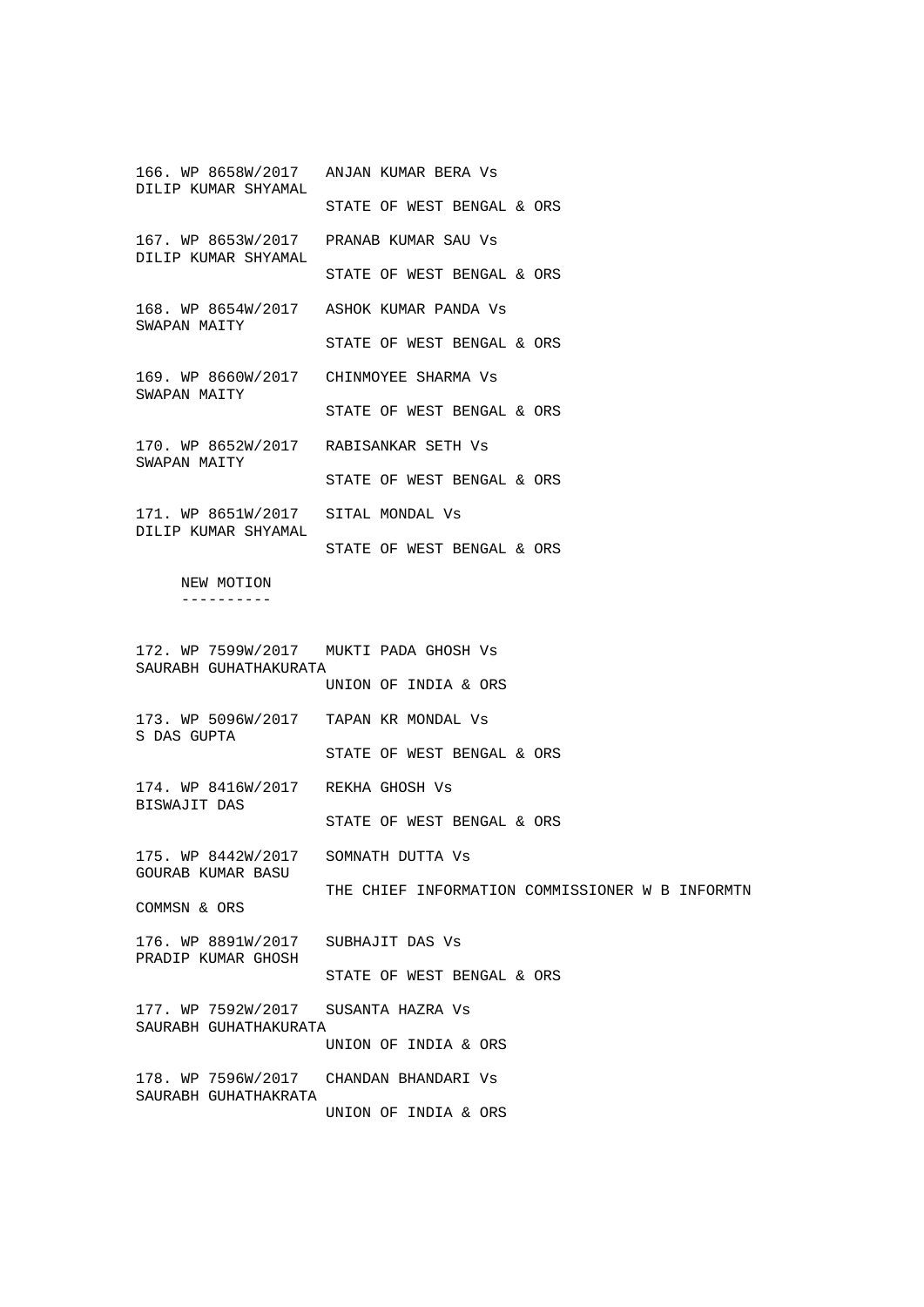179. WP 9639W/2017 DR. SATYA NARAYAN SARKAR Vs SAYAN SINHA UNION OF INDIA & ORS 180. WP 10743W/2017 DR SARMISTHA SARDAR Vs S JANA STATE OF WEST BENGAL & ORS 181. WP 10936W/2017 GAYATRI MANDAL Vs SREYASREE CHOWDHURY STATE OF WEST BENGAL & ORS 182. WP 10450W/2017 MD ABDUR RAZZAK AKUNZI & ANR Vs M CHATTERJEE STATE OF WEST BENGAL & ORS 183. WP 9484W/2017 ARGHYA MAITY@NIRMALYA MAITY Vs PRATIP KUMAR CHATTERJEE STATE OF WEST BENGAL & ORS 184. WP 9790W/2017 RABINDRANATH DEB BARMAN Vs JISHAN IQBAL HOSSAIN STATE OF WEST BENGAL & ORS. 185. WP 10424W/2017 ASISH KUMAR DAS Vs KRISHNENDU BERA THE UNIVERSITY OF CALCUTTA REP. BY THE REGISTRAR & ORS 186. WP 10970W/2017 GOPAL CHANDRA ROY CHOUDHURY Vs K. BERA UNICERSITY OF CALCUTTA & ORS 187. WP 10846W/2017 DR SASANKAR SEKHAR BASU Vs G F HOSSAIN STATE OF WEST BENGAL & ORS 188. WP 12848W/2017 DIYA CHAKRABORTY Vs MANASH HALDER WEST BENGAL STATE UNIVERSITY & ORS 189. WP 12874W/2017 SUDIPTA MAITI Vs JAYANTA SAMANTA STATE OF WEST BENGAL & ORS 190. WP 12983W/2017 SWAGATA BAG Vs KARTICK KUMAR ROY VIDYASAGAR UNIVERSITY & ORS 191. WP 12338W/2017 AYAN KUMAR BHOWMIK Vs KANAI LAL SAMANTA STATE OF WEST BENGAL & ORS 192. WP 4387W/2017 MRS RITUPARNA SARKAR Vs KUSHAL CHATTERJEE STATE OF WEST BENGAL & ORS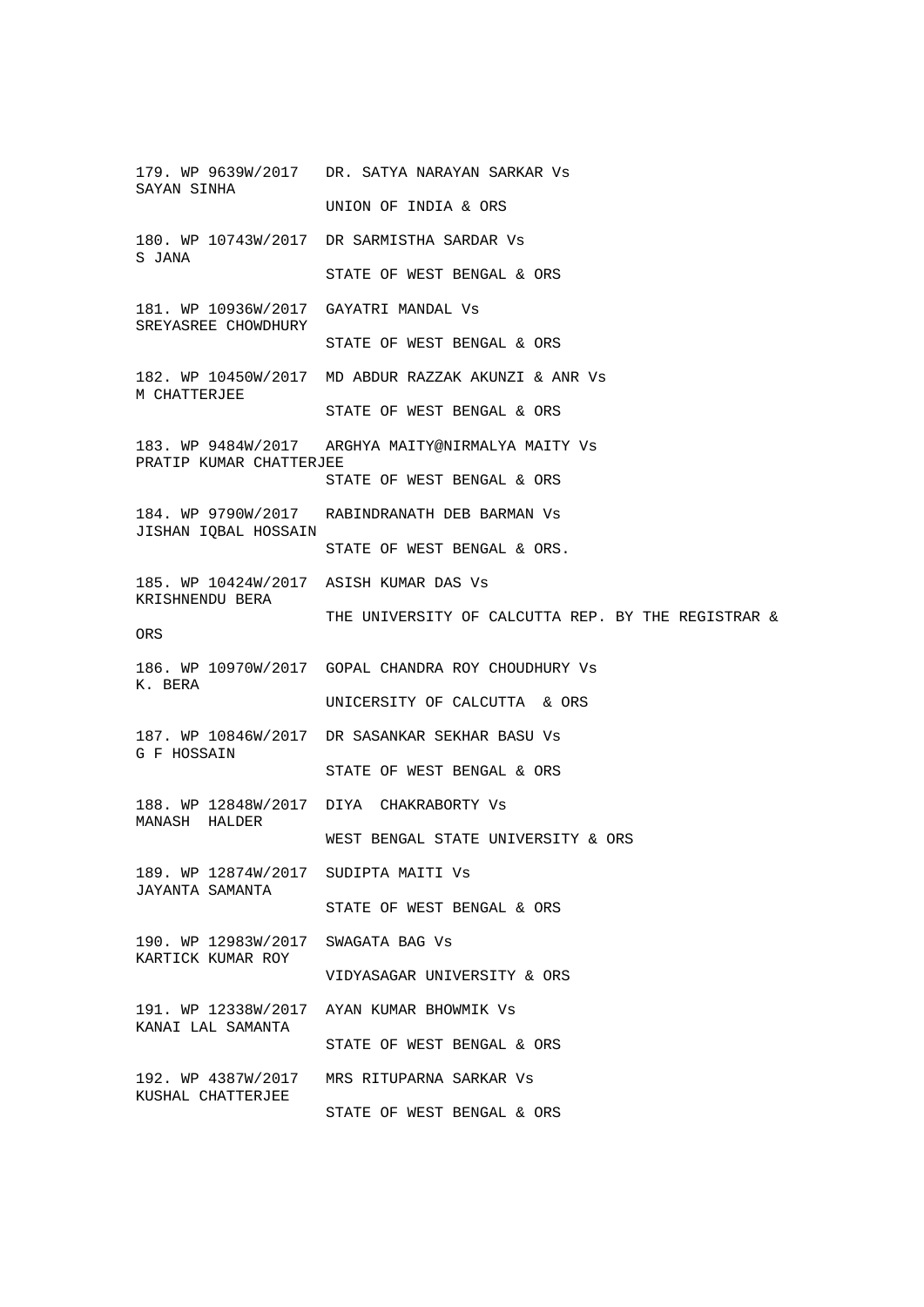193. WP 9644W/2017 BIMAN BANERJEE Vs ARITRA SHANKAR RAY STATE OF WEST BENGAL & ORS 194. WP 5927W/2017 NITYA MONDAL Vs TIMIR BARAN SAHA STATE OF WEST BENGAL & ORS 195. WP 793W/2017 SUNANDA MOULIK Vs PINKI HALDAR STATE OF WEST BENGAL & ORS. 196. WP 5114W/2017 SOMNATH SADHUKHAN Vs MAHABOOB AHMED SOVARANI MEMORIAL COLLEGE, REP. BY ITS PRINCIPAL & ORS. 197. WP 6596W/2017 SRIMANTA GHOSH Vs A B GHOSH STATE OF WEST BENGAL & ORS 198. WP 8588W/2017 ILINA NAG(DASGUPTA) Vs SOUGATA MITRA STATE OF WEST BENGAL & ORS 199. WP 10770W/2017 ASHWINI KUMAR DAS Vs PRATIMA MISHRA STATE OF WEST BENGAL & ORS. 200. WP 10062W/2017 KARTICK GUPTA Vs KAMAL KRISHNA GUHA STATE OF WEST BENGAL & ORS 201. WP 9911W/2017 AINUL ALI Vs KAMAL KRISHNA GUHA STATE OF WEST BENGAL & ORS 202. WP 9908W/2017 NURHAMID SAHAJI Vs KAMAL KRISHNA GUHA STATE OF WEST BENGAL & ORS 203. WP 10584W/2017 ARUN KUMAR GHOSH Vs RAJES JANA STATE OF WEST BENGAL & ORS 204. WP 11370W/2017 TAPAN DAS GUPTA Vs DEBASHIS BANERJEE VISVA BHARATI UNIVERSITY & ORS 205. WP 12288W/2017 SAGAR CHAKRABORTY Vs ABHISHEK VERMA STATE OF WEST BENGAL & ORS 206. WP 12945W/2017 PARTHA BHATTACHARJEE Vs RANAJIT CHATTERJEE STATE OF WEST BENGAL & ORS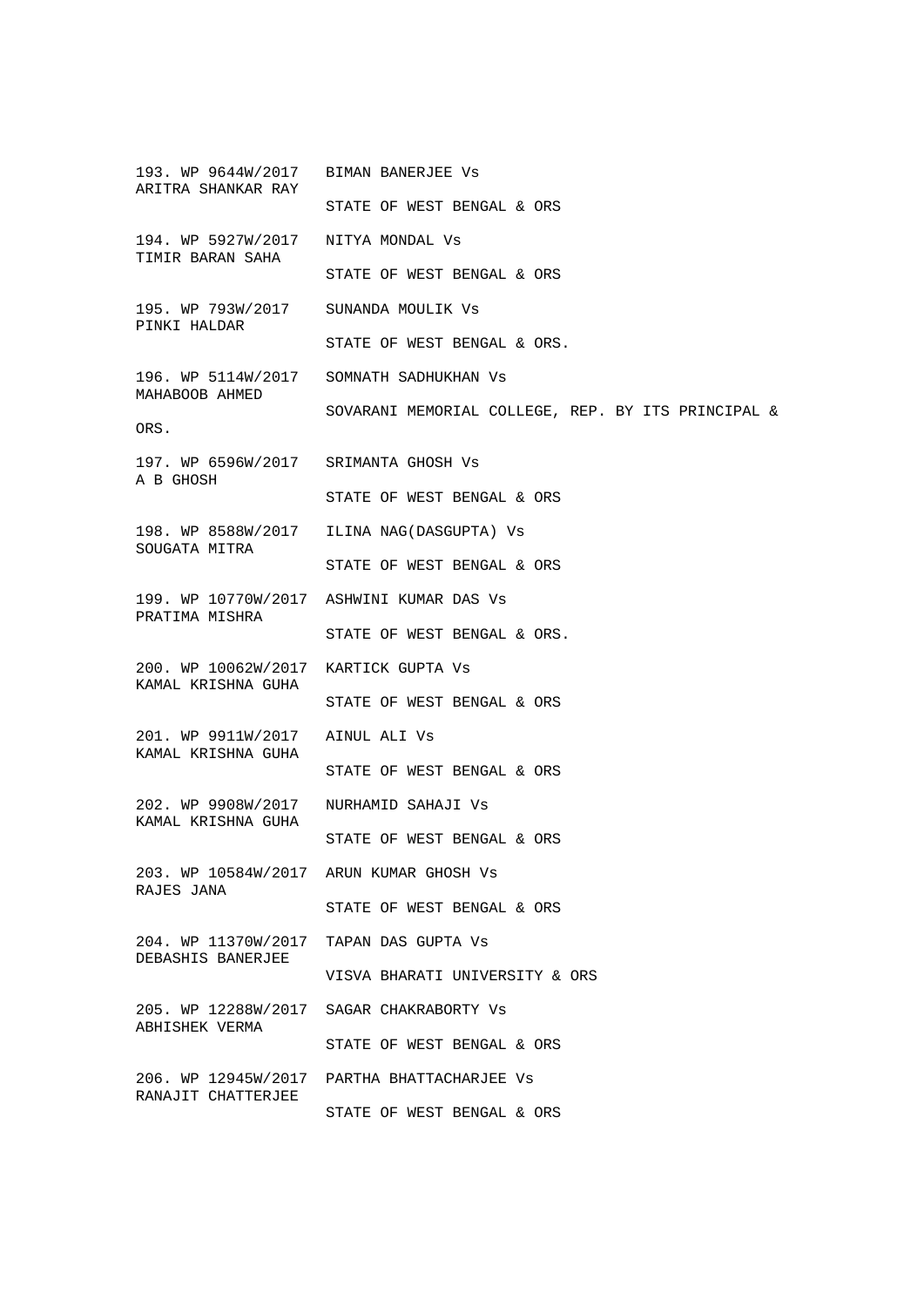207. WP 12998W/2017 DR SK MASUD HOSSAIN Vs GOURAB GHOSH STATE OF WEST BENGAL & ORS 208. WP 13379W/2017 ABHIMANU DEBSHARMA Vs AVIJIT CHAKRABORTY THE UNIVERSITY OF GOUR BANGA & ORS 209. WP 13420W/2017 MINA HATOI Vs SREYASREE CHOUDHURY STATE OF WEST BENGAL & ORS 210. WP 13421W/2017 ANAM CHANDRA KHILARI Vs SREYASREE CHOUDHURY STATE OF WEST BENGAL & ORS 211. WP 13422W/2017 CHANDRA MOHAN CHANDA Vs SREYASREE CHOUDHURY STATE OF WEST BENGAL & ORS 212. WP 13423W/2017 PULIN KR PANI Vs SREYASREE CHOUDHURY STATE OF WEST BENGAL & ORS 213. WP 13033W/2017 SUBHAM NANDI Vs G BANERJEE THE UNIV OF BURDWAN & ORS 214. WP 12187W/2017 CHAMPA RANI BAL Vs TANUJA BASAK STATE OF WEST BENGAL & ORS 215. WP 13194W/2017 TANUJA SARKAR(SAHA) Vs SIMANTIKA DASGUPTA STATE OF WEST BENGAL & ORS. 216. WP 13353W/2017 SK MAJIBAR RAHAMAN Vs MD MOJNU SK STATE OF WEST BENGAL & ORS 217. WP 13446W/2017 DR SHEIKH ASHFAQUL ALI Vs GOURAB GHOSH STATE OF WEST BENGAL & ORS 218. WP 13500W/2017 SATYAJIT NASKAR Vs DEBABRATA MONDAL STATE OF WEST BENGAL & ORS 219. WP 12915W/2017 PRANAB KUMAR DAS Vs K MISHRA STATE OF WEST BENGAL & ORS 220. WP 13154W/2017 SHABANA NASREEN Vs TANUJA BASAK STATE OF WEST BENGAL & ORS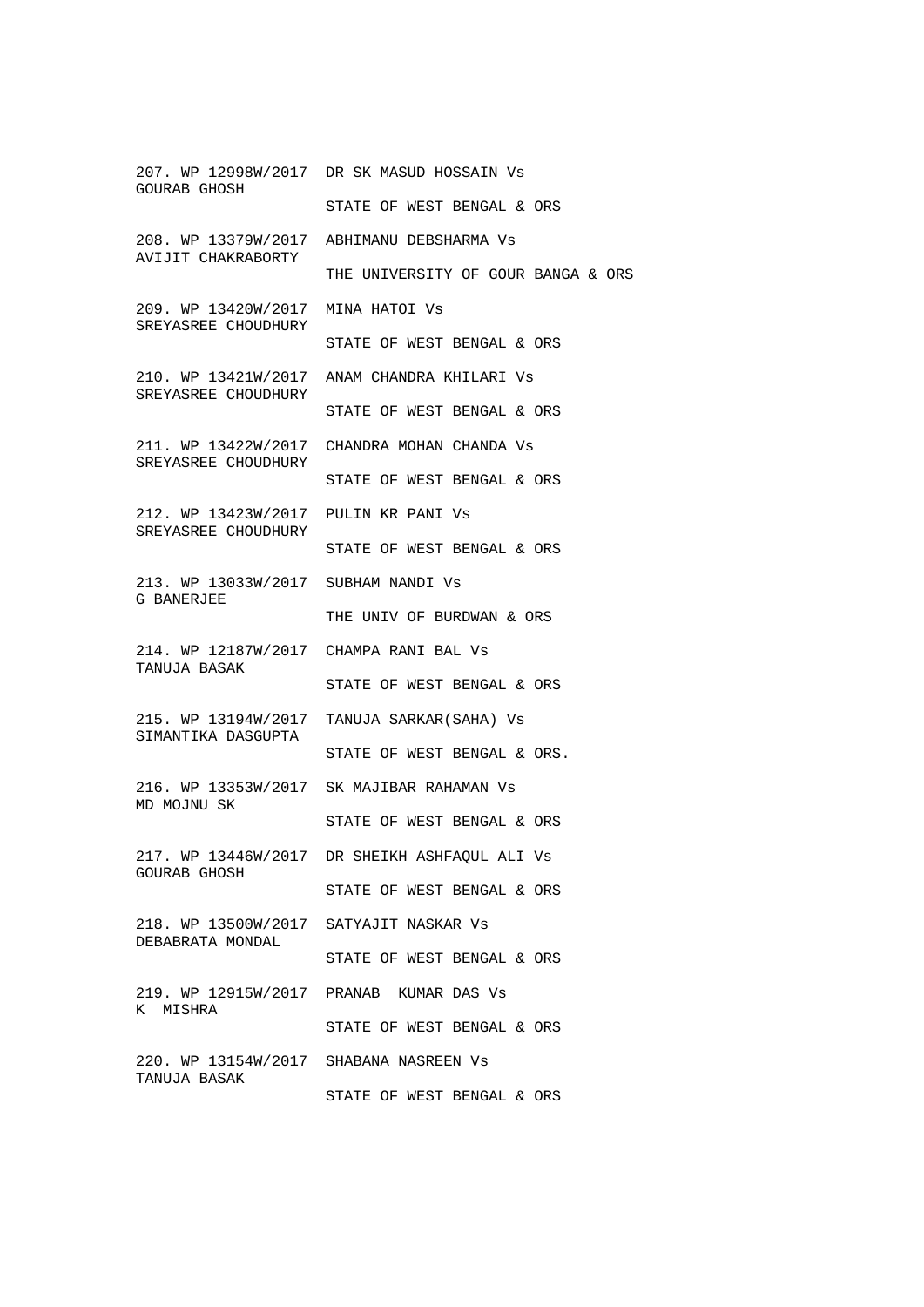221. WP 13158W/2017 AJOY KUMAR KARMAKAR Vs TANUJA BASAK STATE OF WEST BENGAL & ORS 222. WP 13689W/2017 KAUSHANI CHANDA Vs TATHAGATA MAJUMDAR STATE OF WEST BENGAL & ORS. 223. WP 13347W/2017 SURESH CONSTRUCTION PRIVATE LIMITED & ANR Vs DEBASISH KARMAKAR STATE OF WEST BENGAL & ORS 224. WP 13349W/2017 SURESH CONSTRUCTION PRIVATE LIMITED & ANR Vs DEBASISH KARMAKAR STATE OF WEST BENGAL & ORS 225. WP 13858W/2017 HARI SADHAN GUHA ROY Vs RANAJIT CHATTERJEE STATE OF WEST BENGAL &ORS 226. WP 13864W/2017 DR. BIMAL KUMAR BARAI Vs RANAJIT CHATTERJEE STATE OF WEST BENGAL &ORS 227. WP 13868W/2017 DR. DALIM KUMAR SENGUPTA Vs RANAJIT CHATTERJEE STATE OF WEST BENGAL &ORS 228. WP 13870W/2017 BISWANATH MAHAPATRA Vs RANAJIT CHATTERJEE STATE OF WEST BENGAL &ORS 229. WP 13891W/2017 DR..PRASANNA KUMAR MANDAL Vs RANJIT CHATTERJEE STATE OF WEST BENGAL & ORS 230. WP 13894W/2017 DR. DEBESH PAL Vs RANJIT CHATTERJEE STATE OF WEST BENGAL & ORS 231. WP 13897W/2017 DEBESH PAL Vs R. CHATTERJEE STATE OF WEST BENGAL & ORS 232. WP 13442W/2017 RAJAT KR ROY Vs MIHIR KUNDU STATE OF WEST BENGAL & ORS 233. WP 14015W/2017 SHUVOJEET BURMAN Vs SUSMITA CHATTERJEE UNIVERSITY OF BURDWAN & ORS 234. WP 14345W/2017 ATMA DEEP DUTTA Vs S. CHATTERJEE UNIVERSITY OF BURDWAN & ORS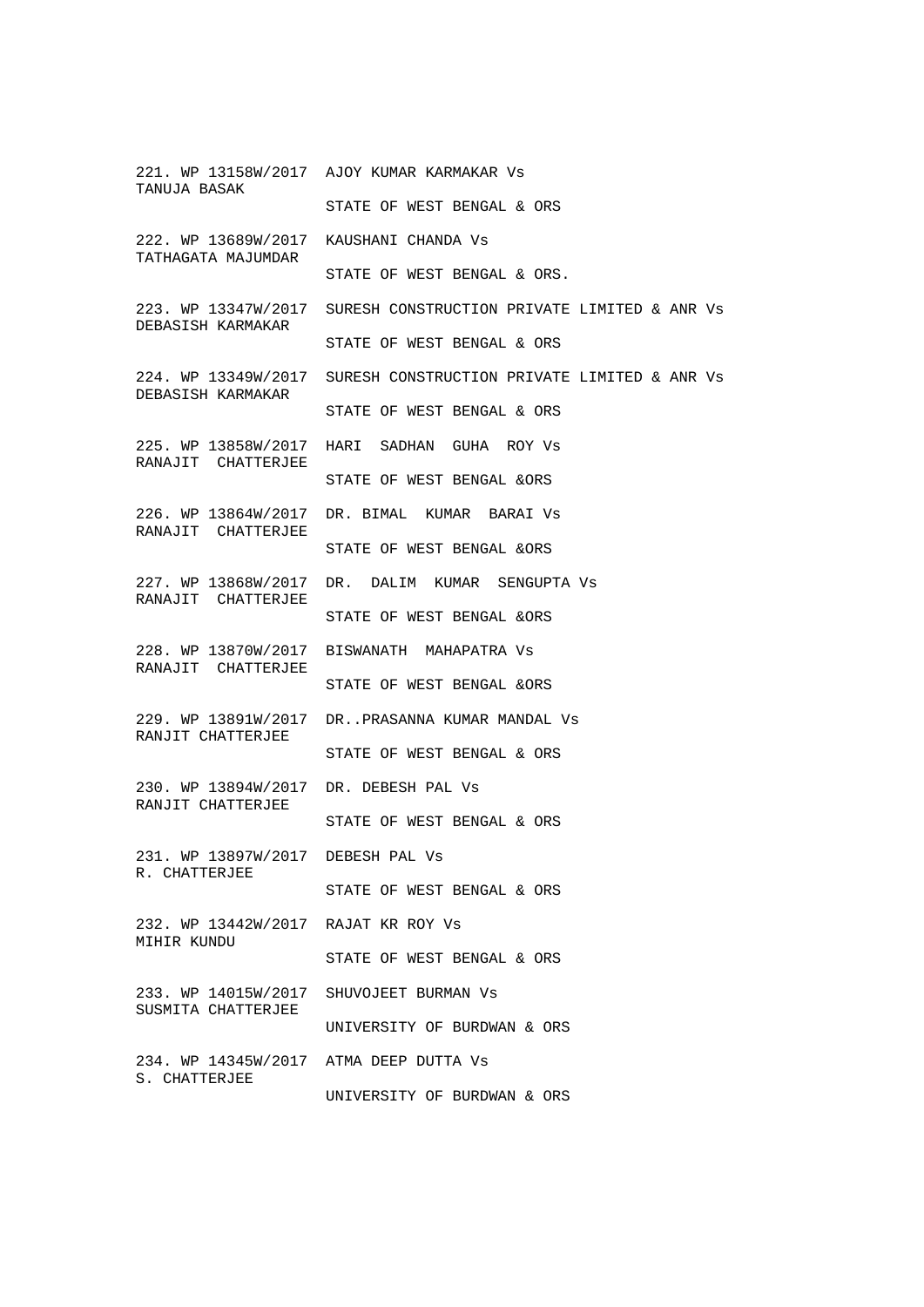235. WP 13995W/2017 DR. AMITABHA BISWAS Vs PAPIYA BANERJEE BIHANI STATE OF WEST BENGAL & ORS 236. WP 14076W/2017 DR SEKHAR CHANDRA SET Vs DR SEKHAR CHANDRA SET IN PERSON SECY MINISTRY OF CUL GOVT OF INDIA & ORS 237. WP 13884W/2017 RABINDRA NATH CHATTERJEE Vs SMITA PAL STATE OF WEST BENGAL & ORS 238. WP 14311W/2017 MANIKA MAJI MONDAL Vs PRATIK MAJUMDER GHATAL RABINDRA SATABARSIKI MAHAVIDYALAYA & ORS 239. WP 14093W/2017 DR UTTAM MONDAL Vs TAPAS KUMAR MAJUMDER THE CHAIRMAN, WEST BENGAL COLLEGE SERVICE COMMISSION & ORS 240. WP 14299W/2017 DILIP CHANDRA HOWLADER Vs P DAS STATE OF WEST BENGAL & ORS 241. WP 14455W/2017 SANJAY BARMAN Vs S MISRA STATE OF WEST BENGAL & ORS 242. WP 14483W/2017 MOHANLAL DE Vs TARAPADA DAS STATE OF WEST BENGAL & ORS 243. WP 14398W/2017 BIPLAB MONDAL Vs SOURAV MONDAL THE PRINCIPAL SECRETARY TO THE GOVT. OF WEST BENGAL & ORS 244. WP 14438W/2017 SARBANI SAHA Vs BHOLANAT PRAMANICK STATE OF WEST BENGAL & ORS 245. WP 14441W/2017 SARBANI SAHA Vs BHOLANATH PRAMANICK STATE OF WEST BENGAL & ORS COMPASSIONATE APPOINTMENT ------------------------- 246. WP 4288W/2017 SMT LAKSHMI MAITI & ANR Vs KINKAR KUMAR BHATTACHARYYA STATE OF WEST BENGAL & ORS 247. WP 1719W/2017 JHARNA BANERJEE & ANR Vs ARPA CHAKRABORTY STATE OF WEST BENGAL & ORS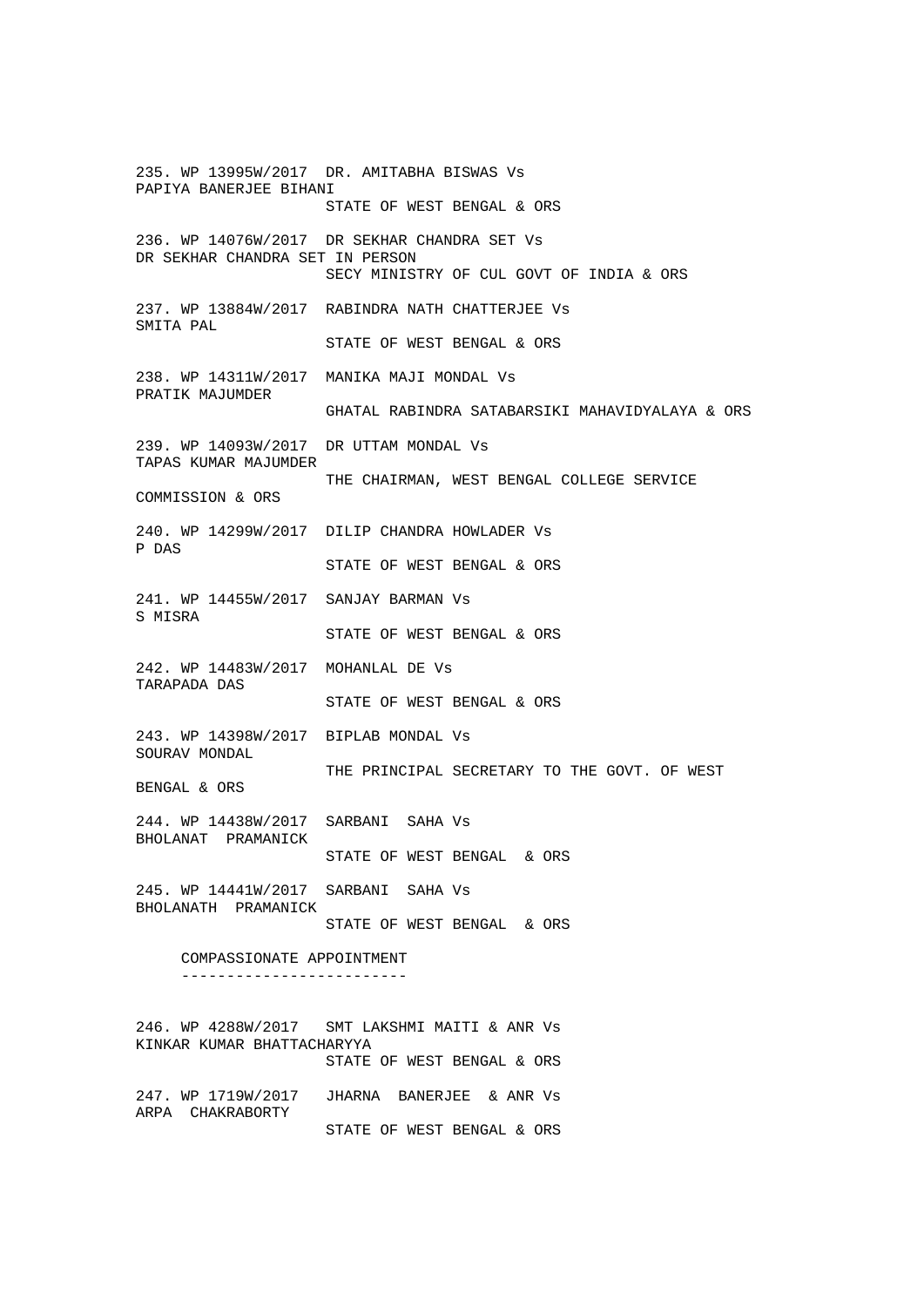248. WP 4872W/2017 MITA BISWAS Vs AJAY BARMAN RAY STATE OF WEST BENGAL &ORS 249. WP 4873W/2017 MANAS ROY Vs BARNALI SAHA STATE OF WEST BENGAL &ORS 250. WP 6708W/2017 ASHIS DAS & & ANR Vs TIRTHAPATI ACHARYYA STATE OF WEST BENGAL & ORS 251. WP 4871W/2017 TAPATI SEN Vs SMITA PAL STATE OF WEST BENGAL &ORS 252. WP 8418W/2017 SANDIP MUKHERJEE Vs TANUJA BASAK STATE OF WEST BENGAL & ORS 253. WP 13168W/2017 JHULAN GHOSH Vs MRINAL KANTI SARDAR STATE OF WEST BENGAL & ORS 254. WP 5885W/2017 BAPI HAZRA & ANR Vs SYEDA MUSARRAT SAHIN STATE OF WEST BENGAL & ORS 255. WP 7464W/2017 MANIK BAGDI Vs MIT GUHA ROY STATE OF WEST BENGAL & ORS ANALOGOUS HEARING ----------------- 256. WP 12957W/2016 ASOKE KUAMR GIRI Vs RANAJIT CHATTERJEE STATE OF WEST BENGAL & ORS 257. WP 17894W/2016 BHARAT CH. DAS Vs RANAJIT CHATTERJEE STATE OF WEST BENGAL & ORS.

258. WP 19211W/2015 ASHOKE KR BISWAS Vs RANAJIT CHATTERJEE STATE OF WEST BENGAL & ORS 259. WP 27832W/2015 MANOJ KUMAR DAS Vs JOYDEEP ROY STATE OF WEST BENGAL & ORS 260. WP 17909W/2016 DILIP KR. PAL Vs

RANAJIT CHATTERJEE STATE OF WEST BENGAL & ORS.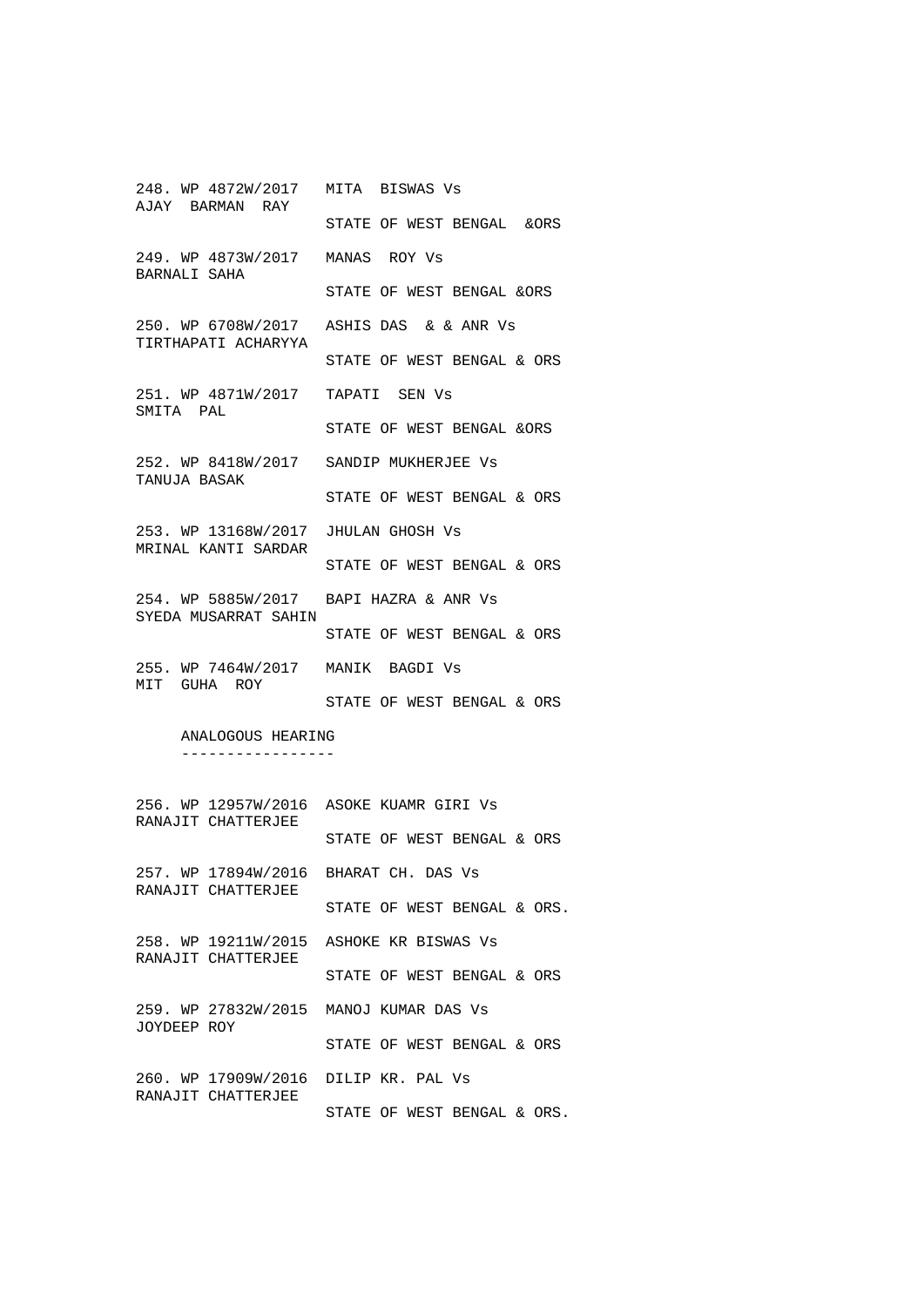261. WP 17897W/2016 SREEKANTA JANA Vs RANAJIT CHATTERJEE STATE OF WEST BENGAL & ORS. FOR HEARING ----------- 262. WP 9948W/2004 SWAMI SADANANDA Vs HIMADRI BARUA THE STATE OF WEST BENGAL 263. WP 18529W/2006 TINKU BISWAS (PALIT ) & ANR. Vs KAMAL KUMAR SANTRA STATE OF W.B. 264. WP 8686W/2007 INDRANI DUTTA (CHOWDHURI) Vs ANINDYA LAHIRI VIDYASAGAR UNIVERSITY WITH WP 23136W/2015 265. WP 12280W/2007 PAWAN KUMAR SINGH Vs SUPRIYO CHATTOPADHYAY EMPLOYEES STATE INSURANCE CORPORATION & ORS. 266. WP 30119W/2008 DR. ABHIJIT GUHA Vs NITIKANA MAITY VIDYASAGAR UNIVERSITY & ORS. 267. WP 13108W/2009P PHANI BHUSAN MONDAL Vs TANUJA BASAK STATE OF WEST BENGAL & ORS 268. WP 10528W/2013 ALL BENGAL SCHOOL LIBRARIANS' ASSOCIATION & ORS VsRATUL BISWAS STATE OF W B & ORS 269. WP 19510W/2013 ANJANA PAIRA Vs PRAJUSHA. S. NAIR THE CHAIRMAN, UNIVERSITY GRANTS COMMISSION & ANR 270. WP 26108W/2013F PUSPITA ROY Vs ARNAB SAHA STATE OF WEST BENGAL & ORS 271. WP 6594W/2013 DILIP KUMAR MONDAL Vs SHAMIM UL BARI STATE OF WB & ORS 272. WP 9659W/2014 COLONEL PURNA CHANDRA JENA Vs SUBRATA GHOSH UNION OF INDIA & ORS WITH WP 3855W/2014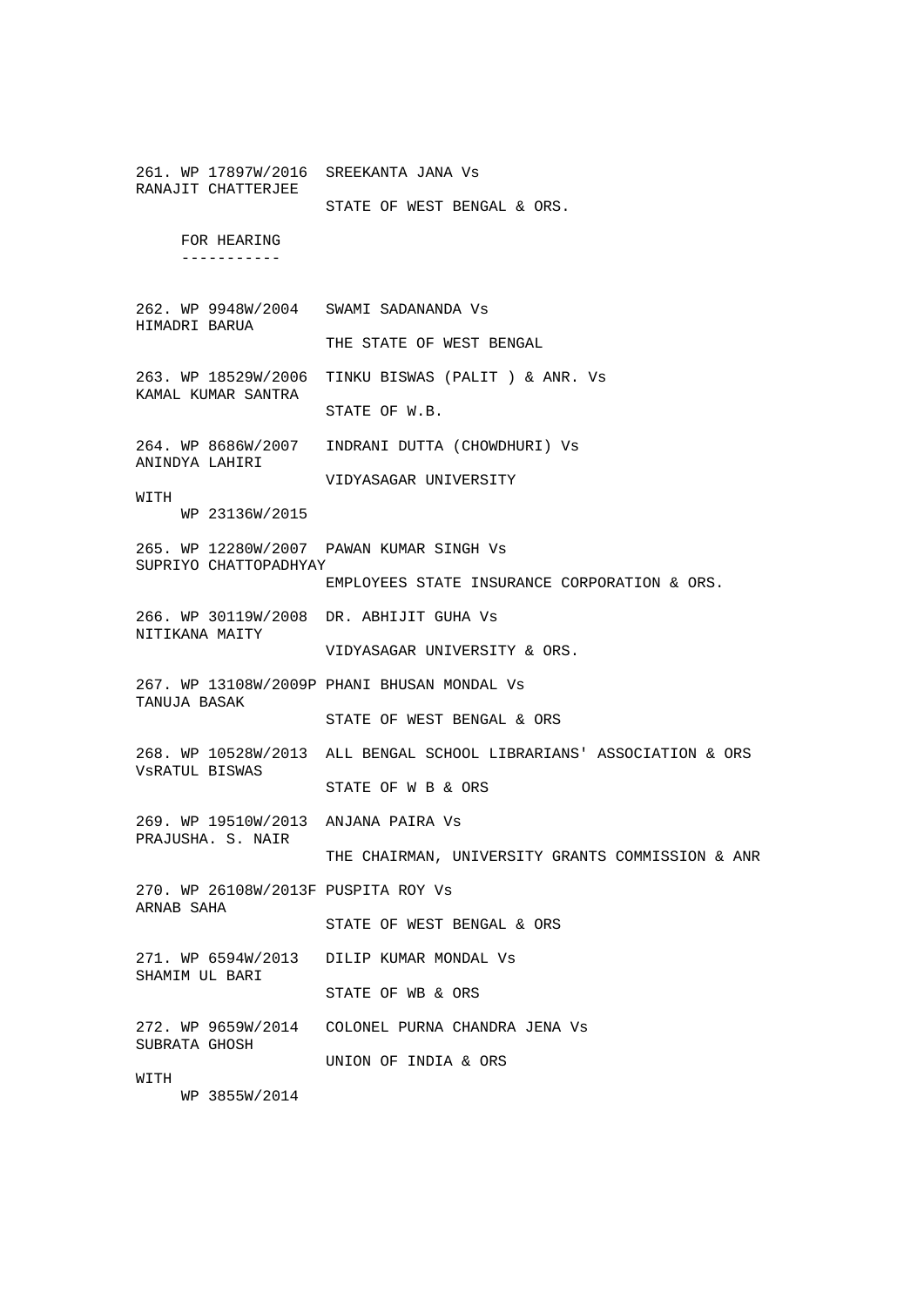273. WP 17176W/2014 DR. BIBHAS GUHA Vs SOMNATH BAKSI CAN 9073/2016 STATE OF WEST BENGAL & ORS CAN 10497/2016 274. WP 19198W/2014 GAUTAM DUTTA & ORS Vs TRIDIB CHAKRABORTY PRINCIPAL SECRETARY, DEPT OF FINANCE, GOVT. OF W.B. & ORS 275. WP 21680W/2014 SANTI SUDHA CHARIT Vs S S SAMANTA STATE OF WEST BENGAL & ORS 276. WP 9789W/2014 DR. MUNMUN CHATTERJEE Vs SAIKAT RAY CHOWDHURY STATE OF WEST BENGAL & ORS WITH CAN 1335/2016 277. WP 15372W/2014 KRISHNA NATH Vs D.S. ROY UNIVERSITY GRANTS COMMISSION & ORS 278. WP 18968W/2014 DEBASIS HALDER Vs SAKTI PADA JANA STATE OF WEST BENGAL & ORS 279. WP 17188W/2014 SUBHRA AICH Vs RUCHIRA CHATTERJEE UNIVERSITY GRANTS COMMISSION & ORS 280. WP 12687W/2014 ASIT KR. DAS Vs MANORANJAN JANA STATE OF WEST BENGAL & ORS 281. WP 17433W/2014 DR. TAPAS MANNA Vs SUKANTA CHAKRABORTY STATE OF WEST BENGAL & ORS HEARING ------- 282. WP 25050W/2015 SANDEEP KUMAR BHAKAT Vs SUMITA SEN VISVA-BHARATI & ORS

283. WP 25052W/2015 KALICHARAN HEMBRAM Vs SUMITA SEN

VISVA BHARATI & ORS

284. WP 2309W/2015M UTPAL DUTTA Vs AMIT KUMAR GHOSH THE STATE OF WB &ORS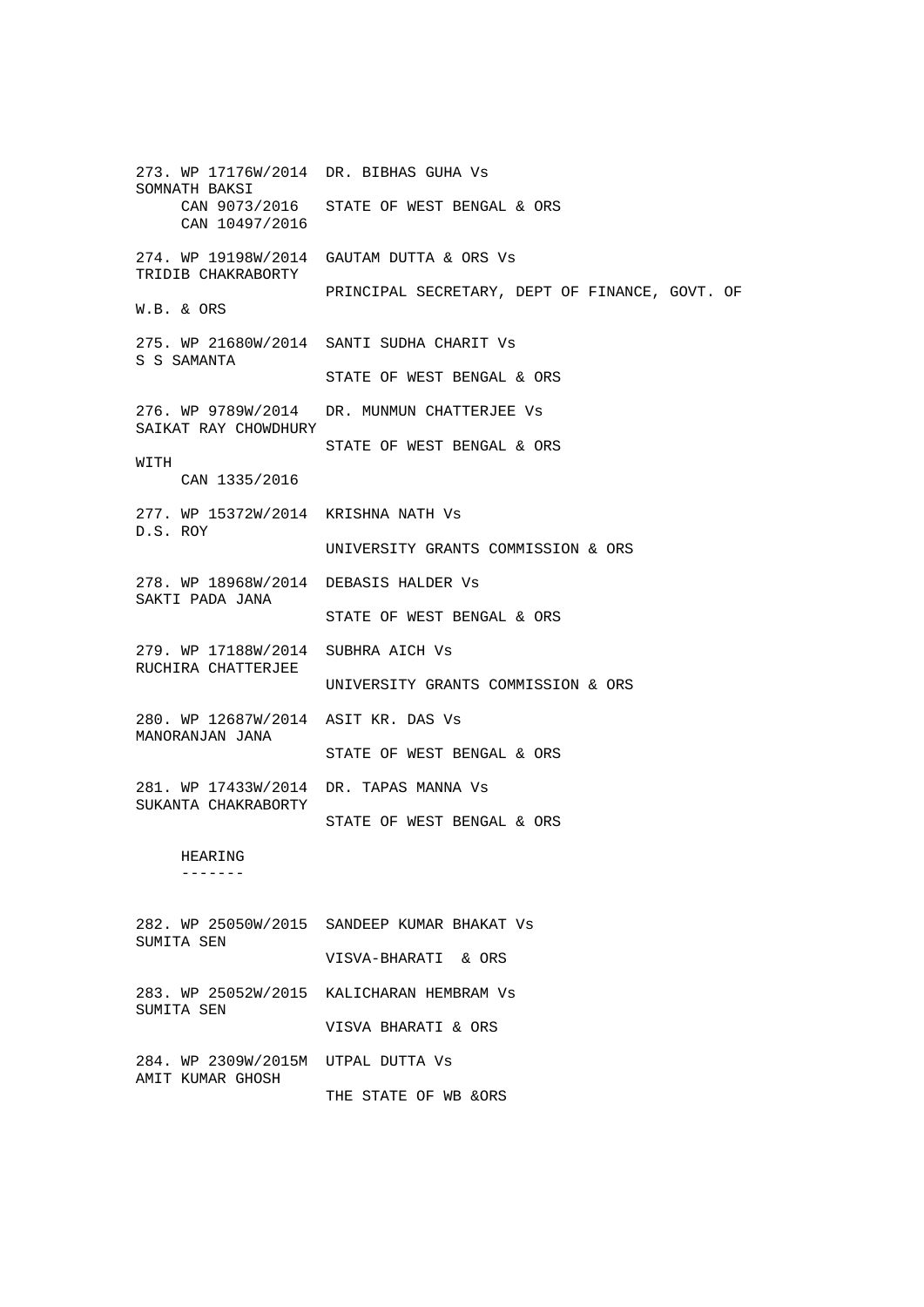285. WP 17785W/2015 DR BIKASH KANTI BISWAS Vs TANUJA BASAK WB UNIVERSITY OF ANIMAL & FISHERY SCIENCE & ORS 286. WP 521W/2015 SAMAR CHATTOPADHYAY Vs E BARI STATE OF WEST BENGAL 7 ORS 287. WP 26263W/2015 DR. JOYDEB GAYEN Vs R. SINHA STATE OF WEST BENGAL & ORS WITH WP 27683W/2015 288. WP 10975W/2015 PRABIR AICH & ORS Vs SATYAJIT TALUKDAR STATE OF WEST BENGAL & ORS 289. WP 26616W/2015 BASUDEB AICH Vs S SINHA STATE OF WEST BENGAL & ORS WITH WP 26951W/2015 290. WP 28047W/2015 SRI SAMIRAN GOSWAMI Vs DIPIKA BANU THE NATIONAL INSTITUTE OF T. T. T. & R. KOL. & ORS 291. WP 357W/2015 ASIT KUMAR MAITY Vs SAMIRAN MANDAL THE CHAIRMAN ALL INDIA COUNCIL FOR TECH.EDUCATION **WITH**  CAN 4479/2016 292. WP 5523W/2015 ANJANA BANERJEE (NASKAR) Vs SIBNARAYAN CHATTOPADHYAY STATE OF WEST BENGAL & ORS 293. WP 26535W/2015 HARUN RASHID & ORS Vs SUKANTA DAS STATE OF WEST BENGAL & ORS **WITH**  WP 26535W/2015 294. WP 17967W/2016 DR. JAGANNATH KONAR & ORS Vs JULAKHA KHATUN STATE OF WEST BENGAL & ORS 295. WP 22589W/2016 ATASI BARUA Vs SHAMIM UL BARI W.B. STATE UNIVERSITY & ANR. 296. WP 24825W/2016 MOU MUKHERJEE DAS Vs B RAICHOUDHURY

STATE OF WEST BENGAL & ORS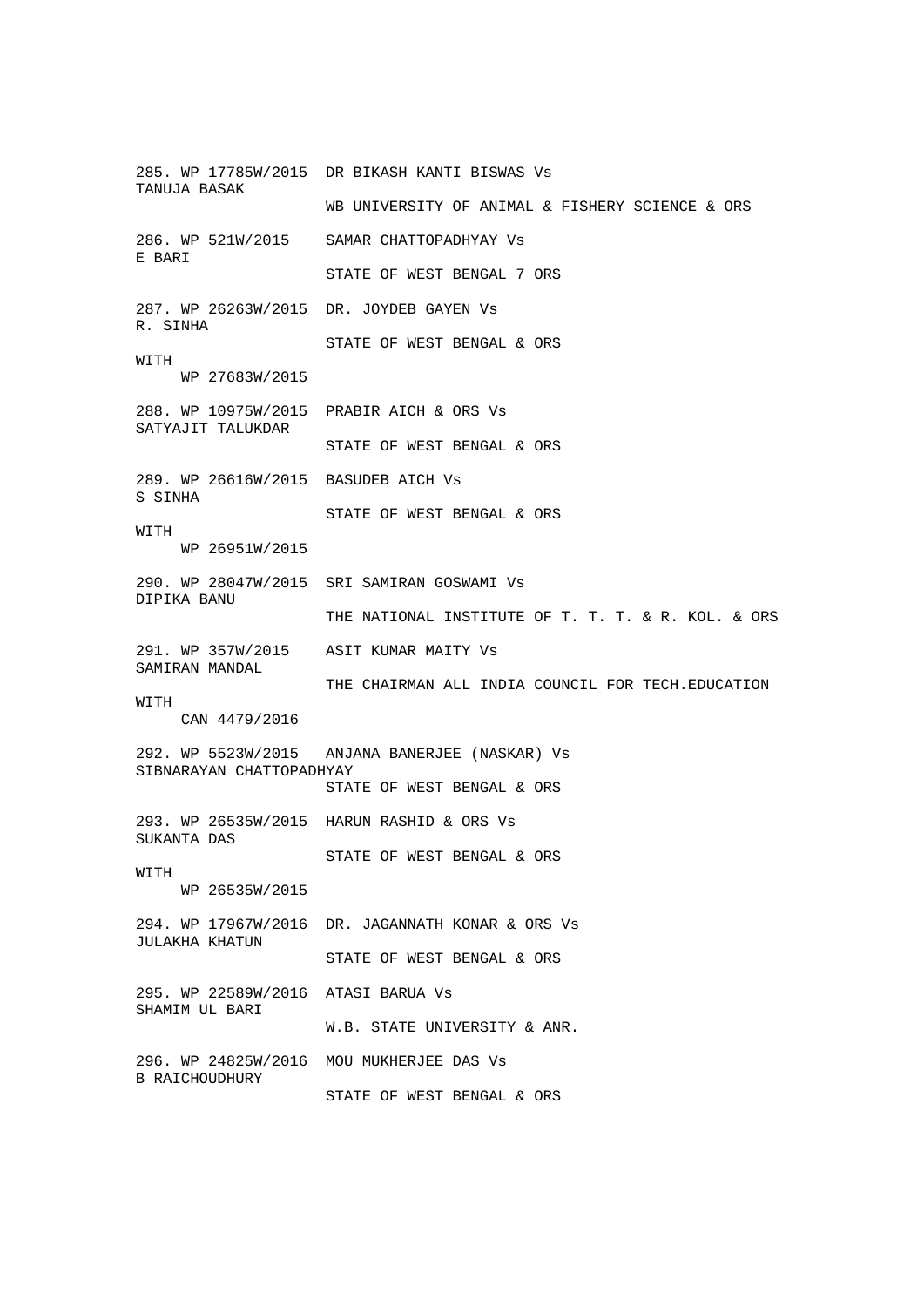297. WP 26118W/2016 MUKTI NATH CHATTERJEE Vs SAUNAK BHATTACHARYA STATE OF WEST BENGAL & ORS 298. WP 28154W/2016 SUKUMAR JANA Vs DEBNARAYAN PATRA STATE OF WEST BENGAL & ORS 299. WP 28433W/2016 KAUSHIK SUR & ORS. Vs SAMIK SARKAR STATE OF WEST BENGAL & ORS. 300. WP 28428W/2016 KUSHAAL VIKRAM Vs SAMIK SARKAR CAN 2883/2017 STATE OF WEST BENGAL & ORS. 301. WP 28153W/2016 SAMIR KUMAR SADHUKHAN Vs VICTOR CHATTERJEE UNION OF INDIA & ORS WITH CAN 748/2017 302. WP 27430W/2016 SUKDEB PAL Vs TANUJA BASAK STATE OF WEST BENGAL & ORS 303. WP 28235W/2016 NANTU RAKSHIT Vs S. CHATTERJEE STATE OF WEST BENGAL & ORS 304. WP 28431W/2016 TANDEL VIRAL KUMAR NARHARIBHAI Vs SAMIK SARKAR STATE OF WEST BENGAL & ORS. 305. WP 16081W/2016 MRINAL PAL Vs KAMAL KUMAR CHATTOPADHYAY INDIAN INSTITUTE OF ENGINEERING SCIENCE AND TECHNOLOGY & ORS 306. WP 17234W/2016 HIMANGSU SEKHJAR JANA Vs RAMA HALDER STATE OF WEST BENGAL & ORS. 307. WP 24055W/2016P SUBHASH GIRI Vs S K HALDER STATE OF WEST BENGAL & ORS 308. WP 26270W/2016 PROSANTA SARKAR Vs TARASANKAR SAMANTA STATE OF WEST BENGAL & ORS 309. WP 21565W/2016 DR ASIT KUMAR SARKAR Vs RANAJIT CHATTERJEE STATE OF WEST BENGAL & ORS 310. WP 18759W/2016 DR. MALABIKA BHATTACHARJEE Vs DEBASHIS BANERJEE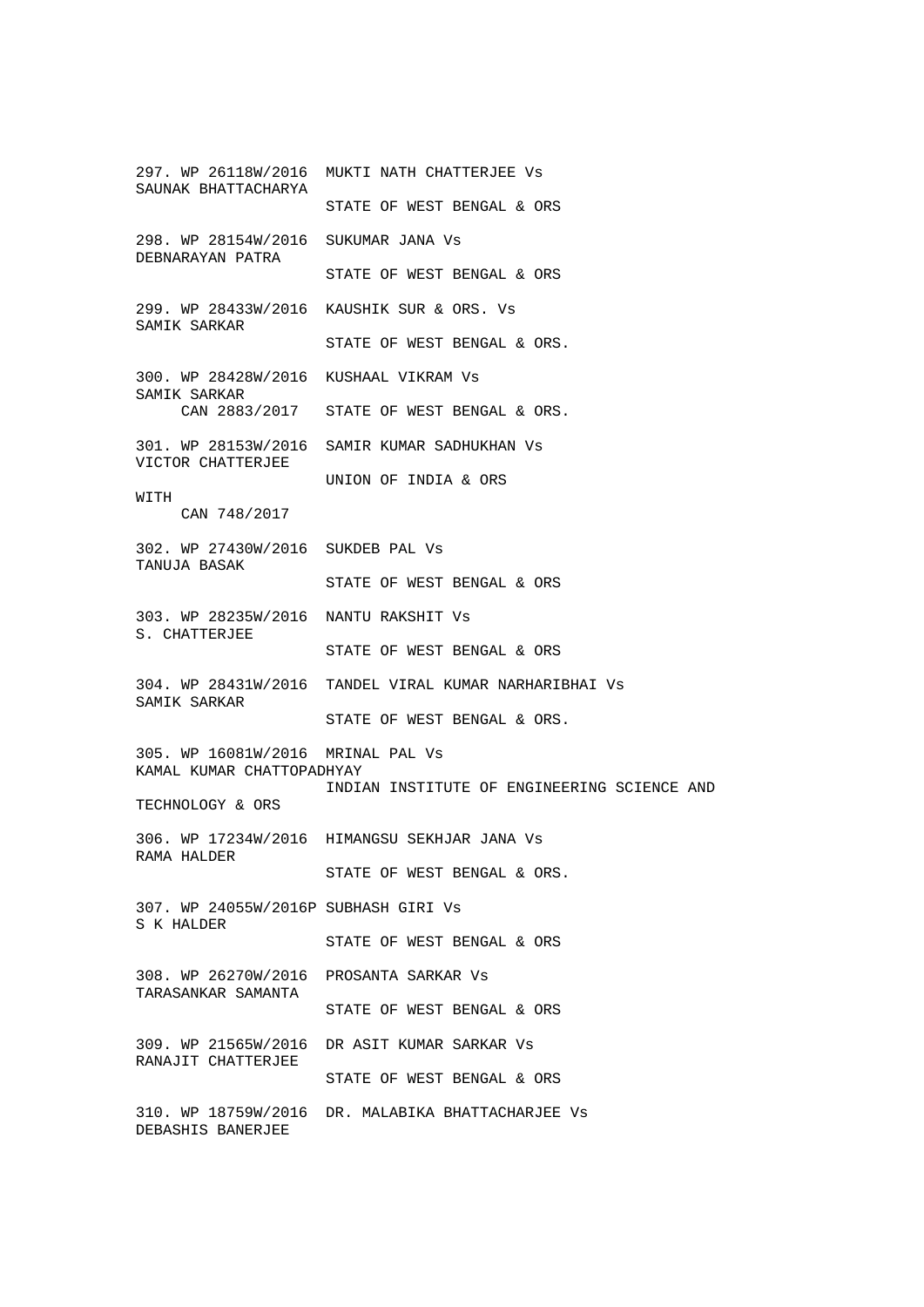THE UNIV. OF CAL. & ORS.

311. WP 14532W/2016 NILOTPAL GHOSH & ANR Vs RANAJIT CHATTERJEE STATE OF WEST BENGAL & ORS 312. WP 18792W/2016 KALYANI CHAKRABORTY & ORS Vs G SADAY DE STATE OF WEST BENGAL & ORS 313. WP 18794W/2016 JHARNA DE & ORS Vs GURU SADAY DE STATE OF WEST BENGAL & ORS 314. WP 8122W/2016 UTPAL DAS & ANR Vs B. SHOW STATE OF WEST BENGAL & ORS 315. WP 12653W/2016 SEKHER RANJAN PAUL Vs S. SARKAR STATE OF WEST BENGAL &ORS 316. WP 3228W/2016 DR. NILANJANA CHAUDHURI Vs TANUJA BASAK STATE OF WEST BENGAL & ORS 317. WP 1672W/2016 SONTU BUGH Vs RITWIK PATTANAYAK JADAVPUR UNIVERSITY & ORS 318. WP 22432W/2016 SUCHITRA NANDI Vs RANAJIT CHATTERJEE STATE OF WEST BENGAL & ORS 319. WP 29242W/2016 SAZZAD ALI & ANR Vs SOUVIK DUTTA STATE OF WEST BENGAL & ORS 320. WP 29249W/2016 BARNALI DAS & ORS Vs SOUVIK DUTTA STATE OF WEST BENGAL & ORS 321. WP 29254W/2016 PINAKI ACHARYA Vs SOUVIK DUTTA STATE OF WEST BENGAL & ORS 322. WP 24937W/2016 AVIMANYU COLLEGE OF EDUCATION & ANR Vs POULAMI DUTTA MOITRA NATIONAL COUNCIL FOR TEACHER EDUCATION & ANR 323. WP 24114W/2016 SANDHYA RANI KAR Vs SUBRATA BHATTACHARYA THE DIRECTOR-IN-CHARGE, NATIONAL INSTITUTE OF TECHN. & ORS 324. WP 25525W/2016 BIJINA K.K. Vs DIPENDRA NATH CHUNDER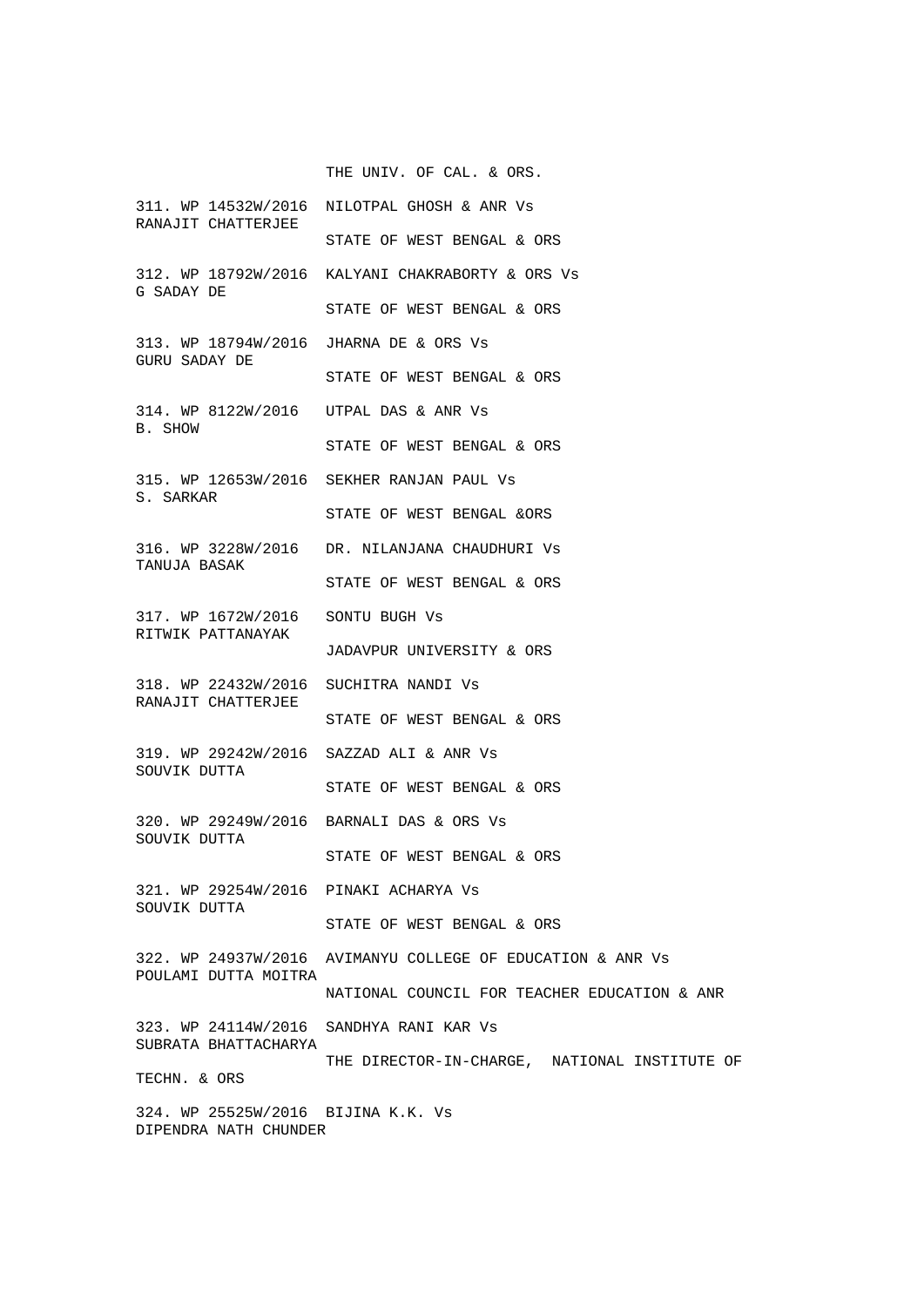## VISVA BHARATI UNIVERSITY & ORS

325. WP 7358W/2016 M/S. K. GHOSH & SONS Vs ERA GHOSE JADAVPUR UNIVERSITY & ORS 326. WP 10832W/2016 SUBRATA MAITY Vs RANAJIT CHATTERJEE STATE OF WEST BENGAL & ORS 327. WP 24457W/2016 DEBASISH SANFUI Vs MRINAL KANTI SARDAR GOVERNING BODY OF DR.AMBEDKAR INST OF EDUCATION 328. WP 25769W/2016 SUBIR KR. DEY Vs TANUJA BASAK STATE OF WEST BENGAL &\* ORS. 329. WP 1300W/2016 NILOTPAL BARMAN Vs SAKTIPADA JANA STATE OF WEST BENGAL & ORS 330. WP 20741W/2016 SUBHASH CHANDRA ROY Vs ISHITA CHATTERJEE NATIONAL INSTITUTE OF TECHNOLOGY(R.E. COLL. ) DURGAPUR& ORS 331. WP 16622W/2016 SUJIT ROY CHOWDHURY & ORS Vs ANISUYA BANERJEE W.B. UNIVERSITY OF ANIMAL & FISHERY SCIENCES & ORS 332. WP 24532W/2016 SUBRATA CHAKRABORTY & ORS Vs RATUL BISWAS UNION OF INDIA & ORS 333. WP 24191W/2016 HARI SADHAN GHOSH Vs N MAJHI UNIVERSITY OF CAL & BORS 334. WP 22440W/2016 DR SUNIL KUMAR BRAHMACHARI Vs DIPANWITA GHOSH STATE OF WEST BENGAL & ORS 335. WP 2027W/2016 CHAMPAK KUMAR CHAKRABORTY & ANR Vs SYED MASUM SK STATE OF WEST BENGAL & ORS 336. WP 30735W/2016 BEDASRUTI BHATTACHARYA Vs ARUN KR SHARMA EDUCATION DIRECTORATE, GOVT. OF WEST BENGAL & ORS 337. WP 3801W/2016 PRIYANKA DEY Vs SANJAY GHOSH UNION OF INDIA & ORS 338. WP 11694W/2016 KADAMBINI WOMENS COLLEGE OF EDUCATION & ORS Vs ABU SOHEL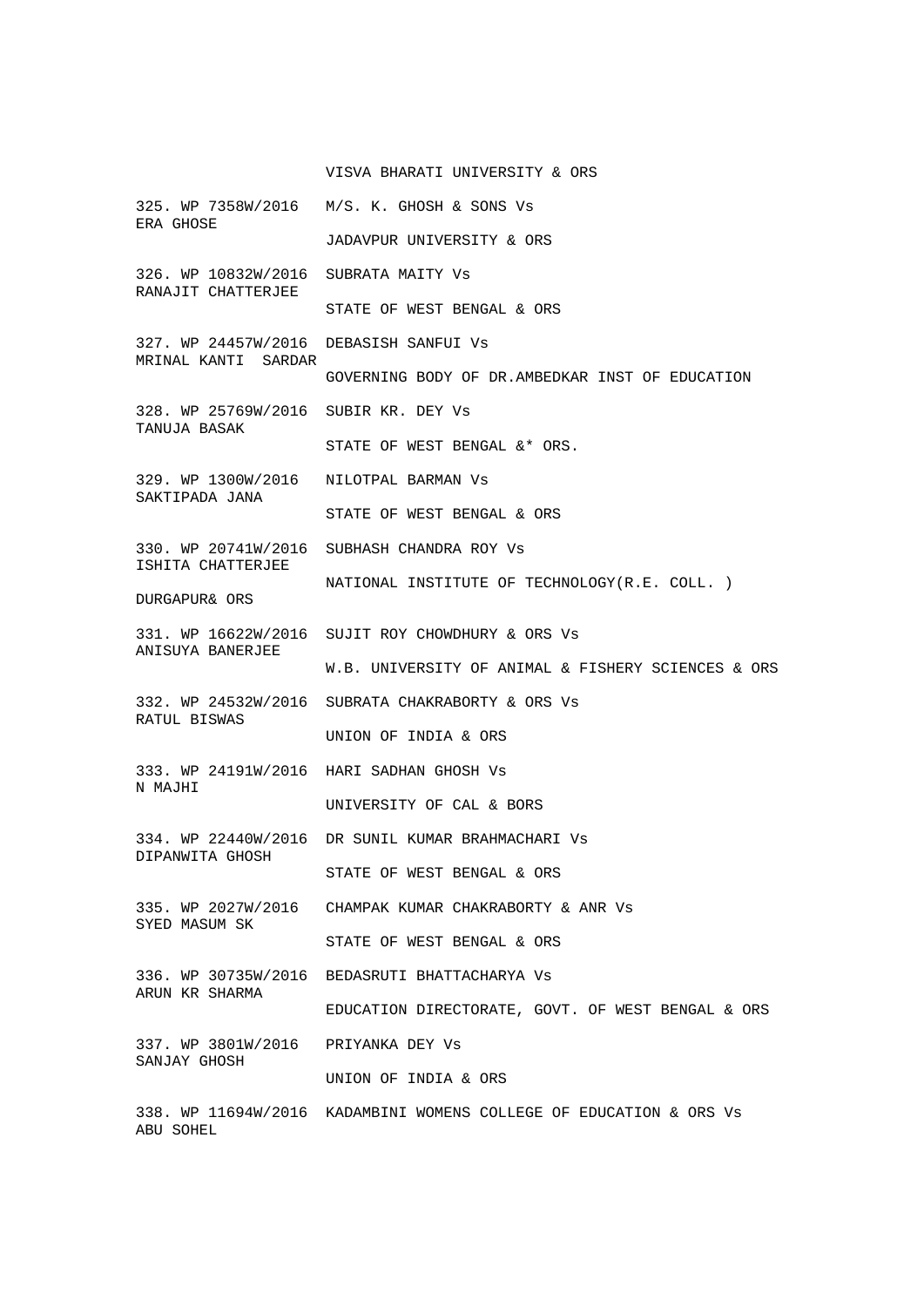STATE OF WEST BENGAL

| VICTOR CHATTERJEE                                              | 339. WP 2710W/2016 JYOTI PRASAD BANDYOPADHYAY & ORS Vs |
|----------------------------------------------------------------|--------------------------------------------------------|
|                                                                | STATE OF WEST BENGAL & ORS                             |
| 340. WP 8798W/2016 DHARAMDEO SINGH Vs<br>NEPESH MAJHI          |                                                        |
|                                                                | VIDYASAGAR UNIVERSITY & ORS                            |
| TARUNJYOTI TEWARI                                              | 341. WP 17622W/2016 PRITEE GUPTA & ANR Vs              |
|                                                                | STATE OF WEST BENGAL & ORS                             |
| 342. WP 24469W/2016 ARINDAM BISWAS Vs<br>MD M. NAZAR CHOWDHURY |                                                        |
|                                                                | UNIVERSITY OF NORTH BENGAL & ORS                       |
| 343. WP 11180W/2016 MEGHNAD DAS Vs<br>NEPESH MAJHI             |                                                        |
|                                                                | VIDYASAGAR UNIVERSITY & ORS                            |
| 344. WP 17579W/2016 SIKHA SHAW Vs<br>BIKASH KUMAR CHATTERJEE   |                                                        |
|                                                                | STATE OF WEST BENGAL & ORS                             |
| R. CHAKRABORTY                                                 | 345. WP 23994W/2016 DR. PRAMODE RANJAN NANDI Vs        |
|                                                                | GOVERNMENT OF WEST BENGAL & ORS                        |
| 346. WP 15387W/2016 KEYA SENGUPTA Vs<br>L. CHATTERJEE          |                                                        |
|                                                                | STATE OF WEST BENGAL & ORS                             |
| 347. WP 14031W/2016 DR. SALEHA BEGAM Vs<br>MD KUTUBUDDIN       |                                                        |
|                                                                | STATE OF WEST BENGAL & ORS                             |
| 348. WP 10847W/2016 MANOJ KR SHARMA Vs<br>TANUJA BASAK         |                                                        |
|                                                                | STATE OF WEST BENGAL & ORS                             |
| MRINAL KANTI SARDAR                                            | 349. WP 21932W/2016 NARAYAN CHANDRA MONDAL Vs          |
| EDUCATION &                                                    | GOVERNING BODY, OF DR. B.R. AMBEDKAR INSTITUTE OF      |
| 350. WP 7641W/2016 SUJOY SAHA Vs<br>DIBYENDU CHATTERJEE        |                                                        |
|                                                                | STATE OF WEST BENGAL & ORS                             |
| SUKDEB SARKAR                                                  | 351. WP 535W/2017 ALPANA RANI CHAKRABORTY Vs           |
|                                                                | STATE OF WEST BENGAL & ORS                             |
| 352. WP 17404W/2016 SHYAMAL SENGUPTA Vs<br>ARNAB MUKHERJEE     |                                                        |